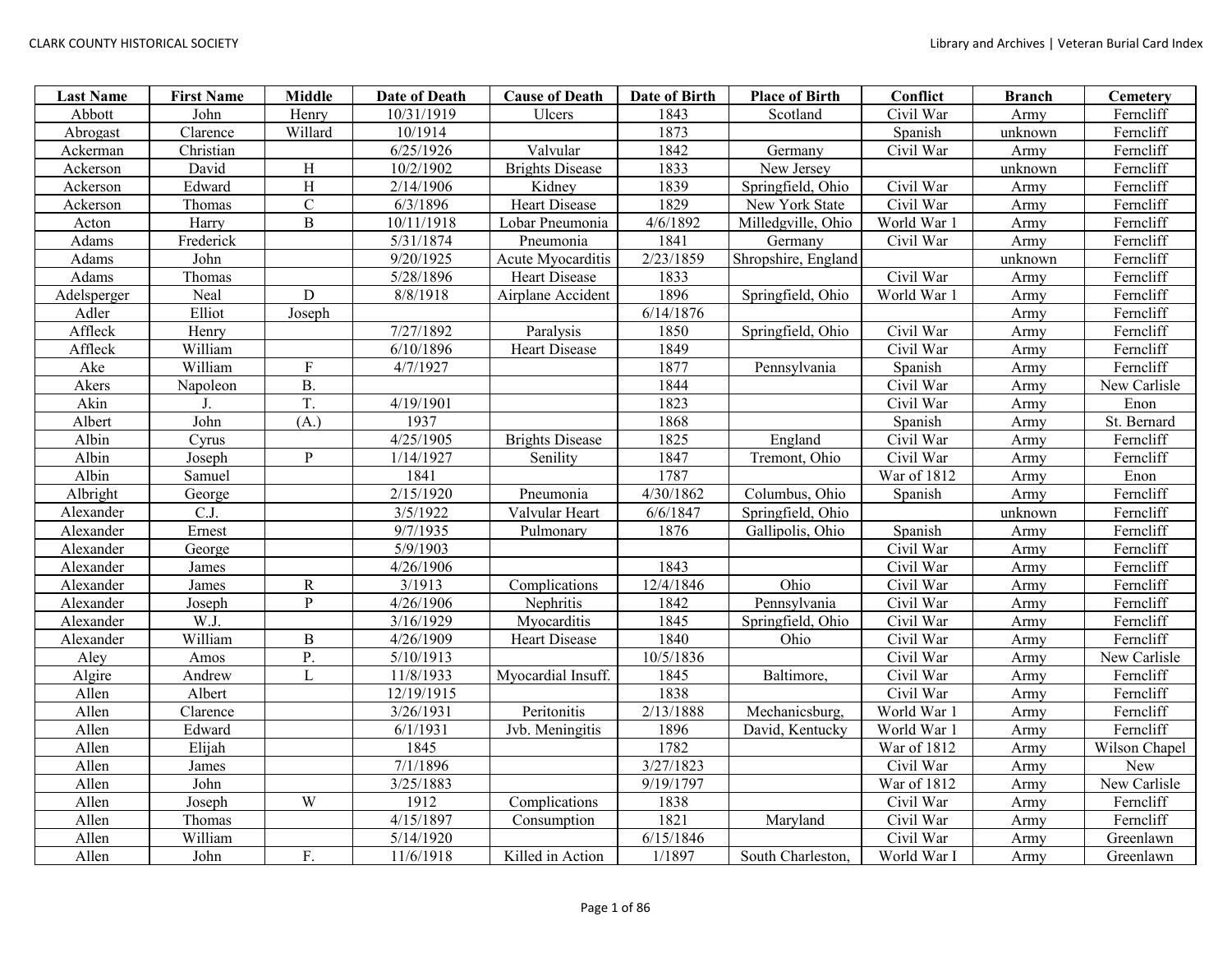| Allison    | Benjamin | F                       | 5/2/1891   |                     | 10/24/1830          | Lancaster,         | Civil War       | Army    | Ferncliff   |
|------------|----------|-------------------------|------------|---------------------|---------------------|--------------------|-----------------|---------|-------------|
| Allman     | John     |                         | 11/19/1896 | Peritonitis         | 1846                | $\overline{US}$    | Civil War       | Army    | Ferncliff   |
| Almbs      | August   |                         | 1/23/1903  |                     | 1847                |                    | Civil War       | Army    | Ferncliff   |
| Alt        | Charles  | L.                      | 2/24/1929  |                     | 1875                |                    | Spanish         | Army    | Fletcher    |
| Alt        | Charles  | L.                      | 2/24/1929  |                     | 1875                | F                  | Spanish         | Army    | Fletcher    |
| Alt        | Daniel   | $\mathbf D$             | 1920       |                     | 1837                |                    | Civil War       | Army    | Fletcher    |
| Alt (Ault) | Daniel   | D.                      | 1920       |                     | 1837                |                    | Civil War       | Army    | Fletcher    |
| Altschul   | Jacob    |                         | 3/20/1891  | Consumption         | 6/21/1858           |                    |                 | unknown | Ferncliff   |
| Amos       | John     |                         | 9/9/1899   | Nephritis           | 1834                | <b>US</b>          | Civil War       | Army    | Ferncliff   |
| Anderson   | Charles  |                         | 5/20/1937  | Dilatation of Heart | 9/16/1870           | Madison County,    | Spanish         | Army    | Ferncliff   |
| Anderson   | David    |                         | 1876       |                     | 1844                |                    | Civil War       | Army    | Clifton     |
| Anderson   | David    |                         | 12/26/1886 |                     | 6/22/1808           |                    |                 | unknown | Clifton     |
| Anderson   | Frank    | Edward                  | 10/5/1918  | K.I.A               | 5/10/1897           | Springfield, Ohio  | World War 1     | Navy    | Ferncliff   |
| Anderson   | Jas.     | $\ensuremath{\text{W}}$ | 4/16/1892  |                     | 1823                |                    | Mexican         | Army    | Ferncliff   |
| Anderson   | John     | S.                      | 2/22/1888  |                     | 10/12/1836          |                    | Civil War       | Army    | Clifton     |
| Anderson   | John     |                         | 4/5/1869   | Apoplexy            | 2/4/1795            | Ireland            | The war of 1812 | Army    | Ferncliff   |
| Anderson   | John     |                         | 9/22/1912  | Nephritis           | 8/14/1819           | Maryland           | Civil War       | Army    | Ferncliff   |
| Anderson   | Joseph   | $\mathbf B$             | 11/14/1903 |                     | 1830                |                    | Civil War       | Army    | Ferncliff   |
| Anderson   | Robert   |                         | 10/12/1925 |                     | 1841                | Ohio               | Civil War       | Army    | Ferncliff   |
| Anderson   | Samuel   |                         | 9/17/1874  |                     | 1/22/1837           |                    | Civil War       | Army    | Fletcher    |
| Anderson   | Samuel   |                         | 9/17/1874  |                     | 1/22/1837           |                    | Civil War       | Army    | Fletcher    |
| Anderson   | Samuel   |                         | 11/22/1848 |                     | 4/12/1796           |                    | Mexican         | Army    | Ferncliff   |
| Anderson   | William  | T                       | 5/16/1925  | Diabetis gangrene   | 2/2/1848            | York, Pennsylvania | Civil War       | Army    | Ferncliff   |
| Anderson   | Wm       |                         | 4-9-1841   |                     | 1789                |                    | 1812            | Army    | So. Vienna  |
| Angell     | Henry    |                         | 3/31/1927  |                     | 12/8/1859           | Gallipolis, Ohio   | Spanish         | Army    | Ferncliff   |
| Angell     | Thomas   | $\mathsf{C}$            | 4/4/1927   | Lobar Pneumonia     | 3/18/1880           | Mason County,      | World War 1     | Army    | Ferncliff   |
| Angell     | Thomas   |                         | 6/22/1927  |                     |                     |                    | Spanish         | Army    | Ferncliff   |
| Anthony    | Charles  |                         | 10/27/1902 | Stomach Trouble     | 1845                | Springfield, Ohio  | Civil War       | Army    | Ferncliff   |
| Anthony    | Howard   | B                       | 6/8/1937   | Coronary            | 7/1891              | Springfield, Ohio  | World War 1     | Army    | Ferncliff   |
| Appleton   | And.     | William                 | 10/26/1912 | Senility            | 1/5/1840            | Ohio               | Civil War       | Army    | Ferncliff   |
| Arbogast   | Charles  |                         | 4/18/1926  | Septicemia          | $\frac{12}{9/1842}$ | Clark County, Ohio | Civil War       | Army    | Ferncliff   |
| Arbogast   | Clarence | Willard                 | 10/1914    |                     | 1873                |                    |                 | unknown | Ferncliff   |
| Arbogast   | David    |                         | 10/15/1914 | Peritonitis         | 9/25/1864           | Springfield, Ohio  |                 | unknown | Ferncliff   |
| Arbogast   | George   |                         | 4/2/1868   |                     | 7/22/1794           |                    | War of 1812     | Army    | Newcomers   |
| Arbogast   | J.H.     |                         | 1911       | Apoplexy            | 1832                |                    | Civil War       | Army    | Ferncliff   |
| Arbogast   | John     | $\mathbf{A}$            | 1/3/1924   | Carcinoma of Face   | 1842                | Clark County, Ohio | Civil War       | Army    | Ferncliff   |
| Arbogast   | William  | Henry                   | 4/11/1903  | Abscess from        | 1840                | Ohio               | Civil War       | Army    | Ferncliff   |
| Armstrong  | James    |                         | 1913       |                     | 1833                |                    | Civil War       | Army    | St. Raphael |
| Armstrong  | John     |                         | 10/29/1917 | Hemiplegia          | 1849                | Kentucky           | Civil War       | Army    | Ferncliff   |
| Armstrong  | T.S.     |                         | 6/8/1906   | Heart Trouble       | 1848                | Kentucky           | Civil War       | Army    | Ferncliff   |
| Armstrong  | Thomas   |                         | 9/12/1917  |                     | 1833                |                    | Civil War       | Army    | Ferncliff   |
| Armstrong  | William  |                         | 1916       |                     | 1851                |                    | Civil War       | Army    | Ferncliff   |
| Arnett     | Andrew   |                         | 10/5/1920  | Osteo Sarcoma       | 11/29/1846          | Springfield, Ohio  | Civil War       | Army    | Ferncliff   |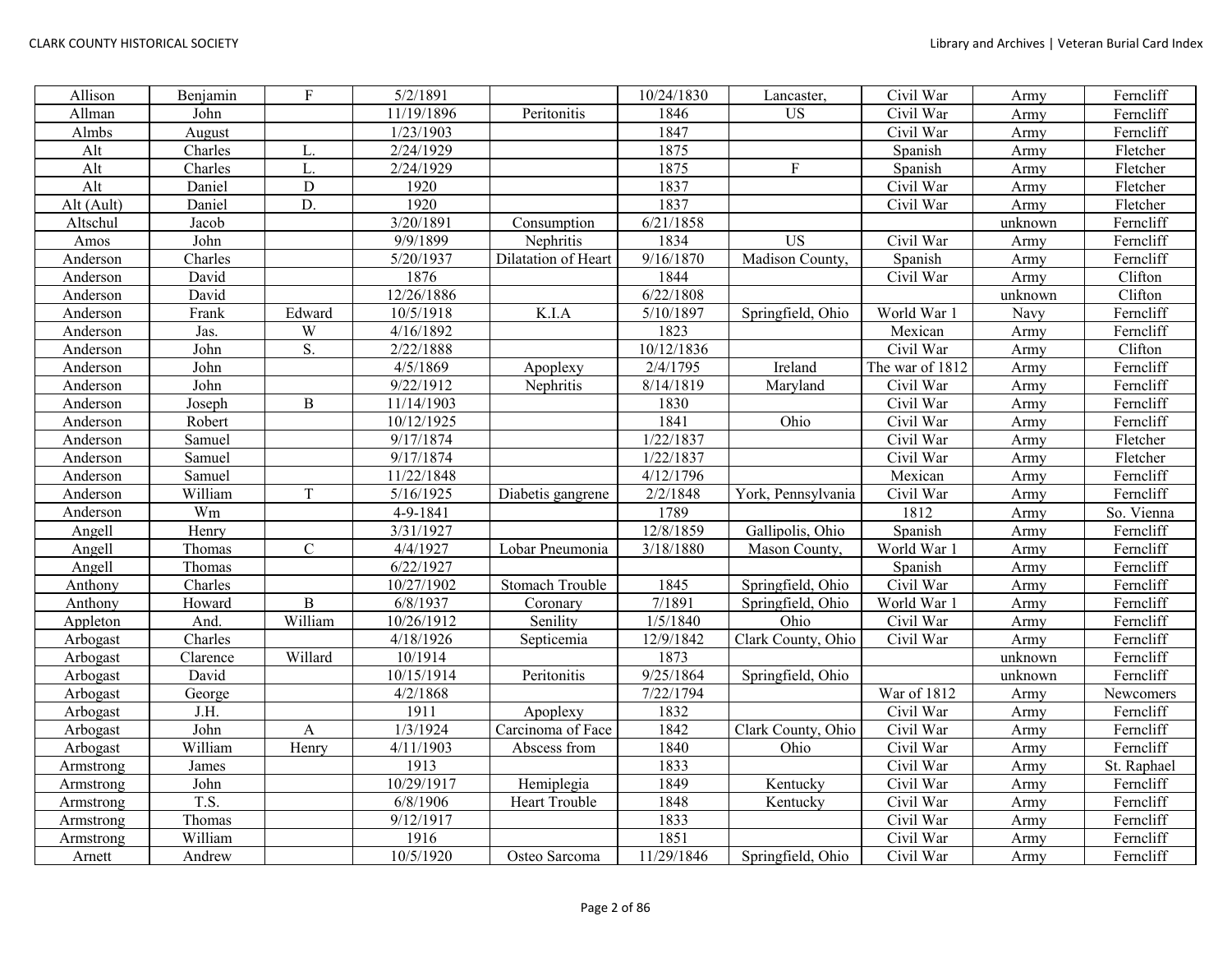| Arnett                  | John        |                  | 6/1908     | Heart Disease          | 1838       | Ohio                | Civil War     | Army    | Ferncliff      |
|-------------------------|-------------|------------------|------------|------------------------|------------|---------------------|---------------|---------|----------------|
| Arnett                  | George      |                  | 2/28/1920  | Chronic                | 8/14/1842  | Springfield, Ohio   | Civil War     | Army    | Ferncliff      |
| Arnold                  | Israel      |                  | 7/20/1888  |                        | 1835       | Delaware, Ohio      | Civil War     | Army    | Ferncliff      |
| Arthurs                 | Robert      |                  | 6/20/1902  | Dysentary              | 1847       | Ireland             | Civil War     | unknown | Ferncliff      |
| Ashley                  | H. (Heman)  | А.               | 11/7/1896  |                        | 1830       |                     | Civil War     | Army    | Greenmount     |
| Atchison                | Chas.       | $\, {\bf p}$     | 9/1914     | Apoplexy               | 12/9/1841  | Urbana, Ohio        | Civil War     | Army    | Ferncliff      |
| Atherton                | James       | $\, {\bf B}$     | 7/15/1887  | Dropsy                 | 10/1/1843  | Franklin County,    | Civil War     | Army    | Ferncliff      |
| Athy                    | John        | W.               | 1/8/1916   | Sclerosis              | 3/17/1848  | Clark County, Ohio  | Civil War     | Army    | Enon           |
| Atkins                  | John        |                  | 9/10/1934  | Internal               | 1897       | Springfield, Ohio   | World War 1   | Army    | Ferncliff      |
| Atkinson                | John        | $\mathbf O$      | 1/12/1910  | Paralysis              | 1835       | Maryland            | Civil War     | Army    | Ferncliff      |
| Auckerman               | Daniel      | W                | 12/30/1922 | Arterio Sclerosis      | 1830       | Virginia            |               | Army    | Ferncliff      |
| Ault (Alt)              | Daniel      | $\overline{D}$ . | 1920       |                        | 1837       |                     | Civil War     | Army    | Fletcher       |
| Ayers                   | George      |                  | 10/2/1932  | Arterio Sclerosis      | 1870       | Cynthiana,          | Spanish       | Army    | Ferncliff      |
| Ayres                   | Elias       |                  | 1909       | Paralysis              | 1846       |                     | Civil War     | Army    | Ferncliff      |
| Baars (Barrs)           | Cornelius   |                  | 1/15/1906  |                        | 1/2/1832   |                     | Civil War     | Army    | New Carlisle   |
| Babb                    | John        |                  | 6/1/1868   |                        | 1/8/1803   |                     |               | unknown | Greenmount     |
| Babb                    | John        | H.               | 1/4/1880   |                        | 12/3/1837  |                     | Civil War     | Army    | Greenmount     |
| Bablitt (Boblitt)       | John        | S.               | 1/14/1925  | <b>Heart Disease</b>   | 4/12/1843  | Ross County, Ohio   | Civil War     | Army    | Fletcher       |
| Bablitt (Boblitt)       | John $(J.)$ | S.               | 1/14/1925  | <b>Heart Disease</b>   | 4/18/1843  | Ross County, Ohio   | Civil War     | Army    | Fletcher       |
| Backenstos              | Henry       |                  | 9/14/1909  | Tuberculosis           | 1841       | Pennsylvania        | Civil War     | Army    | Ferncliff      |
| Backhaus                | Adolph      |                  | 9/13/1909  | Complications          | 1842       | Ohio                | Civil War     | Army    | Ferncliff      |
| Bacon                   | Charles     | Henry            | 12/20/1902 | <b>Brights Disease</b> | 1833       | Springfield, Ohio   |               | unknown | Ferncliff      |
| Bacon                   | Richard     |                  | 11/2/1822  | Inflamation of the     | 1757       | Berlin, Connecticut | Revolutionary | Army    | Ferncliff      |
| <b>Badgley</b> (Badgly) | Perry       |                  |            |                        | 1841       |                     | Civil War     | Army    | Greenlawn      |
| Bailev                  | Charles     | $\mathbf A$      | 9/29/1935  | Intestinal             | 1873       | Union County, Ohio  | Spanish       | Army    | Ferncliff      |
| Bailey                  | George      | W                | 4/21/1937  |                        | 1875       |                     | Spanish       | Army    | Ferncliff      |
| <b>Bailey</b>           | Timothy     |                  |            |                        |            |                     | Mexican       | unknown | Fletcher       |
| <b>Bailey</b>           | Timothy     |                  |            |                        |            |                     | Mexican       | unknown | Fletcher       |
| Bainey                  | Christian   |                  |            |                        | 1837       |                     | Civil War     | Army    | Enon           |
| Baird                   | George      | $\rm K$          | 10/3/1929  | Paralysis              | 2/1891     | Coshocton, Ohio     | World War 1   | Army    | Ferncliff      |
| <b>Baird</b>            | Lewis       | $\overline{E}$   | 8/13/1924  | Apoplexy               | 10/5/1838  |                     | Civil War     | Army    | Newcomers      |
| Baird                   | William     |                  | 3/9/1838   |                        | 3/16/1762  | Hagertown,          | Revolutionary | Army    | Ashbury Chapel |
| Baker                   | Adam        |                  | 1912       | Complications          | 1841       |                     | Civil War     | Army    | Ferncliff      |
| Baker                   | Andrew      | -1               | 8/6/1920   | Paralysis              | 3/3/1833   | Clark County, Ohio  | Civil War     | Army    | Ferncliff      |
| Baker                   | Cornelius   |                  | 2/1/1908   | Paralysis              | 9/28/1823  | Pennsylvania        | Civil War     | unknown | Ferncliff      |
| Baker                   | Dan         |                  | 1928       |                        | 1838       |                     | Civil War     | Army    | Clifton        |
| Baker                   | Daniel      |                  | 4/13/1904  |                        | 1832       |                     | Civil War     | Army    | Enon           |
| Baker                   | Dr.         | A.A.             | 2/7/1895   | <b>Heart Trouble</b>   | 6/8/1831   | <b>US</b>           | Civil War     | Navy    | Ferncliff      |
| Baker                   | E.          | D.               | 5/11/1882  |                        | 9/11/1796  |                     | War of 1812   | Army    | Enon           |
| Baker                   | Enoch       |                  | 8/23/1880  |                        | 1/25/1803  |                     | Civil War     | unknown | Ashbury Chapel |
| Baker                   | Henry       | H                | 7/4/1899   |                        | 11/10/1839 |                     | Civil War     | Army    | Ferncliff      |
| Baker                   | Henry       | $\overline{H}$   | 11/22/1926 | Arterio Sclerosis      | 4/18/1840  | Pennsylvania        | Civil War     | Army    | Ferncliff      |
| Baker                   | J           | $\overline{N}$   | 6/5/1885   | Chronic Diarrhoea      | 1812       | Montgomery          | Civil War     | Army    | Ferncliff      |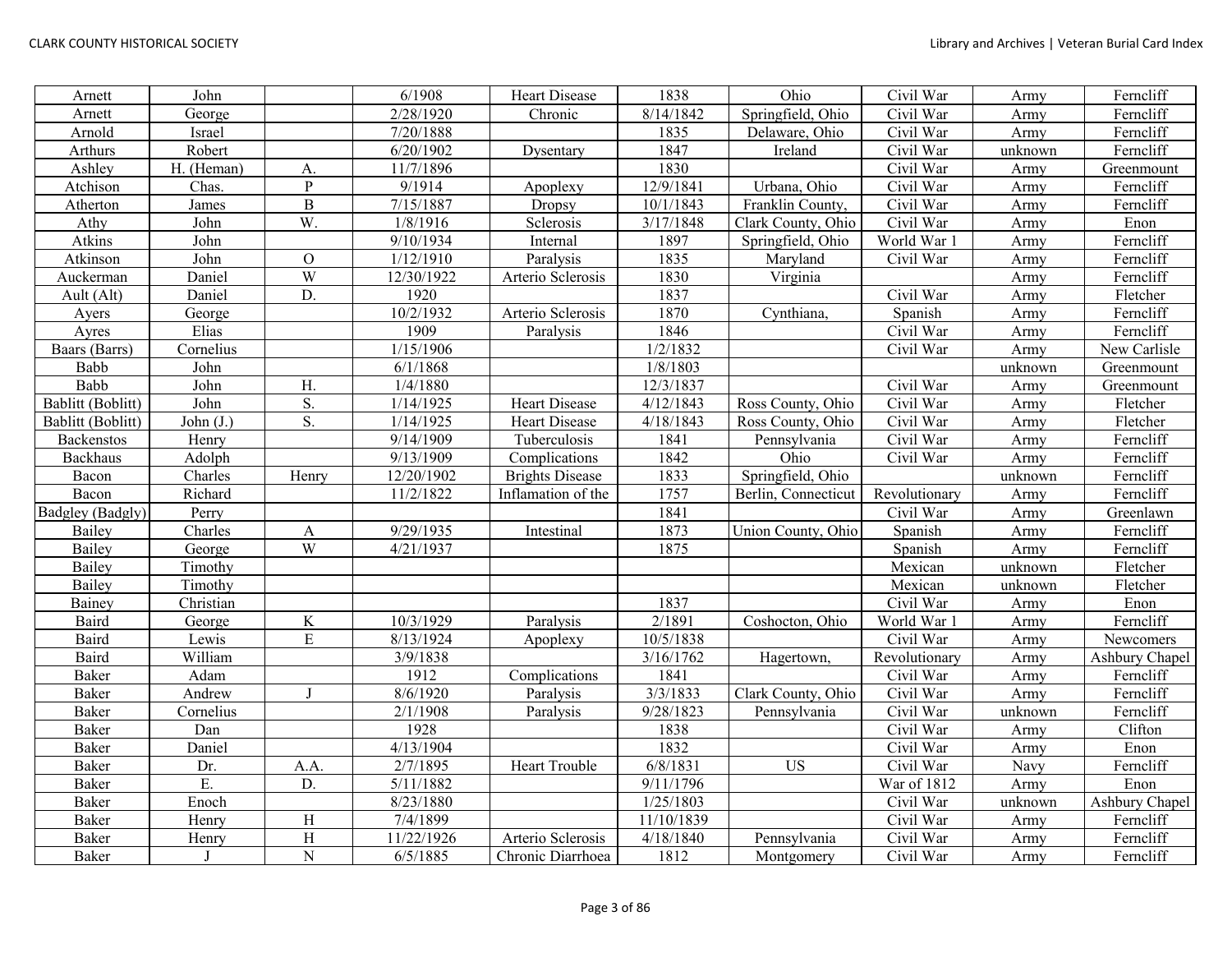| Baker           | Jacob    |                  | 5/14/1923  | <b>Heart Disease</b>   | 11/11/1833 | Indiana           |               | unknown | Ferncliff     |
|-----------------|----------|------------------|------------|------------------------|------------|-------------------|---------------|---------|---------------|
| Baker           | James    | $\mathbf G$      | 2/20/1879  | Consumption            | 1845       | Enon, Ohio        | Civil War     | Army    | Ferncliff     |
| <b>Baker</b>    | John     |                  | 9/19/1924  |                        | 1883       | Carlisle, KY      | Spanish       | Army    | Ferncliff     |
| <b>Baker</b>    | Melvin   |                  | 1/20/1826  |                        | 1/10/1750  | Conn Farmes, New  | Revolutionary | Army    | Enon          |
| <b>Baker</b>    | Peter    |                  | 3/18/1893  | Congestion of          | 1840       | Champaign County, | Civil War     | Army    | Ferncliff     |
| Baker           | Samuel   | $\boldsymbol{A}$ | 12/14/1911 | Apoplexy               | 1829       |                   |               | unknown | Ferncliff     |
| <b>Baker</b>    | Samuel   | $\mathbf M$      | 9/28/1903  | Cancer                 | 1831       | Ohio              | Civil War     | Army    | Ferncliff     |
| <b>Bakhaus</b>  | E.B.     |                  | 4/21/1915  | Operation              | 11/19/1878 | Ohio              | Spanish       | Army    | Ferncliff     |
| <b>Bakhaus</b>  | William  | $\overline{F}$   | 9/21/1909  | Complications          | 1845       | Ohio              | Civil War     | Army    | Ferncliff     |
| Baldwin         | D.T.     |                  | 11/20/1902 | Heart Failure          | 1828       | Virginia          | Civil War     | Army    | Ferncliff     |
| Baldwin         | Henry    |                  | 6/16/1906  |                        | 1830       |                   | Civil War     | Army    | Ferncliff     |
| Baldwin         | Henry    |                  | 11/18/1903 | Paralysis              | 1834       | New Jersey        | Civil War     | Army    | Ferncliff     |
| Baldwin         | T        | ${\bf S}$        |            |                        |            |                   |               | unknown | Pleasant Hill |
| Balentine       | David    | $\mathbf C$      | 1912       | <b>Heart Disease</b>   | 1841       |                   | Civil War     | Army    | Ferncliff     |
| Ball            | Clarence |                  | 6/3/1931   | Pulmonary              | 1898       | Springfield, Ohio | World War 1   | Army    | Ferncliff     |
| Ball            | Robert   | $\mathbf I$      | 1908       |                        | 1822       |                   | Civil War     | Army    | Ferncliff     |
| Ballard         | Jas.     |                  | 1/31/1919  | Abcess of Prostate     | 1832       | Kentucky          | Civil War     | Army    | Ferncliff     |
| Ballentine      | Oliver   | M.               | 2/25/1936  |                        | 1896       | Cleveland, Ohio   | World War I   | Army    | Enon          |
| Ballentine      | Richard  | W                | 1/18/1908  |                        | 1854       |                   | Spanish       | Army    | Ferncliff     |
| Ballman         | August   |                  | 2/25/1889  | Consumption            | 1826       | Germany           | Civil War     | Army    | Ferncliff     |
| Bancroft        | John     |                  | 9/26/1837  |                        | 9/18/1748  | Reading,          | Revolutionary | Army    | Columbia St.  |
| Bancroft        | Louis    |                  | 8/30/1884  |                        | 10/11/1792 | Montpellier,      | War of 1812   | Army    | Ferncliff     |
| Bancroft        | P.E.     |                  | 2/25/1907  | Old Age                | 1822       | Ohio              |               | unknown | Ferncliff     |
| Baney           | John     |                  | 1916       |                        | 1842       |                   |               | unknown | Enon          |
| Baney           | W.       | M.               | 3/8/1893   |                        | 1845       | Enon, Ohio        | Civil War     | Army    | Enon          |
| Bangert         | George   | H.               | 1044       |                        |            |                   |               | unknown | Vale          |
| Banian          | Horace   |                  | 7/8/1918   | Heart Disease          | 5/15/1848  | Kentucky          | Civil War     | Army    | Ferncliff     |
| Banion          | John     |                  | 2/27/1921  | <b>Brights Disease</b> | 1846       | Mason County,     | Civil War     | Army    | Ferncliff     |
| Banzhof         | Ezra     | $\rm K$          | 12/3/1922  | Aortic                 | 1846       | Maryland          | Civil War     | Army    | Ferncliff     |
| Barber          | Aquilla  |                  | 1/4/1896   |                        | 1823       |                   | Civil War     | Army    | Fletcher      |
| Barber          | Aquilla  |                  | 1/14/1896  |                        | 1823       |                   | Civil War     | Army    | Fletcher      |
| <b>Barcafer</b> | Glaucus  |                  | 4/27/1913  | Paralysis              | 1838       | Ohio              | Civil War     | Army    | Ferncliff     |
| Barcafer        | John     | ${\bf P}$        |            |                        | 1814       |                   | Civil War     | Army    | Ferncliff     |
| Barcafer        | John     | W                |            |                        | 1846       |                   | Civil War     | Army    | Ferncliff     |
| <b>Bardwell</b> | Simeon   |                  | 3/25/1837  |                        | 1/10/1749  |                   | Revolutionary | Army    | Thompson      |
| <b>Bardwell</b> | William  |                  | 1901       |                        | 1836       |                   | Civil War     | Army    | So. Vienna    |
| Bare            | John     |                  |            |                        |            |                   | War of 1812   | Army    | Clifton       |
| <b>Barnes</b>   | William  | ${\bf S}$        | 5/2/1875   | Diabetes               | 1841       | Yorktown,         | Civil War     | Army    | Ferncliff     |
| <b>Barnes</b>   | William  | $\mathbf{A}$     | 12/3/1934  | Gangrene               | 1847       | Ross County, Ohio | Civil War     | Army    | Ferncliff     |
| <b>Barnett</b>  | Alan     |                  | 3/5/1930   | Accidental             | 6/20/1892  | Springfield, Ohio | World War 1   | Navy    | Ferncliff     |
| <b>Barnett</b>  | Henry    | $\mathsf C$      | 1/5/1911   | Complications          | 8/1/1838   |                   | Civil War     | Army    | Ferncliff     |
| Barnett         | Jacob    |                  | 7/6/1917   | Heart Disease          | 12/18/1842 |                   | Civil War     | Army    | Ferncliff     |
| <b>Barnett</b>  | James    | W                | 1904       |                        | 1845       |                   | Civil War     | Army    | Ferncliff     |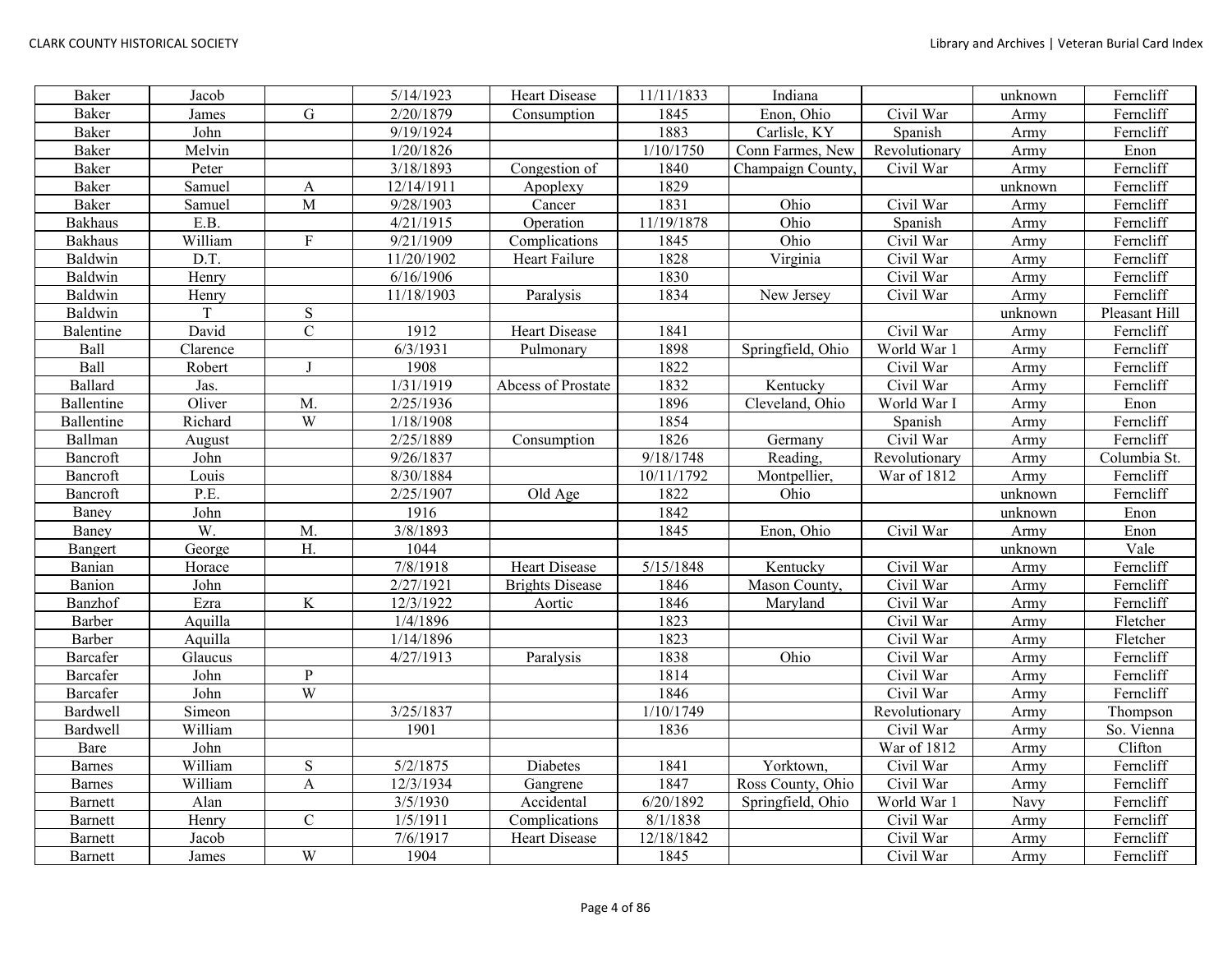| <b>Barnett</b> | James      |                         | 6/22/1861  |                    | 6/11/1797  | Harrisburg,           | War of 1812    | Army    | Ferncliff      |
|----------------|------------|-------------------------|------------|--------------------|------------|-----------------------|----------------|---------|----------------|
| Barnhart       | David      |                         | 1/25/1921  |                    |            |                       | Spanish        | Army    | New Carlisle   |
| Barr           | Issac      |                         | 4/5/1913   | Heart Disease      | 5/24/1836  | Pennsylvania          | Civil War      | Army    | Ferncliff      |
| Barr           |            | M                       | 1910       | Heart Disease      | 1833       |                       | Civil War      | Army    | Ferncliff      |
| Barr           | James      | A                       | 12/16/1881 | Inflamation of the | 1832       | Urbana, Ohio          | Civil War      | Army    | Ferncliff      |
| Barr           | Samuel     | A.                      | 8/12/1864  | <b>WRIA</b>        | 7/6/1839   |                       | Civil War      | Army    | New Carlisle   |
| Barrett        | Riley      | J                       | 8/27/1931  | Fractured Skull    | 7/30/1891  | Dahlonega, Georgia    | World War 1    | Army    | Ferncliff      |
| Barrett        | Washington |                         | 5/24/1887  | Hemorrhage         | 1799       | Kentucky              |                | Army    | Ferncliff      |
| Barringer      | <b>B.</b>  | F.                      | 9/19/1890  |                    | 1834       |                       | Civil War      | Army    | Enon           |
| Barringer      | J.F.       |                         | 1/18/1893  |                    | 4/2/1838   |                       |                | Army    | Ferncliff      |
| Barringer      | John       | J.                      | 1917       |                    | 1849       |                       | Civil War      | Army    | New Carlisle   |
| Barry          | John       | W                       | 1910       | Dropsy             | 1846       |                       | Civil War      | Army    | Ferncliff      |
| Bartholomew    | Oscar      | $\overline{N}$          | 2/5/1917   | Complications      | 9/18/1835  | Tompkins County.      | Civil War      | Army    | Ferncliff      |
| Barton         | James      | ${\bf E}$               | 1880       |                    | 1845       |                       | Civil War      | Army    | Ferncliff      |
| Barton         | Silas      | H.                      | 8/2/1926   |                    | 1846       |                       | Civil War      | Army    | Enon           |
| Bauer          | George     |                         | 8/1/1911   | Paralysis          | 10/6/1836  | Germany               | Civil War      | Army    | Ferncliff      |
| Bauer          | Jacob      |                         | 1898       |                    | 1821       |                       |                | unknown | Ferncliff      |
| Baumgardner    | C.H.       |                         | 2/4/1927   |                    | 1876       | Clark County, Ohio    | Spanish        | unknown | Ferncliff      |
| Baumgardner    | Marion     | ${\bf G}$               | 3/21/1932  | Car accident       | 3/3/1897   | New Moorefield,       | World War 1    | Army    | Ferncliff      |
| <b>Baxter</b>  | David      | $\overline{\mathrm{E}}$ | 2/17/1919  | Tuberculosis       | 1896       | Jackson, Ohio         | World War 1    | Army    | Ferncliff      |
| <b>Baxter</b>  | James      | $\mathbf C$             | 1/31/1891  | Pneumonia          | 1837       | New Jersey            | Civil War      | Army    | Ferncliff      |
| <b>Bayless</b> | Clarence   | $\overline{A}$          | 12/2/1933  | <b>Bronchial</b>   | 12/6/1874  | West Union, Ohio      | Spanish        | Army    | Ferncliff      |
| <b>Bayley</b>  | William    |                         | 2/5/1934   | Pneumonia          | 7/28/1845  | Baltimore,            | (likely) Civil | unknown | Ferncliff      |
| <b>Bazzell</b> | Clayborne  |                         | 2/12/1912  | Heart disease      | 1827       |                       | Civil War      | Army    | Ferncliff      |
| Beach          | Charles    | Walter                  | 2/14/1934  | Angina Pectoris    | 10/31/1896 | Springfield, Ohio     | World War I    | Army    | St. Bernard    |
| Beach          | Frank      | August                  | 5/19/1937  |                    | 3/23/1899  |                       | World War I    | Marines | Vale           |
| Beall          | Frank      |                         | 8/14/1926  | Chronic            | 1878       | Bourbon County,       | Spanish        | Army    | Ferncliff      |
| Bean           | Thomas     | W                       | 12/16/1902 | Paralysis          | 1828       | England               |                | unknown | Ferncliff      |
| Beard          | Archie     | $\overline{S}$          | 2/18/1933  | Acute Nephrititus  | 7/15/1887  | Springfield, Ohio     | World War 1    | Army    | Ferncliff      |
| Beard          | Ephriam    | S.                      | 1902       |                    | 1843       |                       | Civil War      | Army    | Enon           |
| Beard          | John       | $\overline{R}$          | 1935       |                    | 1845       |                       | Civil War      | Army    | Ferncliff      |
| Beard          | Montie     | $\overline{C}$          | 2/13/1930  | Hodgins Disease    | 1884       | Springfield, Ohio     | World War 1    | Army    | Ferncliff      |
| Beardsley      | Elijah     |                         | 10/2/1826  |                    | 5/16/1826  | Fairfield, Conneticut | Revolutionary  | Army    | Columbia St.   |
| Bearup         | Andrew     | H                       | 11/27/1916 | Suicide            | 9/1/1872   | Indiana               | Spanish        | Army    | Ferncliff      |
| Beasly         | Daniel     |                         | 8/16/1892  | Consumption        | 1827       |                       | Civil War      | Army    | Ferncliff      |
| Beason         | Cornelius  |                         | 1891       |                    | 1819       |                       | Civil War      | Army    | Enon           |
| Beatly         | Miles      |                         | 1844       |                    |            |                       | Civil War      | Army    | Ashbury Chapel |
| Beaver         |            | Lewis                   | 6/6/1896   | Uremic Poison      | 1837       | U.S.                  | Civil War      | Army    | Ferncliff      |
| <b>Beazley</b> | William    |                         | 1825       |                    | 1774       |                       | War of 1812    | Army    | Tuttle         |
| Bechtel        | Arthur     | A                       | 8/4/1898   | Spinal Meningitis  | 1880       | Clark County, Ohio    | Spanish        | Army    | Ferncliff      |
| Bechtolt       | Joseph     |                         | 1913       |                    | 1845       |                       | Civil War      | Army    | New Carlisle   |
| Beck           | John       | ${\bf N}$               | 2/1916     | Ensephalitis       | 1835       |                       | Civil War      | Army    | Ferncliff      |
| Beck           | Levi       |                         | 8/23/1901  |                    | 2/23/1819  |                       | Mexican        | Army    | North Hampton  |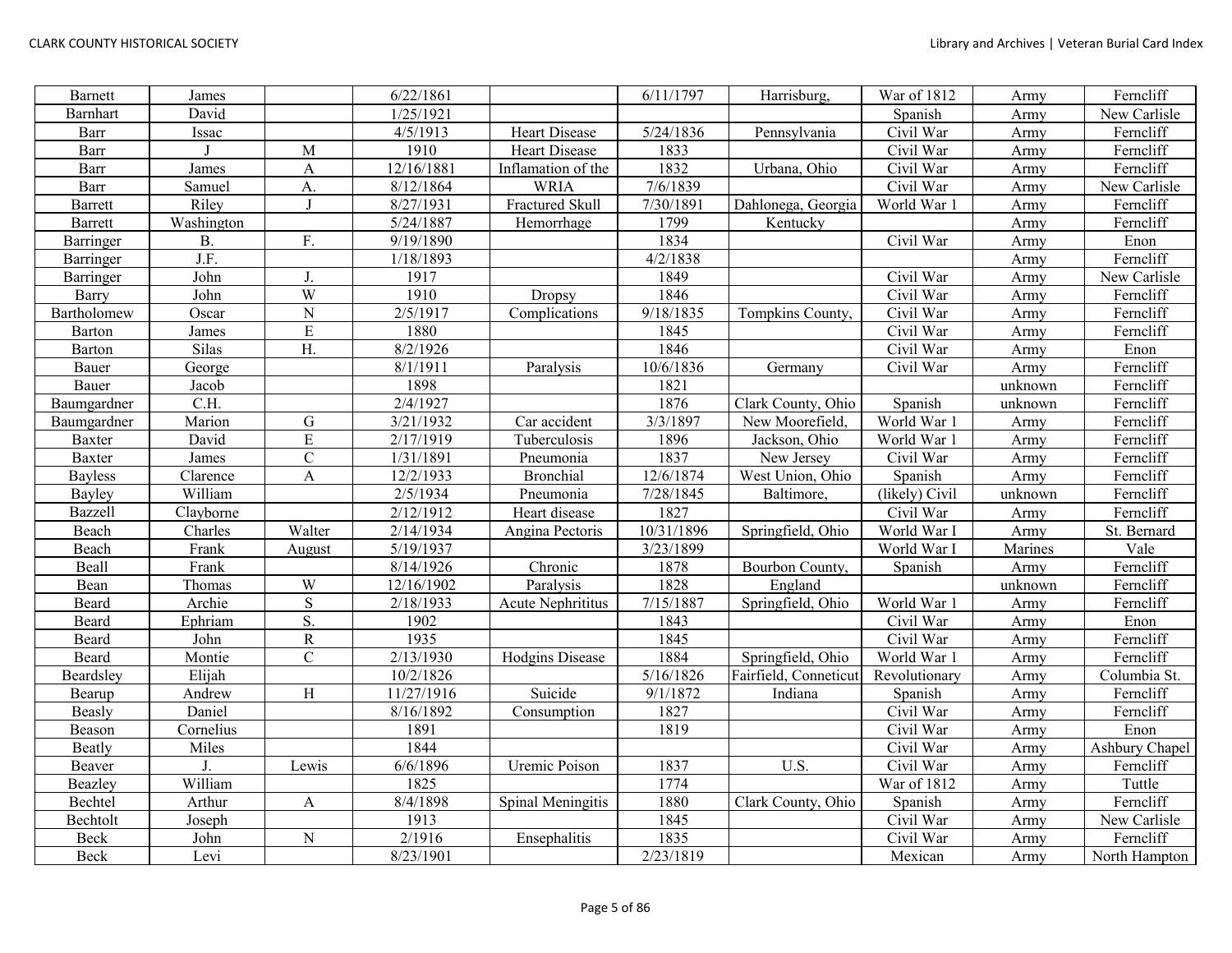| Beekman         | Wilbur    | F.                        | 4/11/1936  |                      | 1/3/1894   |                          | World War I | Army    | Glen Haven   |
|-----------------|-----------|---------------------------|------------|----------------------|------------|--------------------------|-------------|---------|--------------|
| Behrens         | Christian |                           | 8/16/1894  | Cirrhosis of Liver   | 11/11/1834 |                          | Civil War   | Army    | St. Bernard  |
| Belcher         | Charles   | $\boldsymbol{\mathsf{A}}$ |            |                      | 11/27/1897 |                          | World War 1 | Army    | Ferncliff    |
| <b>Bell</b>     | George    | $\mathbf C$               | 1907       |                      | 1824       |                          | Mexican     | Army    | Ferncliff    |
| Bell            | James     | $\, {\bf B}$              | 12/16/1932 | <b>Bronchial</b>     | 1840       | <b>Washington County</b> | Civil War   | Army    | Ferncliff    |
| Bell            | John      | $\overline{\mathrm{F}}$   | 7/6/1919   | Cerebral             | 1848       |                          | Civil War   | Army    | Ferncliff    |
| Bell            | Rodney    | $\overline{W}$            | 11/15/1905 | Typhoid Fever        | 1872       | Springfield, Ohio        | Spanish     | Army    | Ferncliff    |
| Belt            | Alex      | H                         | 12/7/1924  | Chronic Nephrititus  | 4/5/1844   | Millbrook, Ohio          | Civil War   | Army    | Ferncliff    |
| Belt            | Harry     |                           |            |                      |            |                          | Civil War   | Army    | Ferncliff    |
| Benford         | Mack      |                           | 1/21/1925  | Cancer of Prostate   | 1838       | Ohio                     | Civil War   | Army    | Ferncliff    |
| Bennet          | William   | H.                        | 3/6/1907   | Cystitis             | 1840       |                          | Civil War   | Army    | So. Vienna   |
| Bennett         | Enoch     | M                         | 3/12/1919  | Hemiphegra           | 1840       | Clark County, Ohio       | Civil War   | Army    | Ferncliff    |
| Bennett         | James     | $\overline{M}$            | 4/27/1904  | Pernecious Anemia    | 1839       | Ohio                     | Civil War   | Army    | Ferncliff    |
| Bennett         | John      | Arthur                    | 8/9/1922   | Drowned              | 1892       | Newark, Ohio             |             | Navy    | Ferncliff    |
| Bennett         | John      | G.                        | 3/24/1904  |                      | 3/28/1836  |                          | Civil War   | Army    | Fletcher     |
| Bennett         | John      | G.                        | 3/24/1904  |                      | 3/28/1836  |                          | Civil War   | Army    | Fletcher     |
| Bennett         | Joseph    | F.                        |            |                      | 1842       |                          | Civil War   | Army    | Greenlawn    |
| Bennett         | William   | L.                        | 4/25/1936  | Heart Disease        | 1/25/1898  | Springfield, Ohio        | World War I | Navy    | St. Bernard  |
| Bennett         | William   | M                         | 10/11/1865 | <b>Typhoid Fever</b> | 7/8/1844   | Clark County, Ohio       | Civil War   | Army    | Ferncliff    |
| Benson          | Ernest    | $\overline{O}$            |            |                      |            |                          | World War I | unknown | New Carlisle |
| Berg            | Joseph    |                           | 5/10/1900  |                      | 2/27/1842  |                          | Civil War   | Army    | Clifton      |
| Berkshire       | W.A.      |                           | 3/26/1902  |                      |            |                          |             | Army    | Ferncliff    |
| Berrine         | John      | $\mathbf{V}$              | 1905       |                      | 1838       |                          | Civil War   | Army    | New Carlisle |
| Berry           | Benjamin  |                           | 3/26/1890  | Dropsy               | 1845       | Kentucky                 | Civil War   | Army    | Ferncliff    |
| Berry           | Chas.     | H.                        | 8/18/1925  | Auricular            | 10/14/1840 | Montgomery               | Civil War   | Army    | Ferncliff    |
| Berry           | David     | $\boldsymbol{\mathsf{A}}$ | 5/22/1892  |                      | 3/21/1839  |                          | Civil War   | Army    | Ferncliff    |
| Berry           | James     | $\mathbf{A}$              | 1901       |                      | 1834       |                          | Civil War   | Army    | Ferncliff    |
| Berry           | John      | H                         | 10/12/1871 | Consumption          | 1822       | Springfield, Ohio        | Civil War   | Army    | Ferncliff    |
| Berry           | Joseph    | H                         | 1899       |                      | 1847       |                          | Civil War   | Army    | Ferncliff    |
| Berry           | Martin    | H                         | 6/1916     | Apoplexy             | 4/8/1838   | Fairfield County.        | Civil War   | Army    | Ferncliff    |
| Berry           | Thomas    | $\overline{S}$ .          | 1920       |                      | 1842       |                          | Civil War   | Army    | Clifton      |
| <b>Best</b>     | Benjamin  | $\overline{F}$            | 5/24/1883  | Erysipelas           | 1826       |                          |             | unknown | Ferncliff    |
| Best            | Benjamin  | $\mathbf F$               | 1916       |                      | 1837       |                          | Civil War   | Army    | Ferncliff    |
| <b>Best</b>     | John      | H                         | 5/6/1885   | Diabetes             | 1834       | Springfield, Ohio        | Civil War   | Army    | Ferncliff    |
| <b>Bethards</b> | Thomas    |                           | 4/14/1896  |                      | 1/1/1842   |                          | Civil War   | Army    | Greenlawn    |
| <b>Bettice</b>  | John      | W                         | 1/30/1895  | Mitral Insufficiency | 1844       | U.S.                     | Civil War   | Army    | Ferncliff    |
| Betzold         | Jacob     | $\mathbf{J}$              | 10/20/1910 | Nephritis            | 12/25/1842 | Germany                  | Civil War   | Army    | Ferncliff    |
| Beuford         | Mack      |                           | 1/21/1925  | Cancer of Prostate   | 1838       | Ohio                     | Civil War   | Army    | Ferncliff    |
| Beutsch         | John      |                           |            |                      | 1831       |                          | Civil War   | Army    | Ferncliff    |
| Bibby           | James     |                           | 6/21/1887  | Erysipelas           | 1847       | England                  | Civil War   | Army    | Ferncliff    |
| <b>Bietsch</b>  | John      |                           |            |                      | 1831       |                          | Civil War   | Army    | Ferncliff    |
| Bigger          | William   |                           | 7/6/1879   | Softening of the     | 6/26/1802  | Kentucky                 |             | unknown | Ferncliff    |
| <b>Biggs</b>    | Richard   | C.                        | 11/30/1901 |                      | 1843       |                          | Civil War   | Army    | New Carlisle |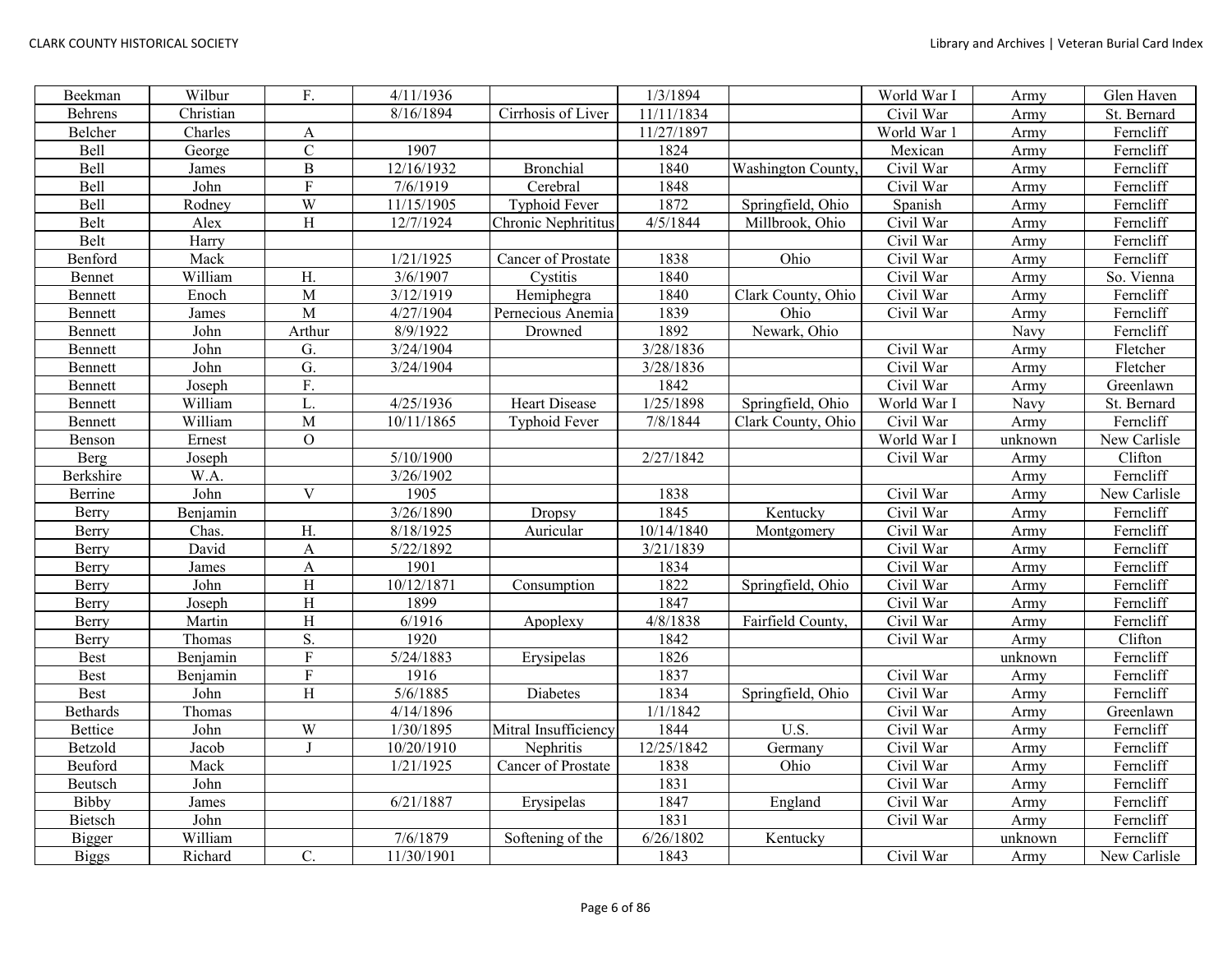| <b>Billow</b>     | George    | $\overline{W}$  | 3/30/1924  | Cerebral               | 1837       | Perry County,      | Civil War      | Army    | Ferncliff    |
|-------------------|-----------|-----------------|------------|------------------------|------------|--------------------|----------------|---------|--------------|
| Bingham           | John      |                 |            |                        | 1835       |                    | Civil War      | Army    | Ferncliff    |
| Binkley           | Lygurgus  | D               | 7/21/1879  |                        | 9/1/1846   |                    |                | unknown | Ferncliff    |
| <b>Bird</b>       | James     | $\mathbf{A}$    | 1893       |                        | 1842       |                    | Civil War      | Army    | Ferncliff    |
| Bird (Byrd)       | Wallace   |                 | 10/24/1862 |                        | 9/3/1840   |                    | Civil War      | Army    | Redmond      |
| Bireley           | Henry     | $\mathcal{C}$ . | 1825       |                        | 1846       |                    | Civil War      | Army    | Fletcher     |
| Bireley           | Henry     | C.              | 1925       |                        | 1846       |                    | Civil War      | Army    | Fletcher     |
| <b>Birkel</b>     | John      | $\rm F$         | 3/20/1912  | Complications          | 1842       | Ohio               | Civil War      | Army    | Ferncliff    |
| Birney            | D.        | Matthews        | 1911       |                        | 1877       |                    | Spanish        | Army    | Ferncliff    |
| <b>Biser</b>      | Theodore  |                 | 3/11/1930  | Uremic Coma            | 1847       | Fredericktown,     | Civil War      | Army    | Ferncliff    |
| Bishofberger      | John      | ${\bf F}$       | 2/28/1919  | Pneumonia              | 1891       | Switzerland        | World War 1    | Army    | Ferncliff    |
| Bishop            | Issac     | W               | 8/20/1889  | <b>Brights Disease</b> | 1847       | Granville, New     | Civil War      | Army    | Ferncliff    |
| <b>Black</b>      | Andrew    |                 |            |                        |            |                    |                | unknown | <b>Black</b> |
| <b>Black</b>      | Carey     | Augustus        | 4/18/1925  | Paralysis              | 1891       | Chillicothe, Ohio  | World War 1    | Army    | Ferncliff    |
| <b>Black</b>      | Charles   | R.              | 1838       |                        | 1869       |                    | Spanish        | Army    | New Carlisle |
| <b>Black</b>      | Israel    |                 | 7/10/1912  |                        | 1846       | Ohio               | Civil War      | Army    | Ferncliff    |
| <b>Black</b>      | James     |                 | 7/26/1869  |                        | 6/20/1815  |                    | Mexican        | Army    | New Carlisle |
| <b>Black</b>      | John      |                 | 8/12/1835  |                        | 1788       |                    | War of 1812    | Army    | <b>Black</b> |
| <b>Black</b>      | Samuel    |                 | 6/19/1814  |                        | 10/7/1779  |                    | War of 1812    | Army    | <b>Black</b> |
| <b>Black</b>      | Smily     |                 | 11/24/1908 | Apoplexy               | 1842       | Ohio               |                | unknown | Ferncliff    |
| <b>Black</b>      | William   | W               | 4/1900     |                        | 1843       |                    | Civil War      | Army    | Ferncliff    |
| <b>Black</b>      | William   | Sanford         | 2/5/1921   |                        | 1850       | Clark County, Ohio |                | unknown | Ferncliff    |
| Blackburn         | George    | W               | 3/17/1932  | Nephritis              | 12/12/1846 | New Philadelphia,  | Civil War      | Army    | Ferncliff    |
| Blackert          | John      |                 | 2/24/1887  |                        | 1832       |                    | Civil War      | Army    | Ferncliff    |
| Blair             | Bert      |                 | 3/11/1928  |                        | 1889       | East Monroe,       | World War 1    | Army    | Ferncliff    |
| Blankenship       | Chas.     |                 | 10/1/1930  |                        | 1898       | Carter or Kenton   | World War 1    | Army    | Ferncliff    |
| Blassinger        | George    | D.              | 2/3/1866   |                        | 12/11/1845 |                    | Civil War      | Army    | New Carlisle |
| Blazer            | N.G.      |                 | 1912       | Paralysis              | 1834       |                    | Civil War      | Army    | Ferncliff    |
| Blotcher          | Christian | H.              | 1893       |                        | 1839       |                    | Civil War      | unknown | New Carlisle |
| Bluford           | Gabriel   |                 | 4/17/1907  | Dysentery              | 1840       | Kentucky           | Civil War      | Army    | Ferncliff    |
| Boblett           | William   | W               | 2/2/1918   | Chronic Nephrititus    | 11/18/1846 | Ross County, Ohio  | Civil War      | Army    | Ferncliff    |
| Boblitt (Bablitt) | J. (John) | S.              | 1/14/1925  | Heart Disease          | 4/18/1843  | Ross County, Ohio  | Civil War      | Army    | Fletcher     |
| Bobo              | Joseph    |                 | 9/21/1923  | Cerebral               | 1/1/1843   | West Virginia      | Civil War      | Army    | Ferncliff    |
| Bogarth           | Joshua    |                 | 9/22/1863  |                        | 9/24/1833  |                    | Civil War      | Army    | Bethel       |
| <b>Boggess</b>    | C.W.      |                 | 9/10/1924  | Shock                  | 4/15/1843  | Mason County,      | Civil War      | Army    | Ferncliff    |
| <b>Boggess</b>    | Jordan    |                 | 6/1900     | Apoplexy               | 1837       | U.S.               | Civil War      | Army    | Ferncliff    |
| <b>Boggess</b>    | Joseph    | $\rm T$         | 1907       |                        | 1873       |                    | Spanish        | unknown | Ferncliff    |
| <b>Boggs</b>      | Biddle    |                 | 1/3/1886   | Abcess/Debility        | 1823       | Indiana County,    | Civil War      | Army    | Ferncliff    |
| <b>Boggs</b>      | William   | H               | 3/21/1930  | Cirhossis of Liver     | 4/16/1846  | Galia County, Ohio | Civil War      | Army    | Ferncliff    |
| Bohenkemper       | William   |                 | 2/1/1896   | Suicide/Hanging        | 1844       | Germany            | (likely) Civil | unknown | Ferncliff    |
| Bohrer            | Benjamin  | ${\bf F}$       | 5/21/1924  | Arterio Sclerosis      | 7/16/1849  | Clark County, Ohio | Civil War      | Army    | Ferncliff    |
| Bolden            | Martin    |                 |            |                        | 1841       |                    | Civil War      | Army    | Clifton      |
| Bolen             | Martin    |                 |            |                        | 1841       |                    | Civil War      | Army    | Clifton      |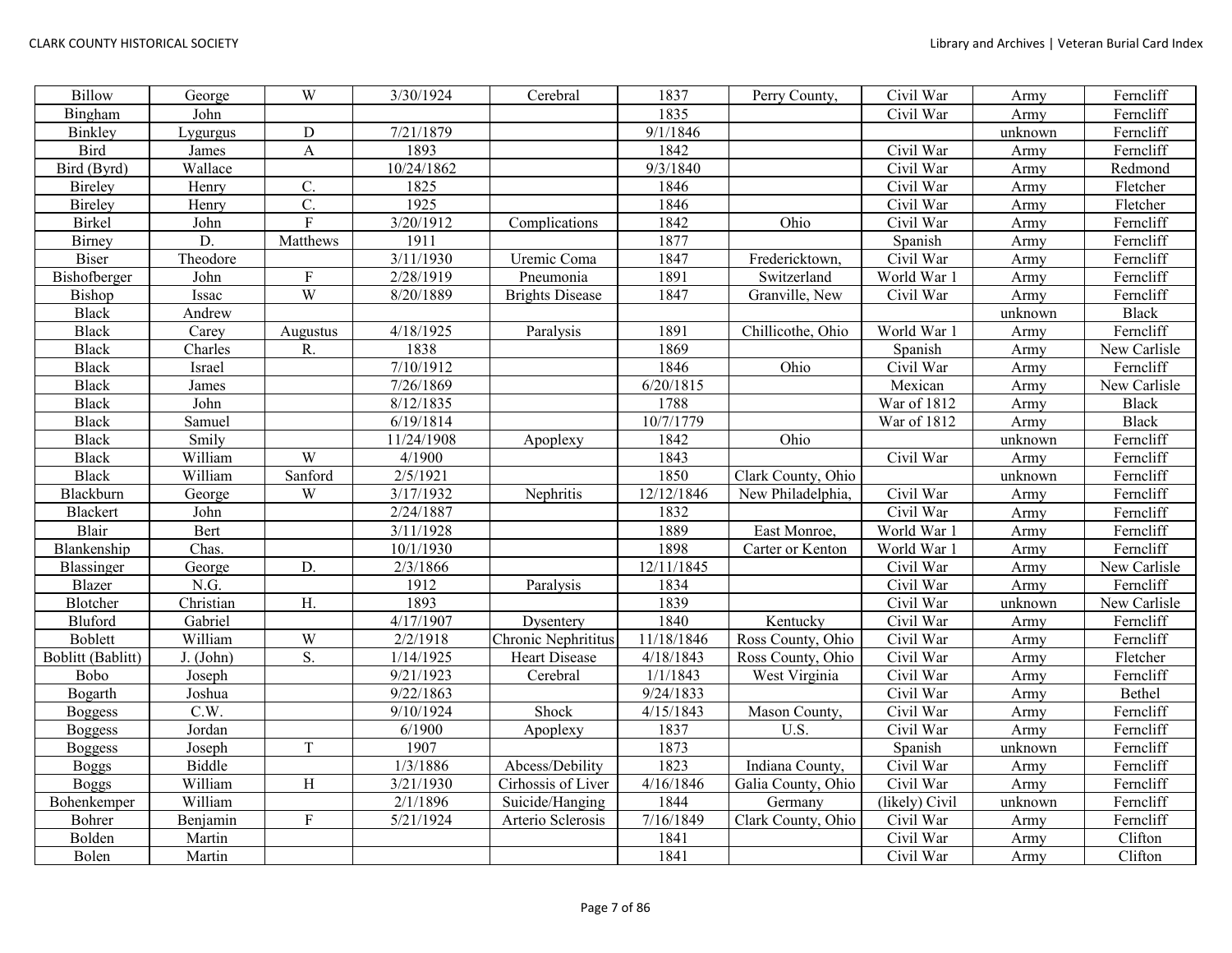| Bolen           | Thomas   | $\bf{J}$       | 7/4/1914   | <b>Purulent Cystitis</b> | 1843       | Ohio               | Civil War   | Army    | Ferncliff      |
|-----------------|----------|----------------|------------|--------------------------|------------|--------------------|-------------|---------|----------------|
| Bolinger        | James    | M.             |            |                          | 1842       |                    | Civil War   | Army    | New Carlisle   |
| Bolz            | Conrad   |                | 4/11/1899  | Posterior Spinal         | 1813       | Germany            |             | unknown | Ferncliff      |
| Bond            | Ezra     |                | 12/15/1921 |                          | 3/17/1839  | New Carlisle, Ohio | Civil War   | Army    | New Carlisle   |
| Bond            | Henry    | H.             | 6/4/1888   |                          | 3/28/1837  |                    | Civil War   | Army    | New Carlisle   |
| Boolman         | Isaac    |                |            |                          | 1842       |                    | Civil War   | Army    | Clifton        |
| Boolman         | Smith    |                | 6/27/1896  |                          | 9/29/1833  |                    | Civil War   | Army    | Clifton        |
| <b>Bosart</b>   | Louis    | W              | 6/12/1912  | Dropsy                   | 7/28/1841  | Ohio               | Civil War   | Army    | Ferncliff      |
| <b>Bost</b>     | Earl     | W.             | 9/14/1918  | <b>WRIA</b>              | 5/6/1887   | Springfield, Ohio  | World War I | Army    | Calvary        |
| <b>Boswell</b>  | Harry    | $\overline{M}$ |            |                          | 2/22/1873  |                    |             | Marines | Ferncliff      |
| Botkin          | Abraham  | C(H)           | 8/13/1898  |                          | 10/16/1808 |                    | Civil War   | Army    | Ashbury Chapel |
| Botkin          | Charles  |                | 7/6/1869   |                          | 6/25/1792  |                    | War of 1812 | Army    | Botkin         |
| Botkin          | George   | W.             |            |                          | 1823       |                    | Civil War   | Army    | Greenlawn      |
| Botkin          | Howard   | L              | 1/21/1918  | Pneumonia                | 1895       | Springfield, Ohio  | World War 1 | Army    | Ferncliff      |
| Botkin          | Jonathan |                |            |                          |            |                    | Mexican     | Army    | New Carlisle   |
| Botkin          | Morgan   |                | 11/6/1896  |                          | 1838       |                    | Civil War   | Army    | New            |
| Bower           | Jacob    | F.             | 4/1/1900   |                          | 1816       |                    | Civil War   | Army    | New Carlisle   |
| <b>Bowers</b>   | Chester  | $\mathbf{A}$   | 4/4/1938   |                          | 2/3/1888   | Springfield, Ohio  | World War 1 | Army    | Ferncliff      |
| <b>Bowers</b>   | Uraih    |                |            |                          | 1839       |                    | Civil War   | Army    | New Carlisle   |
| <b>Bowlus</b>   | Albert   | $\mathbf S$    | 12/18/1908 | <b>Heart Disease</b>     | 1848       | Maryland           |             | unknown | Ferncliff      |
| <b>Bowlus</b>   | William  | $\overline{D}$ | 10/20/1936 | Suicide                  | 5/31/1890  | Columbia,          | World War 1 | Army    | Ferncliff      |
| Bowman          | Chas.    | W              | 4/22/1924  | Uremic Coma              | 1848       | Lockport, New York | Civil War   | Navy    | Ferncliff      |
| Bown            | Alfred   |                |            |                          | 1840       |                    | Civil War   | Army    | Greenlawn      |
| Bowser          | John     | W              | 11/5/1895  |                          | 1829       | U.S.               | Civil War   | Army    | Ferncliff      |
| Boyd            | George   | W.             | 8/12/1861  |                          | 3/4/1836   |                    | Civil War   | Army    | New Carlisle   |
| Boyd            | James    | $\mathbf D$    | 12/24/1919 | Hemorrhage               | 11/25/1842 | Clark County, Ohio | Civil War   | Army    | Ferncliff      |
| Boyd            | Thomas   |                | 2/17/1902  | Acute Nephrititus        | 1840       | Ohio               | Civil War   | Army    | Ferncliff      |
| Boyer           | George   | $\mathbf{P}$   | 12/3/1917  | Myocarditis              | 1839       | Ohio               | Civil War   | Army    | Ferncliff      |
| <b>Brackney</b> | Jesse    | Clay           |            |                          | 3/20/1900  |                    |             | Army    | Ferncliff      |
| Bradbury        | Henry    | P              | 11/9/1918  | Cardiac Disease          | 3/17/1825  | Camden, Ohio       | Civil War   | Army    | Ferncliff      |
| Bradbury        | W.H.     |                | 3/23/1917  | <b>Brights Disease</b>   | 11/16/1862 | Ohio               | Spanish     | Army    | Ferncliff      |
| <b>Bradford</b> | Almond   |                |            |                          | 1831       |                    | Civil War   | Army    | Greenlawn      |
| <b>Bradford</b> | Charles  | ${\rm D}$      | 2/21/1923  | Gunshot Wound            | 3/5/1885   | Springfield, Ohio  | World War 1 | Army    | Ferncliff      |
| <b>Bradford</b> | Edward   |                | 8/11/1902  | <b>Brights Disease</b>   | 1844       | Ohio               | Civil War   | Army    | Ferncliff      |
| <b>Bradley</b>  | Chas.    | A              | 12/29/1920 | Tuberculosis of          | 1/14/1844  | Clark County, Ohio | Civil War   | Army    | Ferncliff      |
| <b>Bradley</b>  | H.       | F.             | 6/19/1911  |                          | 1839       |                    | Civil War   | Army    | New            |
| <b>Bradley</b>  | Joseph   |                | 3/12/1903  |                          | 1846       |                    | Civil War   | Army    | Enon           |
| <b>Branch</b>   | Benjamin |                | 1893       |                          |            |                    |             | Army    | Ferncliff      |
| Brandeburgh     | Henry    |                | 1859       |                          | 1785       |                    | War of 1812 | Army    | New            |
| Brandenburg     | William  | L              | 4/29/1939  | <b>Bladder Cancer</b>    | 7/26/1844  |                    | Civil War   | Army    | New Carlisle   |
| Brandenburgh    | John     | H              | 8/19/1903  | Paralysis                | 1829       | Bethel Twnshp,     |             | unknown | Ferncliff      |
| <b>Brandle</b>  | Joseph   | W              | 6/15/1905  |                          | 1822       |                    | Civil War   | Army    | Ferncliff      |
| <b>Brannam</b>  | Joseph   |                | 7/15/1900  | Paralysis                | 1842       | Virginia           | Civil War   | Army    | Ferncliff      |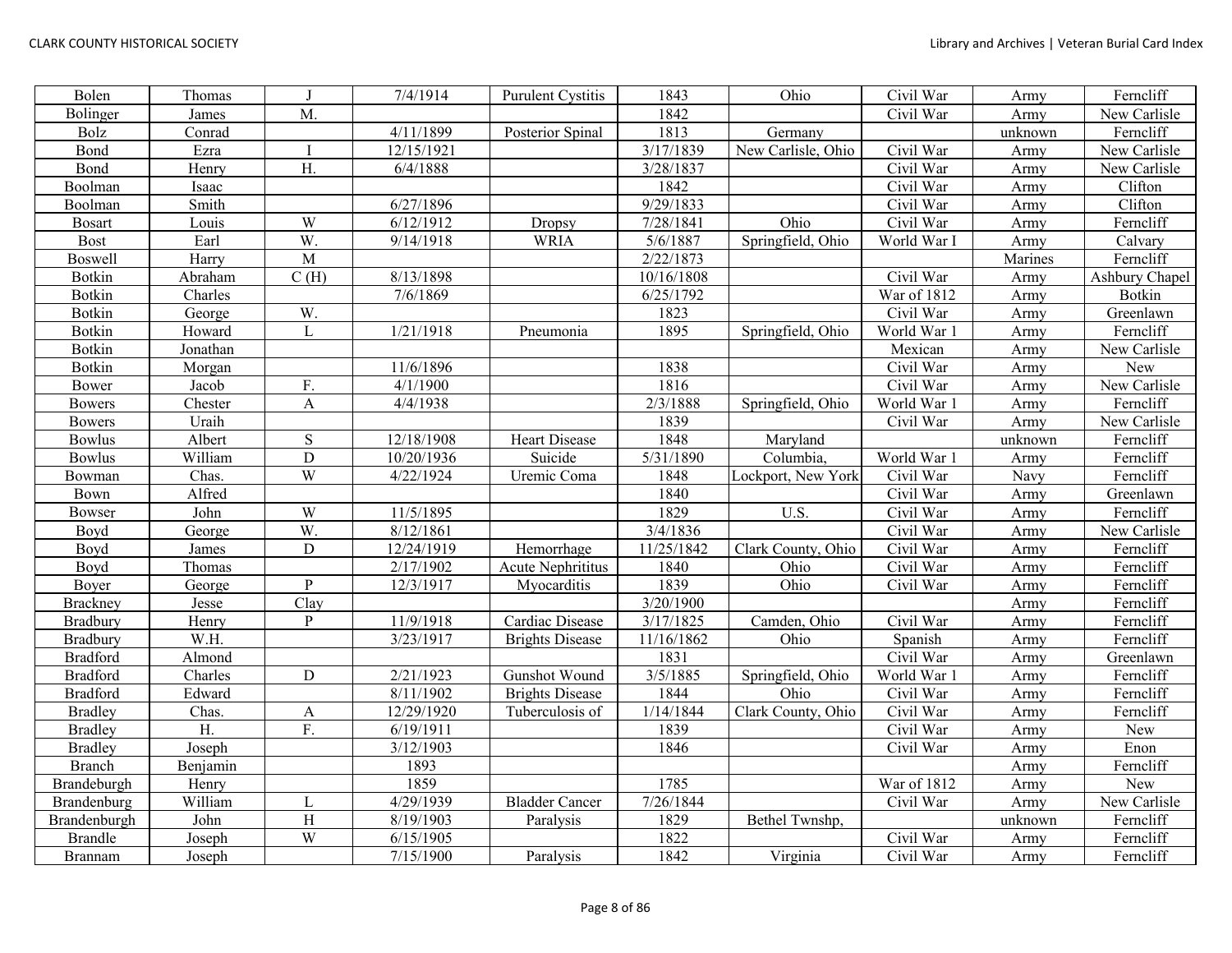| Brannigan         | James        | $\mathbf{H}.$  | 7/8/1929   |                     | 8/7/1891   | Ironton, Ohio       | World War I             | Navy    | Calvary      |
|-------------------|--------------|----------------|------------|---------------------|------------|---------------------|-------------------------|---------|--------------|
| Brannigan         | John         | E.             | 7/15/1938  |                     | 4/27/1899  | Hanging Rock, Ohio  | World War I             | Navy    | Calvary      |
| <b>Brantner</b>   | Thaddeus     | ${\bf H}.$     | 1917       |                     | 1871       |                     | Spanish                 | Army    | Enon         |
| <b>Bratton</b>    | Anthony      | $\overline{W}$ | 7/8/1902   | Dropsy              | 1845       |                     | Civil War               | Army    | Ferncliff    |
| <b>Bratton</b>    | Edward       | $\mathbf{A}$   | 5/9/1902   | Consumption         | 1880       | Springfield, Ohio   | Spanish                 | Army    | Ferncliff    |
| <b>Brautner</b>   | Thaddeus     | H.             | 1917       |                     | 1871       |                     | Spanish                 | Army    | Enon         |
| <b>Bray</b>       | Thomas       |                |            |                     |            |                     | Civil War               | Army    | Greenlawn    |
| Brecknell         | R.D.         |                | 6/24/1887  | Paralysis           | 6/2/1833   | England             |                         | unknown | Ferncliff    |
| Brenner           | Jesse        | $\mathbf S$    | 1900       |                     | 1850       |                     |                         | unknown | Ferncliff    |
| <b>Brewbaker</b>  | Daniel       |                | 7/28/1899  |                     | 1820       |                     | Civil War               | Army    | Ferncliff    |
| <b>Briar</b>      | David $(A)$  | D.             | 1860       |                     | 1774       |                     | War of 1812             | Army    | New Carlisle |
| <b>Bridge</b>     | Benjamin     |                | 4/17/1843  |                     | 10/13/1748 | England             | Revolutionary           | Army    | Prairie Knob |
| <b>Brier</b>      | G.           | W.             | 1909       |                     | 1843       |                     | Civil War               | Army    | New Carlisle |
| <b>Brier</b>      | J. (John)    | A.             | 1904       |                     | 1840       |                     | Civil War               | Army    | New Carlisle |
| <b>Briggs</b>     | Samuel       |                | 9/8/1859   |                     | 1/15/1797  |                     | War of 1812             | Army    | Greenlawn    |
| <b>Bright</b>     | Wenford      |                | 7/25/1891  |                     |            |                     | Civil War               | Army    | Emery Chapel |
| Brighton          | Samuel       |                | 3/31/1911  | Cerebral            | 1826       | Pennsylvania        | Civil War               | Army    | Ferncliff    |
| <b>Broadstone</b> | Robert       |                | 11/1/1920  | Chronic nephrititus | 5/2/1852   | Champaign County,   |                         | unknown | Ferncliff    |
| <b>Brock</b>      | William      | ${\bf S}$      | 11/13/1932 | Kidney cancer       | 1896       |                     | World War 1             | Army    | Ferncliff    |
| <b>Brodbeck</b>   | Martin       |                | 3/14/1914  |                     | 8/25/1821  |                     | Civil War               | Army    | New          |
| <b>Brookey</b>    | Augustus     |                |            |                     | 1842       |                     | Civil War               | Army    | Enon         |
| <b>Brooks</b>     | Andrew       | ${\bf N}$      | 2/2/1904   |                     | 6/7/1835   |                     | Civil War               | Army    | Ferncliff    |
| <b>Brooks</b>     | John         | $\overline{W}$ | 1/18/1892  |                     |            |                     | Civil War               | Army    | unknown      |
| <b>Brooks</b>     | L.D.         |                | 6/27/1904  | Paralysis           | 1845       | Indiana             | Civil War               | Army    | Ferncliff    |
| <b>Brooks</b>     | Ralph        | Kelley         | 4/23/1932  |                     | 2-1890     |                     | World War I             | Army    | So. Vienna   |
| <b>Brown</b>      | Benjamin     | ${\bf F}$      | 12/11/1919 | Paralysis           | 12/3/1835  | Lancaster County,   | Civil War               | Cavalry | Ferncliff    |
| <b>Brown</b>      | <b>Bruce</b> | $\mathbf V$    | 11/10/1926 | Lobar Pneumonia     | 4/4/1894   | Harmony, Ohio       | World War 1             | Army    | Ferncliff    |
| <b>Brown</b>      | Charles      | F.             | 10/21/1929 | Pneumonia           | 6/30/1883  | Troy, Ohio          | World War I             | Army    | St. Bernard  |
| <b>Brown</b>      | Edward       |                | 8/25/1905  |                     |            |                     | Civil War               | unknown | Ferncliff    |
| <b>Brown</b>      | Edward       | $\mathbf M$    |            |                     |            |                     | Civil War               | Army    | Ferncliff    |
| <b>Brown</b>      | Edward       |                | 1/3/1911   |                     |            |                     |                         | Army    | Ferncliff    |
| <b>Brown</b>      | Essex        |                | 4/13/1893  |                     | 1820       | Kentucky            | Civil War               | Army    | Ferncliff    |
| <b>Brown</b>      | Frank        |                | 9/3/1920   | Valvular Heart      | 1876       | Springfield, Ohio   |                         | unknown | Ferncliff    |
| <b>Brown</b>      | Frank        | A              | 10/31/1918 | K.I.A               | 1899       | Springfield, Ohio   | World War 1             | Army    | Ferncliff    |
| <b>Brown</b>      | Frederick    |                | 1/19/1829  |                     | 10/29/1753 |                     | Revolutionary           | Army    | Greenlawn    |
| Brown             | George       |                |            |                     | 1819       |                     | $\overline{C}$ ivil War | Army    | Vale         |
| <b>Brown</b>      | George       | $\mathbf I$    | 6/23/1863  | Disease contracted  | 1836       |                     | Civil War               | Army    | Ferncliff    |
| <b>Brown</b>      | James        |                | 6/4/1928   | Accidental          | 1886       | Frankfort, Kentucky | World War 1             | unknown | Ferncliff    |
| <b>Brown</b>      | John         |                | 1865       |                     | 1796       |                     | War of 1812             | Army    | Greenmount   |
| <b>Brown</b>      | John         |                | 1911       |                     | 1819       |                     | Mexican                 | Army    | New Carlisle |
| <b>Brown</b>      | John         | L.             | 6/26/1939  |                     | 11/21/1891 | Springfield, Ohio   | World War I             | Army    | Calvary      |
| <b>Brown</b>      | John         | ${\bf C}$      | 1944       |                     | 9/12/1878  |                     |                         | Army    | Vale         |
| Brown             | Joseph       | H.             | 1913       |                     | 1844       |                     | Civil War               | Army    | New Carlisle |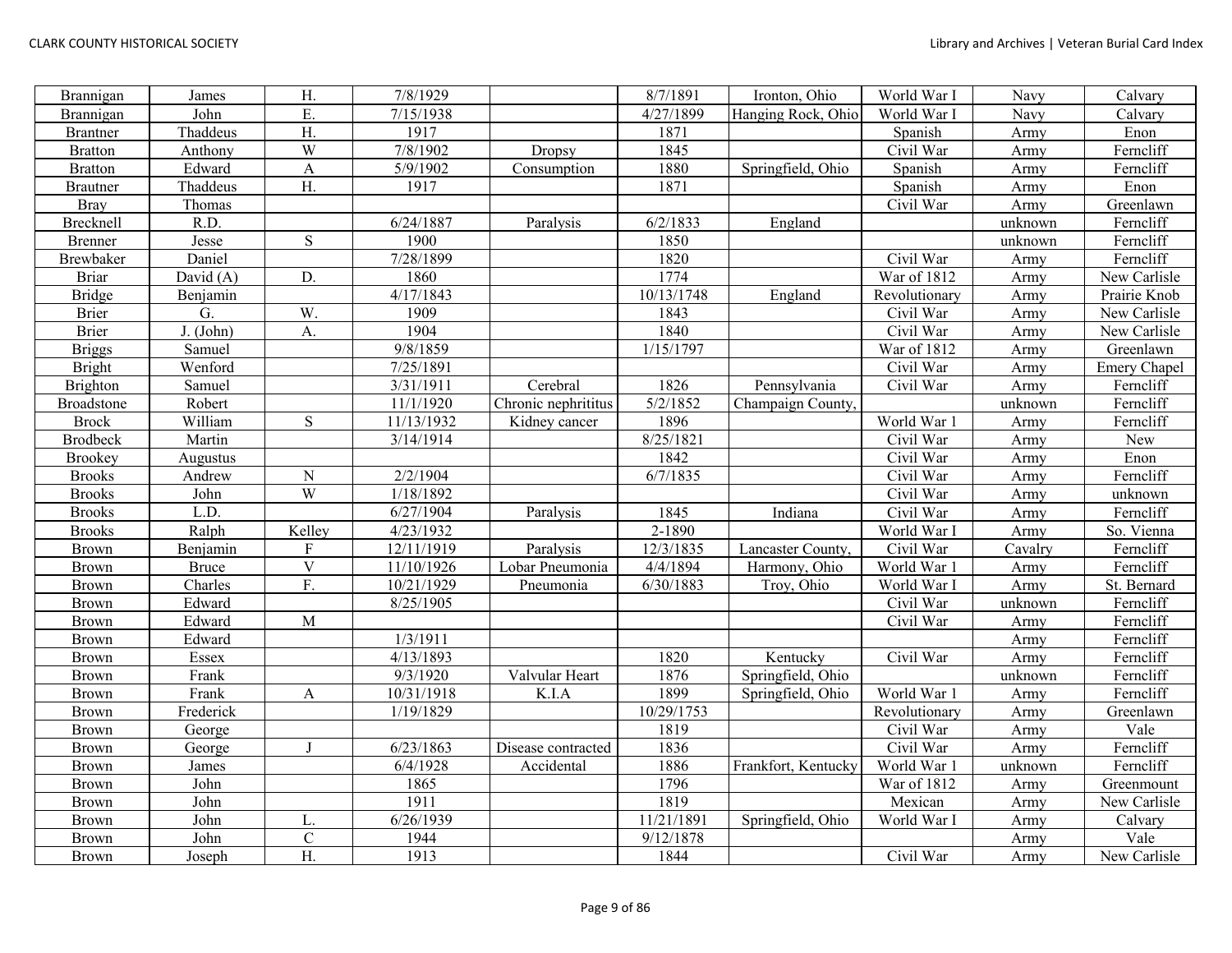| <b>Brown</b>   | Levi     |                       | 7/20/1888  | Old age             | 1825      | Russia              | Civil War   | Army    | Ferncliff      |
|----------------|----------|-----------------------|------------|---------------------|-----------|---------------------|-------------|---------|----------------|
| <b>Brown</b>   | Levi     |                       | 10/14/1914 | Heart disease       | 1846      | Indiana             | Civil War   | Army    | Ferncliff      |
| <b>Brown</b>   | Louis    |                       | 7/7/1891   | Consumption         | 6/18/1835 |                     | Civil War   | Army    | Greenmount     |
| <b>Brown</b>   | Luther   | (Major)               | 3/26/1875  |                     | 1/1/1832  |                     | Civil War   | Army    | Ferncliff      |
| <b>Brown</b>   | Micheal  | H                     | 1/18/1923  | Diabetic millitis   | 1846      | New York State      | Civil War   | Army    | Ferncliff      |
| <b>Brown</b>   | Micheal  | $\overline{B}$        | 12/12/1919 | Arterio sclerosis   | 1847      | New York State      | Civil War   | Army    | Ferncliff      |
| <b>Brown</b>   | Overton  |                       | 1/21/1909  | Pneumonia           | 1846      | West Virginia       |             | Army    | Ferncliff      |
| <b>Brown</b>   | Samuel   |                       | 1922       |                     | 1835      |                     | Civil War   | Army    | New Carlisle   |
| <b>Brown</b>   | Samuel   | ${\bf G}$             |            |                     | 1842      |                     | Civil War   | Army    | Ferncliff      |
| <b>Brown</b>   | Samuel   | M                     | 3/15/1904  |                     | 9/30/1837 |                     |             | unknown | Ferncliff      |
| <b>Brown</b>   | Theodore |                       | 9/1/1929   | Arterio sclerosis   | 1847      | Worcester,          |             | unknown | Ferncliff      |
| <b>Brown</b>   | Thomas   |                       | 1915       | Old age             | 1810      |                     | Mexican     | Army    | Ferncliff      |
| <b>Brown</b>   | Thomas   | S.                    | 1921       |                     | 1843      |                     | Civil War   | Army    | Fletcher       |
| <b>Brown</b>   | Thomas   | S.                    | 1921       |                     | 1843      |                     | Civil War   | Army    | Fletcher       |
| <b>Brown</b>   | William  |                       | 12/22/1892 | Paralysis           | 1839      | Ohio                | Civil War   | Army    | Bethel         |
| <b>Brown</b>   | William  | E                     | 2/21/1899  | Valvular Heart      | 5/3/1837  |                     | Civil War   | Army    | Ferncliff      |
| <b>Brown</b>   | Henry    |                       | 3/6/1895   |                     |           |                     | Civil War   | Army    | Greenmount     |
| Brownfield     | Joseph   | A                     | 1913       |                     | 1845      |                     | Civil War   | Army    | Ferncliff      |
| <b>Bruce</b>   | George   | $\mathbf D$           | 1914       | Heart disease       | 1846      |                     | Civil War   | Army    | Ferncliff      |
| <b>Brudas</b>  | Aaron    | E.                    | 3/25/1844  |                     | 12/2/1755 |                     |             | unknown | Clifton        |
| <b>Brudas</b>  | G.       | $\overline{W}$ .      |            |                     | 1836      |                     |             | Army    | Clifton        |
| <b>Brunner</b> | Jonathan |                       | 4/10/1867  | Typhoid             | 3/16/1809 | Frederick, Maryland |             | unknown | Ferncliff      |
| <b>Brunton</b> | George   | W                     | 1916       | Paralysis           | 1845      |                     | Civil War   | Army    | Ferncliff      |
| <b>Bryan</b>   | Aaron    | Winchell              | 8/13/1871  | Consumption         | 2/21/1842 |                     | Civil War   | Army    | Ferncliff      |
| <b>Bryan</b>   | Gillian  |                       | 3/24/1902  |                     |           |                     | Civil War   | Army    | Ferncliff      |
| <b>Bryant</b>  | James    | ${\bf S}$             | 12/1/1894  | Pneumonia           | 1839      |                     | Civil War   | Army    | Ferncliff      |
| <b>Bryant</b>  | Jas.     | M                     | 9/4/1905   | Locomotive taxia    | 1840      | Virginia            |             | unknown | Ferncliff      |
| <b>Bryant</b>  | Samuel   |                       | 7/26/1925  | Nephritis           | 1849      | Richmond,           | Civil War   | Army    | Ferncliff      |
| <b>Bryant</b>  | Samuel   | ${\bf E}$             | 6/4/1913   | Apolexy             | 7/23/1840 | Ohio                | Civil War   | Army    | Ferncliff      |
| <b>Bryant</b>  | Wilson   | ${\bf G}$             | 2/8/1899   | Diabetes mellites   | 1825      | U.S.                | Civil War   | Army    | Ferncliff      |
| Brydon         | William  | G                     | 1912       | Hemorrhage          | 1837      |                     | Civil War   | Army    | Ferncliff      |
| Buchanan       | Harvey   |                       |            |                     | 1842      |                     | Civil War   | Army    | Greenlawn      |
| Buchwater      | Edward   |                       | 10/4/1933  | Arterio sclerosis   | 5/1/1841  | Ross County, Ohio   | Civil War   | Army    | Ferncliff      |
| <b>Budd</b>    | Charles  | $\mathbf{F}$          | 4/28/1937  | Hernia              | 1875      | Springfield, Ohio   | Spanish     | Army    | Ferncliff      |
| <b>Bulger</b>  | Peter    |                       | 8/8/1888   | Epilepsy and        | 7/11/1821 | Germany             | Civil War   | Army    | Ferncliff      |
| Bumgardner     | David    | S.                    |            |                     | 1847      |                     | Civil War   | Army    | Ashbury Chapel |
| Bumgardner     | George   | W.                    |            |                     | 2/4/1844  |                     | Civil War   | Army    | Ashbury Chapel |
| Bumgardner     | Issac    | L.                    | 1/6/1864   |                     | 1844      |                     | Civil War   | Army    | Ashbury Chapel |
| <b>Burk</b>    | James    | (M.)                  | 1908       |                     | 1839      |                     | Civil War   | Army    | St. Raphael    |
| <b>Burke</b>   | Thomas   |                       | 1887       |                     | 1830      |                     | Civil War   | Army    | St. Raphael    |
| <b>Burke</b>   | Thomas   | W                     | 2/23/1913  | Rupture of          | 1851      |                     |             | unknown | Ferncliff      |
| <b>Burks</b>   | Guy      | Η.                    | 9/30/1918  | Killed in Action    | 9/1894    |                     | World War I | Army    | Vale           |
| <b>Burnet</b>  | William  | $\overline{\text{R}}$ | 11/1/1928  | Dilatation of Heart | 8/17/1846 | Clark County, Ohio  | Civil War   | Army    | Ferncliff      |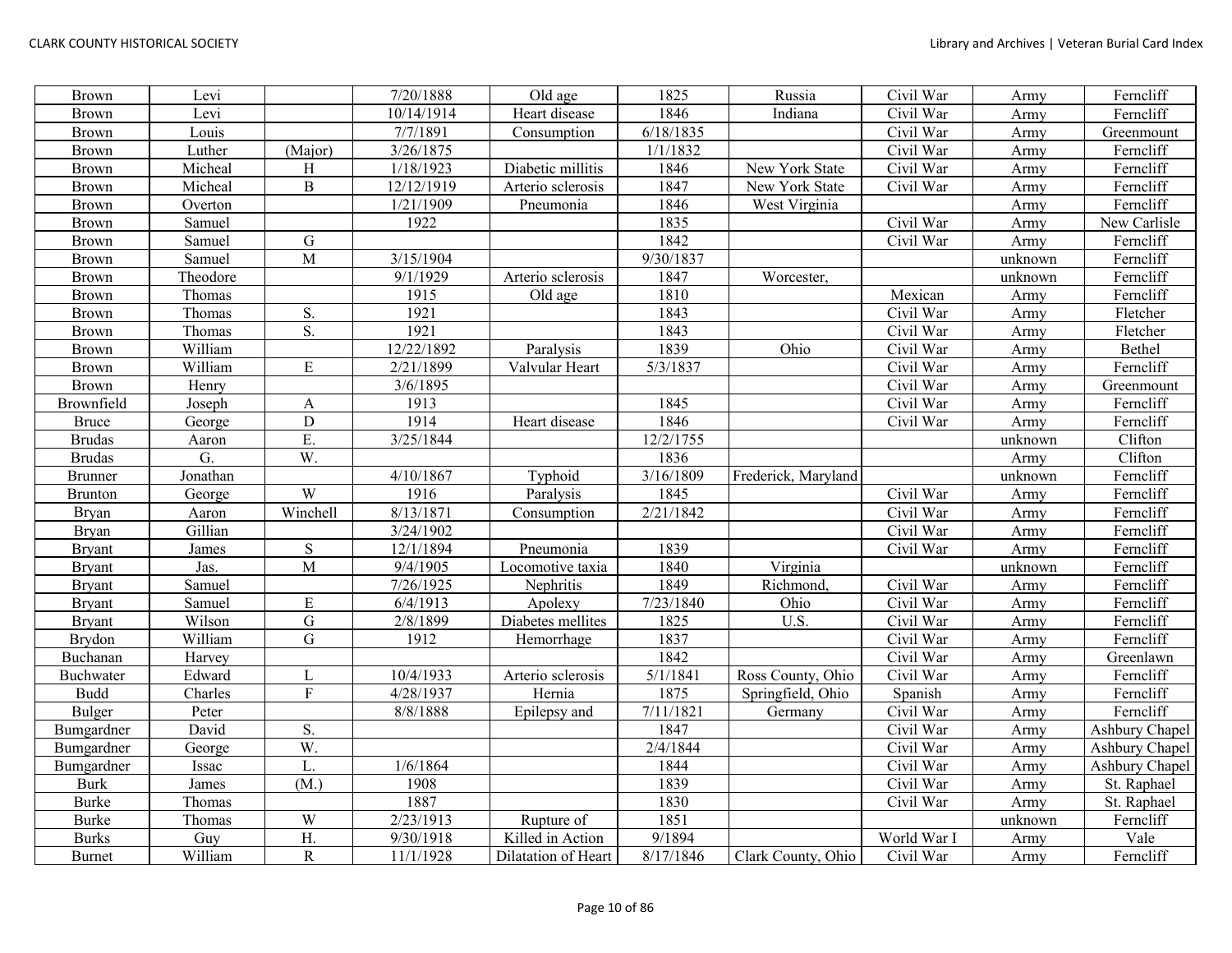| <b>Burnett</b>  | John     |               | 1890       |                     | 1821         |                   | Civil War      | Navy    | Ferncliff      |
|-----------------|----------|---------------|------------|---------------------|--------------|-------------------|----------------|---------|----------------|
| <b>Burnett</b>  | Theodore |               | 1899       |                     | 1848         |                   | Civil War      | Army    | Ferncliff      |
| Burney          | Thomas   |               |            |                     | 1839         |                   | Civil War      | Army    | Clifton        |
| <b>Burns</b>    | David    | M             | 1/20/1903  |                     | 1843         |                   | Civil War      | Army    | Ferncliff      |
| <b>Burns</b>    | Edward   |               | 1870       |                     | 1830         |                   | Civil War      | Army    | Calvary        |
| <b>Burns</b>    | Jacob    | ${\bf G}$     | 1898       |                     | 1823         |                   | Civil War      | Army    | New Carlisle   |
| <b>Burns</b>    | James    |               | 1/11/1902  | Nephritis           | 1829 or 1834 | Ireland           | Civil War      | Army    | Ferncliff      |
| <b>Burns</b>    | Kinney   |               | 4/22/1894  |                     |              |                   | Civil War      | unknown | Bloxxon        |
| <b>Burns</b>    | Peter    |               | 1922       |                     | 1842         |                   | Civil War      | Army    | St. Raphael    |
| <b>Burns</b>    | Phillip  |               | 7/1/1846   |                     | 1776         |                   |                | unknown | Ashbury Chapel |
| <b>Burns</b>    | Robert   | T             |            |                     |              |                   |                | Army    | Ferncliff      |
| <b>Burns</b>    | William  |               | 1899       |                     | 1821         |                   | Civil War      | Army    | New Carlisle   |
| <b>Burt</b>     | Ernest   |               | 12/17/1935 | Fracture of Skull   | 10/10/1876   |                   | Spanish        | Army    | Rose Hill      |
| <b>Busbey</b>   | Hamilton |               | 19224      |                     | 1840         |                   | Civil War      | Army    | So. Vienna     |
| Butler          | Asaph    |               | 9/1825     |                     | 1756         |                   | Revolutionary  | Army    | unknown        |
| <b>Butler</b>   | Chas.    |               | 5/18/1900  | Gastritis           | 1831         | U.S.              | Civil War      | unknown | Ferncliff      |
| <b>Butler</b>   | Chas.    | F.            | 1924       |                     | 1834         |                   | Civil War      | Army    | Fletcher       |
| <b>Butler</b>   | Chas.    | F.            | 1924       |                     | 1834         |                   | Civil War      | Army    | Fletcher       |
| <b>Butler</b>   | Emanuel  | T             | 10/12/1905 | Dropsy              | 1847         | Maryland          | Civil War      | Army    | Ferncliff      |
| <b>Butler</b>   | James    |               | 11/28/1900 | Softening of the    | 1831         | Virginia          | Civil War      | Army    | Ferncliff      |
| <b>Butler</b>   | John     | W             |            |                     |              |                   | Civil War      | Army    | Ferncliff      |
| <b>Butler</b>   | Louis    | $\mathcal{O}$ | 2/6/1904   | Dropsy              | 1837         |                   | Civil War      | Army    | Ferncliff      |
| <b>Butler</b>   | Michael  |               | 1/31/1907  |                     | 1837         |                   | Civil War      | Army    | St. Bernard    |
| <b>Butler</b>   | Robert   | $\mathbf{P}$  | 10/5/1913  | Suicide             |              |                   |                | Army    | Ferncliff      |
| <b>Butt</b>     | Francis  | ${\bf G}$     | 3/12/1927  |                     | 1841         |                   | Civil War      | Army    | Ferncliff      |
| <b>Butts</b>    | William  | W             | 1941       |                     | 5/3/1898     |                   |                | Army    | Vale           |
| <b>Byard</b>    | Samuel   |               | 9/14/1923  | Paralysis           | 7/28/1848    | Clinton County,   |                | unknown | Ferncliff      |
| <b>Bymaster</b> | George   | W             | 7/28/1916  |                     | 8/25/1835    |                   | Civil War      | Army    | Vale           |
| <b>Byrd</b>     | John     | H.            | 1/26/1923  |                     | 3/1893       | Springfield, OHio | World War I    | Army    | Calvary        |
| <b>Byrd</b>     | Luke     |               | 1908       |                     | 1831         |                   | (likely) Civil | unknown | Ferncliff      |
| <b>Byrd</b>     | Rollin   |               |            |                     | 1842         |                   | Civil War      | Army    | Fletcher       |
| <b>Byrd</b>     | Rollin   |               |            |                     | 1842         |                   | Civil War      | Army    | Fletcher       |
| Cahill          | Daniel   |               | 10/15/1862 | Died of Wounds      | 1836         |                   | Civil War      | Army    | St. Raphael    |
| Cain            | Clarence |               | 1933       |                     | 1899         |                   | World War I    | Army    | New Carlisle   |
| Cain            | Edward   | $\mathbf{A}$  | 2/17/1928  | Nephritis           | 9/28/1847    | Ohio              | Civil War      | Army    | Ferncliff      |
| Callison        | Arthur   |               | 1/1/1855   |                     | 1794         |                   |                | unknown | Callison       |
| Callison        | Isaac    | W.            | 5/23/1890  | Killed by lightning | 3/25/1839    |                   | Civil War      | Army    | Callison       |
| Callison        | John     |               | 8/19/1844  |                     | 8/5/1769     |                   |                | unknown | Callison       |
| Cambs (Combs)   | Wooley   |               |            |                     | 1812         |                   | Civil War      | Army    | Clifton        |
| Campbell        | Andrew   |               |            |                     | 1844         |                   | Civil War      | Army    | Plattsburg     |
| Campbell        | Charles  | Robert        | 1944       |                     | 10/31/1921   |                   |                | Army    | Vale           |
| Campbell        | Daniel   | E             | 8/5/1927   | Nephritis           | 10/3/1848    | Ohio              | Civil War      | Army    | Newcomers      |
| Campbell        | Henry    | A.            | 11/16/1915 |                     | 1-4-1839     |                   | Civil War      | Army    | So. Vienna     |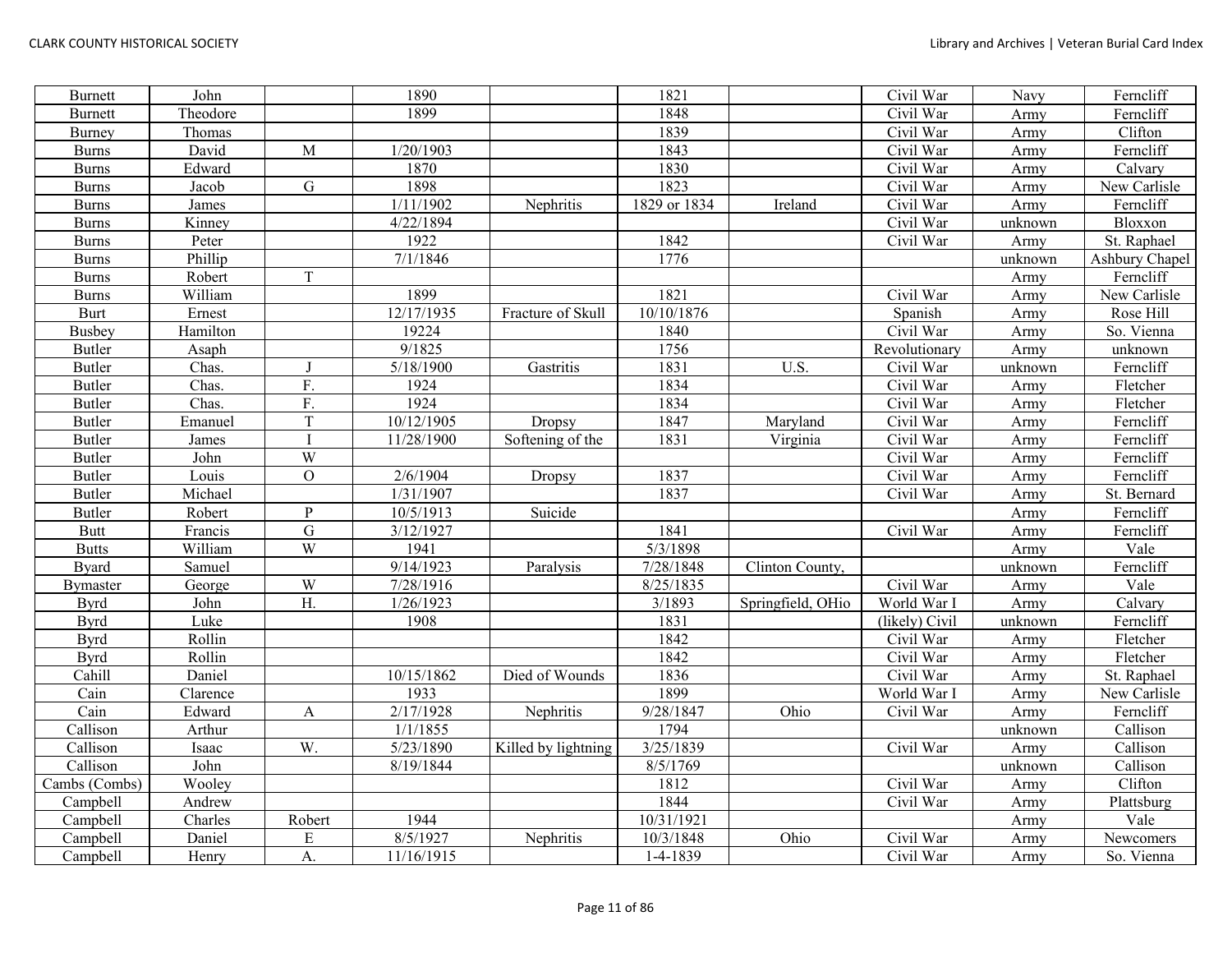| Campbell   | James     |                  | 12/30/1841 |                        | 1790       |                    | War of 1812             | Army    | Plattsburg   |
|------------|-----------|------------------|------------|------------------------|------------|--------------------|-------------------------|---------|--------------|
| Campbell   | John      |                  | 1915       |                        | 1826       |                    | Mexican                 | Army    | Ferncliff    |
| Campbell   | John      |                  | 1/18/1937  | Senility               | 1843       | Highland County,   | Civil War               | Army    | Ferncliff    |
| Campbell   | Robert    | $\mathbf P$      | 2/2/1906   |                        | 1860       |                    | Spanish                 | Army    | Ferncliff    |
| Canfield   | George    | $\mathbf C$      | 4/6/1912   | Heart disease          | 1836       |                    | Civil War               | Army    | Ferncliff    |
| Canfield   | Robert    | $\, {\bf B}$     | 3/9/1923   | Arterio sclerosis      | 4/12/1840  | Penysburg, Ohio    | Civil War               | Army    | Ferncliff    |
| Cappla     | Lewis     |                  |            |                        |            |                    | Civil War               | Army    | Ferncliff    |
| Carlos     | Patrick   |                  |            |                        | 1822       |                    | Civil War               | Army    | Calvary      |
| Carney     | John      |                  | 3/22/1906  | Pneumonia              | 1841       | Alabama            | Civil War               | Army    | Ferncliff    |
| Carothers  | Henry     |                  | 12/12/1928 |                        | 5/20/1896  | Madison County,    | World War 1             | Army    | Ferncliff    |
| Carpenter  | Albert    | H.               |            |                        |            |                    | Spanish                 | Army    | Vale         |
| Carr       | John      |                  | 3/24/1914  | Arterio sclerosis      | 4/29/1841  | Ohio               | Civil War               | Army    | Ferncliff    |
| Carr       | Samuel    |                  | 1926       |                        | 1842       |                    | Civil War               | Army    | Greenlawn    |
| Carrigan   | James     |                  | 5/23/1890  |                        | 1844       |                    | Civil War               | Army    | St. Raphael  |
| Carrington | Chas.     |                  | 1893       |                        | 1833       |                    | Civil War               | Army    | Ferncliff    |
| Carson     | Jonathan  | W.               | 10/30/1908 | Tuberculosis           | 1834       |                    | Civil War               | Army    | New Carlisle |
| Carter     | Charles   |                  | 12/5/1904  |                        | 1848       | Ohio               | Civil War               | Army    | Ferncliff    |
| Carter     | Chas.     | Lee              | 1922       |                        | 1838       |                    |                         | unknown | Ferncliff    |
| Carter     | Henry     |                  | 4/10/1888  | Complications          | 1843       | Tennessee          | Civil War               | Army    | Ferncliff    |
| Carter     | R         |                  | 2/2/1903   | <b>Brights Disease</b> | 1844       | Ohio               | $\overline{C}$ ivil War | Army    | Ferncliff    |
| Carter     |           |                  |            |                        |            |                    |                         | unknown | New Carlisle |
| Cartmell   | P.M.      |                  | 1/6/1919   | Hemorrhage             | 1848       | Clark County, Ohio | Civil War               | Army    | Ferncliff    |
| Cartmell   | Thomas    | $\rm F$          | 10/18/1906 | Paralysis              | 1845       | Ohio               | Civil War               | Army    | Ferncliff    |
| Casey      | William   | $\mathbf D$      | 1944       |                        | 9/18/1895  |                    |                         | Army    | Calvary      |
| Cashin     | James     |                  | 2/2/1893   |                        | 1844       |                    | Civil War               | Army    | Ferncliff    |
| Cassell    | Elmer     | H.               | 3/8/1939   |                        | 9/5/1894   | Springfield, Ohio  | World War I             | Army    | Fletcher     |
| Cassell    | Elmer     | $\overline{H}$ . | 3/8/1939   |                        | 9/5/1894   | Springfield, Ohio  | <b>WWI</b>              | Army    | Fletcher     |
| Cassidy    | Michael   |                  | 1/12/1897  |                        | 1838       |                    | Civil War               | Army    | St. Raphael  |
| Castle     | Orlando   | G                | 12/20/1924 | Cancer                 | 2/16/1846  | Urbana, Ohio       | Civil War               | Army    | Ferncliff    |
| Catanzaro  | Joseph    |                  | 4/17/1930  | Pneumonia              | 5/16/1896  | Springfield, Ohio  | World War I             | Navy    | St. Bernard  |
| Catlin     | <b>WC</b> |                  | 10/11/1886 | Phthisis Pulmonatis    | 1818       | Bethlehem,         | Civil War               | Army    | Ferncliff    |
| Catrow     | Jacob     | $\overline{M}$   | 8/6/1907   |                        | 1836       |                    | Civil War               | Army    | Ferncliff    |
| Cay        | Lee       |                  | 3/7/1935   | Influenza              | 1843       | Meigs County, Ohio | Civil War               | Army    | Ferncliff    |
| Caywood    | George    | W                | 10/1/1897  | Consumption            | 3/3/1830   | U.S.               | Civil War               | Army    | Ferncliff    |
| Chalender  | Oscar     | $\mathbf{L}$     | 3/9/1924   | Pulmonary              | 2/27/1896  | Springfield, Ohio  | World War 1             | Army    | Ferncliff    |
| Chance     | Jesse     | $\overline{C}$   | 1914       | Stomach Cancer         | 1843       |                    | Civil War               | Army    | Ferncliff    |
| Chance     | John      |                  | 1824       |                        | 1762       |                    | Revolutionary           | unknown | Vernon       |
| Chandler   | David     |                  | 5/19/1921  | Tuberculosis           | 1/31/1895  | Haw River, North   | World War 1             | Army    | Ferncliff    |
| Chaney     | Alonzo    |                  | 8/23/1920  | Apoplexy               | 8/15/1840  | Ohio               | Civil War               | Army    | Enon         |
| Chaney     | <b>B.</b> | F.               | 7/31/1864  |                        | 12/31/1845 |                    | Civil War               | Army    | Enon         |
| Chaney     | William   | M.               | 7/24/1904  |                        | 8/3/1842   |                    | Civil War               | Army    | Greenlawn    |
| Channel    | William   | $\mathbf T$      | 5/16/1925  | Diabetic gangrene      | 2/2/1848   | York, Pennsylvania | Civil War               | Army    | Ferncliff    |
| Chapman    | Floyd     | $\mathbf{I}$     | 6/26/1937  | Accidental             | 9/9/1899   | South Solon, Ohio  | World War 1             | Army    | Ferncliff    |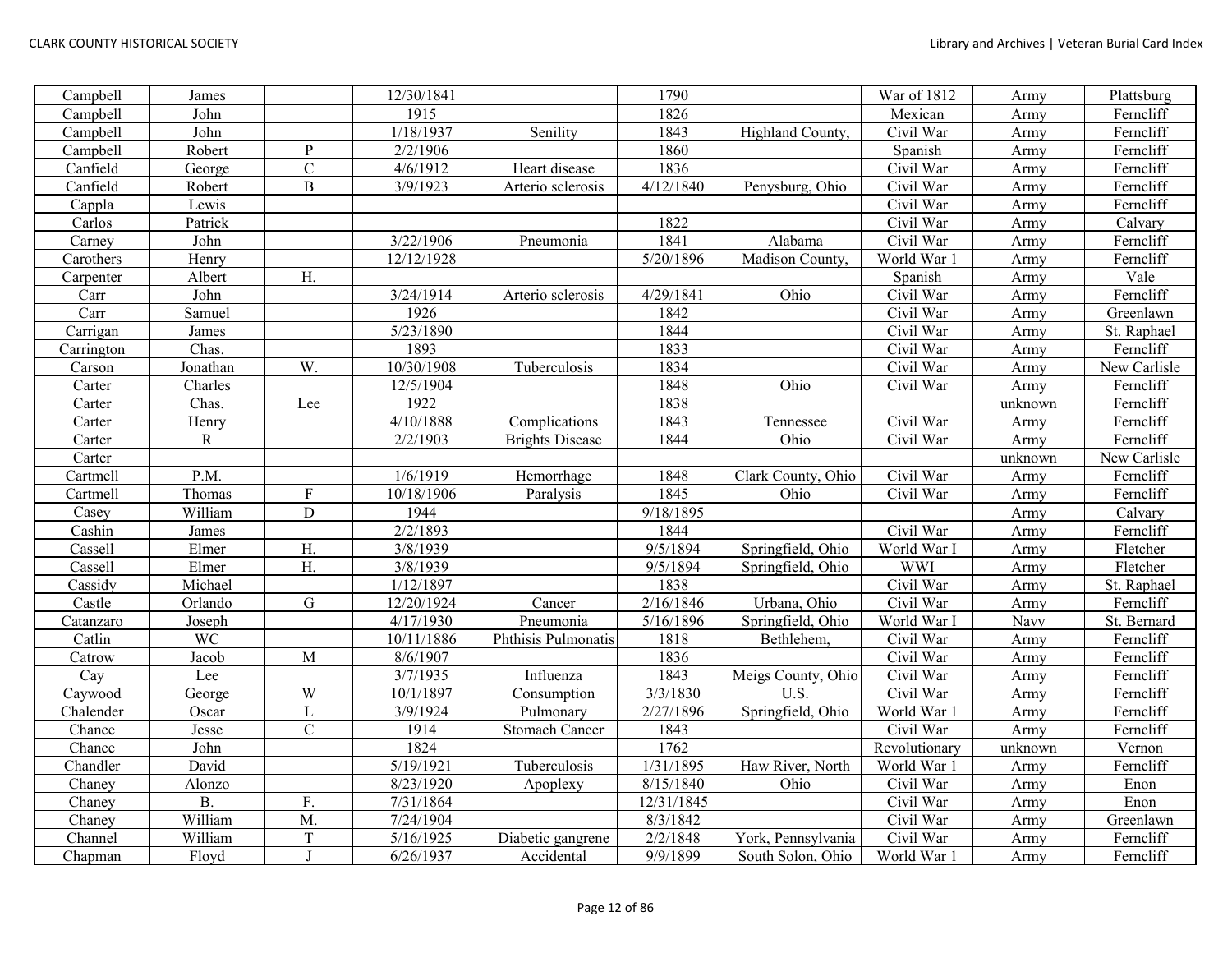| Chapman                   | John        | ${\bf S}$               | 12/5/1908  | Paralysis          | 1839       | Canada              | Civil War     | Army    | Ferncliff     |
|---------------------------|-------------|-------------------------|------------|--------------------|------------|---------------------|---------------|---------|---------------|
| Chatterson                | Thos.       |                         |            |                    | 1842       |                     | Civil War     | Army    | Fletcher      |
| Chatterson                | Thos.       | T.                      |            |                    | 1842       |                     | Civil War     | Army    | Fletcher      |
| Chatwood                  | Russell     | $\mathsf C$             | 6/4/1936   | Accidental         | 8/28/1895  | Lawrenceville, Ohio | World War 1   | Army    | Ferncliff     |
| Chenoweth                 | Thomas      |                         | 1870       |                    | 1845       |                     | Civil War     | Army    | Wilson Chapel |
| Chinn                     | Solomon     |                         | 1/18/1919  | Arterio sclerosis  | 1822       | Kentucky            | Civil War     | Army    | Ferncliff     |
| Chipperfield              | George      |                         | 3/2/1881   | Pneumonia          | 1822       | England             |               | unknown | Ferncliff     |
| Chrissinger               | George      |                         | 8/16/1925  |                    | 3/9/1895   | Springfield, Ohio   | World War 1   | Navy    | Ferncliff     |
| Christie                  | Edward      | P                       | 5/2/1899   |                    | 1836       |                     | Civil War     | Army    | Ferncliff     |
| Christie                  | James       | $\overline{W}$          | 10/25/1877 | Softening of the   | 1830       |                     | Civil War     | Army    | Ferncliff     |
| Christie                  | Jesse       |                         | 1/1823     |                    | 8/8/1736   |                     | Revolutionary | Army    | Columbia St.  |
| Christy                   | ${\bf R}$   | <b>VB</b>               | 6/28/1873  | General debility   | 1810       | Lancaster County,   |               | unknown | Ferncliff     |
| Christy                   | Robert      |                         | 2/25/1895  | Pneumonia          | 1838       | U.S.                |               | unknown | Ferncliff     |
| Cinneo                    | Andrew      |                         |            |                    |            |                     | Revolutionary | unknown | Garlough      |
| Cissell                   | Chas.       |                         | 5/22/1918  | Urenic Poison      | 6/26/1844  | Kentucky            | Civil War     | Army    | Ferncliff     |
| Clark                     | Chas.       | Henry                   | 9/12/1914  | Blood poisoning    | 10/24/1839 | Ohio                | Civil War     | Army    | Ferncliff     |
| Clark                     | Chas.       | M                       | 9/8/1890   | Inflamation of     | 8/12/1808  | Coshocton, Ohio     |               | unknown | Ferncliff     |
| Clark                     | David       | M.                      | 9/26/1904  |                    | 1838       |                     | Civil War     | Army    | Greenlawn     |
| Clark                     | G. (George) | W.                      |            |                    | 1837       |                     | Civil War     | Army    | Greenmount    |
| Clark                     | James       |                         | 3/17/1906  | Chloroform Nerciss | 11/30/1838 |                     |               | unknown | Ferncliff     |
| Clark                     | James       |                         |            |                    |            |                     | Civil War     | Army    | Greenmount    |
| Clark                     | John        | $\ensuremath{\text{W}}$ | 8/2/1930   | Internal Lobar     | 1867       | Illinois            | Spanish       | Army    | Ferncliff     |
| Clark                     | John        | $\mathbf C$             | 1/10/1920  |                    | 11/27/1878 | Springfield, Ohio   | World War I   | Army    | Calvary       |
| Clark                     | Joseph      |                         |            |                    | 1841       |                     | Civil War     | Army    | New Carlisle  |
| Clark                     | Mathias     |                         | 10/21/1890 | Heart trouble      | 1825       | Kentucky            | Civil War     | Army    | Ferncliff     |
| Clark                     | Otto        | ${\bf E}$               | 1/27/1917  | T.B.               | 1880       |                     | Spanish       | Army    | Ferncliff     |
| Clark                     | Ralph       | $\overline{\mathbf{H}}$ | 9/27/1925  | Septicemis         | 1894       | South Vienna, Ohio  | World War 1   | Army    | Ferncliff     |
| Clark                     | Sales       | $\overline{C}$          | 11/23/1922 | Apolexy            | 1/14/1837  | Kentucky            | Civil War     | Army    | Ferncliff     |
| Clark                     | Samuel      |                         | 4/22/1901  |                    | 1837       |                     | Civil War     | Army    | Greenlawn     |
| Clark                     | Samuel      |                         | 3/5/1889   | Old age            | 7/8/1801   | Virginia            |               | unknown | Ferncliff     |
| Clark                     | Samuel      |                         | 3/23/1920  | Paralysis          | 8/16/1843  | Brattleboro,        | Civil War     | unknown | Ferncliff     |
| Clark                     | William     |                         |            |                    | 1821       |                     | Civil War     | Army    | Greenmount    |
| $\overline{\text{Clark}}$ | William     | <b>B.</b>               | 4/25/1904  | Consumption        | 1822       |                     | Civil War     | Army    | So. Vienna    |
| Clark                     | William     | H                       | 1/18/1919  | Gunshot wound      | 1854       | Clark County, Ohio  | Spanish       | Army    | Ferncliff     |
| Clarke                    | Charles     | $\mathbf E$             | 3/12/1876  | Softening of the   | 1830       | Georgia             |               | unknown | Ferncliff     |
| Clarke                    | Oliver      | ${\bf S}$               | 9/21/1878  | Yellow fever       | 1841       |                     | Civil War     | Army    | Ferncliff     |
| Clarke                    | Thomas      | $\overline{P}$          | 4/1/1872   | Accidental         | 11/15/1832 | Providence, Rhode   | Civil War     | Army    | Ferncliff     |
| $\text{Close}$            | Elias       |                         | 11/7/1910  |                    | 1846       |                     | Civil War     | Army    | New Carlisle  |
| Clase                     | Samuel, Jr  |                         | 12/16/1864 | Killed in Action   | 1845       |                     | Civil War     | Army    | New Carlisle  |
| Clase                     | Samuer, Sr  |                         |            |                    | 1821       |                     | Civil War     | Army    | New Carlisle  |
| Clay                      | Thomas      | H                       | 9/15/1926  | Paralysis          | 1844       | Tennessee           | Civil War     | Army    | Ferncliff     |
| Clayborn                  | James       |                         | 1/9/1928   | Uremic             | 1842       | Kentucky            |               | unknown | Ferncliff     |
| Clayton                   | George      | $\, {\rm H}$            | 10/15/1936 | Pneumonia          | 12/18/1976 | Miamisburg, Ohio    | Spanish       | Army    | Ferncliff     |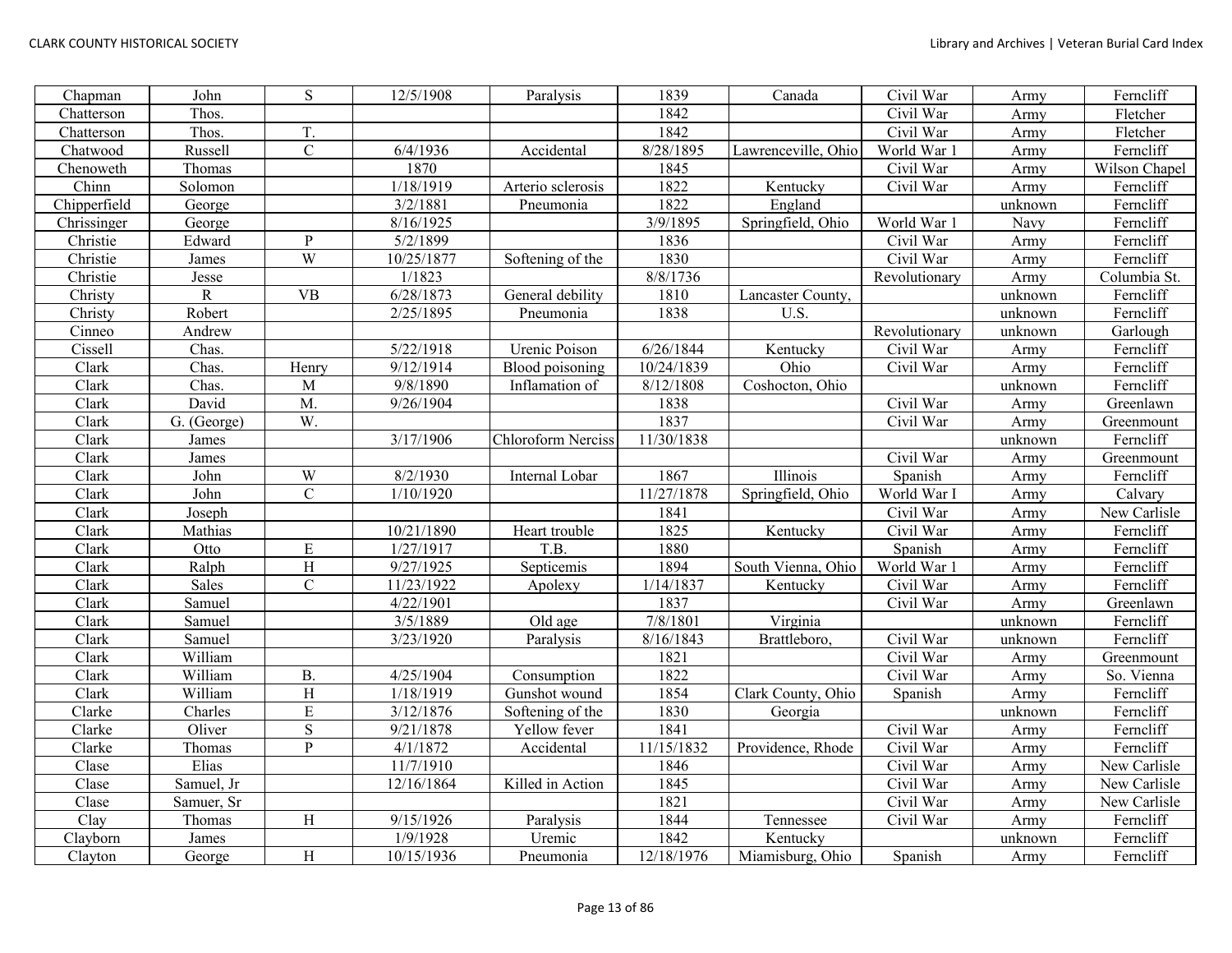| Clemens   | $\overline{\text{SB}}$ |                  | 1899       |                        | 1836       |                    | Civil War   | Army    | Ferncliff      |
|-----------|------------------------|------------------|------------|------------------------|------------|--------------------|-------------|---------|----------------|
| Cleveland | Robert                 | Elmer            |            |                        | 9/23/1891  |                    |             | Army    | Ferncliff      |
| Click     | Archie                 | M                | 10/14/1918 | Influenza              | 10/5/1893  | Springfield, Ohio  | World War 1 | Army    | Ferncliff      |
| Click     | George                 | <b>B.</b>        | 1918       |                        | 1869       |                    |             | unknown | Ream           |
| Click     | Joseph                 | $\mathbf{A}$     | 1/13/1929  | Bronchial              | 11/21/1843 | Clark County, Ohio | Civil War   | Army    | Ferncliff      |
| Click     | Leroy                  |                  | 10/8/1918  | Broncho                | 2/4/1888   | Springfield, Ohio  | World War I | Army    | Enon           |
| Clidence  | Cecil                  | L                | 7/21/1935  | Apoplexy               | 1890       | Springfield, Ohio  | World War 1 | Army    | Ferncliff      |
| Clidence  | George                 |                  | 6/25/1920  | Mitral                 | 5/15/1842  | Virginia           | Civil War   | Army    | Ferncliff      |
| Clifford  | John                   | $\, {\bf B}$     | 1/29/1933  |                        | 6/29/1882  |                    | World War I | Army    | Glen Haven     |
| Cline     | Henry                  |                  | 1927       |                        | 1844       |                    | Civil War   | Army    | Vale           |
| Cline     | J.W.R                  |                  | 2/14/1922  | Nephritis              | 10/20/1840 | Cedarville, Ohio   | Civil War   | Army    | Ferncliff      |
| Cline     | John                   |                  | 10/26/1896 |                        |            |                    | Civil War   | Army    | Greenmount     |
| Clinger   | Christ                 |                  | 2/19/1906  | Nephritis              | 1832       | Ohio               |             | unknown | Ferncliff      |
| Clouse    | John                   |                  | 4/21/1901  | <b>Brights Disease</b> | 1846       | Clark County, Ohio | Civil War   | Army    | Ferncliff      |
| Coats     | William                |                  | 3/8/1907   |                        | 6/18/1841  |                    | Civil War   | Army    | Ferncliff      |
| Cobaugh   | A.R.                   |                  | 11/23/1906 | Suicide                | 1843       | Ohio               |             | unknown | Ferncliff      |
| Cobaugh   | William                | T                | 4/6/1864   | <b>DIS</b>             |            |                    | Civil War   | Army    | Wilson Chapel  |
| Coberly   | Joseph                 |                  |            |                        | 7/11/1897  |                    |             | Army    | Ferncliff      |
| Coble     | Jacob                  |                  | 12/18/1915 | <b>Burned</b>          | 12/19/1832 | Pennsylvania       | Civil War   | Army    | Ferncliff      |
| Cody      | Thomas                 | J.               | 4/12/1927  | Pneumonia              | 5/23/1883  | Ireland            |             | Army    | St. Bernard    |
| Coffey    | George                 | $\overline{W}$ . | 1928       |                        | 1837       |                    | Civil War   | Army    | Ashbury Chapel |
| Coffey    | James                  | E.               | 2/10/1940  |                        |            |                    | World War I | Army    | St. Bernard    |
| Coffield  | Arthur                 |                  | 8/2/1864   | Killed in Action       | 9/9/1841   |                    | Civil War   | Army    | Enon           |
| Coffin    | Elijah                 |                  | 1910       |                        | 1830       |                    | Civil War   | Army    | Greenlawn      |
| Cogley    | Edward                 | $\mathbf T$      | 9/15/1904  | Suicide                | 1872       | Ohio               | Spanish     | Army    | Ferncliff      |
| Cohagen   | I. (Isaaic)            | C.               | 5/12/1907  |                        | 1824       |                    | Civil War   | Army    | Clifton        |
| Colbert   | Joseph                 | $\overline{B}$   | 2/15/1924  | Arterio Sclerosis      | 9/20/1843  | Arkansas           | Civil War   | Army    | Ferncliff      |
| Cole      | Arthur                 |                  | 2/26/1882  | Neuralgia of Heart     | 1806       |                    |             | unknown | Ferncliff      |
| Cole      | Osborne                |                  | 2/18/1915  | Complications          | 9/11/1846  | Kentucky           | Civil War   | Army    | Ferncliff      |
| Coleman   | Alex                   |                  | 1/15/1923  | Cerebral               | 1841       | Kentucky           | Civil War   | Army    | Ferncliff      |
| Coleman   | Alfred                 |                  | 12/12/1923 | Killed by Train        | 10/1891    | Somerset, Ohio     | World War 1 | Army    | Ferncliff      |
| Coleman   | George                 |                  | 12/8/1920  | Pneumonia              | 1838       | Cynthiana,         | Civil War   | Army    | Ferncliff      |
| Coleman   | Michael                | Lee              | 12/17/1933 | Accident               | 10/16/1888 | Springfield, Ohio  | World War I | Army    | St. Bernard    |
| Coley     | Henry                  |                  | 5/20/1919  | Tuberculosis           | 1899       | Springfield, Ohio  | World War 1 | Army    | Ferncliff      |
| Collier   | Joseph                 | $\mathbf C$      | 2/14/1920  | Paralysis              | 7/7/1843   | Ohio               |             | unknown | Ferncliff      |
| Collins   | Daniel                 |                  | 1/9/1886   |                        | 9/24/1844  |                    | Civil War   | Army    | Enon           |
| Collins   | George                 | A                | 4/4/1911   | Old Age                | 1829       |                    | Civil War   | Army    | Ferncliff      |
| Collins   | George                 | W.               | 1921       |                        | 1837       |                    | Civil War   | Army    | New Carlisle   |
| Collins   | John                   | $\overline{R}$   | 10/1913    | Old Age                | 1828       |                    | Civil War   | Army    | Ferncliff      |
| Collins   | Thomas                 | J                | 11/24/1917 | Arterio sclerosis      | 1841       | New Poert, Wales   | Civil War   | Army    | Ferncliff      |
| Collins   | Thomas                 | L.               | 12/11/1927 | Influenza              | 7/8/1890   | Springfield, Ohio  | World War I | Army    | Calvary        |
| Collins   | William                |                  | 5/11/1891  |                        | 1820       |                    | Civil War   | Army    | St. Raphael    |
| Collins   | William                |                  | 5/6/1918   | Septicema              | 1848       | Orange County,     |             | unknown | Ferncliff      |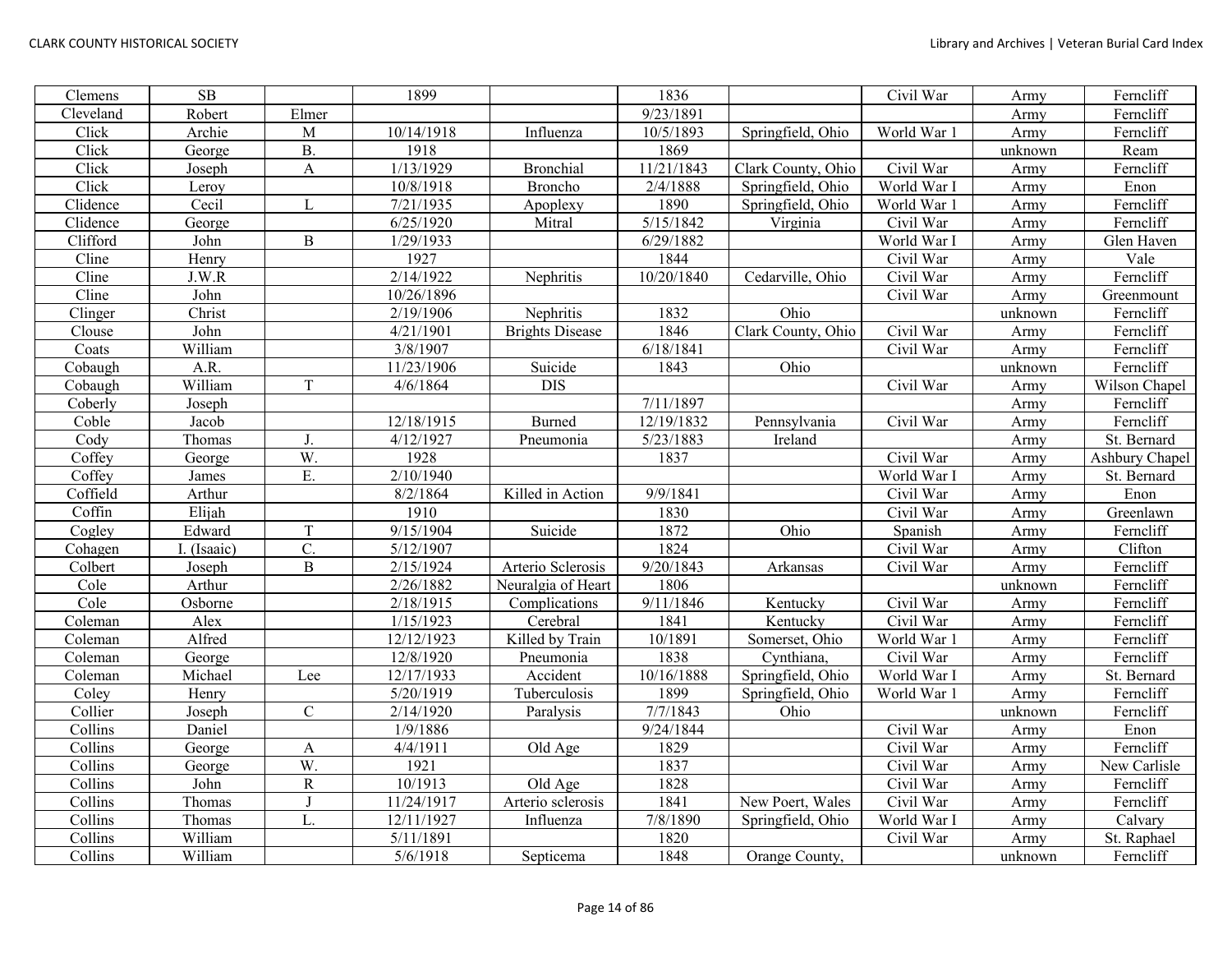| Collis        | John      | S                       | 1/4/1916               | Complications           | 10/10/1843 | Clark County, Ohio   | Civil War               | Army    | Ferncliff      |
|---------------|-----------|-------------------------|------------------------|-------------------------|------------|----------------------|-------------------------|---------|----------------|
| Collison      | Samuel    |                         | 7/28/1872              |                         | 3/8/1848   |                      | Civil War               | Army    | Callison       |
| Colvin        | John      |                         | 1898                   |                         | 1830       |                      | $\overline{C}$ ivil War | Army    | Pleasant Hill  |
| Colvin        | T.M.      |                         | 5/3/1905               | (Both?) Dropsy-         | 1844       | U.S.                 | Civil War               | Army    | Ferncliff      |
| Colwell       | Horace    | O.                      | 3/29/1919              |                         | 12/1899    |                      | World War 1             | Army    | Greenlawn      |
| Combs (Cambs) | Woolery   |                         |                        |                         | 1812       |                      | Civil War               | Army    | Clifton        |
| Compton       | Chas.     |                         | 7/1862                 | D.I.S.                  | 1834       |                      | Civil War               | Army    | Ferncliff      |
| Condron       | Thomas    | $\, {\bf B}$            | 6/8/1914               | <b>Brights Disease</b>  | 1847       | Ireland              | Civil War               | Army    | Calvary        |
| Confarr       | Isaac     | T.                      |                        |                         | 1844       |                      | Civil War               | Army    | Clifton        |
| Confarr       | John      | W.                      | 1906                   |                         | 1837       |                      | Civil War               | Army    | Clifton        |
| Confer        | John      | $\mathbf R$             | 10/10/1912             | Apoplexy                | 2/10/1843  | Ohio                 | Civil War               | Army    | Ferncliff      |
| Conklin       | James     | L                       | 12/22/1904             |                         | 6/17/1827  |                      | Civil War               | Army    | Enon           |
| Conklin       | John      | L                       | 1/5/1886               | Consumption             | 1840       | Morris County, New   | Civil War               | Army    | Ferncliff      |
| Conklin       | William   |                         | 12/24/1903             |                         | 8/18/1827  | Springfield, Ohio    |                         | unknown | Ferncliff      |
| Conklin       | William   |                         | 4/19/1865              | Kidney Complaint        | 8/23/1786  | New Jersey           | The war of 1812         | Army    | Ferncliff      |
| Conley        | George    | A                       | 8/24/1925              | Pulmonary               | 8/1/1857   | Paris, Kentucky      | Spanish                 | Army    | Ferncliff      |
| Conn          | Albert    |                         | 12/25/1928             | Influenza               | 5/15/1844  | Ripley, Ohio         | Civil War               | Army    | Ferncliff      |
| Connally      | Robert    |                         | 11/25/1928             | <b>Bronchial Asthma</b> | 1882       | Huntsville, Alabama  | Spanish                 | Army    | Ferncliff      |
| Conner        | J.L.      |                         | 1899                   |                         | 1834       |                      | Civil War               | Army    | Ferncliff      |
| Connor        | John      |                         | 2/19/1895              |                         | 1841       |                      | Civil War               | Army    | Calvary        |
| Connor        | Michael   |                         | 6/1/1924               | Cerebral                | 1850       |                      | Civil War               | Army    | Ferncliff      |
| Connor        | Ray       | Robert                  | 8/16/1925              | (Accidentally)          | 1902       | Springfield, Ohio    | World War               | Navy    | Ferncliff      |
| Conrad        | George    | W.                      | 9/9/1907               | Rheumatism              | 1839       | Pennsylvania         | Civil War               | Army    | New            |
| Conrad        |           | W.H.                    | 2/2/1900               | Liver trouble           | 1841       | U.S.                 | Civil War               | Army    | Ferncliff      |
| Constantine   | Philip    |                         | 7/23/1909              | Senility                | 10/14/1816 | Germany              |                         | unknown | Ferncliff      |
| Conway        | Issac     |                         | 4/28/1930              | Mitral weakness         | 1838       | Springfield, Ohio    |                         | unknown | Ferncliff      |
| Conway        | Patrick   |                         |                        |                         | 1828       |                      | Civil War               | Army    | St. Charles    |
| Cook          | Albert    |                         | 1882                   |                         | 1844       |                      | Civil War               | Army    | Sims           |
| Cook          | Alden     | $\mathbf{A}$            | 3/14/1920              |                         | 1840       | Licking County,      | Civil War               | Army    | Ferncliff      |
| Cook          | David     | $\mathbf F$             | 6/18/1934              | Collapse of lung        | 1893       | Petersburg, Virginia | World War 1             | Army    | Ferncliff      |
| Cook          | Geo.      |                         | 1891                   |                         | 1832       |                      | Mexican                 | Army    | Fletcher       |
| Cook          | George    |                         | 1891                   |                         | 1832       |                      | Mexican                 | Army    | Fletcher       |
| Cook          | George    | $\mathbf N$             | 8/2/1923               | Cardiac valvular        | 04/1852    | Springfield, Ohio    |                         | unknown | Ferncliff      |
| Cook          | Harry     | $\overline{\mathrm{F}}$ | 8/14/1901              | Hemorrhage              | 1836       | U.S.                 | Civil War               | Army    | Ferncliff      |
| Cook          | Jerome    | W                       | $\overline{9/16/1904}$ | Apoplexy                | 1835       | Pennsylvania         | Civil War               | Army    | Ferncliff      |
| Cook          | Thos.     | $\overline{W}$          | 4-15-1910              | Chronic cystitis        | 1840       | Ohio                 | Civil War               | Army    | Selma ME       |
| Coon          | William   | $\mathbf{H}.$           |                        |                         | 1842       |                      | Civil War               | Army    | Pleasant Grove |
| Cooper        | George    | M.                      | 1919                   |                         | 1882       |                      | Spanish                 | Army    | Vale           |
| Cooper        | Jacob     |                         | 3/28/1911              | Complications           | 1834       | Ohio                 | Civil War               | Army    | Ferncliff      |
| Cooper        | James     |                         | 10/7/1893              |                         | 3/15/1845  |                      | Civil War               | Army    | Clifton        |
| Cooper        | John      | W                       | 10/25/1889             |                         | 1848       | Clifton, Greene      | Civil War               | Army    | Ferncliff      |
| Cooper        | Robert    | $\mathbf{M}$            | 4/17/1897              | Dropsy                  | 1818       | U.S.                 | Civil War               | Army    | Ferncliff      |
| Cooper        | Salathiel |                         | 6/1/1910               | Abscess                 | 1844       | Ohio                 | Civil War               | Army    | Ferncliff      |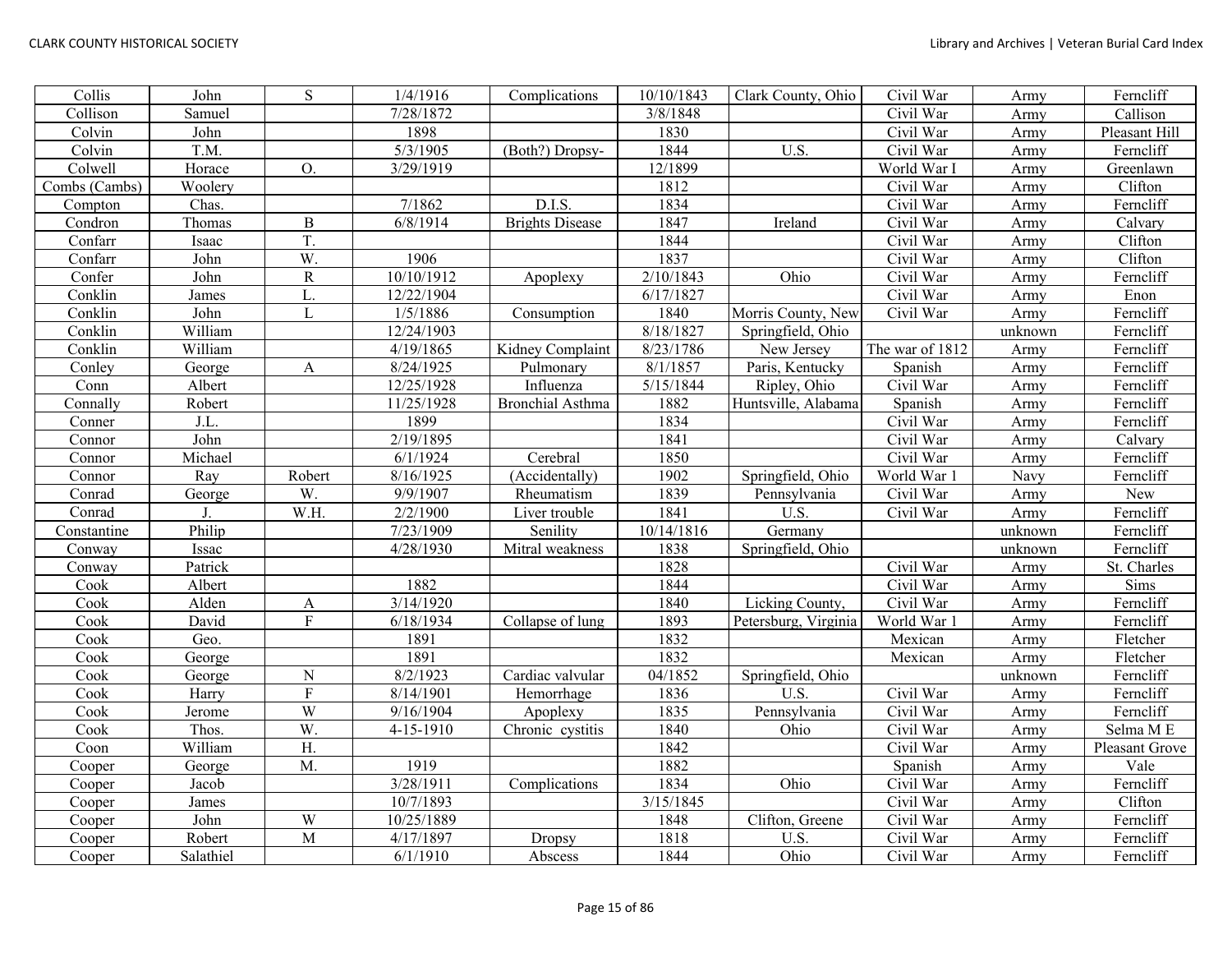| Copeland     | Christian   |                         | 1/18/1867              | Consumption       | 1821       | Prussia            | Mexican     | Army    | Ferncliff    |
|--------------|-------------|-------------------------|------------------------|-------------------|------------|--------------------|-------------|---------|--------------|
| Copeland     | Lester      | S.                      | 5/27/1938              |                   | 2/20/1897  |                    | World War I | Army    | Greenlawn    |
| Copes        | William     |                         | 4/17/1925              | Organic heart     | 9/3/1843   | Clark County, Ohio | Civil War   | Army    | Ferncliff    |
| Corbitt      | Michael     | W.                      | 1906                   |                   | 1834       |                    | Civil War   | Army    | Greenlawn    |
| Cord         | John        |                         | 12/14/1922             | Arterio sclerosis | 4/11/1831  | Mount Washington,  | Civil War   | Army    | Ferncliff    |
| Cordell      | Jas.        | $\boldsymbol{A}$        | 2/3/1913               | Tumor             | 3/3/1852   |                    |             | unknown | Ferncliff    |
| Cordner      | John        | $\mathcal{O}$           | 1/23/1933              |                   | 1878       |                    | Spanish     | Army    | unknown      |
| Cornell      | J.W.        |                         | 4/15/1903              | Locomotive Taxia  | 1827       | Vermont            | Civil War   | Army    | Ferncliff    |
| Cornwell     | Adam        | G.                      | 8/3/1920               |                   | 1837       |                    | Civil War   | Army    | Enon         |
| Cornwell     | Edward      |                         |                        |                   | 7/26/1890  |                    |             | Army    | Ferncliff    |
| Cornwell     | William     | <b>B.</b>               | 10/3/1914              |                   | 1840       |                    | Civil War   | Army    | New          |
| Corry        | William     | R.                      | 10/31/1885             |                   | 6/10/1826  |                    | Civil War   | Army    | Clifton      |
| Cory         | Elnathen    |                         | 1842                   |                   | 1771       |                    | War of 1812 | unknown | New Carlisle |
| Cory         | Joseph      | Ρ.                      |                        |                   | 1836       |                    | Civil War   | Army    | New Carlisle |
| Cory         | Joseph      | ${\bf N}$               | 1927                   |                   | 1838       |                    | Civil War   | Army    | New Carlisle |
| Cory         | William     | R.                      |                        |                   | 1846       |                    | Civil War   | Army    | New Carlisle |
| Cosler       | Harry       | $\mathbf{A}$            | 725/1920               |                   | 1872       |                    | Spanish     | Army    | Glen Haven   |
| Coss         | David       |                         | 4/2/1864               |                   | 1831       |                    | Civil War   | Army    | Greenlawn    |
| Coss         | Frank       | S.                      | 1919                   |                   | 1878       |                    | Spanish     | Army    | Greenlawn    |
| $\cos$       | George      | W.                      | 11/18/1917             |                   |            |                    | Civil War   | Army    | Greenlawn    |
| Coss         | John        |                         | 2/21/1919              |                   | 1841       |                    | Civil War   | Army    | Greenlawn    |
| Coss         | Samuel      |                         | 1895 (1885)            |                   | 1832       |                    | Civil War   | Army    | Greenlawn    |
| Coss         | Washington  |                         |                        |                   | 1839       |                    | Civil War   | Army    | Greenlawn    |
| Cost         | John        | W.                      | 1900                   |                   | 1838       |                    | Civil War   | Army    | New Carlisle |
| Cost         | Peter       |                         | 07/1910                | Paralysis         | 1823       | Ohio               | Civil War   | Army    | Ferncliff    |
| Cotman       | Rufus       | J                       | 7/14/1930              | Maligrant Goitre  | 1893       | Portland, Indiana  | World War 1 | Army    | Ferncliff    |
| Cottom       | Wilbur      | L                       | 4/28/1936              | Paralytic Lleus   | 1/24/1887  | Dayton, Ohio       | World War 1 | Navy    | Ferncliff    |
| Cottonbrook  | Ralph       |                         | $\overline{5/25/1930}$ | Tuberculosis      | 10/16/1898 | Omigo, Ohio        | World War 1 | Army    | Ferncliff    |
| Courson      | Josiah      |                         | 1886                   | General debility  | 1821       | Columbus, Ohio     | Civil War   | Army    | Ferncliff    |
| Courter      | ${\bf R}$   | C.                      | 8/29/1896              |                   | 1844       |                    | Civil War   | Army    | New Carlisle |
| Couse        | Ches.       |                         | 1920                   |                   | 2/12/1889  | Donnelsville, Ohio | World War I | Army    | New          |
| Cowan        | Chas.       | W                       | 1/18/1912              | Paralysis         | 12/13/1838 | Kentucky           |             | unknown | Ferncliff    |
| Cowan        | James       |                         | 1907                   |                   | 1834       |                    | Civil War   | Army    | Clifton      |
| Cowan (Cown) | David       |                         | 9/14/1868              |                   | 1/8/1784   |                    | War of 1812 | unknown | Greenmount   |
| Cox          | Daniel      |                         | 1/14/1898              | Asthma-Dropsy     | 1833       | $\overline{U.S.}$  | Civil War   | Army    | Ferncliff    |
| Cox          | David       | $\mathbf T$             | 9/23/1919              |                   | 1844       | New Vienna, Ohio   | Civil War   | Army    | Ferncliff    |
| Cox          | George      |                         | 7/19/1871              |                   | 12/4/1847  |                    | Civil War   | Army    | Enon         |
| Cox          | Henry       |                         | 4/9/1865               | Killed in Action  | 11/16/1841 |                    | Civil War   | Army    | Enon         |
| Cox          | John        |                         | 2/20/1912              | Chronic Nephritis | 1832       |                    | Civil War   | Army    | Enon         |
| Cox          | John        | W.                      | 1921                   |                   | 1841       |                    | Civil War   | Army    | New          |
| Cox          | Melyn       |                         | 3/31/1863              | D. I. S.          | 4/9/1841   |                    | Civil War   | Army    | Enon         |
| Crabill      | Davis (Sr.) |                         | 5/5/1839               |                   | 1782       |                    | War of 1812 | Army    | Crable       |
| Crabill      | James       | $\ensuremath{\text{W}}$ | 12/17/1893             | La Grippe         | 1815       |                    |             | unknown | Ferncliff    |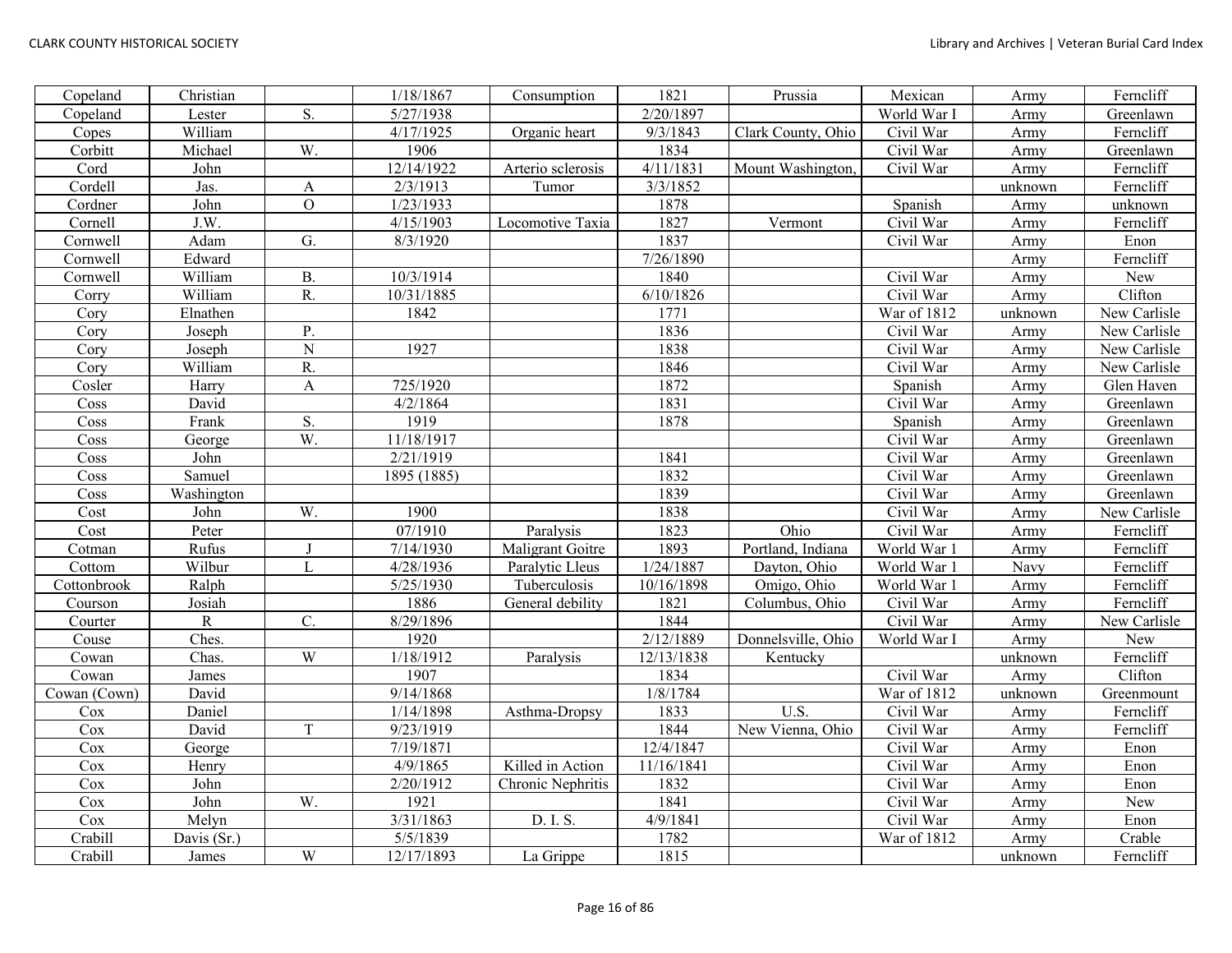| Crabill         | James     |                         | 12/3/1922     | Myocarditis            | 1841       | Clark County, Ohio | Civil War     | Army    | Ferncliff   |
|-----------------|-----------|-------------------------|---------------|------------------------|------------|--------------------|---------------|---------|-------------|
| Crabill         | Pierson   | ${\bf S}$               | 1/24/1912     | Old age                | 1824       |                    |               | unknown | Ferncliff   |
| Crabill         | Thomas    | $\overline{\mathbf{V}}$ | 9/5/1884      | Paralysis              | 11/2/1810  | Clark County, Ohio |               | unknown | Ferncliff   |
| Crabill         | William   | $\rm H$                 | 5/6/1912      | Stomach Trouble        | 3/15/1834  | Ohio               |               | unknown | Ferncliff   |
| Craig           | Edward    | W                       | 1/21/1925     | Senility               | 5/9/1846   | Brandt, Ohio       |               | unknown | Ferncliff   |
| Craig           | Henry     |                         | 12/9/1877     |                        | 11/2/1838  |                    |               | unknown | Fletcher    |
| Craig           | Henry     |                         | 12/9/1877     |                        | 11/2/1838  |                    |               | unknown | Fletcher    |
| Craig           | James     |                         | 9/10/1823     |                        | 1753       |                    | Revolutionary | Army    | Fletcher    |
| Craig           | James     |                         | 9/10/1823     |                        | 1753       |                    | Revolutiomary | Army    | Fletcher    |
| Craig           | John      |                         | 3/24/1838     |                        | 2/15/1750  |                    | Revolutionary | Army    | Fletcher    |
| Craig           | John      |                         | 3/24/1838     |                        | 2/15/1750  |                    | Revolutionary | Army    | Fletcher    |
| Craig           | Owen      |                         | 7/24/1919     |                        | 1871       | Ohio               | Spanish       | Army    | Fletcher    |
| Craig           | Owen      |                         | 7/24/1919     |                        | 1871       |                    | Spanish       | Army    | Fletcher    |
| Craig           | Richard   |                         | 2/17/1920     | Tuberculosis           | 10/23/1881 | Urbana, Ohio       | Spanish       | Army    | Ferncliff   |
| Craig           | S.S.      |                         |               |                        |            |                    |               | Army    | Ferncliff   |
| Crane           | Aaron     | ${\bf D}$               | 8/10/1895     | Exhaustion             | 1839       | U.S.               | Civil War     | Army    | Ferncliff   |
| Crawell         | Walter    | $\overline{W}$          | 7/29/1918     | Spinal Meningitis      | 1896       | Muncie, Indiana    | World War 1   | Army    | Ferncliff   |
| Crawford        | Thomas    |                         | 2/21/1926     | Cerebral               | 1842       | Elizabethtown, New | Civil War     | Army    | Ferncliff   |
| Creighton       | Hugh      | $\mathbf{J}$            | 1910          | (both?) Apoplexy -     | 1843       |                    | Civil War     | Army    | Ferncliff   |
| Cretors         | Huston    |                         | 10/23/1911    | Heart disease          | 12/22/1844 | Lebanon, Ohio      | Civil War     | Army    | Ferncliff   |
| Crider          | James     | L                       | 6/14/1919     | Broncho                | 7/6/1895   | Chattanooga,       | World War 1   | Army    | Ferncliff   |
| Crockett        | Jas.      |                         | 2/13/1923     | Pneumonia              | 1844       | Virginia           | Civil War     | Army    | Ferncliff   |
| Crockett        | Samuel    | $\mathbf G$             | 10/5/1918     | Broncho                | 3/6/1893   | Springfield, Ohio  | World War 1   | Army    | Ferncliff   |
| Croft           | David     |                         | 7/3/1903      | Old age                | 1818       |                    | Civil War     | Army    | Ferncliff   |
| Cromer          | Luther    | Vincent                 | 10/25/1918    | Pneumonia              | 1/25/1895  | Darke County, Ohio | World War 1   | Navy    | Ferncliff   |
| Cronin (Cronan) | Jeremiah  |                         | 2/24/1901     |                        | 1817       |                    | Civil War     | Army    | St. Raphael |
| Crooker         | Chas.     | ${\bf G}$               | 4/1/1905      | Complications          | 10/2/1840  | Massachusetts      |               | unknown | Ferncliff   |
| Crooker         | Frank     |                         | 3/15/1886     | Consumption            | 1845       | Sanford,           | Civil War     | Army    | Ferncliff   |
| Cross           | James     | <b>B.</b>               | 5/14/1864     | Killed in Action       | 1837       |                    | Civil War     | Army    | Enon        |
| Cross           | James     | ${\bf N}$               | 10/16/1921    | Senility               | 12/31/1833 | London, England    | Civil War     | Army    | Ferncliff   |
| Crothers        | William   | $\, {\bf B}$            | 4/25/1883     | Consumption            | 1842       | Greenfield, Ohio   | Civil War     | Army    | Ferncliff   |
| Crouch          | Harrison  |                         |               |                        | 1836       |                    | Civil War     | Army    | Dear        |
| Crow (Crowe)    | Albert    | J.                      | 12/14/1928    |                        | 5/1901     | Confluence,        | World War I   | Army    | Glen Haven  |
| Crowell         | Walter    | W                       | 7/29/1918     | Spinal Meningitis      | 1896       | Muncie, Indiana    | World War 1   | Army    | Ferncliff   |
| Cryder          | H.E.      |                         | 1887          | Heart disease          | 1841       | Ross County, Ohio  |               | unknown | Ferncliff   |
| Culp            | Abram     |                         | 12/27/1896    |                        |            |                    | Civil War     | Navy    | Ferncliff   |
| Cultice         | George    | W.                      | 1917          | <b>Struck by Train</b> | 1898       | Grube Road, Ohio   | World War I   | Army    | Garlough    |
| Cummings        | David     | $\, {\rm H}$            | (likely) 1899 |                        | 1841       |                    | Civil War     | Army    | Ferncliff   |
| Cummings        | Finley    | $\overline{O}$          | 9/4/1922      | Uremia                 | 1/7/1842   | Xenia, Ohio        | Civil War     | Army    | Ferncliff   |
| Cummings        | Wilbur    | $\overline{\mathrm{E}}$ | 10/21/1867    | Yellow fever           | 1840       | Xenia, Ohio        | Civil War     | Army    | Ferncliff   |
| Cummings        | William   | H                       | 2/20/1879     | Inflamation of         | 8/23/1837  |                    | Civil War     | Army    | Ferncliff   |
| Cummins         | Benjamin  |                         | 7/15/1915     | Complications          | 4/30/1849  | Ohio               | Civil War     | Army    | Ferncliff   |
| Cunningham      | Alexander |                         | 12/13/1923    | <b>Bronchial</b>       | 4/19/1845  | Chillicothe, Ohio  | Civil War     | Army    | Ferncliff   |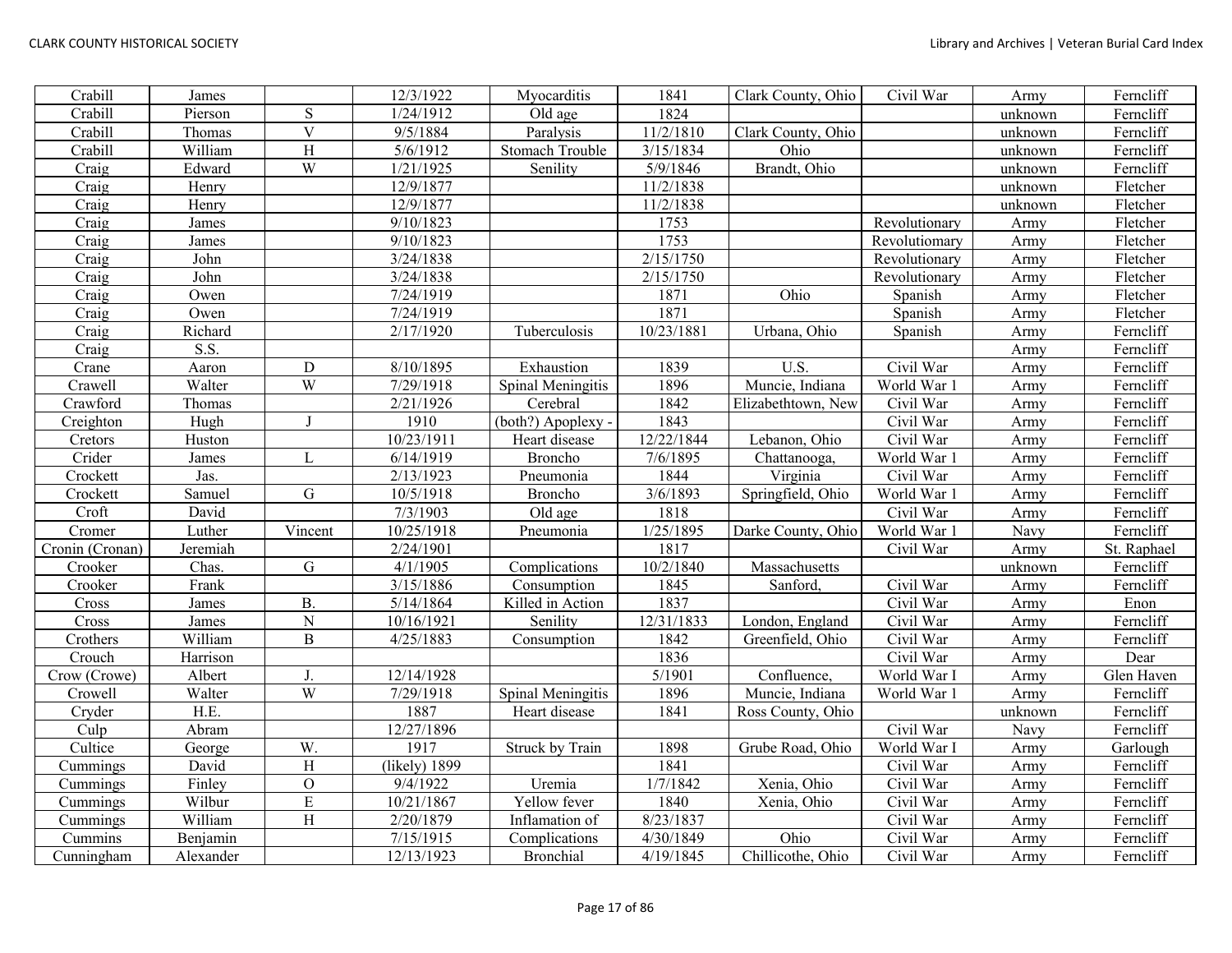| Cunningham | Charles      | $\, {\rm H}$ |            |                         | 1832       |                    | Civil War       | Army    | Ferncliff      |
|------------|--------------|--------------|------------|-------------------------|------------|--------------------|-----------------|---------|----------------|
| Cunningham | Clifford     |              | 10/11/1926 | Meningitis              | 2/2/1897   | Chattanooga,       | World War 1     | Army    | Ferncliff      |
| Curl       | Rev. William |              | 11/13/1871 |                         | 9/4/1794   |                    | War of 1812     | Army    | Ashbury Chapel |
| Currey     | Carl         | W            | 9/10/1927  | Angina pectoris         | 8/5/1886   | St Paris, Ohio     | World War 1     | Army    | Ferncliff      |
| Curry      | Seymour      |              | 3/3/1932   | Diabetes mellites       | 12/24/1895 | Ohio               | World War 1     | Navy    | Ferncliff      |
| Curry      | William      |              |            |                         |            |                    |                 | unknown | Clifton        |
| Curtis     | Jacob        |              | 9/14/1903  |                         | 1827       |                    | Mexican         | Army    | Ferncliff      |
| Curtis     | Karl         |              | 2/7/1918   | Pulmonary               | 3/12/1889  | Springfield, Ohio  | World War I     | Army    | Enon           |
| Curtiss    | Joseph       |              | 1902       |                         | 1842       |                    | Civil War       | Army    | Ferncliff      |
| Curtz      | John         | ${\bf N}$    | 8/15/1852  | Dystentary              | 8/12/1792  |                    | The war of 1812 | Army    | Ferncliff      |
| Cushing    | Hamilton     |              | 3/14/1897  | Nephritis               | 1832       | U.S.               | Civil War       | Army    | Ferncliff      |
| Custard    | Jesse        |              | 1/22/1896  |                         |            |                    | Civil War       | Army    | Ferncliff      |
| Cutright   | Allen        | $\mathbf C$  | 2/3/1933   |                         | 1871       |                    | Spanish         | Army    | Newcomers      |
| Cutright   | Simon        | J.           | 5/31/1907  |                         | 10/22/1845 |                    | Civil War       | Army    | Newcomers      |
| Cutshall   | Thurl        | $\, {\bf B}$ | 8/9/1933   | Pulmonary               | 10/31/1898 | Springfield, Ohio  | World War 1     | Army    | Ferncliff      |
| Cyster     |              |              |            |                         | 1827       |                    | Civil War       | Army    | New Carlisle   |
| Dagenhart  | O.W.         |              | 5/5/1906   | Bladder trouble         | 1853       | Maryland           |                 | unknown | Ferncliff      |
| Dailey     | Harrison     | H.           |            |                         | 1839       |                    | Civil War       | Army    | New Carlisle   |
| Daley      | John         | G            | 3/6/1931   | Ulcer                   | 10/1/1846  | Seedbury, England  | Civil War       | Army    | Ferncliff      |
| Daley      | William      |              |            |                         |            |                    | Spanish         | unknown | St. Charles    |
| Dalie      | George       | ${\bf E}$    | 9/21/1914  | Dropsy                  | 9/11/1845  | Ohio               | Civil War       | Army    | Ferncliff      |
| Dalie      | James        | H            | 12/13/1916 | Gangrene-diabetes       | 12/22/1842 | England            | Civil War       | Army    | Ferncliff      |
| Damon      | George       | $\mathbf C$  | 1868       |                         | 1845       |                    | Civil War       | Army    | Ferncliff      |
| Danforth   | Edward       | $\mathbf G$  | 5/21/1919  | Myocarditis             | 1831       | Greene County,     | Civil War       | Army    | Ferncliff      |
| Daniel     | <b>LW</b>    |              | 10/15/1918 | Broncho                 | 6/14/1892  | Clark County, Ohio | World War 1     | Army    | Ferncliff      |
| Darby      | Joseph       | $\, {\bf B}$ | 3/2/1895   |                         | 1833       |                    | Civil War       | Army    | Ferncliff      |
| Dase       | Theron       | L            | 2/24/1922  | <b>Enclosed Caditis</b> | 5/15/1899  | Springfield, Ohio  | World War 1     | Army    | Ferncliff      |
| Davenport  | Eugene       |              | 10/26/1918 | Myocarditis             | 1845       | Cleveland, Ohio    | Civil War       | Army    | Ferncliff      |
| Davidson   | Daniel       | ${\bf D}$    | 4/2/1913   | <b>Brights Disease</b>  | 1830       |                    | Civil War       | Army    | Ferncliff      |
| Davidson   | George       |              | 4/10/1909  | Eryseplis               | 1847       |                    | Civil War       | Navy    | Ferncliff      |
| Davidson   | Henry        |              | 8/22/1863  |                         | 1843       |                    | Civil War       | Army    | Greenmount     |
| Davidson   | Jack         | Myers        | 3/9/1925   | Pulmonary               | 1905       | Springfield, Ohio  | (likely) World  | unknown | Ferncliff      |
| Davidson   | Otho         |              |            |                         | 1830       |                    | Civil War       | Army    | Greenmount     |
| Davidson   | Robert       |              | 5/28/1861  |                         | 1779       |                    | War of 1812     | Army    | Greenmount     |
| Davidson   | Thomas       | L            | 1/1/1913   | Heart failure           | 1845       |                    | Civil War       | Army    | Ferncliff      |
| Davidson   | Upton        |              | 1896       |                         | 1821       |                    | Civil War       | Army    | Ferncliff      |
| Davis      | Eli          |              | 1891       |                         | 1841       |                    | Civil War       | Army    | Ream           |
| Davis      | Fielding     | S            | 12/25/1912 | Complications           | 9/5/1839   | Cincinnati, Ohio   | Civil War       | Army    | Ferncliff      |
| Davis      | Henry        |              | 1890       |                         | 1838       |                    | Civil War       | Army    | Greenmount     |
| Davis      |              | Ripley       | 5/17/1916  | Dropsy                  | 4/17/1843  | Ohio               | Civil War       | Army    | Ferncliff      |
| Davis      | Jesse        |              | 4/5/1894   |                         | 1836       |                    | Civil War       | Army    | Greenmount     |
| Davis      | Jesse        |              |            |                         |            |                    | Civil War       | Army    | Ferncliff      |
| Davis      | John         | W            | 5/22/1932  | Abdominal Tumor         | 1869       | Virginia           | Spanish         | Army    | Ferncliff      |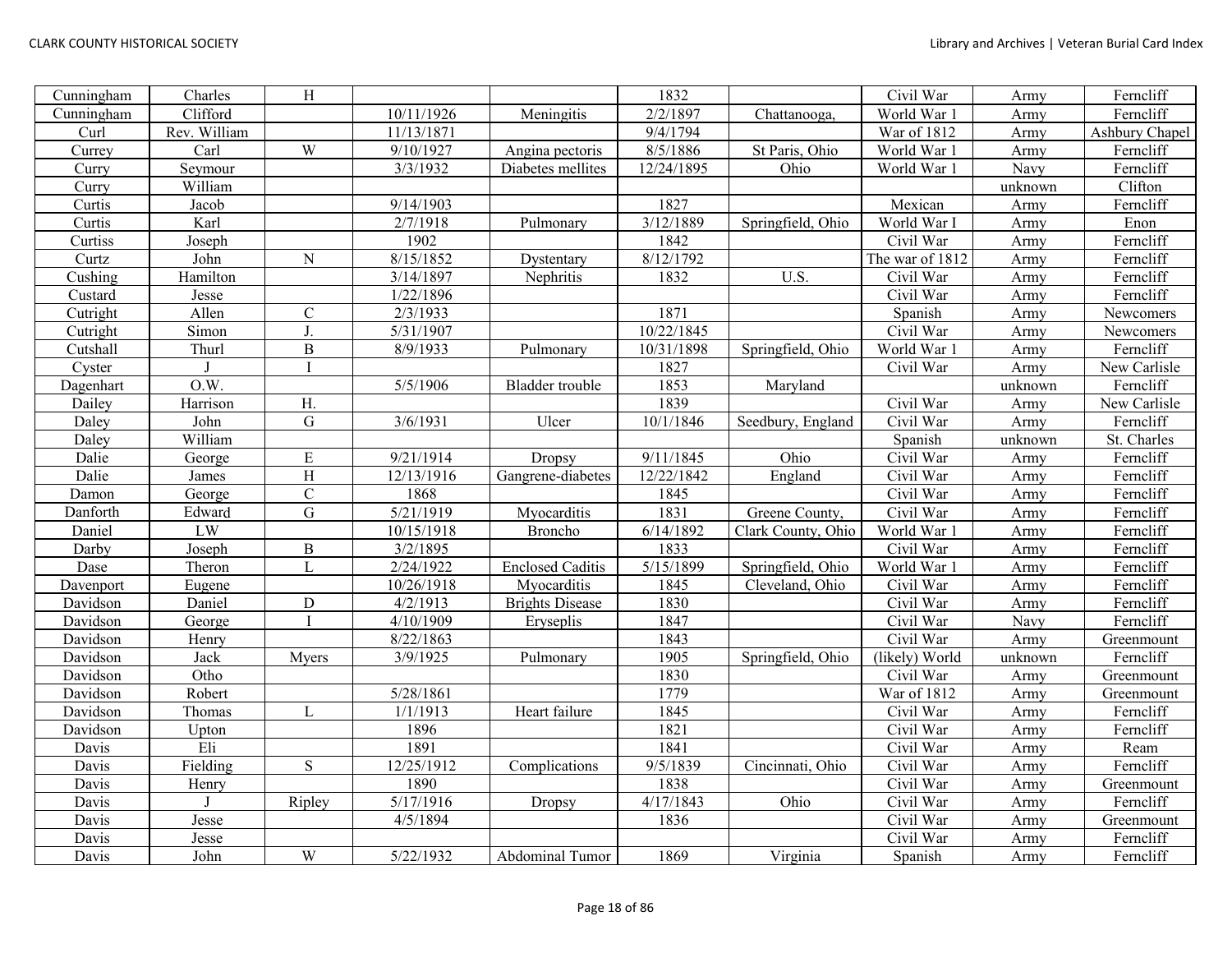| Davis     | Joseph   |               | 1910      |                          | 1835      |                      | Civil War     | Army    | New Carlisle   |
|-----------|----------|---------------|-----------|--------------------------|-----------|----------------------|---------------|---------|----------------|
| Davis     | Ladrue   | Earl          | 5/10/1921 | Tuberculosis             | 8/3/1900  | Springfield, Ohio    | World War 1   | Army    | Ferncliff      |
| Davis     | Manford  |               |           |                          | 8/22/1890 |                      |               | Army    | Ferncliff      |
| Davis     | Phillip  | Stanely       |           |                          | 8/20/1891 |                      |               | Army    | Ferncliff      |
| Davis     | Robert   |               | 1866      |                          | 1839      |                      | Civil War     | Army    | New Carlisle   |
| Davis     | Roy      |               | 10/8/1918 |                          | 1896      | Jackson County.      | World War 1   | Army    | Ferncliff      |
| Davison   | Owen     |               | 2/18/1818 |                          | 1752      |                      | Revolutionary | unknown | Clifton        |
| Davisson  | Isaac    |               | 1847      |                          | 1746      | Clarksburg, Virginia | Revolutionary | Army    | Greenlawn      |
| Davy      | George   |               | 9/16/1867 |                          | 9/9/1835  |                      |               | unknown | So. Vienna     |
| Davy      | Jesse    | $\mathcal{O}$ | 6/23/1922 | Nephritis                | 1840      | Delaware County.     | Civil War     | Army    | Ferncliff      |
| Dawson    | Henry    |               |           |                          |           |                      | Revolutionary | Army    | Ashbury Chapel |
| Dawson    | John     | S.            | 6/18/1865 |                          | 6/11/1847 |                      | Civil War     | Army    | Ashbury Chapel |
| Day       | Jackson  |               | 5/10/1903 | Paralysis                | 1841      | Kentucky             | Civil War     | Army    | Ferncliff      |
| Day       | James    | M.            | 1916      |                          | 1841      |                      | Civil War     | Army    | St. Bernard    |
| Day       | John     | W.            | 1903      |                          | 1845      |                      | Civil War     | Army    | New Carlisle   |
| Day       | Michael  |               |           |                          | 1844      |                      | Civil War     | Army    | St. Bernard    |
| Day       | William  |               | 9/14/1921 | Cerebral                 | 1843      | Ohio                 | Civil War     | Army    | New Carlisle   |
| Days      | John     |               | 10/5/1888 |                          | 1812      |                      | Mexican       | Army    | New Carlisle   |
| Dazey     | A.C.     |               | 9/3/1911  | <b>Acute Nephrititus</b> | 3/11/1835 | Indiana              |               | unknown | Ferncliff      |
| Deam      | Charles  | H             | 1/14/1926 | Fractured skull          | 1893      | Springfield, Ohio    | World War 1   | Army    | Ferncliff      |
| Dean      | Arron    | H             | 5/14/1908 | Accidental               | 1814      | Virginia             | Civil War     | Army    | Ferncliff      |
| Dean      | Charles  |               | 5/15/1908 | Accidental               |           |                      |               | Army    | Ferncliff      |
| Dean      | George   |               | 1927      |                          | 1847      |                      | Civil War     | Army    | Garlough       |
| Dean      | William  | K             | 7/21/1918 | Endocarditis             | 5/17/1836 | New Jersey           | Civil War     | Army    | Garlough       |
| Dear      | John     | S.            |           |                          | 8/4/1844  | Clark County, Ohio   |               | Army    | Dear           |
| Dear      | Sampson  |               |           |                          | 1843      |                      | Civil War     | Army    | Dear           |
| Deardorff | John     |               | 3/2/1907  | General debility         | 1824      | Pennsylvania         |               | unknown | Ferncliff      |
| Deasy     | Luke     |               | 5/19/1917 | Endocarditus             | 1840      | Ireland              | Civil War     | Army    | Calvary        |
| Deaton    | Nathan   | $\mathbf E$   | 1930      |                          | 1842      |                      | Civil War     | Army    | New Carlisle   |
| Dela      | S.A.     |               |           |                          | 1836      |                      | Civil War     | Army    | Ferncliff      |
| Dellinger | Harry    | ${\bf E}$     | 6/30/1913 | Dropsy                   | 1881      | Osborn, Ohio         | Spanish       | Army    | Ferncliff      |
| Dellinger | John     | W             | 3/24/1928 | Cerebral                 | 7/18/1848 | Clark County, Ohio   | Civil War     | Army    | Ferncliff      |
| DeLong    | Issac    |               |           |                          | 1828      |                      | Civil War     | Army    | Ferncliff      |
| DeMint    | James    | Henry         | 6/6/1933  | Car Accident             | 1900      | Mechanicsburg,       | World War 1   | Navy    | Ferncliff      |
| Demmitt   | John     | <b>B.</b>     | 1908      |                          | 1825      |                      | Civil War     | Army    | New Carlisle   |
| Demmitt   | Thomas   | G             | 8/4/1864  | <b>DIS</b>               | 1846      |                      | Civil War     | Army    | New Carlisle   |
| Demmy     | John     |               |           |                          |           |                      |               | Army    | Enon           |
| Dempsey   | Charles  | E.            | 3/6/1940  | Coronary                 | 3/15/1877 | Dayton, Ohio         | Spanish       | Army    | Glen Haven     |
| Denmire   | Joseph   | (A.)          | 3/17/1925 | Cardiovenal              | 1/20/1843 |                      | Civil War     | Army    | Enon           |
| Dennis    | John     | H             | 9/24/1911 |                          | 1835      |                      | Civil War     | Army    | Ferncliff      |
| Dent      | Dennis   |               | 7/1914    | Heart disease            | 1843      | Kentucky             | Civil War     | Army    | Ferncliff      |
| Dent      | Franklin |               | 7/10/1914 | Heart disease            | 11/5/1836 | Kentucky             | Civil War     | Army    | Ferncliff      |
| Denton    | S.F.     |               | 11/9/1896 | Pulmonary                | 1832      |                      |               | unknown | Ferncliff      |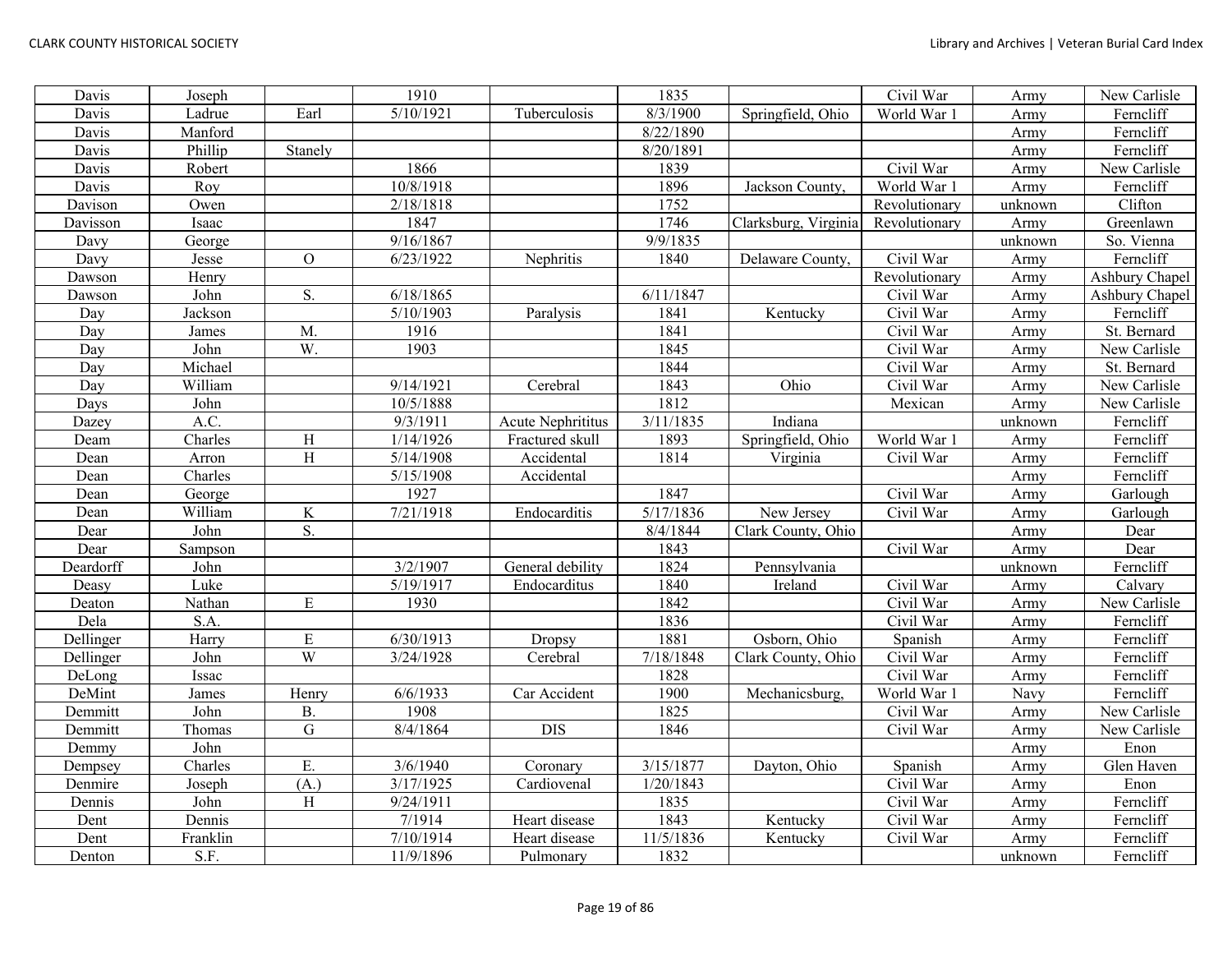| DeRobinson      | Carlos         |                         | 3/20/1919  | Accidental             | 1894       | Sabina, Ohio           | World War 1 | unknown | Ferncliff      |
|-----------------|----------------|-------------------------|------------|------------------------|------------|------------------------|-------------|---------|----------------|
| Derr            | John           |                         | 2/19/1916  | Heart disease          | 1846       |                        | Civil War   | Army    | Ferncliff      |
| Derr            | Sylvanus       | $\mathbf E$             | 1914       |                        | 1842       |                        | Civil War   | Army    | Vale           |
| Detrick         | George         | $\mathbf S$             | 10/28/1883 |                        | 1/2/1839   |                        | Civil War   | Army    | Vale           |
| Detrick         | Samuel         |                         | 1929       |                        | 1841       |                        | Civil War   | Army    | Vale           |
| Devoy           | Joseph         | ${\bf D}$               | 12/8/1894  |                        |            |                        | Civil War   | Army    | Ferncliff      |
| DeWitt          | John           | F.                      | 4/17/1884  |                        | 1824       |                        | Civil War   | Army    | Greenlawn      |
| DeWitt          | Luther         |                         | 11/5/1931  |                        | 1895       | <b>Washington Cout</b> | World War 1 | Army    | Ferncliff      |
| Dice            | John           |                         |            |                        | 1842       |                        | Civil War   | Army    | Ferncliff      |
| Dick            | James          |                         | 6/4/1892   |                        |            |                        |             | unknown | Ferncliff      |
| Dick            | John           |                         | 11/17/1906 |                        | 1834       |                        | Civil War   | unknown | Ferncliff      |
| Dickson         | William        | H                       | 10/24/1907 |                        |            |                        | Civil War   | Army    | Ferncliff      |
| Dicus           | James          | $\mathbf{A}$            | 1/27/1916  | Asthma                 | 5/31/1846  | Maryland               | Civil War   | Army    | Ferncliff      |
| Dicus           | John           | S                       | 5/22/1888  | <b>Brights Disease</b> | 1852       | Baltimore,             | Civil War   | Army    | Ferncliff      |
| Diehl           | William        |                         | 10/10/1895 | Catharr of stomach     | 1819       | Germany                | Civil War   | Army    | Ferncliff      |
| Diehl           | William        | Wallace                 | 12/8/1920  | Mitral regurgitation   | 3/8/1846   | Springfield, Ohio      | Civil War   | Army    | Ferncliff      |
| Dillahunt       | Chas.          | A                       | 6/25/1922  | Thrombosis             | 9/5/1864   | Clark County, Ohio     | Spanish     | Army    | Ferncliff      |
| Dille           | James (George) | L.                      | 1/27/1904  | Pneumonia              | 1843       | Montgomery             | Civil War   | Army    | New            |
| Dillon          | John           |                         | 11/4/1908  | Indigestion            | 1837       | Ohio                   | Civil War   | Army    | Ferncliff      |
| Dillon (Dillen) | James          |                         | 2/24/1902  |                        | 1832       |                        | Civil War   | Army    | unknown        |
| Dillow          | Peter          |                         | 5/30/1901  |                        |            |                        | Civil War   | Army    | Ashbury Chapel |
| Dillow          | Phebe          | J.                      | 2/25/1894  |                        | 5/21/1837  |                        |             | unknown | Ashbury Chapel |
| Dingess         | Adam           |                         |            |                        | 1832       |                        | Civil War   | Army    | Greenlawn      |
| Dingess         | William        |                         |            |                        | 1828       |                        | Civil War   | Army    | Greenlawn      |
| Dinsmore        |                | Albert                  | 6/29/1885  |                        | 10/8/1844  |                        | Civil War   | Army    | New Carlisle   |
| Dinsmore        | William        |                         | 1911       |                        | 1842       |                        | Civil War   | Army    | New Carlisle   |
| Dismukes        | Travis         |                         | 6/12/1873  |                        | 1800       |                        |             | unknown | Ferncliff      |
| Dixon           | Jonathan       | T.                      | 1931       |                        | 1843       |                        | Civil War   | Army    | Greenlawn      |
| Dixson          | Robert         | W                       | 9/18/1920  | Mitral regurgitation   | 1846       | Bolten, England        | Civil War   | Army    | Ferncliff      |
| Dobie           | Andrew         | $\mathbf{J}$            | 3/19/1889  | Stomach Cancer         | 1841       | Logan,                 | Civil War   | Army    | Ferncliff      |
| Dodson          | Edward         | L                       | 1/3/1914   | <b>Dropsy</b>          | 4/17/1847  | Ohio                   | Civil War   | Army    | Ferncliff      |
| Dodsworth       | David          |                         | 10/10/1906 | Nephritis              | 1837       | Ohio                   | Civil War   | unknown | Ferncliff      |
| Dolbeer         | Kenneth        | U.                      | 2/27/1919  | Drowning               | 8/8/1899   | Springfield, Ohio      | World War I | Navy    | Enon           |
| Donahue         | Henry          | Patrick                 |            |                        | 10/17/1889 |                        | World War I | Army    | St. Bernard    |
| Donahue         | John           |                         | 9/15/1926  | Apoplexy               | 1881       | Springfield, Ohio      | Spanish     | unknown | St. Bernard    |
| Donnell         | James          |                         | 3/5/1867   |                        | 1789       |                        | War of 1812 | Army    | Greenmount     |
| Donnelly        | John           | ${\bf E}$               | 10/6/1884  | W.R.I.A.               | 1839       | Springfield, Ohio      | Civil War   | Army    | Ferncliff      |
| Donnelly        | Robert         |                         | 9/10/1888  | Hernia                 | 1815       | Ireland                | Civil War   | Army    | Ferncliff      |
| Donnelly        | William        |                         |            |                        | 1844       | Pennsylvania           | Civil War   | Army    | Ferncliff      |
| Donney          | Christopher    |                         |            |                        | 1830       |                        | Civil War   | Army    | Clifton        |
| Donohoe         | Andrew         | $\mathsf{C}$            | 10/25/1918 | Pneumonia              | 1899       | Ohio                   | World War I | Army    | Greenlawn      |
| Doolan          | Patrick        |                         | 12/18/1897 |                        | 1820       |                        | Mexican     | unknown | St. Raphael    |
| Dooley          | James          | $\ensuremath{\text{W}}$ | 1912       | Phthisis               | 1842       |                        | Civil War   | Army    | Ferncliff      |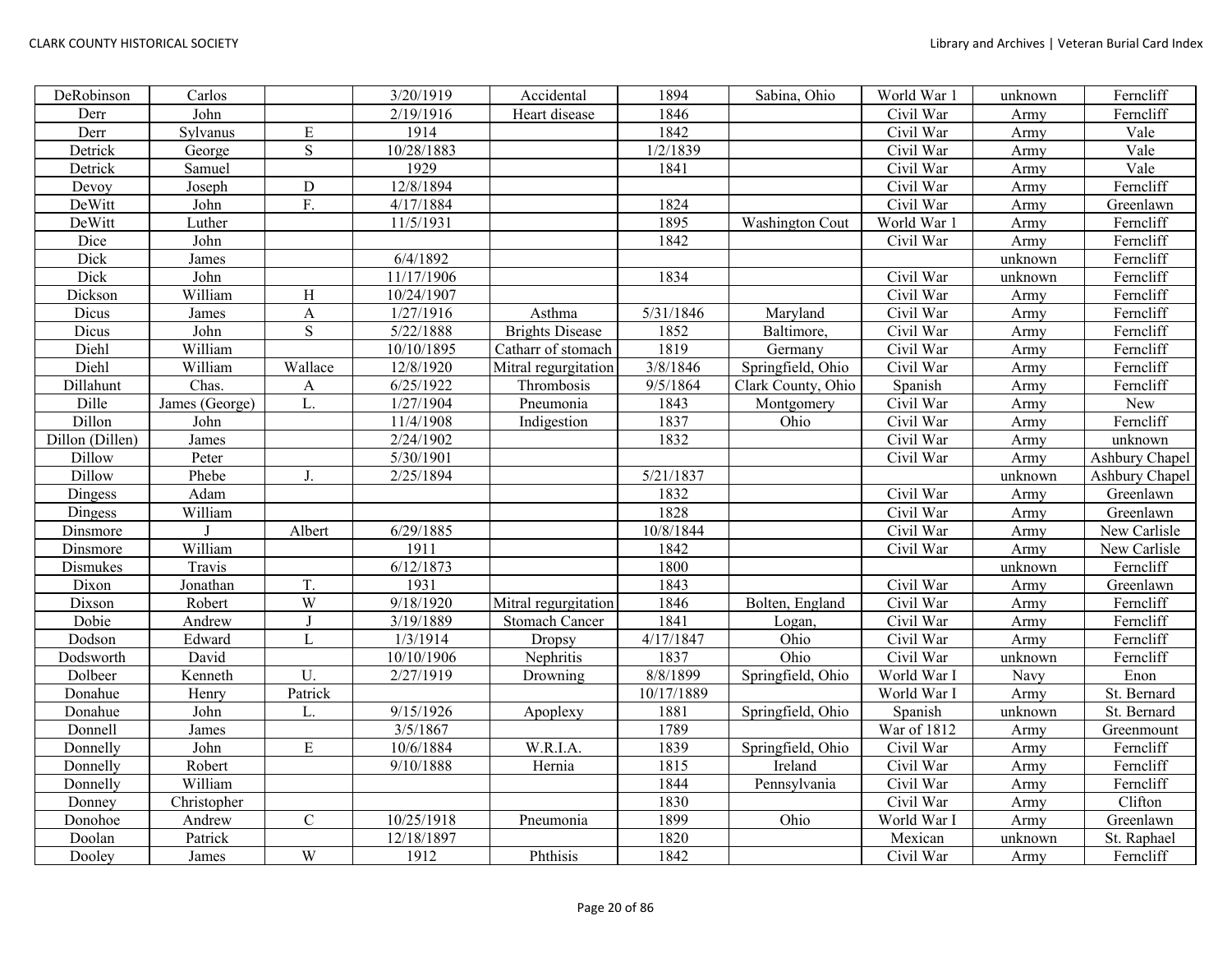| Dooley   | William     | A              | 1912       | <b>Brights Disease</b> | 1840       |                    | Civil War      | Army    | Ferncliff   |
|----------|-------------|----------------|------------|------------------------|------------|--------------------|----------------|---------|-------------|
| Dorst    | John        | Wilbur         | 1/17/1928  | Pulmonary              | 2/23/1900  | Cincinnati, Ohio   | World War 1    | unknown | Ferncliff   |
| Doster   | James       | M.             |            |                        | 1838       |                    | Civil War      | Army    | Greenlawn   |
| Doty     | Edward      | M              | 10/29/1884 | Kidney disease         | 1818       | Auburn, New York   | Civil War      | Army    | Ferncliff   |
| Dotze    | Augustus    |                | 3/27/1896  | Heart disease          | 1827       | Germany            | Civil War      | Army    | Ferncliff   |
| Doughman | John        | H.             | 1923       |                        | 1840       |                    | Civil War      | Army    | Vale        |
| Doughty  | George      | W              | 2/17/1919  | Hemorrhage             | 12/16/1838 | Ohio               | Civil War      | Army    | Ferncliff   |
| Douglas  | William     |                | 1891       |                        | 1833       |                    | Civil War      | Navy    | Ferncliff   |
| Douglass | Charles     | A              | 1918       |                        | 1844       |                    | Civil War      | Army    | Greenlawn   |
| Douthit  | Carl        |                | 1930       |                        | 1899       | Dayton, Ohio       | World War      | Army    | Ferncliff   |
| Downey   | Angelo      |                | 4/8/1896   | Diabetes               | 1843       |                    | Civil War      | Army    | Ferncliff   |
| Downey   | William     | $\mathbf C$    | 4/29/1903  | Cancer of mouth-       | 1834       | Virginia           | Civil War      | Army    | Ferncliff   |
| Downey   | Christopher |                |            |                        | 1830       |                    | Civil War      | Army    | Clifton     |
| Downs    | William     |                | 1904       |                        | 1829       |                    | Mexican        | Army    | Vale        |
| Drake    | James       | H              | 2/22/1874  |                        | 11/28/1841 |                    | Civil War      | Army    | Ferncliff   |
| Driscol  | George      | W              | 2/9/1886   | Gunshot wound          | 1844       | Springfield, Ohio  | Civil War      | Army    | Ferncliff   |
| Driscol  | John        | $\overline{E}$ | 1895       |                        | 1843       |                    | Civil War      | Army    | Ferncliff   |
| Driscol  | Josiah      |                | 4/22/1891  | Asthma                 | 1830       | Clark County, Ohio | Civil War      | Army    | Ferncliff   |
| Driscoll | Elias       |                | 10/27/1881 | Paralysis              | 1815       | Greene County,     | Civil War      | unknown | Ferncliff   |
| Driver   | Lewis       | S              | 6/21/1910  | Apoplexy               | 3/9/1833   | Pennsylvania       | (likely) Civil | unknown | Ferncliff   |
| Drury    | Jonas       |                | 2/25/1890  | Uremia                 | 3/13/1810  | Temple, Maine      | Civil War      | Army    | Ferncliff   |
| Duckwall | William     | ${\bf D}$      | 3/6/1911   | Pneumonia              | 1838       | U.S.               | Civil War      | Army    | Ferncliff   |
| Dudley   | E.T.        |                | 1/10/1890  | Abscess of lung        | 7/30/1821  | Clark County, Ohio | Civil War      | unknown | Ferncliff   |
| Dudley   | Lawrence    |                |            |                        | 4/30/1897  |                    |                | Army    | Ferncliff   |
| Dudley   | Nathan      | S.             | 1/2/1883   |                        | 4/2/1816   |                    | Civil War      | unknown | Greenmount  |
| Duffey   | Alfred      | L              | 3/14/1922  | Bronchial              | 4/18/1857  | Hillsboro, Ohio    | Civil War      | unknown | Ferncliff   |
| Dugan    | John        |                | 7/2/1868   |                        | 1787       |                    | War of 1812    | Army    | Redmond     |
| Duke     | Ulyssis     | Grant          |            |                        | 4/23/1864  |                    |                | Army    | Ferncliff   |
| Dumph    | Samuel      |                | 6/1/1918   | Chronic nephrititus    | 1846       | Pennsylvania       | Civil War      | Navy    | Ferncliff   |
| Dunlap   | Alexander   |                | 2/16/1894  | Bladder                | 1/12/1815  |                    | Civil War      | unknown | Ferncliff   |
| Dunlap   | Charles     | W              | 12/4/1896  | Paralytic stroke       | 2/11/1840  | U.S.               | Civil War      | Army    | Ferncliff   |
| Dunlap   | George      |                | 1/27/1885  | Cirrhosis of liver     | 1838       | Batavia, Ohio      | Civil War      | Army    | Ferncliff   |
| Dunlap   | John (Rev.) | A.             | 1/26/1817  |                        | 1782       |                    | War of 1812    | Army    | Greenmount  |
| Dunlap   | William     | H.H.           | 12/17/1909 |                        | 4/24/1840  |                    | Civil War      | Army    | Ferncliff   |
| Dunn     | Charles     |                | 1896       |                        | 1827       |                    | Civil War      | Army    | Calvary     |
| Dunn     | John        |                | 1/2/1852   |                        | 1785       |                    | War of 1812    | Army    | Greenmount  |
| Dunn     | Peter       |                | 7/4/1891   | Heart trouble          | 1845       | Ross County, Ohio  | Civil War      | Army    | Ferncliff   |
| Dunnigan | Andrew      | Ε.             | 10/18/1925 |                        | 10/22/1899 | Clark County, Ohio | World War I    | Navy    | Calvary     |
| Durkee   | George      | W.             |            |                        | 1838       |                    | Civil War      | Army    | So. Vienna  |
| Durkee   | T.C.        |                | 6/16/1905  | Hemorrhage             | 1839       | Ohio               | Civil War      | Army    | Ferncliff   |
| Duvall   | William     |                | 11/8/1918  | Uremic Poison          | 5/14/1838  | Maryland           | Civil War      | Army    | Ferncliff   |
| Dyer     | John        | W.             |            |                        |            |                    | Civil War      | Army    | St. Raphael |
| Dyse     | Harry       | $\overline{B}$ | 1/7/1930   | Cerebral               | 10/2/1890  | Ohio               | World War 1    | Army    | Ferncliff   |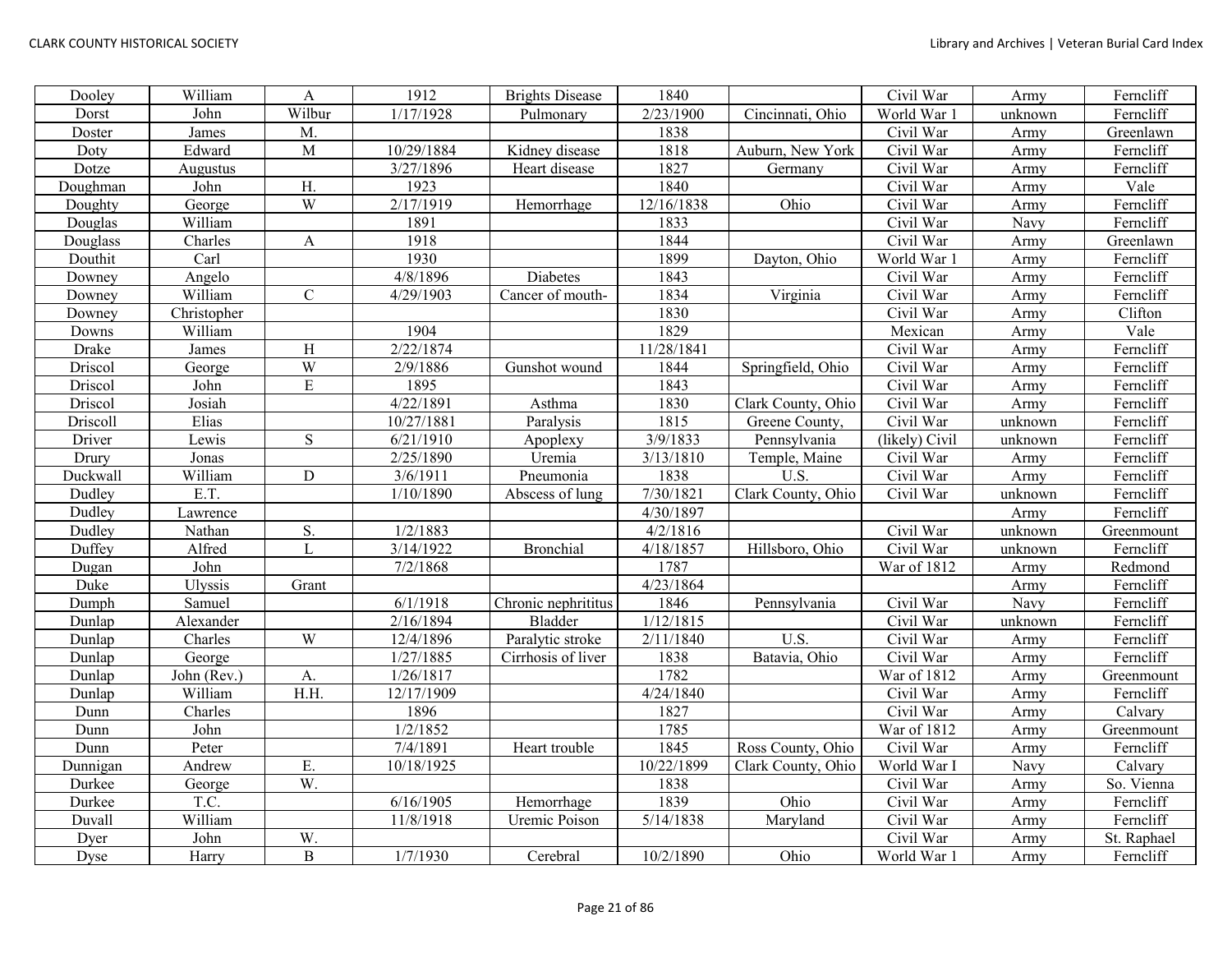| Dysinger         | Levi      | K.                      | 3/6/1913   |                     | 1831         |                    | Civil War     | Army    | New            |
|------------------|-----------|-------------------------|------------|---------------------|--------------|--------------------|---------------|---------|----------------|
| Dyson            | Joseph    | $\overline{G}$          | 3/21/1884  | Brain fever         | 11/1/1845    | Springfield, Ohio  | Civil War     | Army    | Ferncliff      |
| Earl             | David     | $\overline{\mathrm{H}}$ | 7/18/1917  | Fractured skull     | 1871         | Virginia           | Spanish       | unknown | Ferncliff      |
| Easter (Eutsler) | Isaac     |                         | 8/10/1919  | Cancer              | 6/29/1842    | Vinton County,     | Civil War     | Army    | Greenlawn      |
| Eaton            | William   |                         | 2/4/1938   | Cardio Vasulan      | 2/15/1856    | Lewis Center       | Spanish       | Army    | Ferncliff      |
| Eberhart         | Richard   |                         |            |                     |              |                    | Civil War     | Army    | Vale           |
| Eckels           | Samuel    | E                       | 3/28/1917  | Arterio sclerosis   | 1840 or 1842 |                    | Civil War     | Army    | Ferncliff      |
| Eckert           | Michael   |                         | 1921       |                     | 1844         |                    | Civil War     | Army    | St. Bernard    |
| Edgar            | Silas     | Fulton                  | 8/4/1906   |                     | 1835         |                    | Civil War     | Army    | Ferncliff      |
| Edmiston         | William   |                         | 1913       |                     | 1855         |                    | Spanish       | unknown | Greenlawn      |
| Edwards          | Hill      | ${\bf H}.$              |            |                     |              |                    |               | unknown | Greenlawn      |
| Edwards          | William   |                         |            |                     |              |                    | Civil War     | Army    | Greenlawn      |
| Ehna             | John      |                         |            |                     | 1826         |                    | Civil War     | Army    | Greenlawn      |
| Ehni (Ehna)      | John      |                         |            |                     | 1826         |                    | Civil War     | Army    | Greenlawn      |
| Eiser            | Karl      | $\mathbf U$             | 5/8/1920   | Tuberculosis        | 1888         | Springfield, Ohio  | World War 1   | Army    | Ferncliff      |
| Eisnaugle        | Charles   | H                       | 8/17/1935  | Pulmonary           | 3/29/1895    | Jackson County.    | World War 1   | Army    | Ferncliff      |
| Elder            | George    |                         | 1912       |                     | 1839         |                    | Civil War     | Army    | Clifton        |
| Elder            | James     | W.                      | 4/23/1867  |                     | 4/6/1844     |                    | Civil War     | Army    | Clifton        |
| Elder            | James     | A.                      | 8/31/1863  |                     | 9/6/1834     |                    |               | Army    | Clifton        |
| Elder            | Robert    | N.                      | 1907       |                     | 1843         |                    | Civil War     | Army    | Clifton        |
| Elder            | Thomas    | F.                      | 3/10/1865  |                     | 1/10/1846    |                    | Civil War     | Army    | Clifton        |
| Elder            | Thomas    | R.                      | 5/5/1880   |                     | 2/1/1844     |                    | Civil War     | Army    | Clifton        |
| Elder            | William   |                         | 1925       |                     | 1841         |                    | Civil War     | Army    | Clifton        |
| Elefritz         | Charles   |                         | 1925       |                     | 1842         |                    | Civil War     | Army    | So. Vienna     |
| Elefritz         | Upton     |                         | 10/25/1897 | Suicide             | 1841         | Maryland           | Civil War     | Army    | Ferncliff      |
| Ellicott         | William   | ${\bf F}$               | 11/1/1922  | <b>Dropsy</b>       | 1868         | Middletown,        | Spanish       | Army    | Ferncliff      |
| Elliott          | Granville | W.                      | 12/25/1904 |                     | 3/17/1842    |                    | Civil War     | Army    | Garlough       |
| Elliott          | Thomas    | A.                      | 10/31/1866 |                     | 2/17/1787    |                    |               | unknown | Callison       |
| Ellis            | Aaron     | H.                      | 1921       |                     | 1842         |                    | Civil War     | Army    | Clifton        |
| Ellis            | Benjamin  | A                       | 1890       |                     | 1846         |                    | Civil War     | Army    | New Carlisle   |
| Ellis            | C.W.      |                         | 6/8/1893   | Apoplexy            | 1845         |                    | Civil War     | Army    | Ferncliff      |
| Ellis            | Lemuel    |                         | 5/20/1895  | Softening of the    | 4/6/1841     | Mechanicsburg,     | Civil War     | Army    | Ferncliff      |
| Ellsworth        |           | H.                      |            |                     | 1835         |                    | Civil War     | Army    | Ashbury Chapel |
| Ellworth         | Jacob     |                         | 10/23/1866 |                     |              |                    | Revolutionary | unknown | Ashbury Chapel |
| Elwell           | William   | Henry                   | 1/7/1924   | Chronic nephrititus | 4/21/1844    | Clark County, Ohio | Civil War     | Army    | Ferncliff      |
| Engle            | Henry     |                         | 2/28/1905  | Catarrh of throat   | 1833         | Ohio               | Civil War     | Army    | Ferncliff      |
| Enoch            | Henry     |                         | 12/22/1921 | Myocarditis         | 1842         |                    | Civil War     | Army    | Ferncliff      |
| Enochs           | Shepherd  |                         | 5/30/1920  | Senility            | 1846         | Springfield, Ohio  | Civil War     | Army    | Ferncliff      |
| Epard            | John      | G.                      |            |                     |              |                    | Spanish       | Army    | St. Charles    |
| Ernst            | Jacob     |                         | 4/14/1879  |                     | 5/26/1792    |                    |               | unknown | Pleasant Hill  |
| Ervin            | <b>B.</b> | E                       | 3/4/1883   |                     | 2/16/1794    |                    |               | unknown | Vernon         |
| Erwin            | Hiram     | $\mathbf E$             | 1914       |                     | 1842         |                    | Civil War     | Army    | Ferncliff      |
| Eshelman         |           |                         |            |                     |              |                    | Civil War     | unknown | New Carlisle   |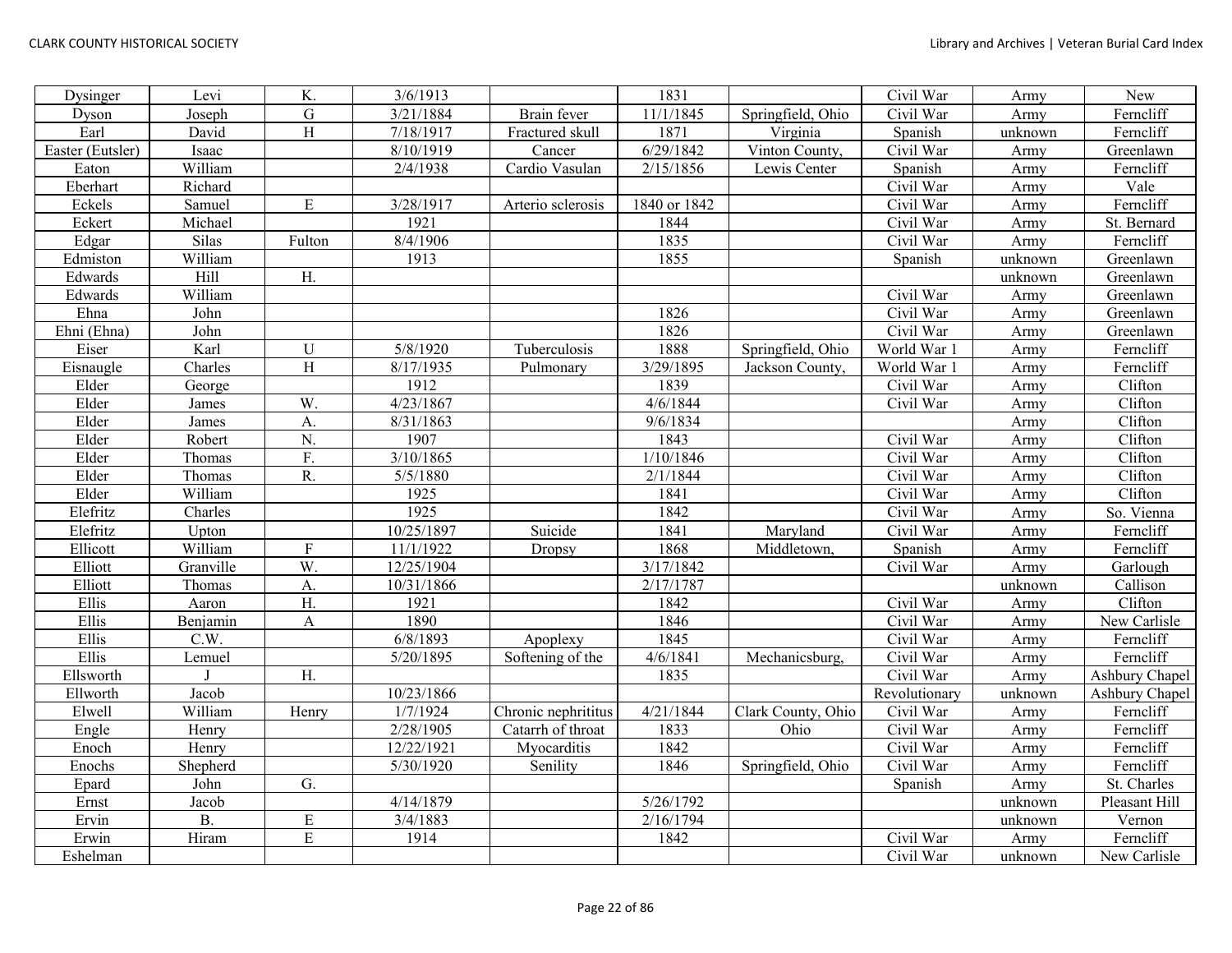| Essex         | John         | ${\bf P}$        | 6/13/1932  | Cerebral               | 1870       | Ohio               | Spanish       | Army    | Ferncliff      |
|---------------|--------------|------------------|------------|------------------------|------------|--------------------|---------------|---------|----------------|
| Estepp        | John         | W.               |            |                        | 1843       |                    | Civil War     | Army    | Ashbury Chapel |
| Esterline     | Adam         |                  | 8/31/1900  |                        | 1846       |                    | Civil War     | Army    | Enon           |
| Esterline     | Jacob        |                  | 1918       |                        | 1843       |                    | Civil War     | Army    | Enon           |
| Estle         | Charles      | A                | 12/19/1922 | Chronic                | 1837       |                    | Civil War     | Army    | Ferncliff      |
| Estle         | Howard       | W                | 8/22/1928  | Pulmonary              | 7/1/1896   | Clifton, Greene    | World War 1   | Army    | Ferncliff      |
| Estle         | William      | H.               | 1913       |                        | 1828       |                    | Civil War     | Army    | Clifton        |
| Euclid        | Harris       |                  | 3/7/1916   | Cerebral               | 1844       |                    | Civil War     | Army    | unknown        |
| Evans         | Charles      | H                | 7/19/1919  |                        | 1838       | Sidney, Ohio       | Civil War     | Army    | Ferncliff      |
| Evans         | Issac        | $\overline{N}$   | 1/23/1928  | Chronic nephrititus    | 1/8/1839   | Champaign County.  | Civil War     | Army    | Ferncliff      |
| Evans         | Jesse        | M.               | 3/16/1867  |                        | 1/9/1838   |                    | Civil War     | unknown | Vernon         |
| Evans         | Jesse        |                  | 1/11/1871  |                        | 7/5/1787   |                    | Civil War     | unknown | Vernon         |
| Evans         | Job          |                  | 12/23/1907 |                        | 12/1824    |                    | Civil War     | Army    | Garlough       |
| Evans         | John         | H                | 5/17/1929  | Pneumonia              | 1895       | Georgia            | World War 1   | Army    | Ferncliff      |
| Evans         | William      | J                | 7/23/1925  | Arterio sclerosis      | 1847       | North Carolina     | Civil War     | Army    | Ferncliff      |
| Evans         | William      | ${\bf E}$        | 1/11/1929  | Influenza              | 9/29/1846  | Ohio               | Civil War     | Army    | Ferncliff      |
| Ewing         | Harry        | $\overline{C}$   | 1/10/1923  | Tuberculosis           | 1889       |                    | World War 1   | Army    | Ferncliff      |
| Ewing         | Nelson       | H                | 2/2/1931   | Pneumonia              | 1895       | West Liberty, Ohio | World War 1   | Army    | Ferncliff      |
| Ewing         | William      |                  | 9/29/1916  | Paralysis              | 12/2/1832  | West Virginia      | Civil War     | Army    | Greenlawn      |
| Fahenstock    | Enza         | A                | 6/11/1894  | Paralysis              | 1843       |                    | Civil War     | Army    | Ferncliff      |
| Fahnestock    | Harry        | L                | 12/20/1914 | <b>Brights Disease</b> | 9/23/1843  | Ohio               | Civil War     | Army    | Ferncliff      |
| Fanning       | George       | $\rm H$          |            |                        | 3/2/1896   |                    |               | Army    | Ferncliff      |
| Fareman       | John         | $\overline{F}$   | 9/9/1906   | Senility               | 1827       | Springfield, Ohio  | Civil War     | Army    | Ferncliff      |
| Fargy (Forgy) | Henry        |                  | 3/28/1863  | <b>DIS</b>             | 1839       |                    | Civil War     | Army    | New Carlisle   |
| Faris         | Helen        | $\mathbf{A}$     | 4/3/1933   | Tuberculosis/Perito    | 2/3/1904   | Springfield, Ohio  | World War 1   | Army    | Ferncliff      |
| Farley        | John         |                  | 1907       |                        | 1835       |                    | Civil War     | Army    | Calvary        |
| Farnham       | John         | S.               | 4/3/1822   |                        | 9/9/1763   |                    | Revolutionary | Army    | Fletcher       |
| Farnham       | John         | $\overline{S}$ . | 4/3/1822   |                        | 9/9/1763   |                    | revolutionary | Army    | Fletcher       |
| Farrell       | Patrick      |                  | 1894       |                        | 1821       |                    | Mexican       | Army    | St. Raphael    |
| Farris        | John         | $\mathbf D$      | 2/1/1915   | Complications          | 1844       |                    | Civil War     | Army    | Ferncliff      |
| Fassler       | Joseph       | $\overline{F}$   | 7/6/1919   | Nephritis              | 10/10/1831 | Germany            | Civil War     | Army    | Ferncliff      |
| Fatzinger     | George       |                  | 11/23/1875 |                        | 7/23/1850  | (Disinterred)      |               | unknown | Greenmount     |
| Faulder       | Syremos      |                  | 6/21/1906  |                        | 1838       |                    | Civil War     | Army    | Ferncliff      |
| Feder         | Robert       | John             | 12/28/1935 | Carcinoma              | 3/11/1895  | Springfield, Ohio  | World War 1   | Army    | Ferncliff      |
| Feeney        | James        |                  |            |                        | 1839       |                    | Civil War     | Army    | St. Charles    |
| Fehl          | Henry        |                  | 4/11/1923  | Nephritis              | 3/6/1843   | Springfield, Ohio  |               | unknown | Ferncliff      |
| Feister       | George       | L                | 11/12/1900 |                        |            |                    | Civil War     | Army    | Ferncliff      |
| Fenlon        | Robert       |                  | 9/3/1927   |                        | 1887       |                    | World War I   | Army    | St. Bernard    |
| Fenton        | Allen        |                  |            |                        | 1832       |                    | Civil War     | Army    | Ashbury Chapel |
| Fenton        | John         | W.               | 1916       |                        | 1845       |                    | Civil War     | Army    | Ashbury Chapel |
| Fenton        | Richard      |                  | 1906       |                        | 1823       |                    | Mexican       | Army    | Ferncliff      |
| Ferguson      | $\, {\bf B}$ | $\mathbf F$      |            |                        | 1842       |                    | Civil War     | Army    | Vernon         |
| Ferguson      | Emmitt       |                  | 12/30/1932 | Tuberculosis           | 8/1/1898   | Ohio               | World War 1   | Army    | Ferncliff      |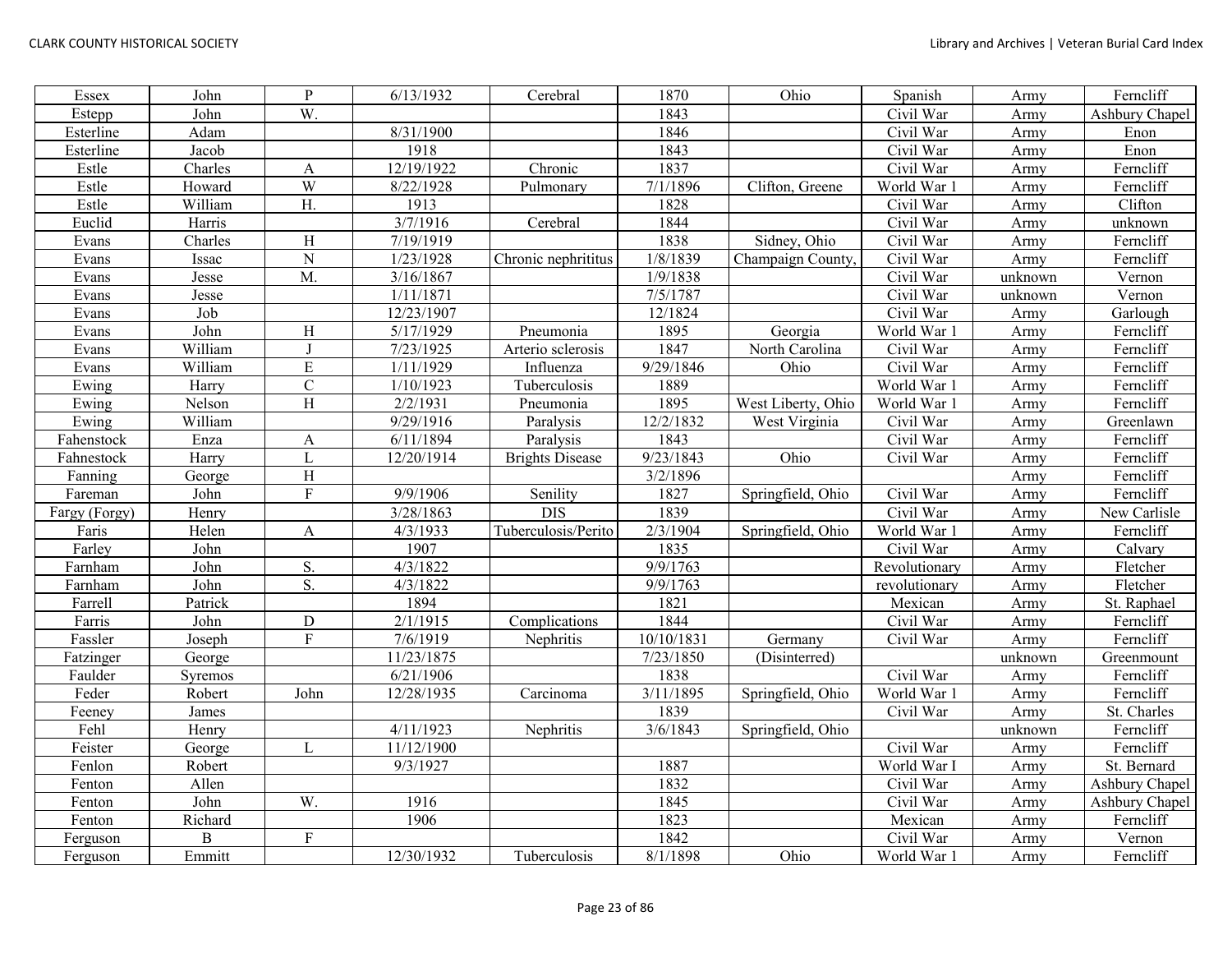| Ferguson         | Enos     | ${\bf N}$        | 10/8/1863  |                        | 1844       |                     | Civil War               | Army    | Vernon         |
|------------------|----------|------------------|------------|------------------------|------------|---------------------|-------------------------|---------|----------------|
| Ferguson         | James    | H.               | 3/19/1897  |                        | 1834       |                     | Civil War               | Army    | Vernon         |
| Ferguson         | Nathan   | W.               |            |                        | 1843       |                     | Civil War               | Army    | Ashbury Chapel |
| Ferguson         | William  |                  | 1849       |                        | 1784       |                     | War of 1812             | Army    | Vernon         |
| Ferrell          | Alphonso |                  | 12/19/1905 | Kidney trouble         | 8/30/1822  | West Virginia       | Civil War               | unknown | Ferncliff      |
| Ferrell          | Randolph |                  | 6/22/1894  |                        | 1837       |                     |                         | unknown | Ferncliff      |
| Ferrenz          | Charles  | ${\bf C}$        | 12/10/1926 | Airplane crash         | 6/27/1895  | Springfield, Ohio   | World War 1             | Navy    | Ferncliff      |
| Ferriman         | William  | $\overline{C}$   | 3/11/1922  |                        | 3/29/1897  |                     | World War I             | Army    | Wilson Chapel  |
| Ferryman         | George   |                  | 12/20/1898 |                        | 1846       |                     | Civil War               | Army    | So. Vienna     |
| Fickenwirth      | Herman   | $\mathbf C$      | 7/18/1917  | Suicide                | 12/7/1846  | Saxony              |                         | unknown | Ferncliff      |
| Field            | George   | ${\bf G}$        | 2/22/1886  | Accidental             | 1/22/1847  | Rushford, New       | Civil War               | unknown | Ferncliff      |
| Fields           | William  | ${\bf E}$        | 7/9/1902   | Dropsy                 | 1842       |                     | Civil War               | Army    | Ferncliff      |
| Filson           | Robert   | K                | 1944       |                        | 9/25/1878  |                     |                         | Army    | Glen Haven     |
| Findley (Finley) | James    |                  | 3/18/1864  |                        | 1825       |                     | Civil War               | Army    | Emery Chapel   |
| Fink             | Daniel   | W.               | 3/9/1935   |                        | 1847       |                     | Civil War               | Army    | New Carlisle   |
| Finley           | J.P.     |                  | 5/16/1884  | <b>Brights Disease</b> | 1816       | Ireland             |                         | unknown | Ferncliff      |
| Finley           | John     | S.               | 1868       |                        | 1796       |                     | War of 1812             | Army    | Enon           |
| Finley           | John     | $\overline{E}$ . | 1915       |                        | 1835       |                     | Civil War               | Army    | Enon           |
| Finley (Findley) | James    |                  | 3/18/1864  |                        | 1825       |                     | Civil War               | Army    | Emery Chapel   |
| Finn             | John     |                  | 1912       |                        | 1845       | Canada              | Civil War               | Army    | Calvary        |
| Finn             | Patrick  |                  | 6/21/1905  |                        | 1843       |                     | Civil War               | Army    | Calvary        |
| Finney           | Samuel   |                  | 11/1/1899  |                        | 1872       |                     | Spanish                 | Army    | Ferncliff      |
| Finney           | T.       | <b>B.</b>        |            |                        | 1830       |                     | Civil War               | Army    | Enon           |
| Fish             | Edwin    | M                | 12/19/1923 | Organic heart          | 8/15/1850  | Springfield, Ohio   |                         | unknown | Ferncliff      |
| Fish             | John     | H                | 7/4/1904   | Catarrh of stomach     | 1839       | U.S.                | Civil War               | Army    | Ferncliff      |
| Fish             | John     |                  | 12/5/1866  |                        | 5/13/1813  |                     | Mexican                 | Army    | Ferncliff      |
| Fisher           | Frank    |                  | 1889       |                        | 1841       |                     | Civil War               | Army    | St. Bernard    |
| Fisher           | Harry    | A                | 8/14/1919  | Cystitis               | 1856       | U.S.                |                         | unknown | Ferncliff      |
| Fisher           | Jacob    |                  | 1/7/1907   |                        | 1829       |                     | $\overline{C}$ ivil War | Army    | Ferncliff      |
| Fisher           | John     | H                | 7/10/1899  |                        | 1822       |                     | Civil War               | unknown | Ferncliff      |
| Fisher           | John     |                  | 2/27/1888  | <b>Typhoid Fever</b>   | 1842       | Mount Holly,        | Civil War               | Army    | Ferncliff      |
| Fisher           | Joshuia  |                  | 1/15/1886  | Brain disease          | 5/6/1845   | Frederick, Maryland | Civil War               | Army    | Ferncliff      |
| Fisher           | M.W.     |                  | 11/6/1889  | Embolism of brain      | 11/29/1812 | Lexington,          |                         | unknown | Ferncliff      |
| Fisher           | Starling | L.               |            |                        | 1877       |                     | Spanish                 | Army    | St. Bernard    |
| Fissel           | Fred     |                  | 5/23/1921  | Angina pectoris        | 1840       | Germany             | Civil War               | unknown | Ferncliff      |
| Fister           | Issac    |                  | 9/20/1883  | Bronchial lung         | 1803       | Philadelphia,       |                         | unknown | Ferncliff      |
| Fitch            | John     |                  | 1878       |                        | 1787       |                     | War of 1812             | Army    | Vernon         |
| Fitzgerald       | Martin   |                  | 1932       |                        | 1871       |                     | Spanish                 | unknown | Calvary        |
| Fitzsimmons      | Joseph   | А.               | 9/4/1932   |                        | 11/6/1888  | Springfield, Ohio   | World War I             | Army    | Calvary        |
| Fitzsimmons      | Owen     |                  | 12/29/1935 | Spinal Meningitis      | 3/29/1897  | Ireland             | World War I             | Army    | Calvary        |
| Flaberty         | William  | Η.               | 1942       |                        | 12/25/1894 |                     |                         | Army    | Calvary        |
| Flago            | Thomas   | $\, {\bf B}$     | 2/24/1906  | <b>Brights Disease</b> | 1842       | Ohio                | Civil War               | Army    | Ferncliff      |
| Flanagan         | John     |                  | 12/11/1872 |                        | 1817       |                     | Mexican                 | Army    | St. Raphael    |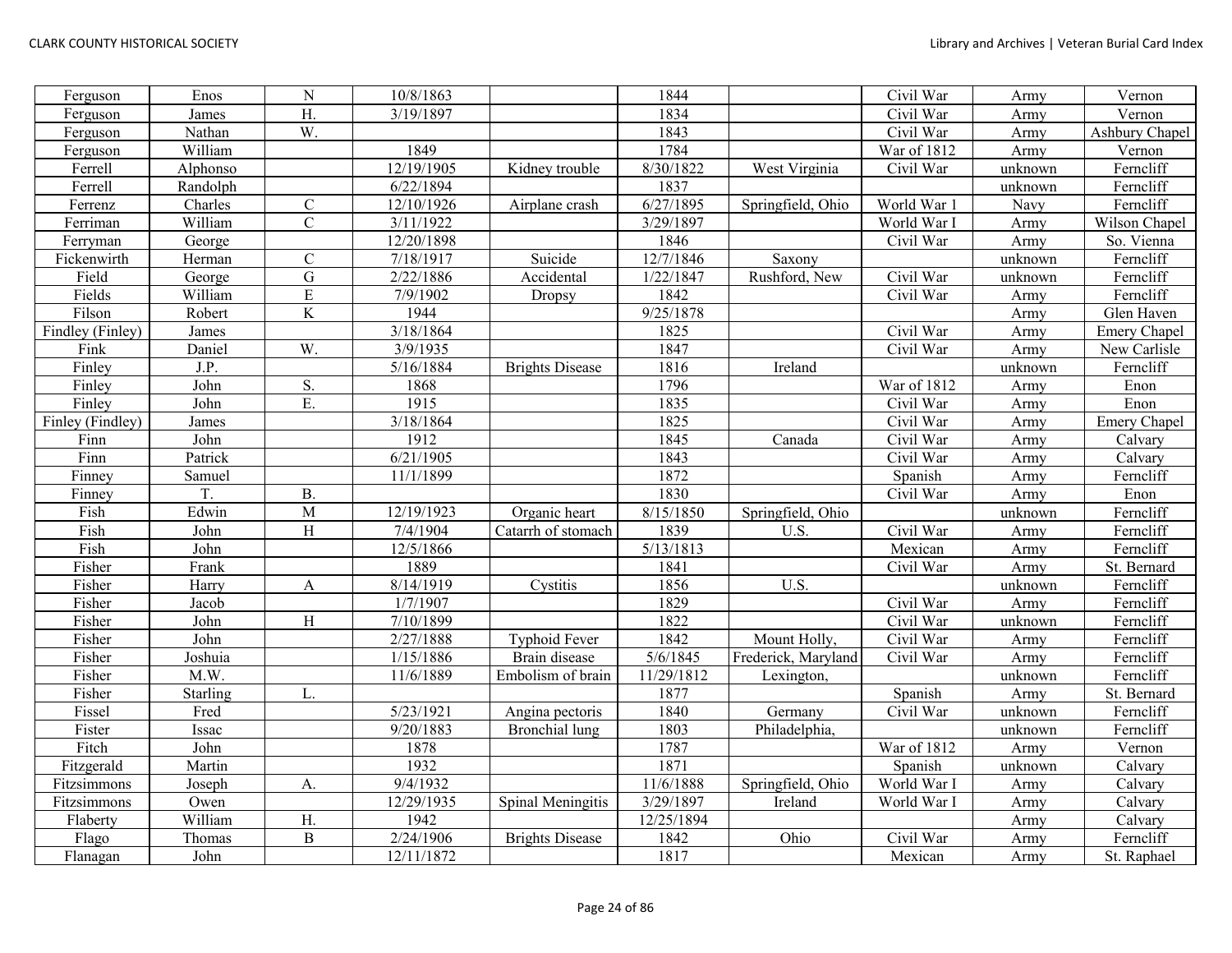| Flannigan     | Edward    | P               | 5/1/1931   |                 | 11/1892    | Springfield, Ohio | World War I     | Army    | Calvary        |
|---------------|-----------|-----------------|------------|-----------------|------------|-------------------|-----------------|---------|----------------|
| Fletcher      | George    |                 |            |                 | 1845       |                   | Civil War       | Army    | Greenlawn      |
| Fogarty       | Joseph    | Aloysius        | 6/26/1932  | Tuberculosis    | 11/1884    | Springfield, Ohio | World War I     | Army    | St. Bernard    |
| Fogarty       | Patrick   |                 | 9/17/1906  |                 | 1838       |                   | Civil War       | Army    | St. Bernard    |
| Folck         | Charles   |                 | 8/26/1935  | Cerebral        | 1/10/1874  | Greene County,    | Spanish         | Army    | Ferncliff      |
| Folck (Folk)  | Herbert   | M.              |            |                 | 1870       |                   | Spanish         | Army    | Enon           |
| Foley         | H         | $\mathbf C$     | 5/31/1913  |                 |            |                   | Civil War       | Army    | pleasant Hill  |
| Foley         | James     |                 | 10/5/1863  |                 | 10/4/1779  |                   | The war of 1812 | Army    | Ferncliff      |
| Foley         | James     | W               | 11/21/1872 | Consumption     | 7/4/1842   |                   | Civil War       | Army    | Ferncliff      |
| Foley         | Patrick   |                 | 1894       |                 | 1829       |                   |                 | unknown | St. Raphael    |
| Folger        | Charles   | E               | 3/4/1914   | Heart disease   | 2/4/1844   | Boston,           | Civil War       | Army    | Ferncliff      |
| Folk (Folck)  | Herbert   | (M.)            |            |                 | 1870       |                   | Spanish         | Army    | Enon           |
| Foote         | Clarence  | E               | 11/25/1922 | Homicide        | 1884       | Baltimore,        | World War 1     | Army    | Ferncliff      |
| Forbeck       | Nicholas  |                 |            |                 | 1820       |                   | Civil War       | Army    | Enon           |
| Forbes        | Alexander |                 | 10/20/1810 |                 | 9/20/1761  |                   | Revolutionary   | unknown | Clifton        |
| Forbes        | Henry     | G               | 3/5/1909   |                 | 1846       | Ohio              | Civil War       | Army    | Ferncliff      |
| Ford          | Joseph    | H               | 2/3/1921   | Mitral stenosis | 1847       |                   | Civil War       | Army    | Ferncliff      |
| Foreman       | Phillip   |                 | 3/29/1863  | <b>WRIA</b>     | 4/11/1840  |                   | Civil War       | Army    | New Carlisle   |
| Foreman       | william   | 1910            |            |                 | 1844       |                   | Civil War       | Army    | Plattsburg     |
| Foreman       | William   | <b>Birkhead</b> | 3/24/1912  | Pneumonia       | 11/30/1848 | Kentucky          |                 | unknown | Ferncliff      |
| Forgy         | Joel      | T               | 1891       |                 | 1826       |                   | Civil War       | Army    | New Carlisle   |
| Forgy (Fargy) | Horatio   | J               | 8/28/1862  | <b>WRIA</b>     | 1840       |                   | Civil War       | Army    | New Carlisle   |
| Forrest       | Thomas    |                 | 11/5/1917  | Heart disease   | 5/5/1844   | Ontario, Canada   | Civil War       | Army    | Ferncliff      |
| Fortney       | David     | W.              | 1910       |                 | 1843       |                   | Civil War       | Army    | <b>Black</b>   |
| Fortune       | Wilson    |                 | 10/13/1909 | Heart disease   | 1836       | Pennsylvania      | Civil War       | Army    | Ferncliff      |
| Foss          | William   |                 | 1/24/1892  |                 | 7/14/1814  | Franklin, Ohio    |                 | Army    | Ferncliff      |
| Foster        | Chas.     | H               | 10/21/1908 | Heart disease   | 1843       | Germany           |                 | Army    | Ferncliff      |
| Foster        | Christian |                 | 9/15/1875  |                 | 3/25/1832  | Germany           | Civil War       | unknown | Ferncliff      |
| Foster        | John      |                 | 1857       |                 | 1786       |                   | War of 1812     | Army    | Greenmount     |
| Foster        | Joseph    | W               | 11/19/1902 | Car accident    | 1843       |                   | Civil War       | Army    | Ferncliff      |
| Foster        | Nathaniel | Free            |            |                 | 7/29/1892  |                   | World War 1     | Army    | Ferncliff      |
| Foster        | William   |                 | 1916       |                 | 1834       |                   | Civil War       | Army    | Pleasant Grove |
| Fowler        | C.        | S.              | 1924       |                 | 1840       |                   | Civil War       | Army    | Enon           |
| Fox           | Richard   | P.              | 2/15/1895  |                 | 1845       |                   | Civil War       | Army    | Thompson       |
| Francis       | Austin    |                 | 3/13/1899  | Heart trouble   | 1840       | $\overline{U.S.}$ | Civil War       | Army    | Ferncliff      |
| Frank         | Floyd     | ${\bf E}$       | 3/10/1924  |                 | 1895       | Springfield, Ohio | World War 1     | Army    | Ferncliff      |
| Frank         | Peter     | $\mathbf R$     | 1/16/1906  | Nephritis       | 1834       | Germany           | Civil War       | Army    | Ferncliff      |
| Frank         | Peter     | $\mathbf G$     | 5/2/1928   | Cerebral        | 1842       | Germany           | Civil War       | Army    | Ferncliff      |
| Frankenberg   | Albert    |                 | 5/5/1920   | Nephritis       | 1846       | Columbus, Ohio    | Civil War       | Army    | Ferncliff      |
| Franklin      | Benjamin  |                 |            |                 | 1846       |                   | Civil War       | Army    | Fletcher       |
| Franklin      | Benjamin  |                 |            |                 | 1846       |                   | Civil War       | Army    | Fletcher       |
| Franklin      | Clyde     |                 | 1928       |                 | 10/7/1896  |                   | World War I     | Army    | Plattsburg     |
| Franklin      | David     | W               | 1/31/1907  | (both) Old      | 1820       | Ohio              | Civil War       | Army    | Ferncliff      |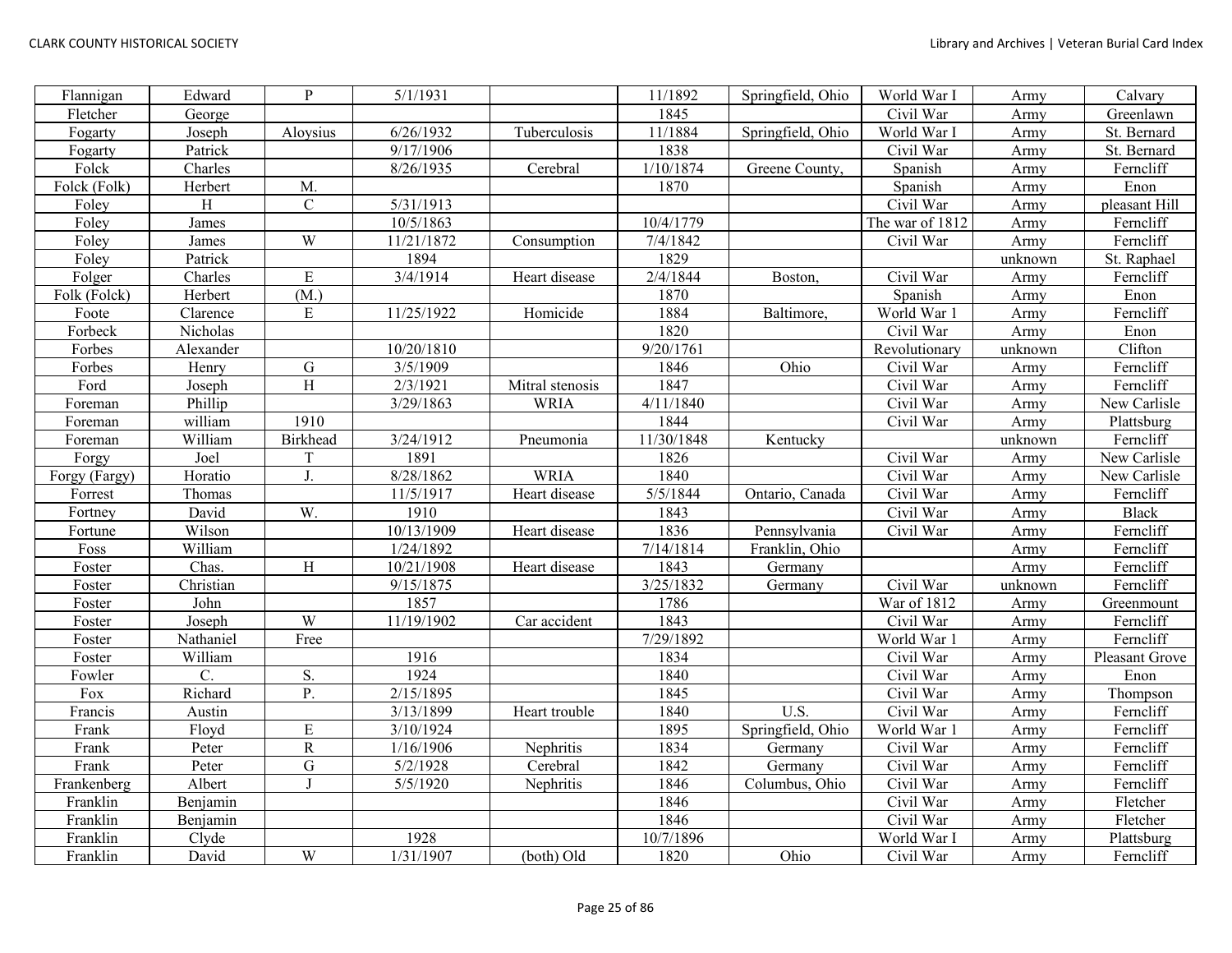| Franklin   | William      | L                | 3/22/1898  |                      | 1840                   |                   | Civil War     | Army    | Ferncliff    |
|------------|--------------|------------------|------------|----------------------|------------------------|-------------------|---------------|---------|--------------|
| Frantz     | Charles      |                  | 1921       |                      | 1872                   |                   | Spanish       | Army    | Frantz       |
| Frantz     | Isreal       |                  | 1/7/1905   |                      | 6/13/1833              |                   | Civil War     | Army    | Frantz       |
| Fraser     | Charles      |                  | 12/20/1918 | Old age              |                        |                   | Civil War     | Army    | Ferncliff    |
| Fraser     | George       | W                | 12/8/1912  | Heart disease        | $\frac{9}{8}$ 1841     |                   | Civil War     | Army    | Ferncliff    |
| Freeman    | Arthur       | T.               | 7/13/1921  |                      | 11/3/1894              | Clifton, Ohio     | World War I   | Army    | Clifton      |
| Freeman    | Bernard      | A                | 3/17/1918  | <b>DIS</b>           | 1899                   |                   | World War I   | Army    | New Carlisle |
| Freeman    | Isaac        |                  | 1911       |                      | 1832                   |                   | Civil War     | Army    | New Carlisle |
| Freeman    | Noah         |                  | 11/20/1913 |                      | 1870                   |                   | Spanish       | Army    | Clifton      |
| Freet      | Samuel       | L                | 2/13/1892  | Insane               | 11/16/1834             | Lancaster Co,     | Civil War     | Army    | New Carlisle |
| Freshoup   | George       | А.               | 1933       |                      | 1893                   | Summit Hill, Ohio | World War I   | Army    | Enon         |
| Frey       | Frank        | $\mathbf{P}$     | 2/22/1932  | Pulmonary            | 4/18/1896              | Urbana, Ohio      | World War 1   | Army    | Ferncliff    |
| Fried      | Charles      | $\overline{C}$ . | 4/19/1907  | Paralysis            | 1842                   | Ohio              | Civil War     | Army    | Ferncliff    |
| Froch      | Henry        |                  | 9/11/1904  | Cancer               | 1840                   | Penna             | Civil War     | Army    | Ferncliff    |
| Frock      | Daniel       |                  | 1863       | <b>DIS</b>           | 1842                   |                   | Civil War     | Army    | New Carlisle |
| Frock      | Jeremiah     |                  | 1931       |                      | 1837                   |                   | Civil War     | Army    | So. Vienna   |
| Frock      | Peter        |                  | 7/20/1914  | Angina Pectoris      | $\overline{7/19/1834}$ | Maryland          | Civil War     | Army    | Enon         |
| Fry        | Franklin     | N.               | 3/25/1904  |                      | 1841                   |                   | Civil War     | Army    | Ferncliff    |
| Fry        | Henry        |                  | 8/3/1864   |                      | 8/19/1843              | Lancaster,        | Civil War     | Army    | Ferncliff    |
| Fry        | Raymond      | $\mathcal{O}$    |            |                      | 5/23/1890              |                   | World War I   | Army    | New Carlisle |
| Fry        | Wm.          |                  | 5/2/1920   | Lobar Pneumonia      | 3/4/1846               | Kentucky          | Civil War     | Army    | Ferncliff    |
| Fuller     | A. (Absalom) | J.               |            |                      | 1830                   |                   | Civil War     | Army    | Enon         |
| Fuller     | Thomas       | M                | 1915       |                      | 1842                   |                   | Civil War     | Army    | <b>Black</b> |
| Fullerton  | George       | H.               | 3/31/1918  | Cerebral             | 2/27/1838              | Ohio              | Civil War     | Army    | Ferncliff    |
| Fulmer     | Walter       | S.               | 11/14/1907 | <b>Typhoid Fever</b> | 1875                   | Ohio              | Spanish       | Army    | Ferncliff    |
| Funderburg | Isaac        |                  | 10/27/1926 | Uremic               | 12/27/1839             | Ohio              | Civil War     | Army    | New Carlisle |
| Funk       | D.           | H.               | 5/24/1896  |                      | 1826                   |                   | Civil War     | Army    | Ferncliff    |
| Funk       | Fred         |                  | 2/21/1911  | Paralysis            | 1/28/1843              | Ohio              | Civil War     | Army    | Ferncliff    |
| Funk       | Joel         |                  | 12/6/1914  | Complications        | 7/9/1829               | Adams Co.,        | Civil War     | Army    | Ferncliff    |
| Funston    | Eugene       |                  |            |                      | 1842                   |                   | Civil War     | Army    | So. Vienna   |
| Funston    | John         |                  | 1/26/1847  |                      | 2/4/1787               |                   |               | unknown | Clifton      |
| Gable      | Lewis        | D.               | 1901       |                      | 1848                   |                   | Civil War     | Army    | Ferncliff    |
| Gaffney    | Bernard      |                  | 1851       |                      | 1789                   |                   | War of 1812   | unknown | St. Raphael  |
| Gaffney    | William      | M.               | 1938       |                      | 1900                   | Ohio              | World War I   | Army    | St. Bernard  |
| Gainer     | Benjamin     | ${\bf P}$        | 1872       |                      | 1789                   |                   | War of 1812   | Army    | Bethel       |
| Gales      | Benjamin     | F.               | 1/14/1932  |                      | 1871                   | Urbana, Ohio      | Spanish       | Army    | Ferncliff    |
| Gallagher  | Cushing      |                  | 4/2/1901   |                      |                        |                   | Civil War     | Army    | Greenmount   |
| Gallagher  | Michael      |                  | 9/8/1910   | Paralysis            | 1843                   |                   | Civil War     | Army    | Ferncliff    |
| Gallagher  | Raphael      |                  | 2/11/1922  | Pneumonia            | 1898                   | Spaulding, Ohio   | World War I   | Army    | St. Bernard  |
| Gallagher  | William      | Deane            | 10/10/1918 | Pneumonia (DIS)      | 8/25/1891              | Springfield, Ohio | World War I   | Army    | New Carlisle |
| Gallivan   | John         |                  | 1885       |                      | 1842                   |                   |               | unknown | St. Raphael  |
| Galloway   | James        |                  | 4/21/1832  |                      | 10/17/1756             |                   | Revolutionary | Army    | Enon         |
| Galloway   | John         | S.               | 1862       |                      | 1806                   |                   | Civil War     | unknown | Ferncliff    |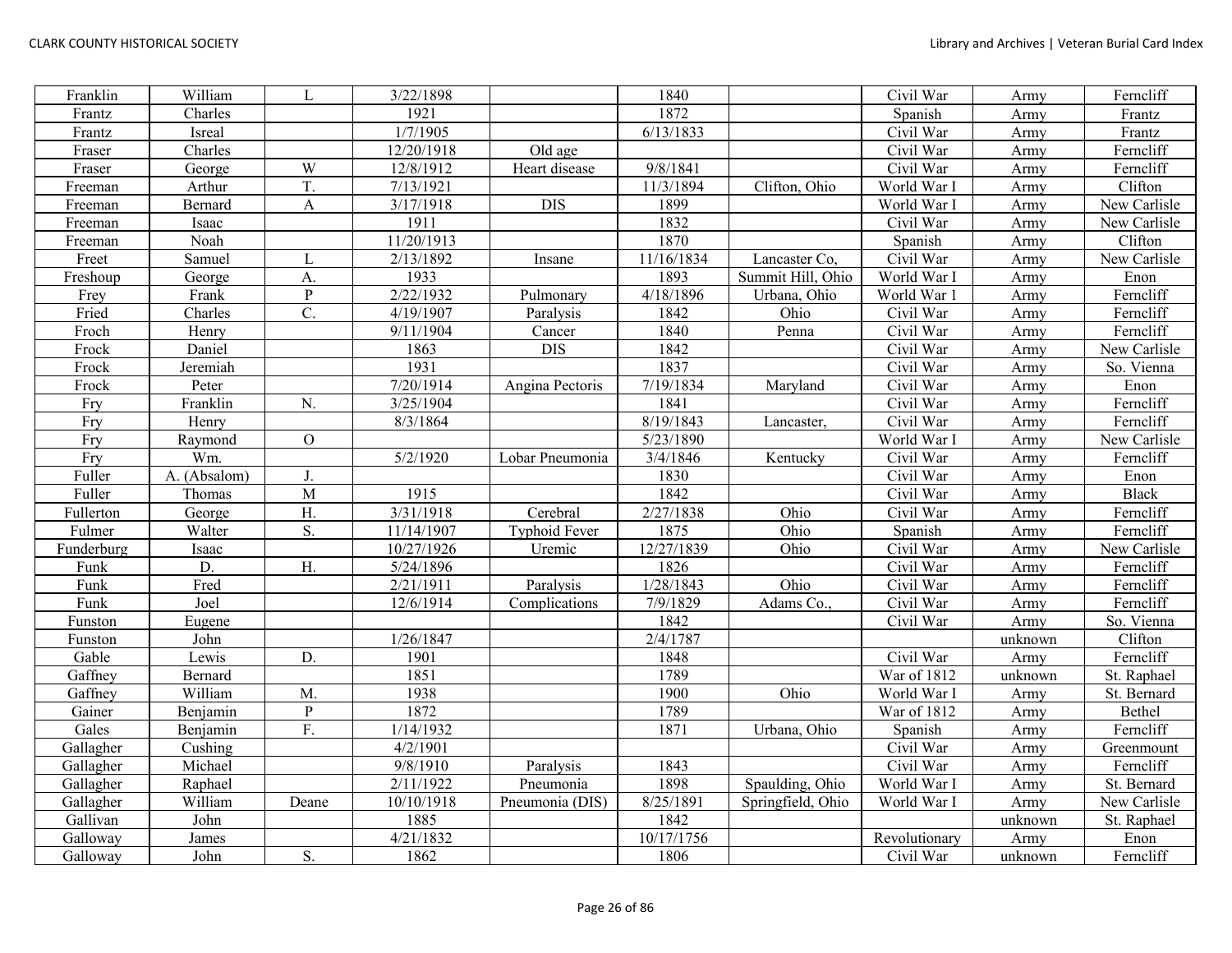| Galloway  | Jon       |                  | 10/9/1902  | Drowning          | 1847       | $\overline{U.S.}$  | Civil War     | Army    | Ferncliff      |
|-----------|-----------|------------------|------------|-------------------|------------|--------------------|---------------|---------|----------------|
| Galloway  | Wm.       | G.               | 4/18/1895  |                   | 10/22/1838 | Springfield, Ohio  |               | unknown | Ferncliff      |
| Gannon    | T.        | <b>B.</b>        |            |                   | 1842       |                    | Civil War     | Army    | Enon           |
| Gano      | Henry     | E.               |            |                   | 1825       |                    | Civil War     | Army    | Friends Church |
| Ganyard   | Layton    | G.               | 4/16/1927  | Thrombosis        | 1/6/1896   | Medina Co, Ohio    | World War 1   | Army    | Ferncliff      |
| Garber    | Edgar     |                  | 7/25/1933  | Acute Dilation of | 10/26/1886 | Springfield, Ohio  | World War 1   | Army    | Ferncliff      |
| Gard      | Gersham   |                  | 11/1/1865  |                   | 1788       | Kentucky           | War of 1812   | unknown | Gard           |
| Gard      | Job       |                  | 1829       |                   | 1762       |                    | War of 1812   | Army    | Gard           |
| Gard      | John      | S.               |            | Cancer            |            |                    | Civil War     | Army    | Gard           |
| Gardiner  | Charles   | O.               | 9/5/1882   | Cancer of Stomach | 11/18/1826 | Madison Co., New   | Civil War     | Army    | Ferncliff      |
| Gardner   | Frank     | W.               | 9/16/1904  | Heart & kidney    | 12/11/1843 | Md.                | Civil War     | Army    | Ferncliff      |
| Gardner   | Robert    |                  | 8/19/1901  | Old age           | 1823       |                    | Civil War     | Army    | Ferncliff      |
| Garlough  | John      | H.               | 9/3/1810   |                   | 10/7/1728  | Deuchland          | Revolutionary | Army    | Garlough       |
| Garlough  | John      |                  | 1823       |                   |            | Washington Co,     | Revolutionary | Army    | Garlough       |
| Garlough  | Thomas    | F.               | 1867       |                   | 1830       |                    | Civil War     | Army    | Garlough       |
| Garrard   | James     | H.               |            |                   | 1841       |                    | Civil War     | Army    | Greenlawn      |
| Garrard   | Thomas    |                  | 10/14/1906 |                   |            |                    | Civil War     | Army    | Ferncliff      |
| Garrett   | Jacob     | Ε.               | 9/13/1918  | Apoplexy          | 7/4/1847   | Columbus, Ohio     |               | unknown | Ferncliff      |
| Garrett   | John      | H.               | 1886       |                   | 1819       |                    |               | unknown | Ferncliff      |
| Garrett   | Oscar     |                  | 9/27/1905  | Heart trouble     | 1845       |                    |               | Army    | Ferncliff      |
| Garrett   | Ray       | M.               | 9/17/1934  | Endocarditis      | 1875       | Madison County.    | Spanish       | Army    | Ferncliff      |
| Garrett   | Roscoe    |                  | 8/2/1930   |                   | 1889       | Springfield, Ohio  | World War 1   | Army    | Ferncliff      |
| Garrison  | Enoch     |                  | 7/9/1894   | Dropsy            | 1839       | Ohio               |               | Army    | Ferncliff      |
| Garrison  | Wm.       | L                | 6/24/1916  | Pneumonia         | 1848       |                    | Civil War     | Army    | Ferncliff      |
| Garver    | Ezra      | A.               | 9/4/1890   | Heart trouble     | 1835       | New Carlisle, Ohio | Civil War     | Army    | Ferncliff      |
| Garver    | H         | $\mathbf{C}$ .   |            |                   | 1843       |                    | Civil War     | Army    | New Carlisle   |
| Garvie    | George    | G.               | 1892       |                   | 1817       |                    | Civil War     | Army    | Ferncliff      |
| Gaskins   | Ferdinand |                  | 7/4/1930   | Nephritis         | 10/26/1843 | Virginia           | Civil War     | Army    | Ferncliff      |
| Gaver     | Stanley   | G.               | 1/7/1918   |                   | 1892       | Middletown,        | World War 1   | Army    | Ferncliff      |
| Gavin     | Edward    |                  | 2/6/1893   |                   | 1842       |                    | Civil War     | Army    | Calvary        |
| Gaynor    | Thomas    | L.               | 2/12/1925  | Arterio sclerosis | 3/11/1844  | New York           |               | unknown | Ferncliff      |
| Gazaway   | John      |                  | 6/6/1925   | Hemorrhage        | 9/1/1840   | Zanesville, Ohio   |               | unknown | Ferncliff      |
| Gazaway   | Richard   | M.               | 9/28/1918  | K. I. A.          | 1898       | Springfield, Ohio  | World War 1   | Army    | Ferncliff      |
| Gearhard  | Benjamin  | F.               |            |                   | 1843       |                    | Civil War     | Army    | New Carlisle   |
| Gebauer   | August    |                  | 5/12/1906  | Pneumonia         | 1841       | Germany            | Civil War     | unknown | Ferncliff      |
| Gebbhardt | Edward    |                  |            |                   | 11/17/1876 |                    |               | Army    | Ferncliff      |
| Gedling   | John      | A.               | 3/27/1920  | Cerebral          | 8/5/1841   | Clark County, Ohio | Civil War     | Army    | Ferncliff      |
| Gedling   | Samuel    | W.               | 10/12/1908 | Complications     | 1838       | Ohio               | Civil War     | Army    | Ferncliff      |
| Gedling   | Wm.       | $\overline{H}$ . | 10/12/1908 | Heart failure     | 1842       | Ohio               | Civil War     | Army    | Ferncliff      |
| Geiser    | Jacob     |                  | 11/12/1900 | <b>Bronchitis</b> | 1823       | Baden, Germany     | Civil War     | Army    | Ferncliff      |
| Gelwicks  | Clinton   | V.               | 12/2/1915  | Heart disease     | 6/5/1841   | Maryland           | Civil War     | Army    | Ferncliff      |
| Gelwicks  | W.        | T.               | 11/11/1883 | Paralysis         | 12/3/1818  | Maryland           |               | unknown | Ferncliff      |
| George    | Hubbard   |                  | 11/27/1886 |                   | 1846       | Kentucky           | Civil War     | unknown | Ferncliff      |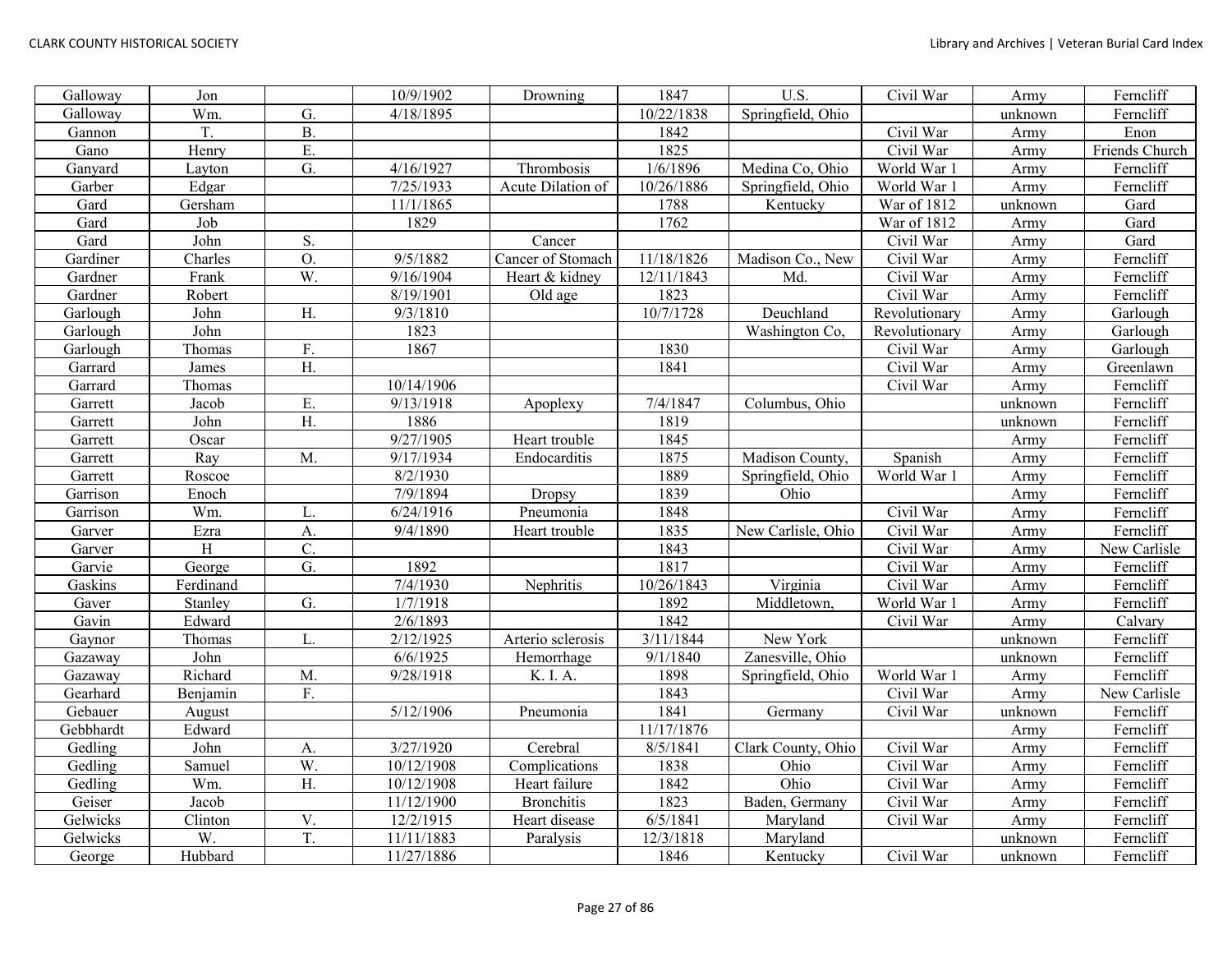| German     | <b>Baltz</b>  |                  | 2/19/1914  | Complications      | 11/15/1851 | Springfield, Ohio   | Civil War   | unknown | Ferncliff    |
|------------|---------------|------------------|------------|--------------------|------------|---------------------|-------------|---------|--------------|
| Gerow      | Alonzo        |                  | 4/12/1934  | Cerebral           | 12/3/1842  | Jeffersonville, New |             | unknown | Ferncliff    |
| Gerrard    | Thomas        |                  | 10/16/1906 | Teberculosis,      | 1831       | Kentucky            | Civil War   | unknown | Ferncliff    |
| Gerrish    | James         |                  | 11/30/1924 | Decompo Heart      | 1841       | London, England     | Civil War   | unknown | Ferncliff    |
| Getz       | Henry         |                  | 5/25/1912  |                    | 4/14/1840  |                     | Civil War   | Army    | Ferncliff    |
| Getz       | Wm.           | H.               | 2/3/1896   | Heart trouble      | 1841       | $\overline{U.S.}$   | Civil War   | Army    | Ferncliff    |
| Giddy      | James         |                  | 12/7/1922  | Arterio sclerosis  | 1849       | Virginia            | Civil War   | Army    | Ferncliff    |
| Gideon     | Frank         | L.               | 2/16/1919  | Pneumonia          | 1894       | Rushsylvania, Ohio  |             | Army    | Ferncliff    |
| Gideon     | James         |                  | 12/7/1922  | Arterio sclerosis  | 1849       | Virginia            | Civil War   | Army    | Ferncliff    |
| Giffin     | Stephen       | $\mathbf E$      | 3/11/1915  |                    | 1843       | Ohio                | Civil War   | Army    | New Carlisle |
| Giles      | William       |                  | 1/1/1890   |                    | 1836       |                     | Civil War   | Army    | Greenmount   |
| Gill       | John          | (B.)             | 2/11/1909  | Endocarditis       | 12/25/1847 | Ohio                | Civil War   | Army    | Enon         |
| Gill       | William       |                  |            |                    |            |                     |             | unknown | Bloxxon      |
| Gillen     | Chas.         | Ε.               | 1/26/1893  |                    |            |                     | Civil War   | Army    | Ferncliff    |
| Gillespie  | Edward        | $\mathbf R$      | 7/15/1936  |                    |            |                     | Spanish     | Army    | Vale         |
| Gillespie  | Harry         | T.               | 10/16/1868 |                    | 1830       | Xenia, Ohio         | Civil War   | Army    | Ferncliff    |
| Gillespie  | James         | A.               | 12/11/1932 | Coronary           | 10/29/1887 | Springfield, Ohio   | World War I | Army    | St. Bernard  |
| Gillespie  | Virian        |                  | 1/15/1931  | Burns - Explosion  | 7/9/1890   | Piqua, Ohio         | World War 1 | Army    | Ferncliff    |
| Gillett    | Aiden         | H.               | 10/22/1904 | Tuberculosis       | 1841       | Ohio                | Civil War   | Army    | Ferncliff    |
| Gillette   | Julius        | R.               | 5/16/1904  | Sarcinoma          | 1839       | New York            | Civil War   | Army    | Ferncliff    |
| Gillette   | Malcome       |                  |            |                    | 11/16/1889 |                     |             | Army    | Enon         |
| Gilliam    | Mark          |                  | 6/17/1926  | Cerebral           | 6/6/1848   | Clermont County,    | Civil War   | Army    | Ferncliff    |
| Gills      | Lewis         | А.               | 12/14/1891 | Heart disease      | 1844       | Maryland            | Civil War   | Army    | Ferncliff    |
| Gilmore    | Michael       | (C.)             | 1933       |                    | 1871       |                     | Spanish     | Army    | Calvary      |
| Ginavan    | Alexander     |                  | 4/19/1906  |                    | 1840       |                     | Civil War   | Army    | New Carlisle |
| Ginevan    | Rueben        | H.               | 11/12/1897 | Old age            | 1827       | U.S.                | Civil War   | Army    | Ferncliff    |
| Glace      | Andrew        | $\mathbf{J}$     | 10/29/1870 |                    | 1841       |                     | Civil War   | Army    | Vale         |
| Gladfelter |               | C.               | 1/19/1884  | Suicide            | 1854       | York, Pennsylvania  |             | unknown | Ferncliff    |
| Glauner    | Mathias       |                  | 1899       |                    | 1829       |                     |             | Army    | Ferncliff    |
| Gleave     | William       |                  | 1/5/1892   |                    |            |                     | Civil War   | Army    | Calvary      |
| Glenn      | Patrick       |                  | 1933       |                    | 1841       |                     | Civil War   | Army    | St. Raphael  |
| Glessner   | George        | <b>B.</b>        | 9/4/1926   | Cardiac Dilatition | 7/8/1846   | Zanesville, Ohio    |             | unknown | Ferncliff    |
| Glover     | Joseph        | $\overline{H}$ . | 1/8/1909   |                    | 1840       |                     | Civil War   | Army    | So. Vienna   |
| Gnau       | Joseph        |                  | 1920       |                    | 1845       |                     | Civil War   | Army    | St. Bernard  |
| Goines     | Henry         | A.               | 8/16/1934  | Lobar Pneumonia    | 5/2/1859   | Virginia            |             | unknown | Ferncliff    |
| Goings     | William       | A.               | 11/24/1897 |                    | 1831       |                     | Civil War   | Army    | So. Vienna   |
| Gold       | Morris        | M.               | 1/2/1933   | Strangulation      | 1/28/1891  | Poland              | World War 1 | Army    | Ferncliff    |
| Golden     | Benjamin      |                  |            |                    | 1823       |                     | Civil War   | Army    | Vernon       |
| Golden     | John          |                  |            |                    | 1837       |                     | Civil War   | Army    | St. Raphael  |
| Gonder     | Joseph        |                  | 1907       |                    | 1828       |                     | Civil War   | Army    | St. Raphael  |
| Good       | James         | D.               | 3/6/1903   | Paralysis          | 1837       | U.S.                |             | unknown | Ferncliff    |
| Goode      | <b>Burrel</b> |                  | 3/21/1864  | Typhoid            | 8/9/1830   | Waynesville, Ohio   |             | unknown | Ferncliff    |
| Goode      | Joseph        |                  | 5/15/1910  |                    | 1845       | Indiana             | Civil War   | Army    | Calvary      |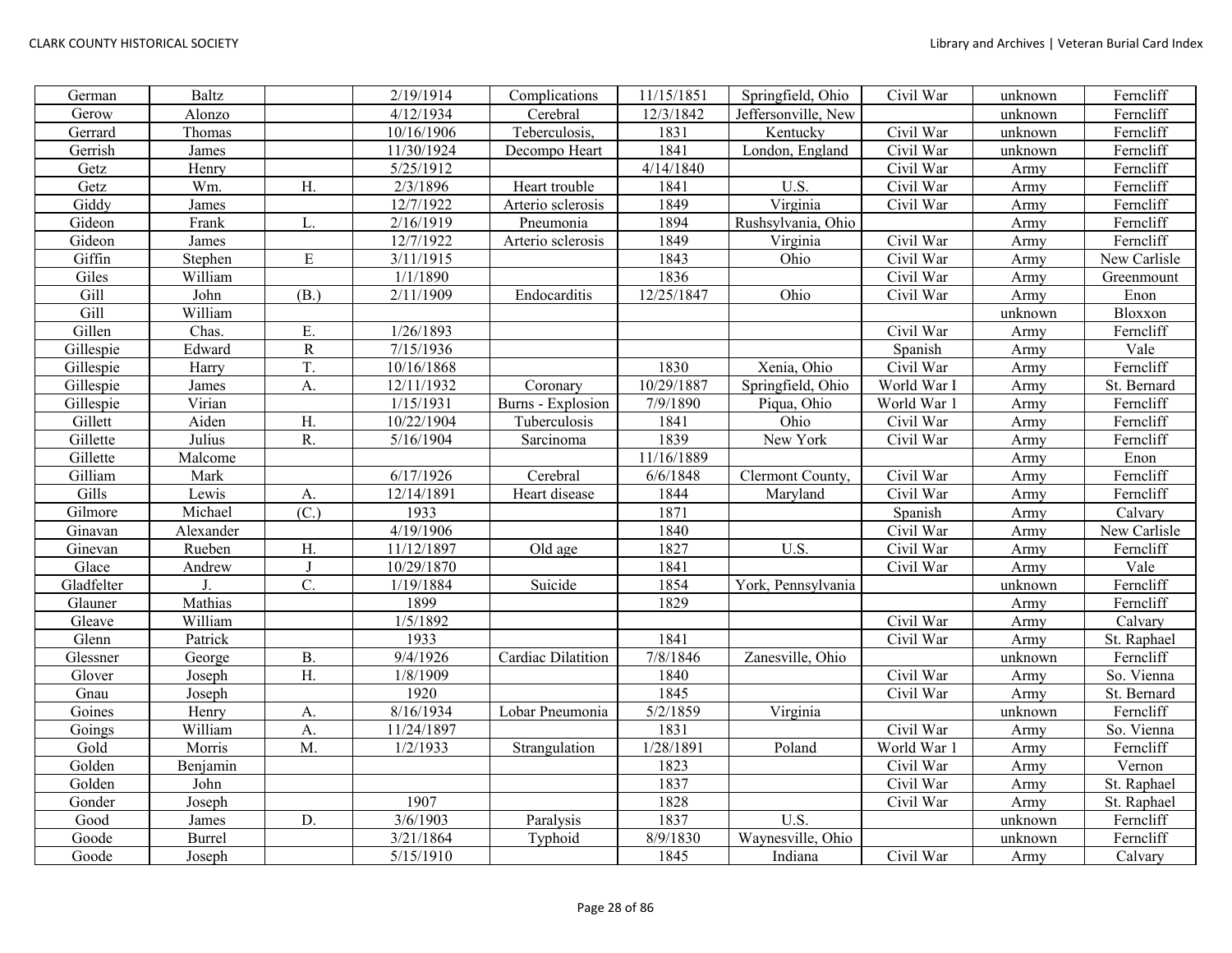| Goodfellow    | Moore        |                  | 9/15/1860  |                     | 1779                  |                         | War of 1812 | Army    | Wragg               |
|---------------|--------------|------------------|------------|---------------------|-----------------------|-------------------------|-------------|---------|---------------------|
| Goody (Goudy) | William (W.) | A.               | 3/23/1863  | Killed in Action    | 2/4/1834              |                         | Civil War   | Army    | Greenmount          |
| Gordon        | Abraham      |                  | 6/1/1925   | Apoplexy            | 6/10/1845             | Clark County, Ohio      |             | unknown | Ferncliff           |
| Gordon        | Ezra         |                  | 1915       |                     | 1840                  |                         | Civil War   | Army    | Enon                |
| Gordon        | Harrison     |                  | 1915       |                     | 1838                  |                         | Civil War   | Army    | Enon                |
| Gordon        | Henry        |                  | 7/1/1911   | Paralysis           | 5/27/1834             | Ohio                    | Civil War   | Army    | Ferncliff           |
| Gordon        | James        |                  | 6/6/1863   |                     | 1/18/1832             |                         | Civil War   | Army    | Pleasant Hill       |
| Gordon        | William      |                  | 4/14/1921  | Cerebral            | 1843                  | Tennessee               | Civil War   | Army    | Ferncliff           |
| Gorman        | William      |                  | 9/19/1901  |                     |                       |                         | Civil War   | Army    | Bloxxon             |
| Gossett       | Marion       |                  | 3/1/1883   | Consumption         | 1843                  | Hillsboro, Ohio         | Civil War   | Army    | Ferncliff           |
| Gotwald       | David        | K.               | 1/3/1924   | Thrombosis          | 10/31/1860            | Hoppinsberg,            | Spanish     | Army    | Ferncliff           |
| Gotwaltz      | Christian    | $\overline{H}$ . | 9/14/1863  | Chronic diarrhoea   | 1825                  | Montgomery Co.,         | Civil War   | Army    | Ferncliff           |
| Goudy         | Charles      | W.               | 1919       |                     | 1881                  |                         | Spanish     | unknown | Ferncliff           |
| Goudy         | Charles      |                  | 4/29/1917  |                     | 6/26/1853             | Urbana, Ohio            |             | unknown | Ferncliff           |
| Graham        | D.           | W.               | 3/18/1863  |                     | 12/24/1838            |                         | Civil War   | unknown | Greenmount          |
| Graham        | Elmer        | C.               | 2/6/1920   | Pneumonia           |                       |                         | Spanish     | Army    | Ferncliff           |
| Graham        | Frank        |                  |            |                     | $\frac{1}{11/9/1894}$ |                         |             | Army    | Calvary             |
| Graham        | John         | A.               | 3/28/1881  | Insanity            | 1844                  | Huntington,             | Civil War   | Army    | Ferncliff           |
| Graham        | Joseph       | A.               | 1917       | Complications       | 1877                  |                         | Spanish     | Army    | Ferncliff           |
| Graham        | Timothy      |                  | 5/19/1926  |                     | 1846                  |                         | Civil War   | Army    | Calvary             |
| Grain         | Jas.         |                  | 1/25/1921  | Paralysis           | 1841                  | Virginia                | Civil War   | unknown | Ferncliff           |
| Gram          | Albert       | H.               | 1/30/1918  | Pneumonia           | 1895                  | Terre Haute, Indiana    | World War I | Army    | Enon                |
| Gram          | John         | T.               | 9/8/1901   | Cerebral            | 1844                  | Springfield, Ohio       | Civil War   | Army    | Ferncliff           |
| Gram          | Joseph       |                  | 1/30/1891  | Erysipeles          | 1837                  | Clark County, Ohio      | Civil War   | Army    | Ferncliff           |
| Grandel       | J.W          |                  |            |                     |                       |                         |             | unknown | Ferncliff           |
| Grant         | Thomas       | P.               | 7/18/1890  | Strangulated hernia | 1848                  | Springfield, Ohio       | Civil War   | Army    | Ferncliff           |
| Grant         | William      | H.               | 2/3/1912   | Apoplexy            | 6/5/1836              | Springfield, Ohio       | Civil War   | Army    | Ferncliff           |
| Gravenkemper  | Fred         |                  | 9/8/1936   |                     | 1893                  | Springfield, Ohio       | World War 1 | Army    | Ferncliff           |
| Gray          | Jas.         |                  | 10/27/1924 | Chronic             | 10/28/1854            | Clark County, Ohio      | Spanish     | unknown | Ferncliff           |
| Gray          | John         | J.               | 11/22/1933 | Accidental          | 10/13/1855            | Wayne County,           |             | unknown | <b>Emery Chapel</b> |
| Gray          | W. (William) | <b>B.</b>        |            |                     | 1824                  |                         | Civil War   | Army    | Emery Chapel        |
| Greaser       | Jacob        |                  | 1925       |                     | 1844                  |                         | Civil War   | Army    | New Carlisle        |
| Green         | Alonzo       | F. W.            | 11/1913    | Dysentery           | 1847                  |                         | Civil War   | unknown | Ferncliff           |
| Green         | Daniel       |                  | 12/29/1892 | Dissapation heart   | 1843                  | Lancaster, Ohio         | Civil War   | Army    | Ferncliff           |
| Green         | Edwin        | Channing         | 6/14/1913  | Complications       | 2/5/1876              | <b>Washington Court</b> | Spanish     | Army    | Ferncliff           |
| Green         | Joseph       | $\mathbf{C}$ .   | 5/15/1879  | Dropsy              | 1818                  | Pennsylvania            |             | unknown | Ferncliff           |
| Green         | Robert       | $\overline{B}$ . | 6/20/1923  | Nephritis           | 1837                  | Indiana                 | Civil War   | Army    | Ferncliff           |
| Green         | W            | W.               | 12/10/1891 |                     | 1843                  |                         | Civil War   | Army    | New Carlisle        |
| Green         | Wm.          | P.               | 11/2/1916  | Complications       | 5/2/1845              | Carlisle,               | Civil War   | Army    | Ferncliff           |
| Gregg         | David        | A.               | 4/15/1888  | Chronic Lung        | 1845                  | Enon, Clark County.     | Civil War   | Army    | Ferncliff           |
| Gregg         | James        | M.               | 3/21/1886  |                     | 1843                  | New Libsen              | Civil War   | Army    | Greenmount          |
| Gregory       | Henry        | Clifford         | 9/9/1927   | Uremia              | 2/2/1897              | Depew, New York         | World War 1 | Army    | Ferncliff           |
| Greiner       | Henry        | H.               | 6/4/1875   |                     | 1/4/1821              | Pennsylvania            |             | unknown | Ferncliff           |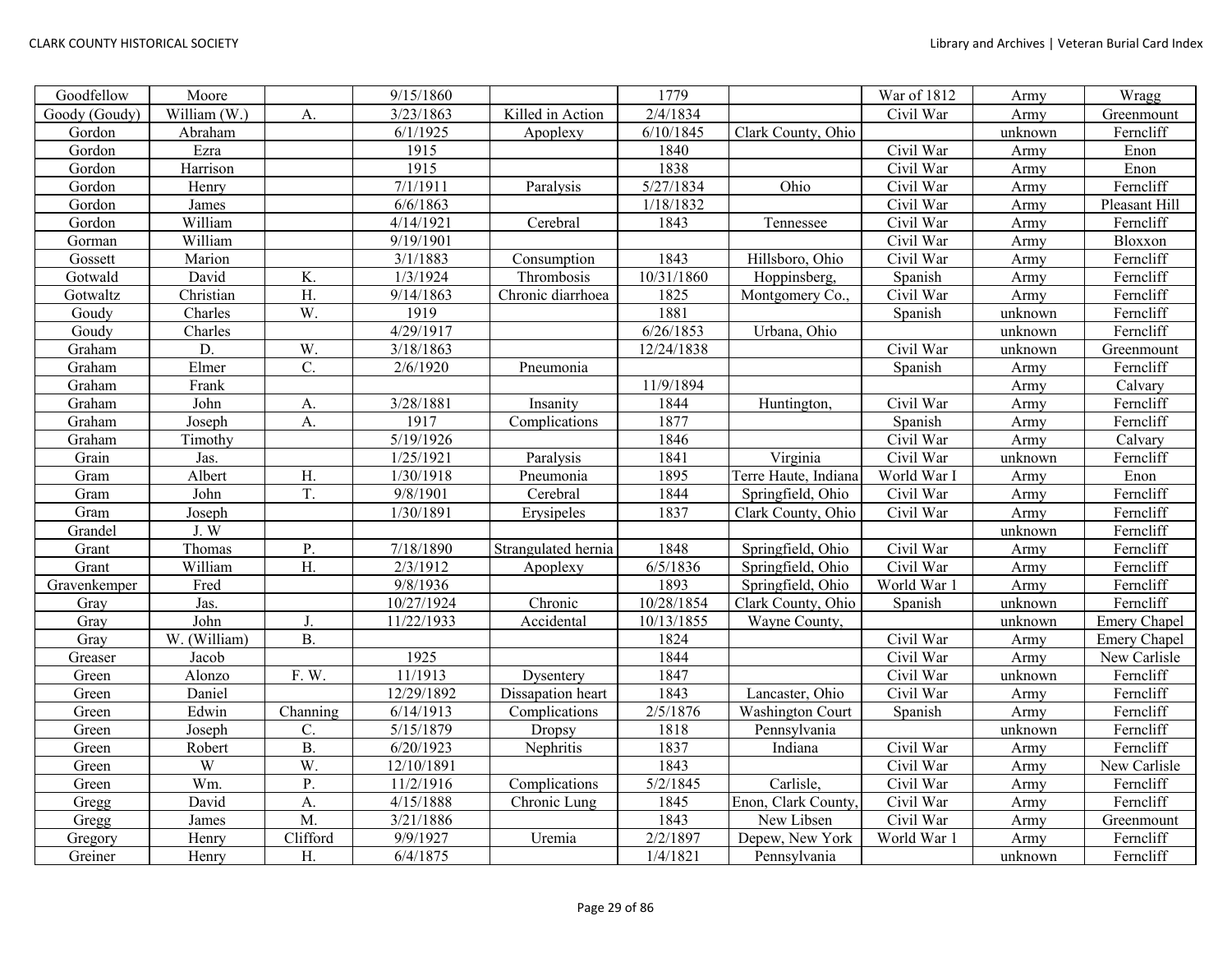| Grieves   | Charles                  | Ε.               | 9/25/1894              |                   | 1839       |                    | Civil War   | Army    | Ferncliff      |
|-----------|--------------------------|------------------|------------------------|-------------------|------------|--------------------|-------------|---------|----------------|
| Grieves   | Jas.                     |                  | 5/14/1906              | Colic             | 1841       |                    |             | Army    | Ferncliff      |
| Griffin   | Cyrus                    | H.               | 1/12/1908              | pneumonia         | 1832       |                    | Civil War   | Army    | Plattsburg     |
| Griffin   | John                     |                  | 8/3/1901               | Broken neck       | 1844       | Ohio               | Civil War   | Army    | Ferncliff      |
| Griffin   | $\overline{\text{John}}$ |                  | 1874                   |                   | 1847       |                    | Civil War   | Army    | St. Raphael    |
| Griffin   | W.                       | D.               | 12/11/1892             |                   |            |                    |             | unknown | Enon           |
| Griffin   | William                  |                  | 1868                   |                   | 1837       |                    | Civil War   | Army    | St. Raphael    |
| Griffis   | Justus                   | L.               | 11/5/1906              | Asthma            | 1836       | Pennsylvania       | Civil War   | Army    | Ferncliff      |
| Griffith  | James                    | W.               | 11/14/1864             | $\overline{DIS}$  | 1/13/1839  |                    | Civil War   | Army    | Greenlawn      |
| Griffith  | James                    |                  | $\overline{6/15/1863}$ | Wounds            | 2/24/1842  |                    | Civil War   | Army    | Greenlawn      |
| Griffith  | Jeremiah                 |                  | 1/24/1929              | Pneumonia         | 12/14/1841 | Indiana            | Civil War   | Army    | Ferncliff      |
| Griffith  | Samuel                   | M                | 2/18/1930              | Valvular heart    | 1854       | Clark County, Ohio | Spanish     | Army    | Ferncliff      |
| Grim      | Washington               | S.               | 11/7/1902              | Paralysis         | 1830       | Pennsylvania       | Civil War   | Army    | Ferncliff      |
| Grimes    | James                    | W.               | 4/10/1929              | Mitral valvular   | 3/4/1844   | Gallipolis, Ohio   | Civil War   | Army    | Ferncliff      |
| Grimes    | Samuel                   |                  | 9/1/1903               | Complications     | 1834       |                    | Civil War   | Army    | Ferncliff      |
| Grindle   | Clark                    | Ε.               | 11/2/1927              | Cerebral apoplexy | 5/29/1892  | Springfield, Ohio  | World War 1 | Army    | Ferncliff      |
| Grisso    | George                   |                  | 1891                   |                   | 1812       |                    |             | unknown | Vale           |
| Grisso    | John                     |                  | 11/14/1868             |                   | 6/2/1834   |                    | Civil War   | Army    | Vale           |
| Groeber   | Anton                    |                  | 1908                   |                   | 1839       |                    | Civil War   | unknown | Calvary        |
| Grogg     | David                    | А.               | 4/15/1888              |                   | 1845       | Enon, Clark County | Civil War   | Army    | Ferncliff      |
| Grogg     | Earl                     | L                | 1930                   |                   | 6/1896     |                    | World War I | Army    | Rose Hill      |
| Grooves   | Wm.                      | $\mathbf{H}.$    | 6/5/1916               | Valvular heart    | 6/2/1638   | Lancaster, Ohio    | Civil War   | Army    | Ferncliff      |
| Grossman  | Wm.                      | F.               | 1/20/1921              | Senile Gangrene   | 12/18/1836 | Germany            |             | unknown | Ferncliff      |
| Grove     | Philip                   |                  | 5/27/1858              |                   | 12/24/1796 |                    |             | unknown | Vernon         |
| Grover    | <b>Bruce</b>             | L                | 1946                   |                   | 10/20/1887 |                    |             | unknown | New Carlisle   |
| Grover    | H                        | C.               |                        |                   | 1843       |                    | Civil War   | Army    | New Carlisle   |
| Groves    | Wm.                      | H.               | 6/5/1916               | Valvular heart    | 6/2/1838   | Lancaster, Ohio    | Civil War   | Army    | Ferncliff      |
| Gruell    | Arthur                   | $\overline{C}$ . | 1/9/1929               | Tuberculosis      | 1883       | Cynthia, Kentucky  | Civil War   | unknown | Ferncliff      |
| Grunell   | John                     |                  | 9/17/1939              |                   | 1879       |                    | Spanish     | Army    | Ferncliff      |
| Gueth     | Otto                     |                  | 12/26/1920             | Sclerosis         | 6/20/1844  | Germany            | Civil War   | unknown | Ferncliff      |
| Gugenheim | Theodore                 | M.               | 2/24/1924              | Cerebral arterio  | 8/24/1842  | Regnsberg, Bavaria | Civil War   | Army    | Ferncliff      |
| Guisinger | Austin                   | P. (Patrick)     | 9/11/1918              | Pneumonia         | 1893       |                    | World War I | Navy    | Calvary        |
| Gurnea    | John                     | В.               | 2/7/1888               | Consumption       | 1839       | Champaign County   | Civil War   | Army    | Ferncliff      |
| Gurnell   | John                     |                  | 9/17/1939              |                   | 1879       |                    | Spanish     | Army    | Ferncliff      |
| Gurnell   | Richard                  |                  | 1/25/1902              | Paralysis         | 1845       | Kentucky           | Civil War   | Army    | Ferncliff      |
| Gustar    | Jesse                    |                  |                        |                   |            |                    | Civil War   | Army    | Ferncliff      |
| Guyton    | Benjamin                 |                  |                        |                   | 1839       |                    | Civil War   | Army    | Ashbury Chapel |
| Gwinn     | Dr. R.                   | H.               | 6/21/1876              |                   | 10/26/1842 | Springfield, Ohio  |             | unknown | Ferncliff      |
| Haas      | Ludwick                  |                  | 2/28/1924              | Senility          | 1846       | Baden, Germany     | Civil War   | Army    | Ferncliff      |
| Habis     | John                     |                  | 8/4/1935               |                   | 1894       |                    | World War 1 | Army    | Ferncliff      |
| Habis     | Martin                   |                  | 2/8/1919               | Pneumonia         | 1890       | New York City,     | World War 1 | Army    | Ferncliff      |
| Hackworth | Jarrett                  | $\overline{C}$ . | 12/30/1915             | Apoplexy          | 1/1/1845   | Lawrence County.   | Civil War   | Army    | Ferncliff      |
| Haerr     | John                     |                  | 7/19/1911              | Pneumonia         | 7/31/1844  | Ohio               |             | unknown | Ferncliff      |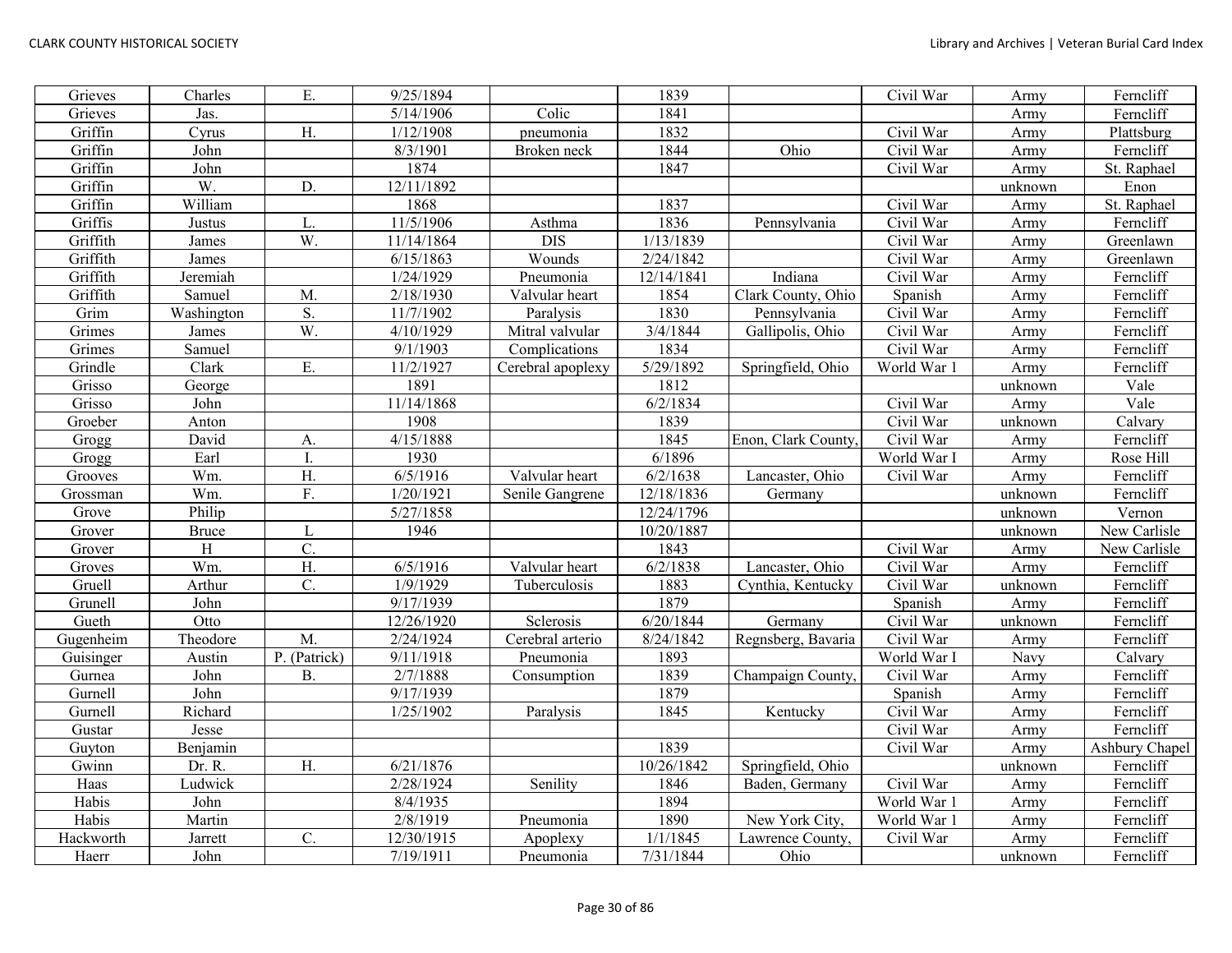| Haerr       | Philip     |                 | 6/6/1930   | Cancer of liver   | 10/20/1849 | Springfield              |             | unknown | Ferncliff      |
|-------------|------------|-----------------|------------|-------------------|------------|--------------------------|-------------|---------|----------------|
| Hagerman    | August     | F.              | 12/18/1891 | Pneumonia         | 1819       |                          | Civil War   | Army    | Ferncliff      |
| Hagerman    | Lewis      |                 | 7/4/1913   | Complications     | 11/7/1845  | Ohio                     | Civil War   | Army    | Ferncliff      |
| Hahn        | George     | W. D.           |            |                   | 1846       |                          | Civil War   | Army    | New Carlisle   |
| Haines      | Adin       |                 | 5/21/1898  | Senility          | 1802       | American                 |             | unknown | Ferncliff      |
| Haines      | W.         | P.              | 2/14/1888  | Pneumonia         | 1839       | Champaign County         | Civil War   | Army    | Ferncliff      |
| Haines      | William    | P.              | 4/22/1935  | Pneumonia         | 1846       | Ohio                     |             | unknown | Ferncliff      |
| Halderman   | John       | J.              |            |                   | 1844       |                          | Civil War   | Army    | Ferncliff      |
| Hale        | Ferman     | E.              |            |                   |            |                          |             | Army    | New            |
| Haley       | Dr. H      | M.              | 6/2/1877   |                   | 1837       |                          | Civil War   | Army    | Vernon         |
| Haley       | George     | W               | 4/30/1865  | <b>DIS</b>        | 1846       |                          | Civil War   | Army    | Newcomers      |
| Haley       | James      | W.              | 6/3/1890   | Diabetes          | 1847       | Brown County,            | Civil War   | Army    | Ferncliff      |
| Haley       | Robert     |                 | 7/26/1930  | Uremic poisoning  | 1848       | Brown County,            | Civil War   | Army    | Ferncliff      |
| Haley       | Samuel     | Jackson         | 12/18/1918 | Heart disease     | 1847       |                          | Civil War   | Army    | Ferncliff      |
| Haley       | Solomon    |                 | 3/23/1870  | Hydrophobia       | 1821       | <b>Washington County</b> | Civil War   | Army    | Ferncliff      |
| Haley       | William    | S.              | 3/4/1919   | Empyema           | 11/1897    | Springfield, Ohio        | World War 1 | Army    | Ferncliff      |
| Hall        |            | M.              |            |                   | 1834       |                          | Civil War   | Army    | Fletcher       |
| Hall        | Josiah     |                 |            |                   |            |                          |             | unknown | Ashbury Chapel |
| Hall        | Marvin     |                 | 3/17/1933  | Pulmonary         | 1894       | Chattanooga,             | World War 1 | Army    | Ferncliff      |
| Hall        | Walter     |                 | 2/14/1920  |                   |            |                          | Spanish     | unknown | Ferncliff      |
| Hallan      | J. (James) | M.              |            |                   | 1834       |                          | Civil War   | Army    | Fletcher       |
| Hallan      | James      | J.              | 1923       |                   | 4/1894     | Springfield, Ohio        | World War I | Army    | Calvary        |
| Haller      | Fred       | George          | 8/21/1924  | Heart trouble     | 7/7/1844   | Wurterburg,              | Civil War   | unknown | Ferncliff      |
| Halterman   | John       |                 |            |                   | 1844       |                          | Civil War   | Army    | Ferncliff      |
| Hamer       | John       |                 | 9/14/1919  | Uremic poisoning  | 1840       | England                  | Civil War   | Army    | Ferncliff      |
| Hamilton    | David      |                 | 10/24/1915 |                   | 1836       |                          | Civil War   | Army    | Clifton        |
| Hamilton    | Felix      |                 | 1905       |                   | 1843       |                          |             | unknown | Ferncliff      |
| Hamilton    | Joshua     |                 | 12/17/1870 |                   | 3/28/1793  |                          | War of 1812 | Army    | Ferncliff      |
| Hamilton    | Robt.      | W.              | 6/14/1908  | Dropsy/Heart      | 1849       | Ohio                     | Civil War   | Army    | Ferncliff      |
| Hamilton    | William    |                 |            |                   | 1834       | Clark County, Ohio       | Civil War   | Army    | New Carlisle   |
| Hammaker    | Peter      | I.              | 11/17/1929 |                   | 1848       | Clark County, Ohio       | Civil War   | Army    | Ferncliff      |
| Hammond     | J.         | W.              | 8/28/1876  | Consumption       | 1844       | Springfield, Ohio        | Civil War   | Army    | Ferncliff      |
| Hammond     | Jacob      |                 | 5/31/1909  |                   | 1820       |                          | Civil War   | Army    | Enon           |
| Hammond     | James      |                 | 12/7/1884  | Consumption       | 1830       | England                  | Civil War   | Army    | Ferncliff      |
| Han         | John       | $\mathcal{C}$ . | 12/1/1906  | Locomotor ataxia  | 1831       | Germany                  | Civil War   | Army    | Ferncliff      |
| Hanahan     | Michael    |                 | 12/22/1912 | Arterio Sclerosis | 1843       | Ireland                  | Civil War   | Army    | Calvary        |
| Handley     | Harvey     |                 | 1/2/19123  |                   | 1846       |                          | Civil War   | Army    | Pleasant Hill  |
| Hank (Hauk) | Joseph     | ${\bf N}$       |            |                   | 1844       |                          | Civil War   | Army    | Greenlawn      |
| Hankle      | Jacob      |                 | 1910       |                   | 1831       |                          | Civil War   | Army    | Vale           |
| Hanlon      | Kenneth    | $\mathbf{I}$    | 1/27/1937  | Tuberculosis      | 5/4/1900   | Springfield, Ohio        | World War 1 | Army    | Ferncliff      |
| Hannabaum   | William    |                 | 1901       |                   | 1836       |                          |             | unknown | Ferncliff      |
| Hansell     | Howard     | <b>B.</b>       | 6/22/1914  | Complications     | 12/13/1845 | Ohio                     |             | unknown | Ferncliff      |
| Hantz       | F.         | <b>B.</b>       | 6/6/1902   | Heart disease     | 1839       | Ohio                     | Civil War   | Army    | Ferncliff      |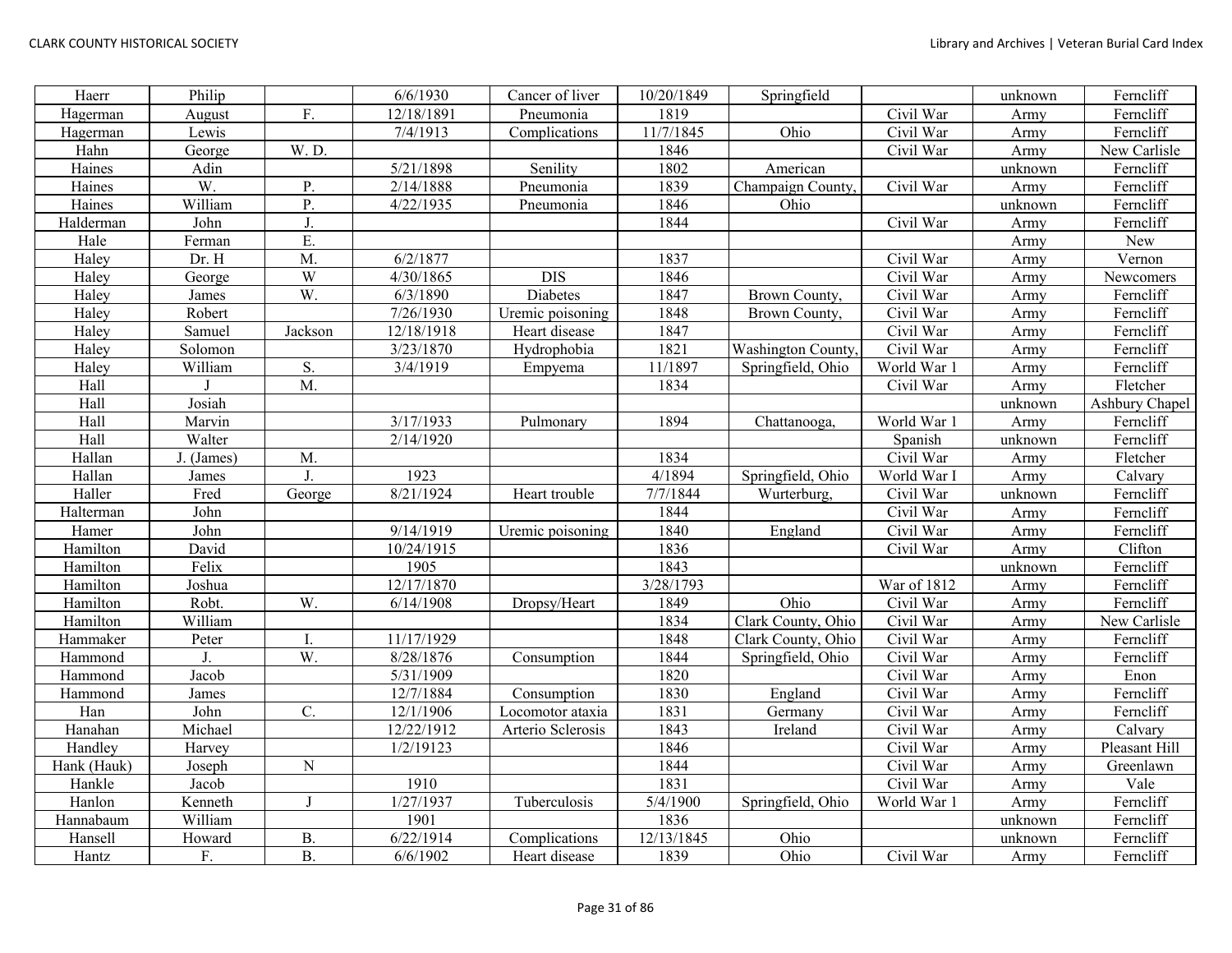| Harbaugh    | Washington | Allen            | 1912                | <b>Brights Disease</b> | 1840       |                        |               | unknown | Ferncliff      |
|-------------|------------|------------------|---------------------|------------------------|------------|------------------------|---------------|---------|----------------|
| Hardacre    | Hugh       | B                | 9/21/1888           |                        | 1845       | Bethel Township,       | Civil War     | Army    | Bethel         |
| Hardin      | Albertin   |                  | 6/1/1912            | Pneumonia              | 1877       |                        | Spanish       | Army    | Ferncliff      |
| Hardman     | Nelson     |                  | 1895                |                        | 1817       |                        | Civil War     | Army    | Enon           |
| Hardman     | Peter      | (N.)             |                     |                        | 1846       |                        | Civil War     | Army    | Enon           |
| Harley      | Primrose   |                  | $\frac{9}{28}$ 1906 | Asthma                 | 1818       | Scotland               | Civil War     | Army    | Ferncliff      |
| Harman      | Samuel     |                  | 1912                | Complications          | 1830       |                        | Civil War     | Army    | Ferncliff      |
| Harmison    | Noble      | $\mathbf{V}$     | 2/19/1936           |                        | 2/14/1894  |                        | World War I   | Army    | Ashbury Chapel |
| Harmon      | John       |                  | 1/27/1855           |                        | 1792       |                        | War of $1812$ | Army    | New Carlisle   |
| Harnish     | Amos       | M.               | 2/28/1926           | Myocarditis            | 1838       | Lancaster, Ohio        | Civil War     | Army    | Ferncliff      |
| Harnish     | Christian  |                  | 4/5/1879            | Consumption            | 1837       | Penna                  | Civil War     | Army    | Ferncliff      |
| Harnish     | Clarence   | S.               | 9/18/1937           |                        | 10/5/1894  | Medway, Ohio           | World War I   | Army    | Glen Haven     |
| Harper      | William    | J.               | 9/22/1923           | Cancer                 | 8/4/1844   | Belmont County,        | Civil War     | Army    | Ferncliff      |
| Harrington  | Chas.      | Η.               | 1893                |                        | 1833       |                        | Civil War     | Army    | Ferncliff      |
| Harris      | Benj.      |                  | 8/9/1905            | Gastritis              | 1843       | Kentucky               | Civil War     | Army    | Ferncliff      |
| Harris      | Euclid     |                  | 3/10/1916           | Cerebral               | 1838       |                        | Civil War     | Army    | Ferncliff      |
| Harris      | Ezra       | $\overline{C}$ . | 4/17/1920           | Arterio sclerosis      | 9/28/1844  | Clark County, Ohio     | Civil War     | Army    | Ferncliff      |
| Harris      | George     | $\overline{W}$   | 1/31/1863           | <b>DIS</b>             | 11/10/1828 |                        | Civil War     | Army    | Wragg          |
| Harris      | John       | $\overline{K}$   | 5/17/1889           |                        | 1822       | Allensville, Indiana   | Mexican       | Army    | Ferncliff      |
| Harris      | Jon        |                  | 6/6/1899            | Old age                | 1829       | U.S.                   | Civil War     | Army    | Ferncliff      |
| Harris      | Lucius     | M.               | 9/14/1909           | Gangrene               | 1846       | Ohio                   | Civil War     | Army    | Ferncliff      |
| Harris      | Wm.        | Mayne            | 1/8/1911            | Apoplexy               | 1832       | Ohio                   | Civil War     | Army    | Ferncliff      |
| Harris      | Wm.        | J.               | 4/12/1909           | Hemorrhage             | 1834       | Ohio                   | Civil War     | Army    | Ferncliff      |
| Harris      | Alex       |                  | 5/28/1865           | <b>DIS</b>             | 1841       |                        | Civil War     | Army    | Greenlawn      |
| Harris      | Andrew     |                  | 1/25/1909           |                        |            |                        | Civil War     | Army    | Greenlawn      |
| Harris      | Christie   | <b>B.</b>        | 7/27/1891           |                        | 1847       |                        | Civil War     | Army    | Greenmount     |
| Harris      | Henry      | G.               | 8/19/1926           | Senility               | 4/6/1845   | Virginia               | Civil War     | Army    | Enon           |
| Harris      | John       | F.               | 1915                |                        | 1829       |                        | Civil War     | Army    | New Carlisle   |
| Harris      | Oscar      |                  | 11/30/1936          |                        | 2/30/1879  | Clark County, Ohio     | World War I   | Army    | Enon           |
| Harris      | Samuel     |                  | 12/20/1923          |                        | 4/21/1843  |                        | Civil War     | Army    | Garlough       |
| Harris      | William    | A.               | 1910                |                        | 1832       |                        | Civil War     | Navy    | Ashbury Chapel |
| Harrison    | William    | $\overline{H}$   | 3/26/1932           | Cerebral               | 1/26/1842  | Springfield, Ohio      | Civil War     | Army    | Ferncliff      |
| Harrod      | Samuel     |                  | 2/7/1867            |                        | 1787       |                        | War of 1812   | Army    | Greenlawn      |
| Harrold     | Alfred     |                  | 1/13/1863           |                        | 1844       |                        | Civil War     | Army    | Greenlawn      |
| Harshbarger | John       | F.               | 6/14/1906           | <b>Heart Disease</b>   | 1843       | <b>Highland County</b> | Civil War     | Army    | North Hampton  |
| Harter      | Alexander  |                  | 2/13/1927           | Heart disease          | 8/12/1842  | Darke County, Ohio     |               | unknown | Ferncliff      |
| Harter      | Harvey     | J.               |                     |                        | 9/8/1874   |                        |               | Army    | Ferncliff      |
| Hartman     | Adam       |                  | 12/6/1919           | Arterio sclerosis      | 1840       | Germany                | Civil War     | Army    | Ferncliff      |
| Hartman     | George     |                  | 4/15/1915           | Cancer of Liver        | 1843       |                        | Civil War     | Army    | Ferncliff      |
| Hartman     | Michael    |                  | 1906                |                        | 1827       |                        | Civil War     | Army    | New            |
| Hartman     | Peter      | J.               | 5/13/1930           | Senility               | 1841       | Germany                | Civil War     | Army    | Ferncliff      |
| Hartman     | William    | $\overline{B}$   | 1930                |                        | 1871       |                        | Spanish       | unknown | North Hampton  |
| Harve       |            |                  |                     |                        |            |                        |               | unknown | New Carlisle   |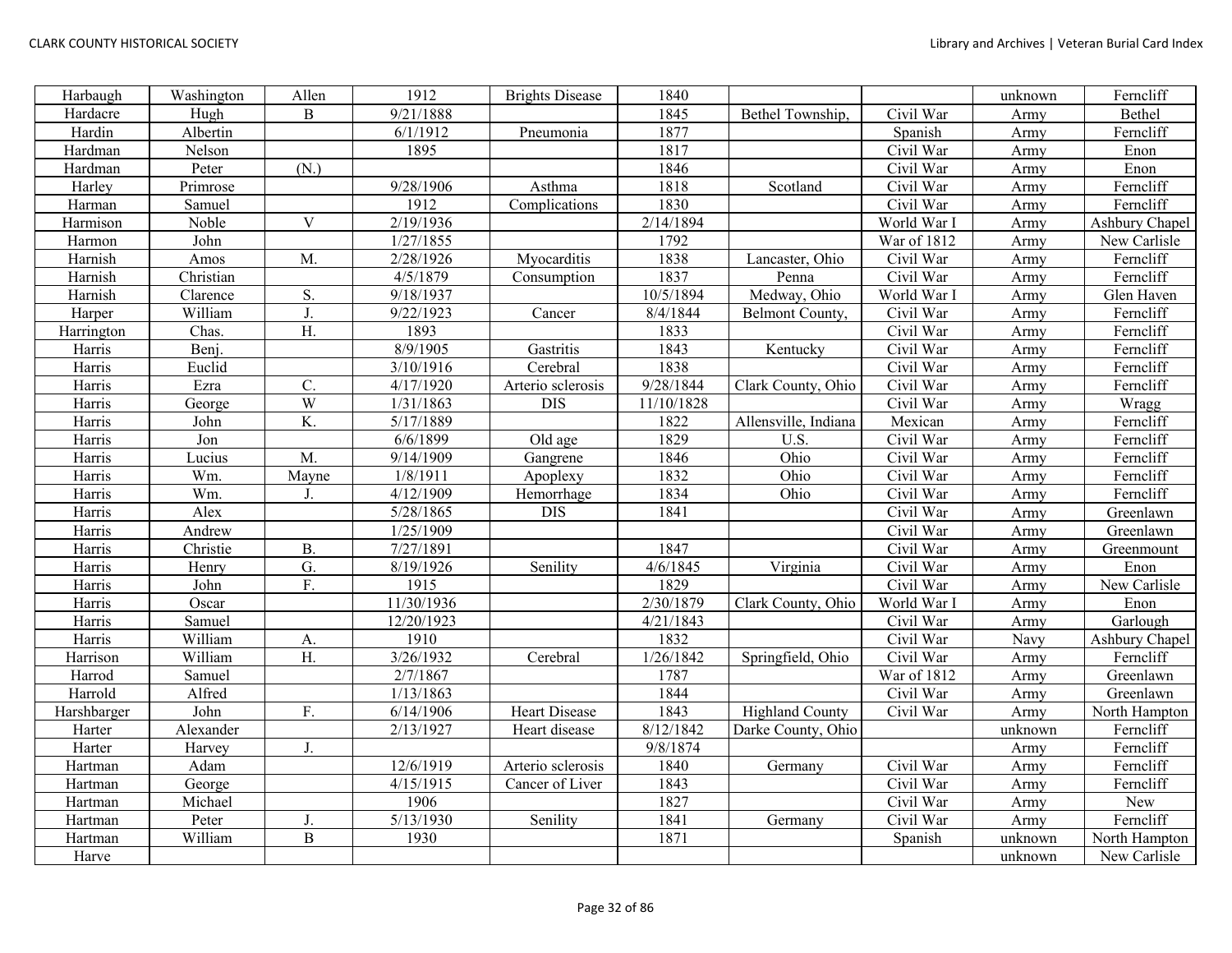| Harwood     | John         | W.               | 10/24/1910 | Asthma & dropsy        | 7/12/1833 | England            | Civil War   | Army    | Ferncliff    |
|-------------|--------------|------------------|------------|------------------------|-----------|--------------------|-------------|---------|--------------|
| Harwood     | William      | J.               | 1/31/1910  | Complications          | 1842      |                    | Civil War   | Army    | Ferncliff    |
| Haslep      | William      |                  | 4/17/1910  | Old age                | 1825      | Virginia           |             | unknown | Ferncliff    |
| Hass        | John         |                  | 11/12/1901 | Old age                | 3/6/1834  |                    | Civil War   | Army    | Ferncliff    |
| Hastings    | Chas.        | W.               | 1912       |                        | 1846      |                    | Civil War   | Army    | Ferncliff    |
| Hatch       | Asa          | W.               | 8/6/1917   |                        | 1840      |                    | Civil War   | Army    | Ferncliff    |
| Hatfield    | James        |                  | 1921       |                        | 1844      |                    | Civil War   | Army    | Clifton      |
| Hatfield    | John         |                  | 6/14/1883  |                        | 1798      |                    |             | unknown | Garlough     |
| Hatfield    | M            | A                | 1927       |                        | 1839      |                    | Civil War   | Army    | Garlough     |
| Hatfield    | Martin       |                  | 1921       |                        | 1831      |                    | Civil War   | unknown | Garlough     |
| Hatfield    | Michael      | Ε.               | 1/31/1912  | Diabetes Mellites      | 9/10/1841 | Ohio               | Civil War   | Army    | Garlough     |
| Hatton      | Henry        | C.               |            |                        | 1839      |                    | Civil War   | Army    | New Carlisle |
| Hauck       | William      |                  | 1868       |                        | 1829      |                    | Civil War   | Army    | Ferncliff    |
| Hauk        | Samuel       |                  | 1918       |                        | 1844      |                    |             | unknown | Ferncliff    |
| Hauk (Hawk) | Jacob        | W.               | 7/27/1899  |                        | 7/4/1842  |                    | Civil War   | Army    | So. Vienna   |
| Haulman     | James        | R.               | 2/5/1920   | Carcinoma of liver     | 1/9/1877  | Pennsylvania       | Spanish     | Army    | Ferncliff    |
| Hause       | Able         |                  | 10/23/1867 |                        | 8/25/1827 |                    | Civl War    | Army    | Buffenbarger |
| Hause       | Charles      |                  | 1908       |                        | 1837      |                    | Civil War   | Army    | Ferncliff    |
| Hause       | Daniel       |                  | 1923       |                        | 1839      |                    |             | unknown | Ferncliff    |
| Hause       | Daniel       |                  | 1888       |                        | 1839      |                    | Civil War   | Army    | Ferncliff    |
| Hause       | G.           | W.               | 10/14/1905 |                        | 1843      |                    | Civil War   | Army    | Ferncliff    |
| Hause       | John         | M.               | 9/13/1894  | Abscess of liver       | 1833      | Hagerstown,        | Civil War   | Army    | Ferncliff    |
| Hause       | Joseph       | P.               | 10/15/1887 | <b>Typhoid Fever</b>   | 1848      | Pittsburgh,        |             | unknown | Ferncliff    |
| Hawke       | John         | W.               | 11/21/1905 |                        | 1839      |                    | Civil War   | Army    | New          |
| Hawke       | Peter        | M.               | 2/1/1918   |                        | 1838      |                    | Civil War   | Army    | New Carlisle |
| Hawken      | Henry        | $\overline{C}$ . | 4/30/1905  | Bronchial asthma       | 1829      | Ohio               | Civil War   | Army    | Ferncliff    |
| Hawkins     | Carey        |                  | 7/20/1926  | <b>Brights Disease</b> | 3/10/1844 | Madison County,    |             | unknown | Ferncliff    |
| Hawkins     | James        |                  | 11/26/1918 |                        | 1843      | Clark County, Ohio | Civil War   | Army    | Ferncliff    |
| Hax         | John         | $\overline{C}$ . | 12/1/1906  | Locomotor ataxia       | 1831      | Germany            | Civil War   | Army    | Ferncliff    |
| Hay         | Henry (John) | $\overline{C}$ . |            |                        |           |                    | Civil War   | Army    | New Carlisle |
| Hayden      | Wm.          |                  | 3/31/1910  | Apoplexy               | 1840      |                    | Civil War   | Army    | Ferncliff    |
| Hayman      | Henry        | H.               | 1915       | Cancer                 | 1848      |                    | Civil War   | Army    | Ferncliff    |
| Haynes      | Cleveland    | $\mathbf I$      |            |                        | 9/18/1889 |                    | World War I | Army    | unknown      |
| Hays        | Samuel       |                  | 4/23/1894  | LaGrippe               | 10/9/1825 | Pennsylvania       |             | unknown | Ferncliff    |
| Hayslett    | E. (Edward)  | W.               | 1916       |                        | 1827      |                    | Civil War   | Army    | Clifton      |
| Hayward     | George       | O.               | 10/25/1868 | Consumption            | 7/7/1844  | Clark County, Ohio | Civil War   | Army    | Ferncliff    |
| Hayward     | Pearl        | Phillips         | 5/22/1939  | Hemorrhage             | 4/14/1874 |                    | Spanish     | Army    | Ferncliff    |
| Heath       | Jeremiah     |                  | 6/9/1922   |                        | 1843      |                    | Civil War   | Army    | Ferncliff    |
| Heaton      | Francis      | M.               | 12/8/1920  |                        | 1837      |                    | Civil War   | Army    | Greenlawn    |
| Heaton      | Jefferson    | T.               | 5/29/1868  |                        | 1843      |                    | Civil War   | Army    | Greenlawn    |
| Hebble      | Joseph       | W.               | 1908       |                        | 1823      |                    | Civil War   | Army    | Enon         |
| Heck        | David        | P. (S.)          | 1918       |                        | 1844      |                    | Civil War   | Army    | New          |
| Heck        | Henry        |                  | 2/13/1908  | Hemorrhages            | 1835      |                    | Civil War   | Army    | New Carlisle |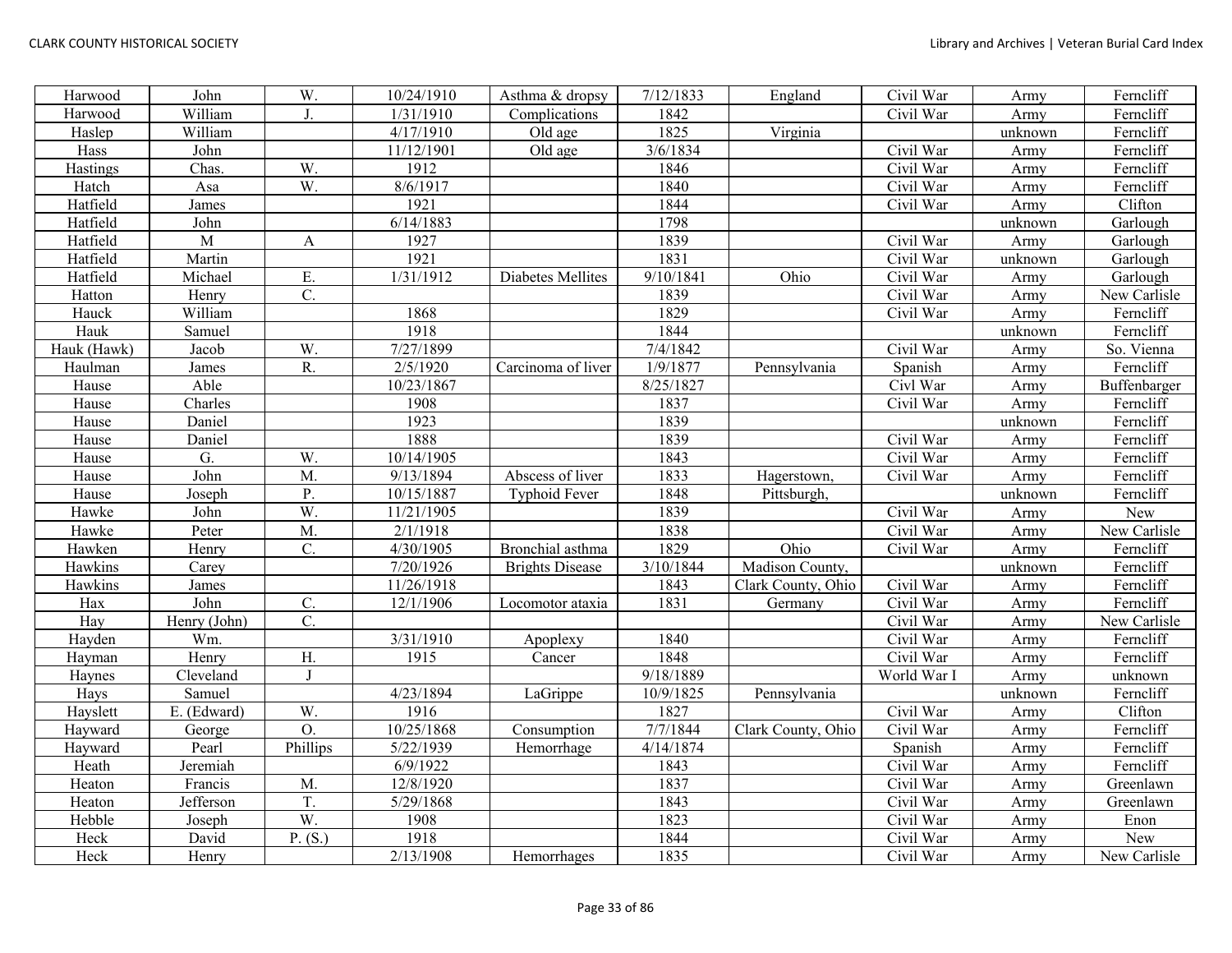| Hedges         | William         | N.               | 12/18/1906            | Septic Condition       | 1842       | Ohio               | Civil War     | Army    | Ferncliff      |
|----------------|-----------------|------------------|-----------------------|------------------------|------------|--------------------|---------------|---------|----------------|
| Hedrick        | Foster          |                  | 7/32/1917             | <b>Heart Disease</b>   | 8/6/1879   |                    | Spanish       | unknown | Greenlawn      |
| Hedrick        | Joshua (Joseph) | T.               | $\frac{1}{3}/23/1870$ |                        | 1850       |                    | Civil War     | Army    | Greenlawn      |
| Hedrick        | R. A.           | M.               | 1920                  |                        | 1839       |                    | Civil War     | unknown | Ferncliff      |
| Hedrick        | Wm.             | W.               | 3/12/1884             | Chronic sclerosis      | 8/10/1837  | Springfield, Ohio  | Civil War     | Army    | Ferncliff      |
| Heileman       | Ursula          | $\overline{M}$ . | 5/21/1935             | Carcinoma of           | 5/22/1888  | Columbus, Ohio     | World War 1   | Army    | Ferncliff      |
| Heiserman      | Martin          | $\overline{H}$ . | 7/5/1905              | Heart disease          | 1840       |                    | Civil War     | Army    | Ferncliff      |
| Helfrich       | Wm.             |                  | 8/18/1898             | Cerebral               | 1848       |                    |               | unknown | Ferncliff      |
| Hellenbeck     | William         | H.               | 7/16/1892             | Cancer                 | 1846       | Springfield, Ohio  | Civil War     | Army    | Ferncliff      |
| Hemminger      | John            |                  | 6/1/1925              | Arterio sclerosis      | 10/14/1833 | Tuscarawas County  | Civil War     | Army    | Ferncliff      |
| Hemphill       | John            | H.               | 4/2/1913              | Complications          | 11/29/1836 | Pennsylvania       | Civil War     | Army    | Greenlawn      |
| Hempleman      | George          |                  | 1842                  |                        | 1732       | Castle Hessie      | Revolutionary | Army    | Greenlawn      |
| Hendericks     | John            |                  | 5/17/1836             |                        | 5/30/1784  |                    |               | unknown | Ashbury Chapel |
| Henderson      | George          | A.               | 4/19/1909             | <b>Brights Disease</b> | 1837       |                    |               | unknown | Ferncliff      |
| Henderson      | Howard          |                  | 9/2/1911              | Cancer of liver        |            |                    | Civil War     | unknown | Ferncliff      |
| Henderson      | James           | L.               | 1920                  |                        | 1842       |                    | Civil War     | Army    | Clifton        |
| Henderson      | Thomas          |                  |                       |                        | 1818       |                    | Civil War     | Army    | Thompson       |
| Henderson      | William         |                  | 8/17/1924             | Senility               | 1840       |                    | Civil War     | Army    | Ferncliff      |
| Hendrix        | John            |                  | 8/11/1864             |                        | 1836       |                    | Civil War     | Army    | Davison        |
| Hennessy       | William         | H. (Henry)       | 1931                  |                        | 1896       |                    | World War I   | Navy    | St. Bernard    |
| Hennessy       | Patrick         |                  | 1911                  |                        | 1833       |                    | Civil War     | Army    | St. Raphael    |
| Hennig         | Otto            | ${\bf R}.$       | 11/3/1918             | K. I. A.               | 1892       | Springfield, Ohio  | World War 1   | Army    | Ferncliff      |
| Hennig         | Victor          | E.               | 12/7/1936             | Pulmonary              | 1896       | Muncie, Indiana    | World War 1   | Marines | Ferncliff      |
| Henry          | John            |                  |                       |                        |            |                    | Civil War     | Army    | Fletcher       |
| Henry          | John            |                  |                       |                        |            |                    | Civil War     | Army    | Fletcher       |
| Henry          | Thomas          |                  | 1929                  |                        | 1845       |                    | Civil War     | Army    | St. Charles    |
| Henry          | William         |                  | 3/24/1909             | Complication           | 1833       | Virginia           |               | unknown | Ferncliff      |
| Henry          | William         |                  | 12/22/1863            | <b>WRIA</b>            | 8/24/1841  |                    | Civil War     | Army    | Plattsburg     |
| Hensel         | John            | H.               | 9/4/1898              |                        | 12/25/1876 |                    | Spanish       | Army    | Ferncliff      |
| Henslee        | Peter           | H.               | 5/9/1929              | Chronic                | 1844       | Clark County, Ohio | Civil War     | Army    | Ferncliff      |
| Henthorn       | Andrew          | J.               | 3/26/1925             | Heart disease          | 8/25/1850  | Woodfield, Ohio    | Spanish       | unknown | Ferncliff      |
| Henthorne      | Ellis           |                  | 10/31/1924            | Chronic                | 1838       | Monroe County,     | Civil War     | Army    | Ferncliff      |
| Henthorne      | Wm.             | T.               | 11/22/1921            | Thrombosis             | 6/18/1873  | Zanesville, Ohio   | World War 1   | Army    | Ferncliff      |
| Herboltzheimer | Alfred          |                  | 1890                  |                        | 1848       |                    | Civil War     | Army    | Ferncliff      |
| Herman         | Chas.           | A.               | 8/22/1921             | Mitral valvular        | 1/14/1845  | Dayton, Ohio       | Civil War     | Army    | Ferncliff      |
| Herman         | William         | H.               | 1863                  | <b>DIS</b>             | 1840       |                    | Civil War     | Army    | New Carlisle   |
| Herr           | Harry           | S.               | 8/8/1918              | Airplane crash         | 1894       | Clark County, Ohio | World War 1   | Army    | Ferncliff      |
| Herr           | John            |                  |                       |                        |            |                    |               | unknown | New            |
| Herrier        | Lewis           |                  | 3/17/1891             | Heart trouble          | 1845       | France             | Civil War     | Army    | Ferncliff      |
| Herriman       | Andrew          | W.               |                       |                        | 1825       |                    | Civil War     | Army    | So. Vienna     |
| Herrington     | Henry           | O.               | 10/23/1888            |                        |            |                    | Civil War     | unknown | Ferncliff      |
| Herron         | W.              | H.               | 8/18/1889             | Consumption            | 1823       | Cincinnati, Ohio   | Civil War     | Army    | Ferncliff      |
| Herzog         | Joseph          |                  | 12/12/1933            | Pulmonary              | 6/23/1888  | Springfield, Ohio  | World War 1   | Army    | Ferncliff      |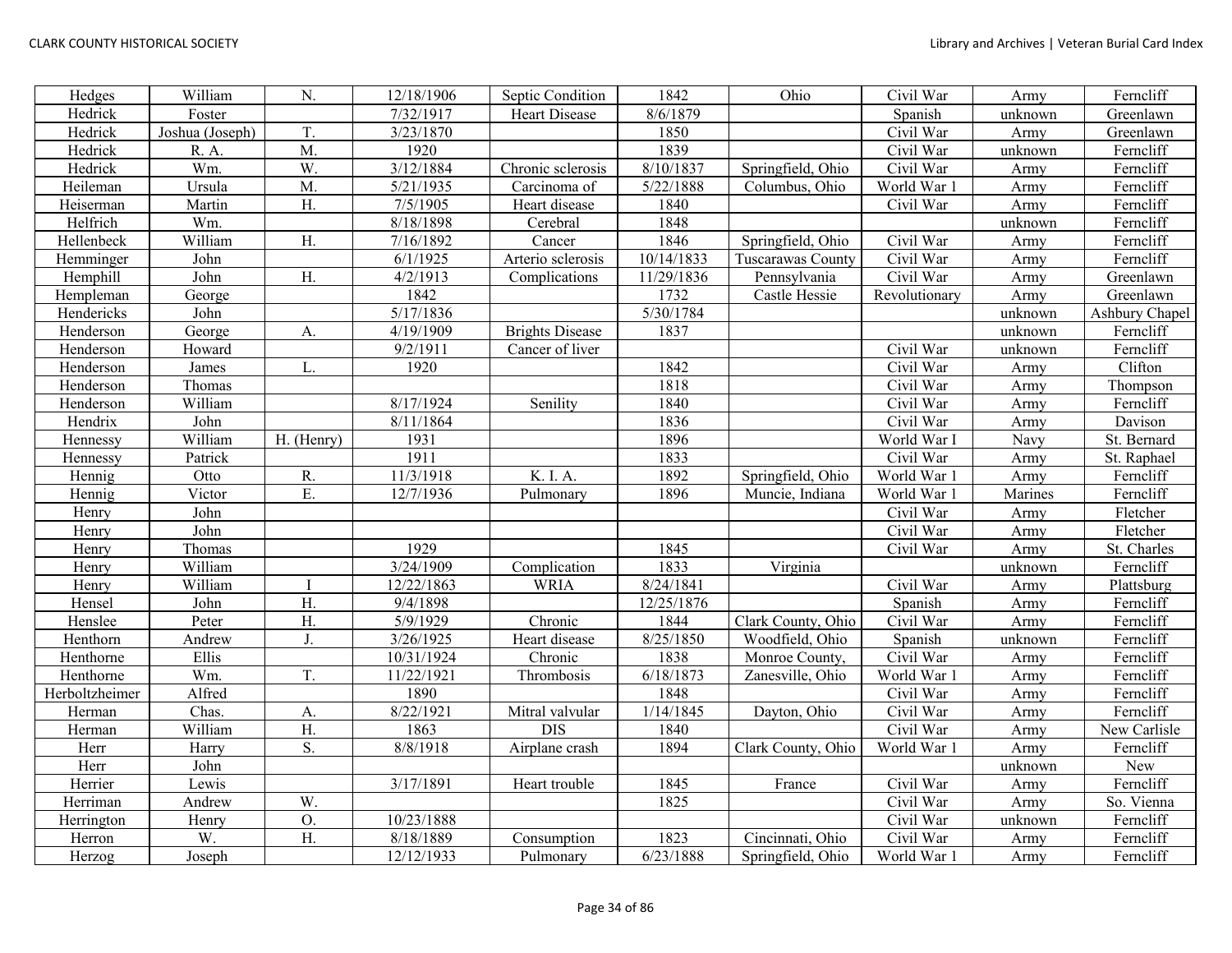| Hess         | $\overline{\text{Carl}}$ | W.              | 9/26/1924  | Pulmonary         | 1893       | Dallas, Ohio       | World War 1             | Army    | Ferncliff        |
|--------------|--------------------------|-----------------|------------|-------------------|------------|--------------------|-------------------------|---------|------------------|
| Hess         | Theodore                 | T               | 3/24/1923  |                   |            |                    |                         | Army    | New Carlisle     |
| Hess         | Thomas                   | M.              | 3/22/1932  | Acute sclerosis   | 1841       | Clark County, Ohio | Civil War               | Army    | Ferncliff        |
| Hess         | Wm.                      |                 | 8/12/1923  | Chronic           | 4/14/1880  | Indianapolis,      | World War 1             | Army    | Ferncliff        |
| Hey          | Benjamin                 | A.              | 10/25/1830 | Arterio sclerosis | 1845       | Cincinnati, Ohio   | Civil War               | Army    | Ferncliff        |
| Hickey       | John                     |                 | 8/18/1906  |                   |            |                    | Civil War               | Army    | Calvary          |
| Hickey       | Pat                      | J.              | 2/7/1869   |                   | 1843       |                    | Civil War               | Army    | St. Raphael      |
| Hicks        |                          | Milton          |            |                   | 7/22/1898  |                    | World War I             | Army    | Greenlawn        |
| Hicks        | Thomas                   | $\mathbf{J}$ .  | 11/7/1910  |                   | 5/30/1827  |                    | Civil War               | Army    | Greenlawn        |
| Hicks        | William                  |                 | 7/16/1857  |                   | 1780       |                    | War of 1812             | Army    | Old Donnelsville |
| Higganbotham | Jesse                    | J.              | 5/6/1931   | Intestinal        | 4/3/1896   | Georgia            | World War 1             | Army    | Ferncliff        |
| Hildebrant   | David                    |                 | 12/17/1918 | Acute bronchitis  | 1835       | Clinton County,    | Civil War               | Army    | Ferncliff        |
| Hiles (Hyle) | Samuel                   |                 | 1912       |                   | 1837       |                    | Civil War               | Army    | Pleasant Hill    |
| Hill         | George                   | A.              | 4/28/1906  | Heart trouble     | 1844       | Ohio               | Civil War               | Army    | Ferncliff        |
| Hill         | Harry                    | $E.$ (H.)       |            |                   |            |                    | Spanish                 | unknown | Rose Hill        |
| Hill         | Roscoe                   | Ε.              | 12/14/1919 | Tuberculosis      | 1895       | Clark County, Ohio | World War 1             | Army    | Ferncliff        |
| Hill         | Thaddeus                 | W.              | 1/20/1910  | Tuberculosis      | 1840       | Ohio               | Civil War               | Army    | Ferncliff        |
| Hill         | William                  |                 | 1906       |                   | 1831       |                    | Civil War               | Army    | Enon             |
| Hill (Hills) | George                   | (A.)            | 6/5/1883   |                   |            |                    | Civil War               | Army    | Greenmount       |
| Hillerman    | Wm.                      | W.              | 2/15/1920  | Cerebral          | 1839       | Maysville,         | Civil War               | Army    | Ferncliff        |
| Hilliard     | Isiah                    | Segt.           | 7/5/1900   | Old age           | 1830       | U.S.               | Civil War               | Army    | Ferncliff        |
| Hilton       | Henry                    |                 | 8/15/1891  | Colera asphyxia   | 1841       | England            | Civil War               | Army    | Ferncliff        |
| Hinderer     | George                   | $\mathcal{C}$ . | 2/15/1915  | Complications     | 1841       |                    | Civil War               | Army    | Ferncliff        |
| Hiney        | George                   | <b>O.</b>       | 2/9/1930   |                   |            |                    | Spanish                 | Army    | Enon             |
| Hiney        |                          | A.              |            |                   | 1831       |                    | Civil War               | Army    | Enon             |
| Hinkle       | Charles                  | ${\bf E}$       | 4/3/1918   | Typhoid Fever     | 10/3/1891  | New Carlisle, Ohio | World War I             | Army    | New Carlisle     |
| Hinkle       | George                   | W.              |            |                   | 1840       |                    | Civil War               | Army    | So. Vienna       |
| Hinkle       | John                     |                 | 1897       | Appendicitis      | 1846       | $\overline{U.S.}$  | Civil War               | Army    | Ferncliff        |
| Hinkston     | Frank                    |                 | 3/1/1940   | Paralysis         | 9/23/1888  | Carlisle, Kentucky | World War 1             | unknown | Ferncliff        |
| Hinton       | John                     | M.              | 1/23/1919  | Past Operation    | 1846       | Johnstown,         | Civil War               | Army    | Ferncliff        |
| Hixon        | Nathaniel                | Foster          |            |                   | 6/19/1908  |                    |                         | Navy    | Ferncliff        |
| Hoddinott    | Charles                  |                 | 8/18/1929  | Pulmonary         | 1845       | Harpers Ferry,     |                         | unknown | Ferncliff        |
| Hodge        | James                    | M.              | 4/23/1901  |                   | 3/2/1837   |                    | $\overline{C}$ ivil War | Army    | Ashbury Chapel   |
| Hodge        | Matthew                  |                 | 12/16/1912 | Pneumonia         | 8/29/1848  |                    |                         | unknown | Ashbury Chapel   |
| Hodge        | Samuel                   | E.              | 12/7/1852  |                   | 12/12/1796 |                    | War of $1812$           | unknown | Ashbury Chapel   |
| Hodges       | Edwin                    | <b>B.</b>       | 7/7/1929   | Acute Alcoholism  | 1899       | Chicago, Illinois  | World War 1             | Army    | Ferncliff        |
| Hoffman      | A. (Absalom)             | G.              |            |                   | 1841       | Clark County, Ohio | Civil War               | Army    | Enon             |
| Hoffman      | Absalom (A.)             | G.              |            |                   | 1841       | Clark County, Ohio | Civil War               | Army    | Enon             |
| Hoffman      | Charles                  |                 | 3/26/1899  |                   | 1838       | Germany            | Civil War               | Army    | Ferncliff        |
| Hoffman      | Jacob                    |                 | 7/22/1925  | Heart disease     | 1843       |                    | Civil War               | Army    | Ferncliff        |
| Hoffman      | Jacob                    |                 | 3-13-1867  |                   | 4/17/1841  |                    | Civil War               | Army    | Sims             |
| Hoffman      | John                     | H.              | 12/30/1836 |                   | 1791       |                    | War of 1812             | Army    | New Carlisle     |
| Hoffman      | John                     |                 | 4/2/1887   | Apoplexy          | 1811       | Germany            |                         | unknown | Ferncliff        |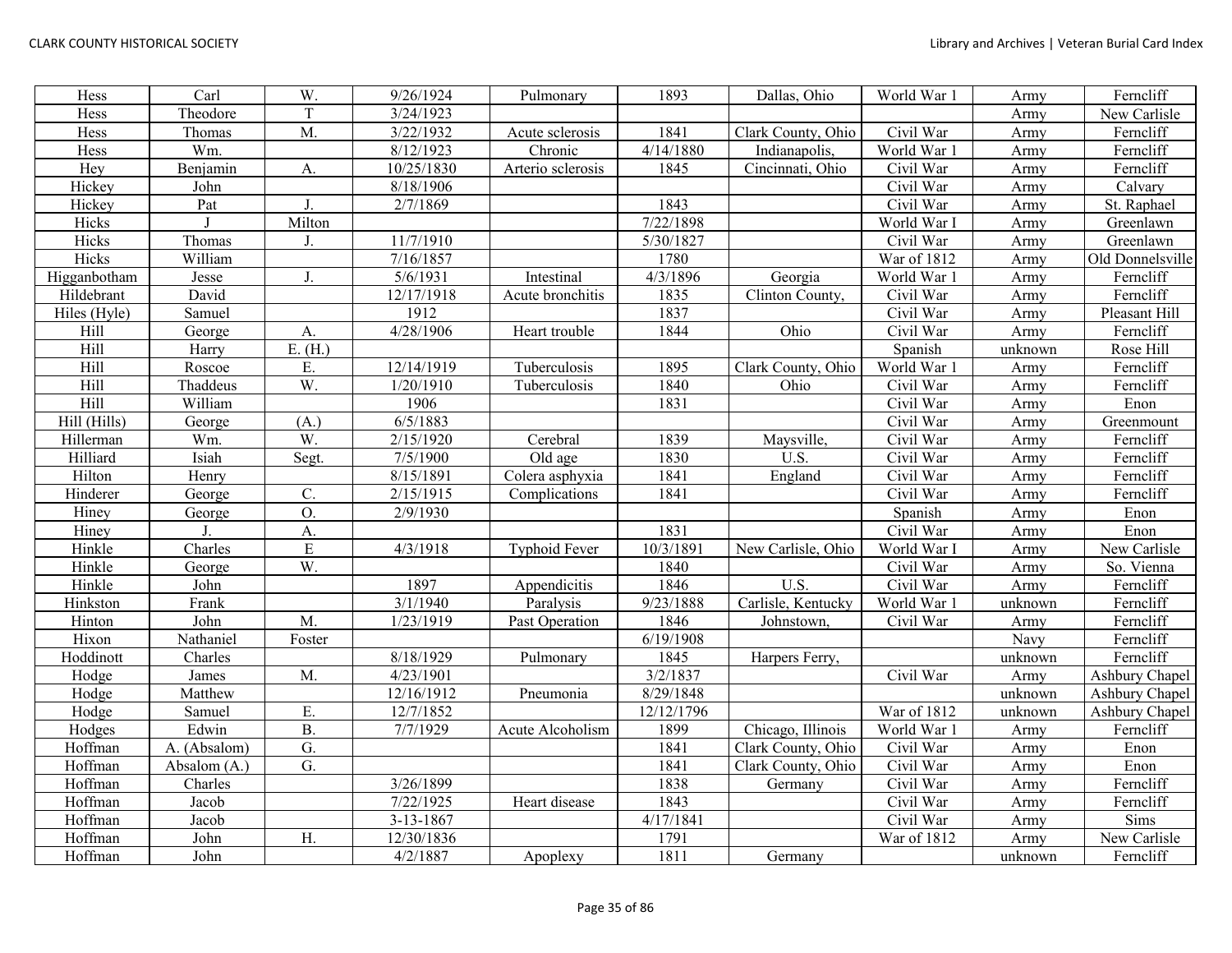| Hoffman      | Martin    | $\mathsf{C}$     | 7/4/1884            |                    | 8/6/1843   |                      | Civil War     | Army    | Garlough       |
|--------------|-----------|------------------|---------------------|--------------------|------------|----------------------|---------------|---------|----------------|
| Hoffman      | Wm.       |                  | 4/24/1923           | Arterio sclerosis  | 1845       | Stanford, Kentucky   | Civil War     | Army    | Ferncliff      |
| Hofman       | John      |                  | 4/2/1887            | Apoplexy           | 1811       | Germany              |               | unknown | Ferncliff      |
| Holcomb      | Albert    |                  | 7/25/1900           | Stomach trouble    | 1834       | Brookstown, Ohio     | Civil War     | Army    | Ferncliff      |
| Holland      | Thaddeus  | W.               | 9/14/1903           | Paralysis          | 1841       | New Jersey           | Civil War     | Army    | Ferncliff      |
| Holley       | Meredith  |                  | 2/26/1918           | Pneumonia          | 1894       | Winchester,          | World War 1   | Army    | Ferncliff      |
| Holloway     | Benjamin  |                  | 9/1/1891            | Cancer, old age    | 1/15/1812  | Virginia             |               | unknown | Ferncliff      |
| Holloway     | J.        | Christie         | 3/4/1894            | Mitral valvular    | 1840       | Clifton, Ohio        | Civil War     | Army    | Ferncliff      |
| Hollycross   | Jos.      | M.               | 9/28/1912           | Softening of the   | 1837       |                      | Civil War     | Army    | Ferncliff      |
| Holmes       | John      |                  | 1909                |                    | 1821       |                      | Civil War     | Army    | Greenlawn      |
| Holwager     | Thomas    |                  | 1904                |                    | 1844       |                      | Civil War     | unknown | New Carlisle   |
| Honafanger   | John      | H.               | 4/16/1920           | <b>Bronchial</b>   | 1840       | Springfield, Ohio    | Civil War     | Army    | Ferncliff      |
| Honefanger   | John      | H.               | 4/16/1920           | <b>Bronchial</b>   | 1840       | Springfield, Ohio    | Civil War     | Army    | Ferncliff      |
| Honefanger   | John      | H.               | 1/24/1871           | Malarial, Thyphoid | 9/8/1805   | Springfield, Ohio    | Mexican       | unknown | Ferncliff      |
| Honley       | Mathew    |                  |                     |                    |            |                      |               | unknown | Vernon         |
| Hook         | John      | Sr.              | 2/14/1871           |                    | 10/14/1821 |                      |               | unknown | Ferncliff      |
| Hoover       | Asa       | Allen            |                     |                    | 1/12/1871  |                      |               | Army    | Ferncliff      |
| Hope         | William   |                  | 2/3/1918            | Senility           | 1835       | England              |               | unknown | Ferncliff      |
| Hopkins      | George    | P.               | $\frac{1}{27/1935}$ |                    |            |                      | Spanish       | Army    | Greenlawn      |
| Hopkins      | James     | A.               | 9/27/1823           |                    | 1747       |                      | Revolutionary | Army    | Goodfellow     |
| Hopkins      | James     |                  | 4/28/1911           | old age            | 1835       |                      | Civil War     | Army    | Greenlawn      |
| Hopkins      | Robert    |                  | 9/5/1865            |                    | 1793       |                      | War of 1812   | Army    | Greenlawn      |
| Hopping      | John      | F.               | 5/3/1918            |                    | 1843       |                      | Civil War     | Army    | Ferncliff      |
| Horney       | Homer     | H.               | 10/11/1934          | Rheumatism of      | 6/23/1892  | Jeffersonville, Ohio | World War 1   | Army    | Ferncliff      |
| Hoss         | John      |                  | 11/12/1910          | Old age            | 3/6/1834   |                      | Civil War     | Army    | Ferncliff      |
| Hostetter    | Isaac     |                  | 2/13/1908           |                    | 10/31/1833 |                      | Civil War     | Army    | Ferncliff      |
| Hotsenpiller | Charles   | W.               | 1896                | Kidney infection   | 1836       | Virginia             | Civil War     | Army    | Ferncliff      |
| Hotsenpiller | Walter    | S.               | 12/19/1883          | Pneumonia          | 1852       | Springfield, Ohio    |               | unknown | Ferncliff      |
| Houck        | Edwin     | L.               | 4/24/1909           | Asthma             | 3/21/1830  | Maryland             | Civil War     | unknown | Ferncliff      |
| Houck        | George    | H.               | 1923                |                    | 1847       |                      |               | unknown | Ferncliff      |
| Houck        | George    |                  | 6/4/1862            |                    | 9/8/1781   |                      | War of 1812   | unknown | Greenmount     |
| Houck        | Sol       | J.               | 2/2/1892            | Operation          | 1830       | Springfield, Ohio    | Civil War     | Army    | Ferncliff      |
| Hough        | John      | $\, {\bf B}$     | 1904                |                    | 1841       |                      | Civil War     | Army    | Newcomers      |
| Hough        | Major     | $\overline{W}$   | 1895                |                    | 1809       |                      |               | unknown | Newcomers      |
| Hough        | William   | $\overline{O}$ . | 12/20/1933          | Cancer             | 6/15/1891  | Washington Court     | World War     | Army    | Ferncliff      |
| Howe         | Frederick | $\overline{M}$ . | 1/24/1912           | Complications      | 7/1/1846   | Milan, Ohio          | Civil War     | Army    | Ferncliff      |
| Howell       | Folger    |                  | 11/3/1864           | Killed in Action   | 7/27/1843  |                      | Civil War     | Army    | Ferncliff or   |
| Howell       | Richard   |                  | 9/6/1932            | Cerebral           | 1839       | Richomond.           | Civil War     | Army    | Ferncliff      |
| Howell       | Samuel    | ${\bf C}$        | 1826                |                    |            |                      | Civil War     | Army    | Friends Church |
| Hoy          | John      | F.               | 11/1914             | Nephritis          | 1843       |                      | Civil War     | Army    | Ferncliff      |
| Hubbard      | Albert    | A                |                     |                    | 1839       |                      | Civil War     | Army    | New Carlisle   |
| Huben        | Jacob     | $\overline{V}$ . | 2/6/1920            | Chronic systitis   | 8/4/1842   | Springfield, Ohio    | Civil War     | Army    | Ferncliff      |
| Hudson       | James     | A.               | 12/19/1934          | Nephritis          | 9/27/1876  | Union County, Ohio   | Spanish       | Army    | Ferncliff      |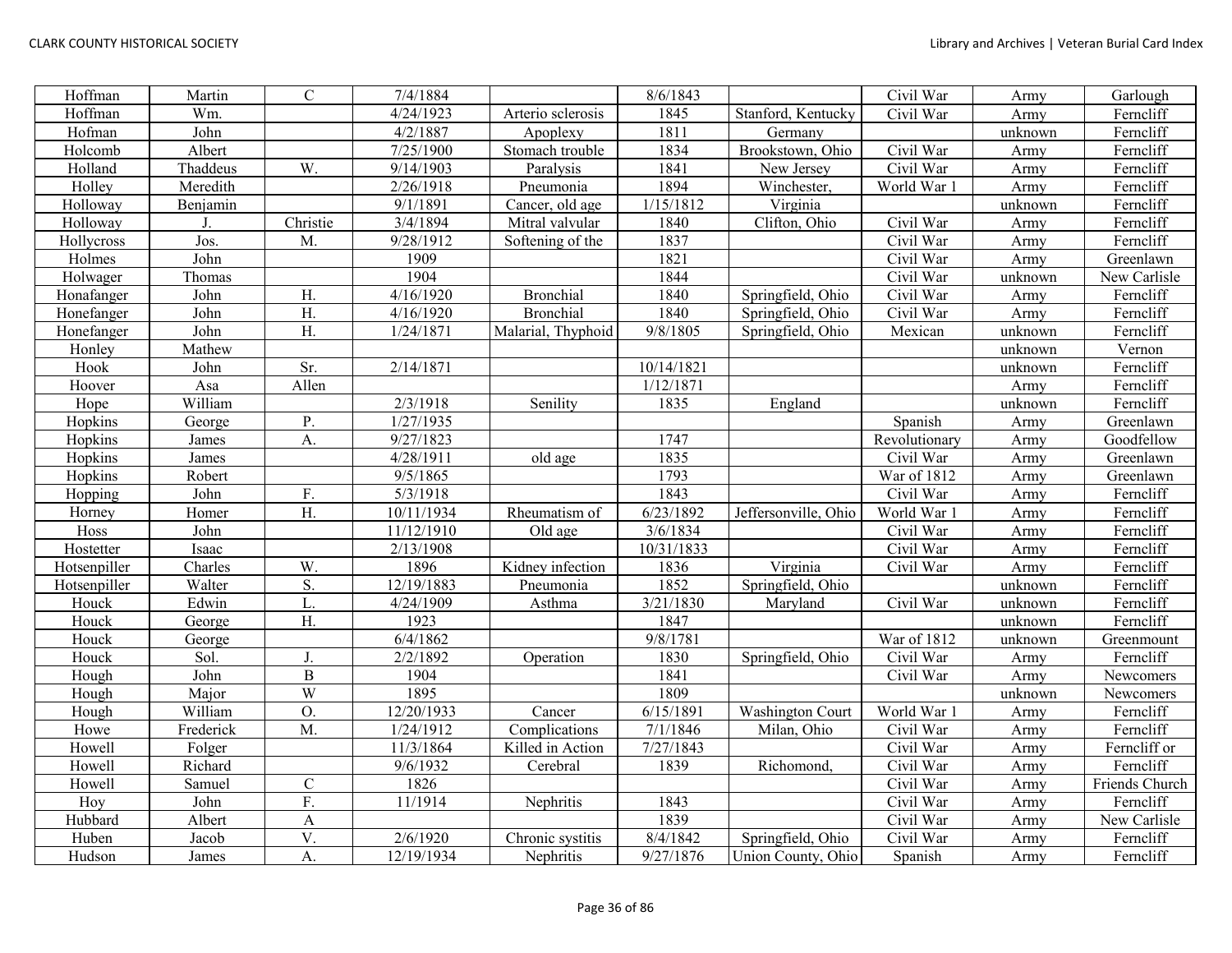| Hudson     | John            | E.         | 12/19/1934         | Sugar diabetes         | 9/27/1876  |                    | Spanish     | Army    | Ferncliff      |
|------------|-----------------|------------|--------------------|------------------------|------------|--------------------|-------------|---------|----------------|
| Huffman    | George          |            | 5/6/1900           |                        | 4/3/1876   |                    | Spanish     | Army    | Newcomers      |
| Huffman    | H.              | W.         | $\sqrt{4/18/1902}$ |                        | 1821       |                    | Mexican     | Army    | Ferncliff      |
| Huffman    | Henry           |            | 7/19/1912          | <b>Bronchitis</b>      | 3/19/1848  | Germany            | Civil War   | Army    | Ferncliff      |
| Huffman    | J. (Jacob)      | A.         | 1925               |                        | 1842       |                    | Civil War   | Army    | Clifton        |
| Huffman    | Jacob           |            | 1877               |                        | 1829       |                    | Civil War   | Navy    | Ferncliff      |
| Huffman    | James           | L.         | 7/23/1914          |                        | 7/21/1844  |                    | Civil War   | Army    | Newcomers      |
| Huffman    | Jas.            | D.         | 10/7/1913          | Heart trouble          | 1845       |                    | Civil War   | Army    | Ferncliff      |
| Huffman    | John            |            | 8/20/1885          |                        | 7/16/1795  |                    | War of 1812 | Army    | New            |
| Huffman    | Ogden           | A.         | 6/25/1917          | Cerebral               | 1/26/1843  | Ohio               | Civil War   | Army    | Ferncliff      |
| Huffman    | Peter           | ${\bf E}$  | 1923               |                        | 1836       |                    | Civil War   | Army    | North Hampton  |
| Huffman    | Wm.             |            | 4/24/1923          | Arterio sclerosis      | 1845       | Stanford, Kentucky | Civil War   | Army    | Ferncliff      |
| Huffman    | Wm.             |            | 6/23/1902          | Tuberculosis           | 1852       | Kentucky           |             | Army    | Ferncliff      |
| Hughes     | $\mathbf B$     | ${\bf F}.$ |                    |                        |            |                    | Civil War   | Army    | New Carlisle   |
| Hughes     | David           |            | 7/19/1870          | Dropsy                 | 1/2/1791   | Jefferson County,  | War of 1812 | Army    | Ferncliff      |
| Hughes     | Harvey          |            | 12/7/1893          | Gastralgia             | 1845       |                    | Civil War   | Army    | Ferncliff      |
| Hughes     | Louis           | P.         | 2/22/1930          | Angina pectoris        | 1869       | Pike County, Ohio  | Spanish     | Army    | Ferncliff      |
| Hughes     | Richard         |            | 10/19/1933         | Intestinal nephritis   | 9/30/1894  | Cleveland,         | World War 1 | Army    | Ferncliff      |
| Hughes     | Stephen         | C.         |                    |                        | 1836       |                    | Civil War   | Army    | New Carlisle   |
| Hughes     | William         | H.         | 9/17/1914          | Heart disease          | 8/31/1841  | Wilmington, Ohio   | Civil War   | Army    | Ferncliff      |
| Hughey     | Harvey          |            | 2/8/1887           | Softening of the       | 1834       | Virginia           | Civil War   | Army    | Ferncliff      |
| Huhn       | Joseph          | ${\bf S}.$ | 7/16/1902          | <b>Brights Disease</b> | 1841       | Ohio               | Civil War   | Army    | Ferncliff      |
| Hulbert    | John            | G.         | 11/24/1899         |                        | 1844       |                    | Civil War   | Army    | Ferncliff      |
| Hull       | Jacob           |            | 12/19/1865         |                        | 6/16/1810  |                    | Civil War   | Army    | New Carlisle   |
| Humphreys  | $\mathcal{C}$ . | H.         | 1930               |                        | 1845       |                    | Civil War   | Army    | Ferncliff      |
| Humphreys  | James           |            | 6/20/1858          | Cancer                 | 9/12/1791  | Virginia           | War of 1812 | Army    | Ferncliff      |
| Hundley    | William         |            | 3/11/1887          |                        | 1812       |                    | Civil War   | Army    | Pleasant Hill  |
| Hunsdon    | Charles         |            | 9/20/1899          |                        | 3/22/1830  | Vermont            | Civil War   | Army    | Ferncliff      |
| Hunt       | Arnold          |            |                    |                        | 1878       |                    | Spanish     | Army    | Greenlawn      |
| Hunt       | Dr. Richard     | W.         | 1/24/1848          |                        | 1790       | New Jersey         | War of 1812 | Army    | Ferncliff      |
| Hunt       | Josiah          | DB         |                    |                        | 1830       |                    | Civil War   | Army    | Greenlawn      |
| Hunt       | Ralph           |            | 6/2/1883           | <b>Brights Disease</b> | 5/6/1831   | Urbana, Ohio       | Civil War   | Army    | Ferncliff      |
| Hunter     | Daniel          |            | 1846               |                        | 1777       |                    | War of 1812 | Army    | Columbia St.   |
| Hunter     | Ellis           | E.         | 10/3/1922          | Fractured skull        | 1896       | Springfield, Ohio  | World War 1 | Army    | Ferncliff      |
| Hunter     | Robert          | G.         | 11/19/1917         | Apoplexy               | 10/12/1841 | Carroll County,    | Civil War   | Army    | Ferncliff      |
| Hunter     | William         | H.         | 1862               |                        | 1777       |                    | War of 1812 | Army    | Vernon         |
| Hunter     | William         |            | 1917               |                        | 1841       |                    | Civil War   | Army    | Ashbury Chapel |
| Huntington | H. (Hugh)       | K.         |                    |                        | 1846       |                    | Civil War   | Army    | Clifton        |
| Huonker    | John            |            | 9/25/1877          | Dropsy                 | 7/29/1836  | Germany            |             | unknown | Ferncliff      |
| Hurst      | Martin          | W.         | 5/10/1921          | Acute bronchitis       | 9/8/1846   | Lancaster,         | Civil War   | Army    | Ferncliff      |
| Hurt       | William         |            | 1862               |                        | 1844       |                    | Civil war   | Army    | Callison       |
| Husler     | William         |            | 7/8/1865           |                        | 3/7/1796   |                    |             | unknown | New Carlisle   |
| Huston     | John            | J.         | 8/27/1929          | <b>Heart Disease</b>   | 11/18/1888 | Springfield, Ohio  | World War I | Army    | Calvary        |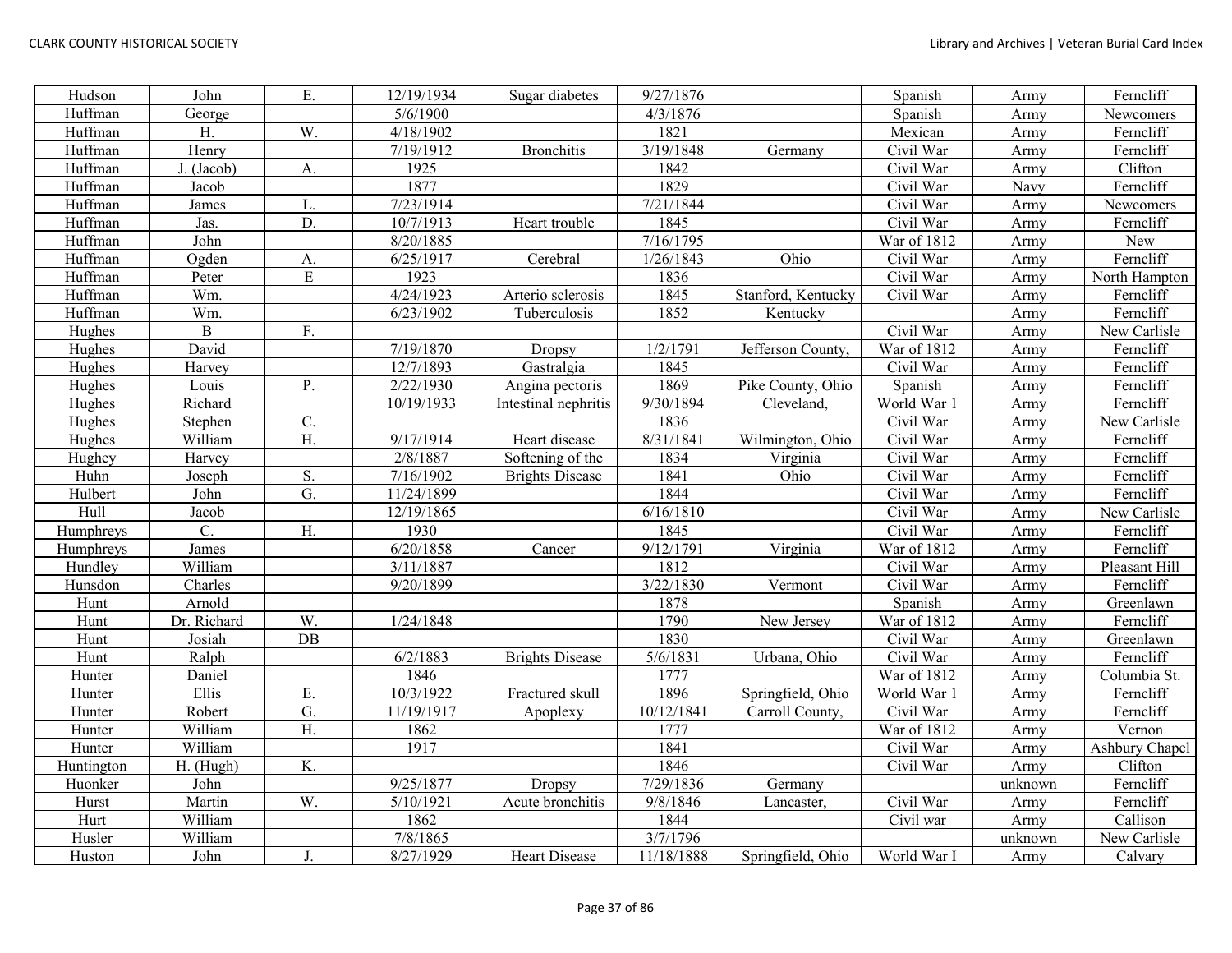| Huston     | Thomas   | $\overline{F}$ | 1874       |                   | 1819       |                    | Civil War   | Army    | Ferncliff    |
|------------|----------|----------------|------------|-------------------|------------|--------------------|-------------|---------|--------------|
| Hutchings  | Wm.      |                | 6/7/1901   |                   | 1822       |                    | Civil War   | Army    | Ferncliff    |
| Hutchins   | Charles  | <b>B.</b>      | 9/27/1921  | Arterio sclerosis | 1/12/1836  | Senneca County.    | Civil War   | Army    | Ferncliff    |
| Hutchins   | Samuel   |                | 2/7/1913   | Pulmonary         | 12/15/1846 | Ohio               | Civil War   | Army    | Calvary      |
| Hutchison  | Charles  |                | 4/28/1918  | Lobar Pneumonia   | 8/23/1891  | Ohio               | World War I | Army    | Calvary      |
| Hutchison  | Enoch    |                | 12/11/1919 |                   | 1844       | Ross County, Ohio  | Civil War   | Army    | Ferncliff    |
| Hysner     | Phillip  |                | 1906       |                   | 1843       |                    | Civil War   | Army    | New Carlisle |
| Icenbarger | John     |                |            |                   | 1835       |                    | Civil War   | Army    | Vale         |
| Igou       | P.       | F.             | 4/23/1902  | Paralysis         | 1845       | Ohio               | Civil War   | Army    | Ferncliff    |
| Iliff      | David    | <b>B.</b>      |            |                   | 1835       |                    | Civil War   | Army    | Clifton      |
| Iliff      | James    | <b>B.</b>      | 8/22/1905  |                   |            |                    | Civil War   | Army    | Ferncliff    |
| Illiff     | J.       | <b>B.</b>      | 8/22/1905  |                   |            |                    | Civil War   | Army    | Ferncliff    |
| Ingersoll  | Oscar    | E.             | 3/4/1912   | Heart disease     | 3/28/1843  | Enon, Ohio         | Civil War   | Army    | Ferncliff    |
| Ingman     | William  |                | 8/25/1902  | Paralysis         | 1832       | Ohio               | Civil War   | Army    | Ferncliff    |
| Inlow      | Harrison |                | 11/10/1905 |                   |            |                    | Civil War   | Army    | Ferncliff    |
| Irvin      | Charles  | C.             | 9/8/1868   | Enlargement of    | 1826       | Dublin, Ireland    |             | Army    | Ferncliff    |
| Irvin      | William  | $J$ .          | 12/9/1895  | Heart disease     | 1826       | Ireland            | Civil War   | Army    | Ferncliff    |
| Isely      | James    | M.             | 11/27/1919 | Cerebral          | 1846       | Virginia           | Civil War   | Army    | Ferncliff    |
| Isley      | James    | M.             | 11/27/1919 | Cerebral          | 1846       | Virginia           | Civil War   | Army    | Ferncliff    |
| Izer       | Ezra     |                | 5/6/1888   |                   | 1833       | Emmittsburg,       | Civil War   | Army    | Ferncliff    |
| Jackson    | Chas.    |                | 1914       |                   | 1876       |                    | Spanish     | Army    | Ferncliff    |
| Jackson    | David    | M.             | 1/6/1906   | Uremic poisoning  | 1834       | Ohio               | Civil War   | unknown | Ferncliff    |
| Jackson    | David    |                | 5/13/1907  | Heart failure     | 1870       |                    | Spanish     | Army    | Ferncliff    |
| Jackson    | Emanuel  | P.             | 10/14/1897 |                   |            |                    | Civil War   | Army    | Ferncliff    |
| Jackson    | George   |                | 7/29/1887  | Consumption       | 1830       | Kentucky           | Civil War   | Army    | Ferncliff    |
| Jackson    | Jno.     |                | 6/16/1899  | Uremic poisoning  | 1823       | American           | Civil War   | Army    | Ferncliff    |
| Jackson    | John     | M.             | 7/24/1889  | Accident          | 1833       | London County,     | Civil War   | Army    | Ferncliff    |
| Jackson    | John     | S.             | 9/5/1906   |                   | 1835       |                    | Civil War   | Army    | Ferncliff    |
| Jackson    | Joseph   | E.             | 10/15/1915 | Myocarditis       | 9/21/1843  | Indiana            | Civil War   | Army    | Ferncliff    |
| Jackson    | M.       | P.             |            |                   |            |                    | Civil War   | Army    | Ferncliff    |
| Jackson    | Thomas   |                | 1909       |                   | 1846       |                    |             | unknown | Ferncliff    |
| Jackson    | Thomas   | H.             | 1/4/1934   | Pneumonia         | 12/7/1890  | Richland, Virginia | World War 1 | Army    | Ferncliff    |
| Jacobs     | Cyrus    | S.             | 2/18/1917  | Heart disease     | 1845       |                    | Civil War   | Army    | Ferncliff    |
| Jacobs     | Edward   | N.             | 1/28/1907  |                   | 1837       | Lancaster,         | Civil War   | Army    | Ferncliff    |
| Jacobs     | Levi     | $\overline{E}$ | 1924       |                   | 1836       |                    | Civil War   | Army    | New Carlisle |
| Jacobs     | Lewis    | $\overline{W}$ |            |                   | 1838       |                    | Civil War   | Army    | New Carlisle |
| Jagoe      | Thomas   |                | 12/12/1914 | Complications     | 1842       | New York           | Civil War   | Army    | Ferncliff    |
| James      | Bennett  | S.             | 11/27/1905 |                   | 1823       | Virginia           | Civil War   | Navy    | Ferncliff    |
| James      | John     |                | 1850       |                   | 1819       |                    | Mexican     | Army    | Bethel       |
| James      | Joseph   | W.             | 4/18/1902  | Heart trouble     | 1837       | West Virginia      | Civil War   | Army    | Ferncliff    |
| James      | Samuel   |                | 12/4/1894  | General debility  | 1839       |                    |             | unknown | Ferncliff    |
| Jarvis     | Sam      |                | 11/16/1900 |                   |            |                    | Civil War   | unknown | Ferncliff    |
| Jauch      | Jacob    |                | 1/23/1929  | Arterio sclerosis | 4/29/1840  |                    | Civil War   | Army    | Ferncliff    |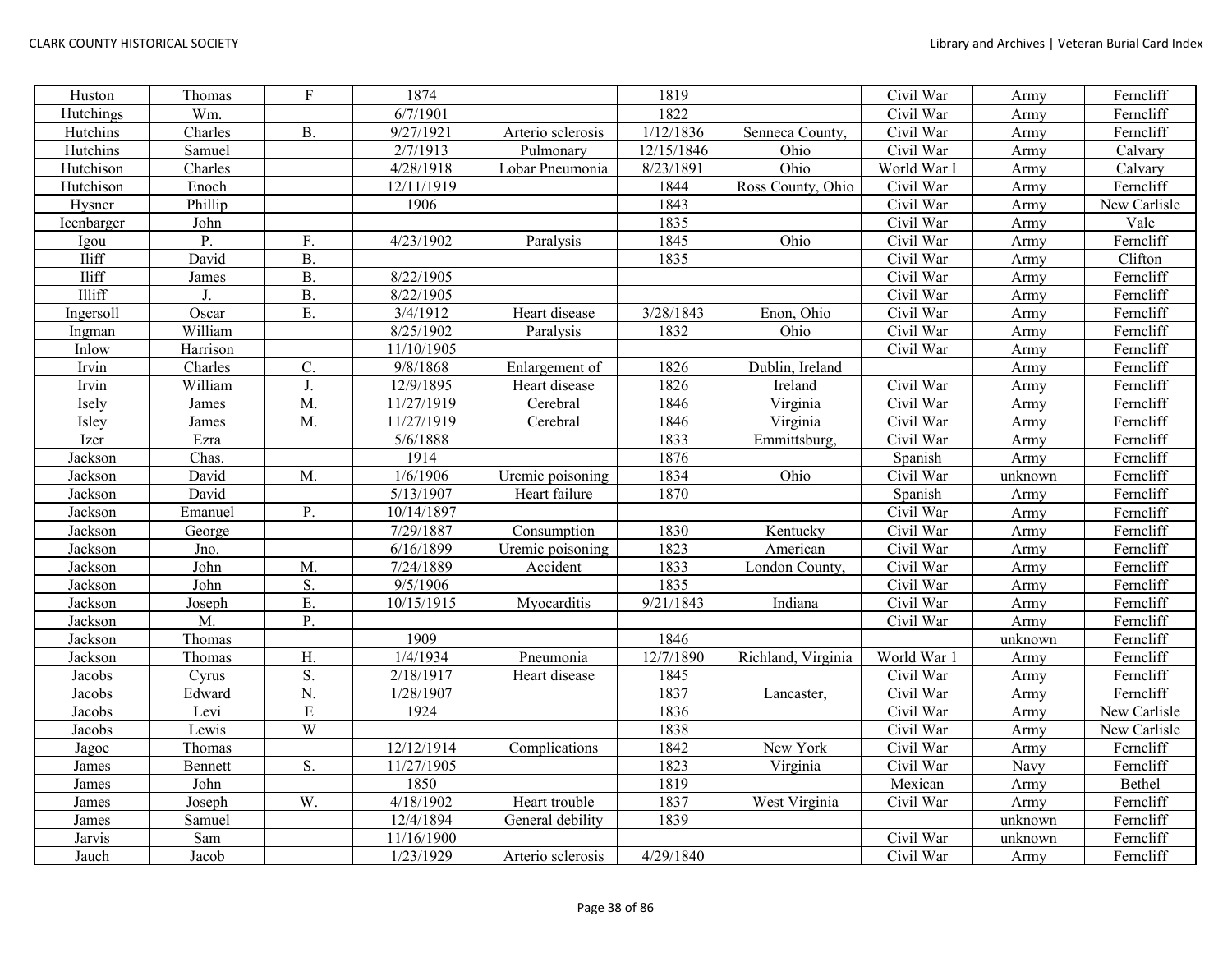| Jaynes   | David       | J.               | 4/26/1935  | Myocarditis            | 5/25/1887  | Jackson County,   | World War 1   | Army    | Ferncliff      |
|----------|-------------|------------------|------------|------------------------|------------|-------------------|---------------|---------|----------------|
| Jeffries | Daniel      | Parker           | 12/2/1905  | <b>Brights Disease</b> | 1838       | Ohio              | Civil War     | Army    | Ferncliff      |
| Jenkins  | Archie      | J.               | 4/27/1930  |                        | 1893       | Welston, Ohio     | World War 1   | Army    | Ferncliff      |
| Jenkins  | Josiah      | Henry            | 10/22/1924 | Myocarditis            | 1836       | Buffalo, New York | Civil War     | Army    | Ferncliff      |
| Jenkins  | Robert      | L.               | 12/1/1917  | Spinal Meningitis      | 1897       | Hagerstown,       | World War 1   | Army    | Ferncliff      |
| Jenkins  | William     | <b>B.</b>        | 7/18/1889  |                        | 1818       |                   | Mexican       | Army    | Enon           |
| Jennings | John        |                  | 4/12/1900  |                        |            |                   |               | Army    | Greenlawn      |
| Jett     | William     | H.               | 6/23/1886  |                        | 1840       |                   | Civil War     | Army    | Vernon         |
| Job      | Eldon       |                  | 9/11/1934  | Cerebral               | 1876       |                   | Spanish       | Army    | Ferncliff      |
| John     | Col. Howard | D.               | 8/24/1882  |                        | 3/8/1826   | Petersburg,       |               | unknown | Ferncliff      |
| Johnson  | Andrew      |                  | 7/18/1929  | Tuberculosis           | 1891       | Tennessee         | World War 1   | Army    | Ferncliff      |
| Johnson  | Claude      | A.               | 6/14/1831  | Accident               | 8/24/1896  | Springfield, Ohio | World War 1   | Army    | Ferncliff      |
| Johnson  | David       | A                | 3/18/1880  |                        | 1/7/1819   |                   | Civil War     | Army    | New Carlisle   |
| Johnson  | Delbert     |                  | 7/22/1919  | Acute bronchitis       | 10/15/1894 | Alabama           | World War 1   | Army    | Ferncliff      |
| Johnson  | Eli         | C.               | 1899       |                        | 1836       |                   | Civil War     | Army    | Enon           |
| Johnson  | Eugene      | C.               | 9/12/1904  | Consumption            | 1849       |                   | Civil War     | Army    | Ferncliff      |
| Johnson  | Firth       |                  |            |                        |            |                   | Civil War     | Army    | Ferncliff      |
| Johnson  | Henry       |                  | 2/7/1925   | Lobar pneumonia        | 2/15/1901  | Springfield, Ohio | World War 1   | Army    | Ferncliff      |
| Johnson  | Henry       |                  | 2/19/1926  |                        |            |                   |               | Army    | New Carlisle   |
| Johnson  | Jacob       | ${\bf E}$        |            |                        | 1834       |                   | Civil War     | Army    | New Carlisle   |
| Johnson  | James       |                  | 1902       |                        | 1821       |                   | Mexican       | Army    | Ferncliff      |
| Johnson  | James       | F.               | 3/5/1929   | Cerebral               | 2/24/1844  | Zanesville, Ohio  | Civil War     | Army    | Ferncliff      |
| Johnson  | John        | H.               | 11/3/1904  | Apoplexy               | 1834       | Ohio              | Civil War     | Army    | Ferncliff      |
| Johnson  | John        | E.               | 1924       |                        | 1845       |                   | Civil War     | Army    | Clifton        |
| Johnson  | Merritt     | A.               | 11/24/1915 | Pneumonia              | 1/16/1843  | Paris, Kentucky   | Civil War     | Army    | Ferncliff      |
| Johnson  | Peter       | F.               | 1912       |                        | 1837       |                   | Civil War     | Army    | New Carlisle   |
| Johnson  | William     | F.               | 1906       | Chronic Nephritis      | 1840       |                   | Civil War     | Army    | Greenmount     |
| Johnson  | William     |                  |            |                        | 1897       |                   |               | Army    | Ferncliff      |
| Johnston | Andrew      |                  | 4/16/1865  |                        | 1785       |                   | War of 1812   | Army    | Greenmount     |
| Johnston | Claude      | R.               | 4/2/1936   | Myocarditis            | 4/28/1893  | Springfield, Ohio | World War 1   | Navy    | Ferncliff      |
| Johnston | Edward      | $\mathbf T$      | 1928       |                        | 1842       |                   | Civil War     | Army    | New Carlisle   |
| Johnston | Ralph       | $\overline{G}$ . | 1/3/1927   | Heart trouble          | 1894       | Springfield, Ohio | World War 1   | Army    | Ferncliff      |
| Jones    | Benjamin    |                  | 1814       |                        | 1735       |                   | Revolutionary | Army    | Garlough       |
| Jones    | David       |                  | 1857       |                        | 1785       |                   | War of 1812   | Army    | Plattsburg     |
| Jones    | David       | T.               | 1930       |                        | 1850       |                   |               | unknown | Ashbury Chapel |
| Jones    | George      | E.               | 10/29/1864 | Killed in Action       | 3/6/1843   |                   | Civil War     | Army    | Ashbury Chapel |
| Jones    | George      | F.               |            |                        | 1846       |                   | Civil War     | Army    | Ashbury Chapel |
| Jones    | Η           | $\mathbf{J}$ .   | 2/11/1891  |                        | 9/24/1823  |                   | Civil War     | Army    | Ashbury Chapel |
| Jones    | J           | M                | 1906       |                        | 1836       |                   | Civil War     | Army    | Greenlawn      |
| Jones    | James       | E.               | 2/15/1864  | <b>DIS</b>             | 4/5/1847   |                   | Civil War     | Army    | Ashbury Chapel |
| Jones    | Jas.        | W.               | 12/21/1910 | Locomotor ataxia       | 1836       | Virginia          | Civil War     | Army    | Ferncliff      |
| Jones    | Jas.        | A.               | 7/17/1865  | Apoplexy               | 5/21/1844  | West Virginia     | Civil War     | Army    | Ferncliff      |
| Jones    | Jefferson   |                  |            |                        |            |                   |               | Army    | Ashbury Chapel |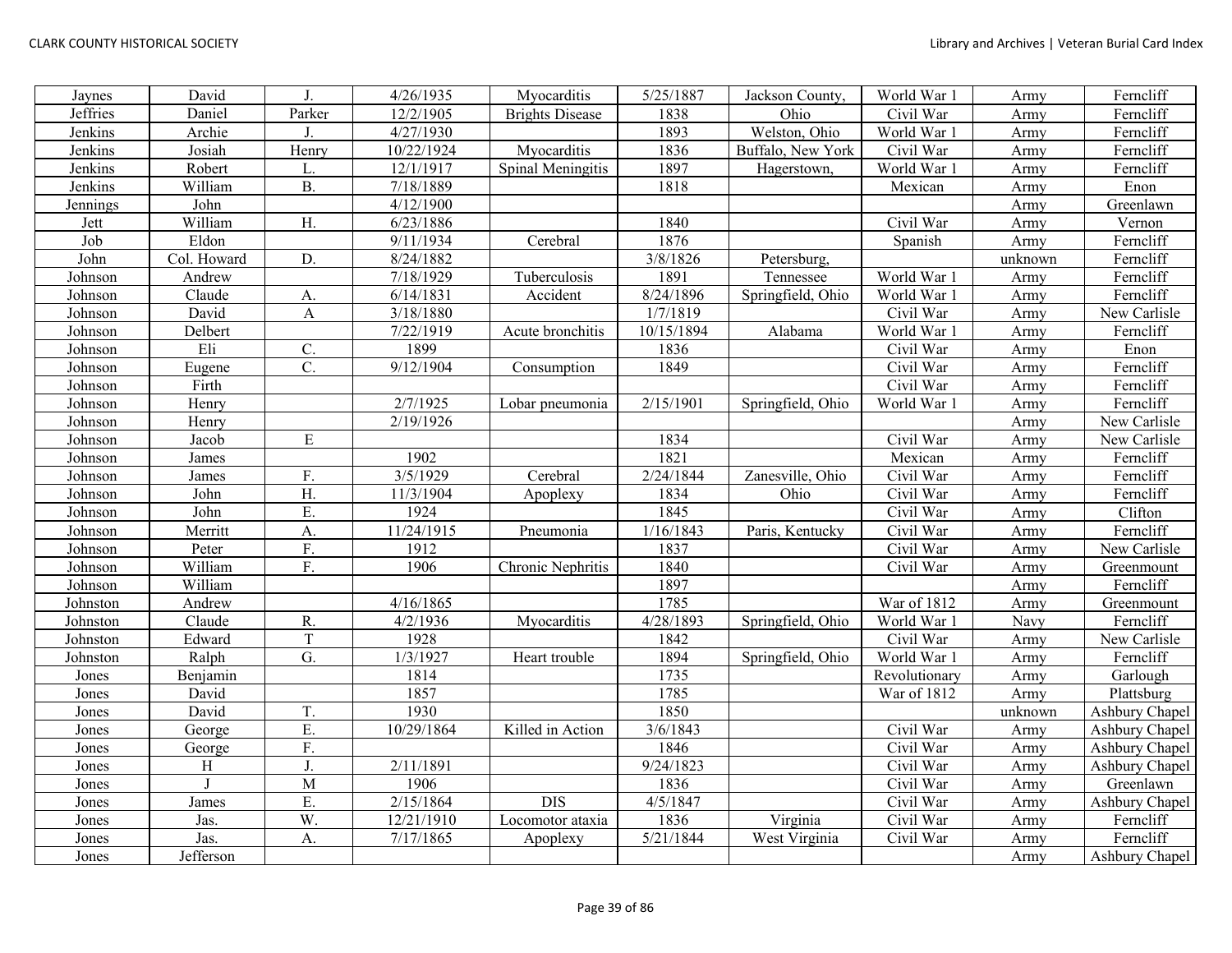| Jones     | Jeremiah    | W.        | 1893                   |                      | 1828       | Pennsylvania       | Civil War     | Army    | Ferncliff        |
|-----------|-------------|-----------|------------------------|----------------------|------------|--------------------|---------------|---------|------------------|
| Jones     | John        | W.        | 9/27/1897              |                      |            |                    | Civil War     | Army    | Ferncliff        |
| Jones     | Jonathan    |           | 1890                   |                      | 1836       |                    | Civil War     | Army    | New Carlisle     |
| Jones     | Martin      |           |                        |                      | 1834       |                    | Civil War     | Army    | Greenlawn        |
| Jones     | Michael     | (P.)      | 1913                   |                      | 1877       |                    | Spanish       | Army    | Calvary          |
| Jones     | Newton      | R.        |                        |                      | 1835       |                    | Civil War     | Army    | So. Vienna       |
| Jones     | Oliver      |           | 5/17/1920              | Mitral Insufficiency | 1846       | Maryland           | Civil War     | Army    | Ferncliff        |
| Jones     | Sylas       | J.        | 4/14/1922              | Heart disease        | 1854       |                    | Spanish       | Army    | Ferncliff        |
| Jones     | Sylvester   |           | 11/28/1862             | <b>WRIA</b>          | 1842       |                    | Civil War     | Army    | Plattsburg       |
| Jones     | Thornton    |           | 9/3/1921               |                      |            |                    | Civil War     | Army    | Ashbury Chapel   |
| Jones     | W           | W.        |                        |                      |            |                    |               | unknown | Bloxxon          |
| Jones     | William     |           | $\frac{1}{1}$ /18/1889 | Paralysis            | 1813       | Pennsylvania       | Mexican       | unknown | Ferncliff        |
| Jones     | William     | Wallace   | 12/20/1904             | Heart Disease        | 7/27/1841  |                    | Civil War     | Army    | So. Vienna       |
| Jones     | Wm.         |           | 10/18/1889             | Heart trouble        | 1811       |                    | Mexican       | unknown | Ferncliff        |
| Jury      | Charles     | ${\bf E}$ | 1/13/1930              |                      |            |                    | World War I   | Army    | New Carlisle     |
| Kame      | Charles     | H.        | 1924                   |                      | 1844       |                    | Civil War     | Army    | Fletcher         |
| Kame      | Charles     | H.        | 1924                   |                      | 1844       |                    | Civil War     | Army    | Fletcher         |
| Kane      | Martin      | F.        | 6/22/1934              | 2 and 3 Degree       | 3/12/1891  | Springfield, Ohio  | World War I   | Army    | Calvary          |
| Karg      | Lenard      |           | 1/27/1905              | Paralysis            | 1826       | Pennsylvania       | Civil War     | Army    | Ferncliff        |
| Kastens   | Karl        | A.        | 7/19/1926              | Tuberculosis         | 12/31/1894 | Springfield, Ohio  | World War 1   | Army    | Ferncliff        |
| Kauffman  | Henry       |           | 11/28/1891             | Blood poisoning      | 1843       | Clark County, Ohio | Civil War     | Army    | Ferncliff        |
| Kay       | Lee         |           | 3/7/1935               | Influenza            | 1843       | Meigs County, Ohio | Civil War     | Army    | Ferncliff        |
| Kearns    | Elmer       |           | 11/17/1923             | Acute appendicitis   | 6/18/1893  | Springfield, Ohio  |               | Army    | Ferncliff        |
| Kearns    | James       |           | 3/20/1920              | Broncho              | 1848       | Ireland            | Civil War     | Army    | Calvary          |
| Kearns    | Michael     | P.        | 1927                   |                      | 2/1893     | Springfield, Ohio  | World War I   | Army    | Calvary          |
| Keefer    | Samuel      |           | 1/27/1909              | Pneumonia            | 1840       | Virginia           | Civil War     | Army    | Ferncliff        |
| Keeler    | George      | W.        | 4/1/1914               | Uremic poisoning     | 6/24/1844  | Ohio               | Civil War     | Army    | Ferncliff        |
| Keeler    | Mack        | W.        | 1936                   |                      | 1871       |                    | Spanish       | unknown | Ferncliff        |
| Keesecker | Aaron       | W.        | 5/6/1901               | Heart trouble        | 1831       | Virginia           |               | unknown | Ferncliff        |
| Keeton    |             | M.        | 1892                   |                      |            |                    |               | Army    | Sims             |
| Keges     | Alexander   |           | 9/18/1933              | Carcinoma            | 1863       | Peru, Indiana      |               | Army    | Ferncliff        |
| Keifer    | Horace      | C.        | 3/26/1918              | Diabetes             | 11/14/1867 | Springfield, Ohio  | Spanish       | Army    | Ferncliff        |
| Keifer    | Warren      | J.        | 4/22/1932              | Hemorrhage of        | 1/30/1836  | Clark County, Ohio | Span. Am. &   | Army    | Ferncliff        |
| Keith     | Noble       | W.        | 12/17/1877             | General debility     | 1809       | Winfield, N.Y.     |               | unknown | Ferncliff        |
| Kellar    | John        |           | 1837                   |                      | 1758       | Lancaster Co,      | Revolutionary | Army    | Frantz           |
| Keller    | Alexander   | Otto      | 1891                   |                      | 1846       |                    | Civil War     | Army    | St. Bernard      |
| Keller    | $\mathbf C$ | M         | 12/31/1903             | Cancer               | 1835       | Germany            |               | unknown | Ferncliff        |
| Keller    | George      | W.        | 10/13/1862             | Wounds               | 11/23/1836 |                    | Civil War     | Army    | Old Donnelsville |
| Kelley    | Charles     | W.        | 1/13/1913              |                      | 4/16/1845  | Ohio               | Civil War     | Army    | Ferncliff        |
| Kelley    | Dan'l       | L.        | 1/13/1897              | Heart & kidney       | 1845       |                    | Civil War     | Army    | Ferncliff        |
| Kelley    | Jerry       | K.        |                        |                      |            |                    | Spanish       | Army    | St. Raphael      |
| Kelley    | Joseph      |           | 1849                   |                      | 1785       |                    | War of 1812   | Army    | Prince           |
| Kelley    | Joseph      |           | 3/27/1901              | Liver & kidney       | 1848       | Clark County, Ohio | Civil War     | Army    | Ferncliff        |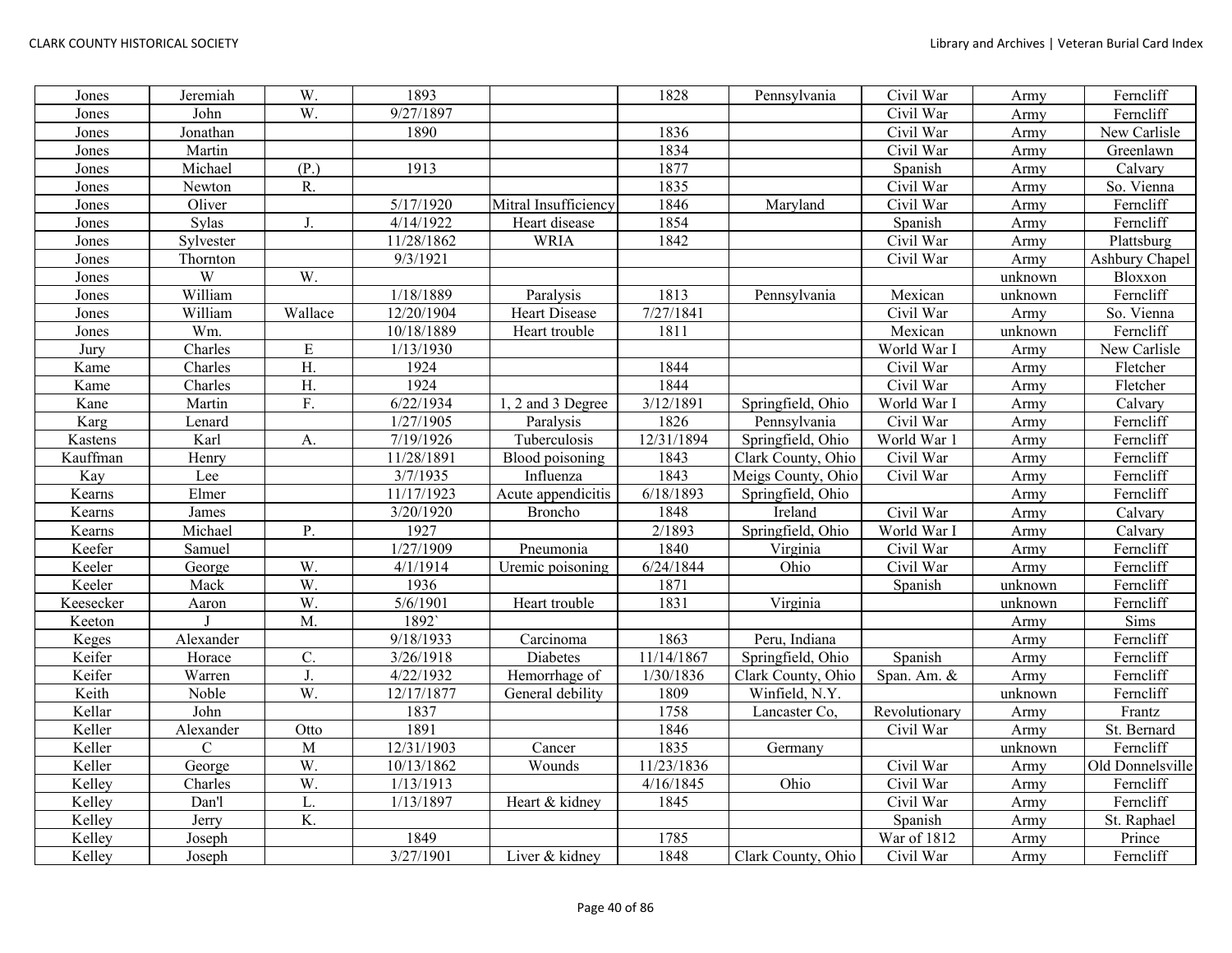| Kelley    | Martin       | Ε.                | 1931       |                                | 1867       |                      | Spanish       | Army    | Garlough     |
|-----------|--------------|-------------------|------------|--------------------------------|------------|----------------------|---------------|---------|--------------|
| Kelley    | Wm.          | $\overline{H}$    | 1935       |                                | 1833       |                      | Civil War     | Army    | Ferncliff    |
| Kellis    | George       | ${\bf E}$         | 10/15/1918 | Killed in action               | 1897       | Highland County.     | World War 1   | Army    | Ferncliff    |
| Kelly     | Christopher  | $\mathbf{C}$ .    | 1/1/1929   | Dilitation of Heart            | 1895       | Ohio                 | World War I   | Army    | St. Bernard  |
| Kelly     | Jacob        |                   | 1933       |                                | 1877       |                      | Spanish       | Army    | Clifton      |
| Kelly     | James        |                   | 4/30/1837  |                                | 1752       | Scotland             | Revolutionary | Army    | Columbia St. |
| Kelly     | Jas.         |                   | 3/15/1900  | Pneumonia                      | 1817       | New York, N.Y.       | Civil War     | Army    | Ferncliff    |
| Kelly     | Jas.         |                   |            |                                | 1834       |                      | Civil War     | Army    | Clifton      |
| Kelly     | John         |                   | 1906       |                                | 1825       |                      | Mexican       | Army    | St. Charles  |
| Kelly     | John         | R.                | 11/16/1907 | Pneumonia                      | 1847       | <b>United States</b> | Civil War     | Army    | Ferncliff    |
| Kelly     | John         |                   | 11/23/1895 |                                | 1849       |                      | Civil War     | Army    | Calvary      |
| Kelly     | Timothy      |                   | 1918       |                                | 1848       |                      | Civil War     | Army    | Calvary      |
| Kelly     | William      |                   | 12/7/1892  |                                | 1830       |                      | Civil War     | unknown | St. Raphael  |
| Kelsher   | William      | P.                | 7/31/1886  |                                | 1838       |                      | Civil War     | Army    | Ferncliff    |
| Kemp      | George       |                   | 10/4/1890  | Drowned                        | 1833       | New Jersey           | Civil War     | Navy    | Ferncliff    |
| Kennard   | William      |                   | 2/1/1852   |                                | 1787       |                      | War of 1812   | Army    | Greenmount   |
| Kennedy   | Chas.        | ${\bf E}$         | 9/1/1925   | Concussion of                  | 1874       | Summerford, Ohio     | Spanish       | Army    | Ferncliff    |
| Kennedy   | George       | F.                | 1892       |                                | 1827       | Baltimore,           | Civil War     | Army    | Ferncliff    |
| Kennedy   | Gordon       | C.                | 2/10/1911  |                                | 1839       |                      | Civil War     | Army    | New Carlisle |
| Kennedy   | Martin       |                   | 1913       |                                | 1841       |                      | Civil War     | Army    | Calvary      |
| Kennedy   | Philip       |                   |            |                                | 1845       |                      | Civil War     | Army    | St. Charles  |
| Kennedy   | Thomas       |                   | 4/5/1891   | Heart attack                   | 1832       | Maryland             |               | unknown | Ferncliff    |
| Kennedy   | William      | M.                | 11/18/1918 | Tuberculosis                   |            |                      | Civil War     | Army    | Ferncliff    |
| Kennedy   | Wm.          | W.                | 6/10/1927  | Heart trouble                  | 10/15/1852 | Ohio                 | Spanish       | Army    | Ferncliff    |
| Kenney    | Timothy      |                   | 9/13/1868  |                                | 1837       |                      | Civil War     | Army    | St. Raphael  |
| Kerrigan  | Henry        | W.                | 10/10/1928 | Tuberculosis                   | 6/15/1896  | Mt. Vernon, Indiana  | World War l   | Army    | Calvary      |
| Kershner  | Hezekiah     |                   | 8/18/1910  | Old age                        | 10/24/1826 |                      | Civil War     | Army    | Ferncliff    |
| Kershner  | Nathaniel    | $\mathsf{C}$      | 3/12/1893  |                                | 5/27/1825  |                      | Civil War     | unknown | Greenlawn    |
| Kershner  | Nathaniel    | $\overline{G}$ .  | 5/21/1920  | Chronic nephrititus            | 5/29/1842  | Springfield, Ohio    | Civil War     | Army    | Ferncliff    |
| Kessinger | Marion       |                   | 1917       |                                | 1845       |                      | Civil War     | Army    | Greenlawn    |
| Kester    | $\mathsf{C}$ | W                 | 9/20/1920  |                                |            |                      | Civil War     | Army    | New Carlisle |
| Keyser    | Tedrow       | S.                | 9/19/1929  |                                | 1886       | Elkhart, Indiana     | World War 1   | Army    | Ferncliff    |
| Kiefer    | Arthur       | $\overline{H}$ .  | 1918       | $\overline{K}$ illed in action | 1888       | Springfield, Ohio    | World War     | Army    | Ferncliff    |
| Kientz    | John         | G.                | 3/11/1911  | Heart disease                  | 9/12/1844  | Ohio                 | Civil War     | Army    | Ferncliff    |
| Killculle | John         |                   | 5/3/1900   |                                |            |                      | Civil War     | Army    | unknown      |
| Killeen   | James        | W.                | 1/8/1897   | Railroad accident              | 1838       |                      | Civil War     | unknown | Ferncliff    |
| Kills     | Jacob        | (W <sub>1</sub> ) | 8/30/1863  | Killed in Action               | 6/1/1845   |                      | Civil War     | Army    | Greenmount   |
| Kills     | Jas.         | M.                | 3/20/1919  | Cerebral                       | 1844       | Springfield, Ohio    | Civil War     | Army    | Ferncliff    |
| Kills     | John         | $\overline{W}$ .  | 8/24/1924  | Senility, dementia             | 1841       | Springfield, Ohio    | Civil War     | Army    | Ferncliff    |
| Kimball   | Wm.          |                   | 3/3/1886   |                                | 1820       | Springfield, Ohio    | Civil War     | Army    | Ferncliff    |
| Kindle    | Isaac        |                   | 2/15/1911  |                                | 1832       |                      | Civil War     | Army    | Ferncliff    |
| Kindle    | Wm.          | F.                | 7/24/1918  | Hemiplegia                     | 1/10/1831  | Mt. Holly, N.J.      | Civil War     | Army    | Ferncliff    |
| Kinert    | Oscar        | <b>B.</b>         | 1928       |                                | 1842       |                      | Civil War     | Army    | New Carlisle |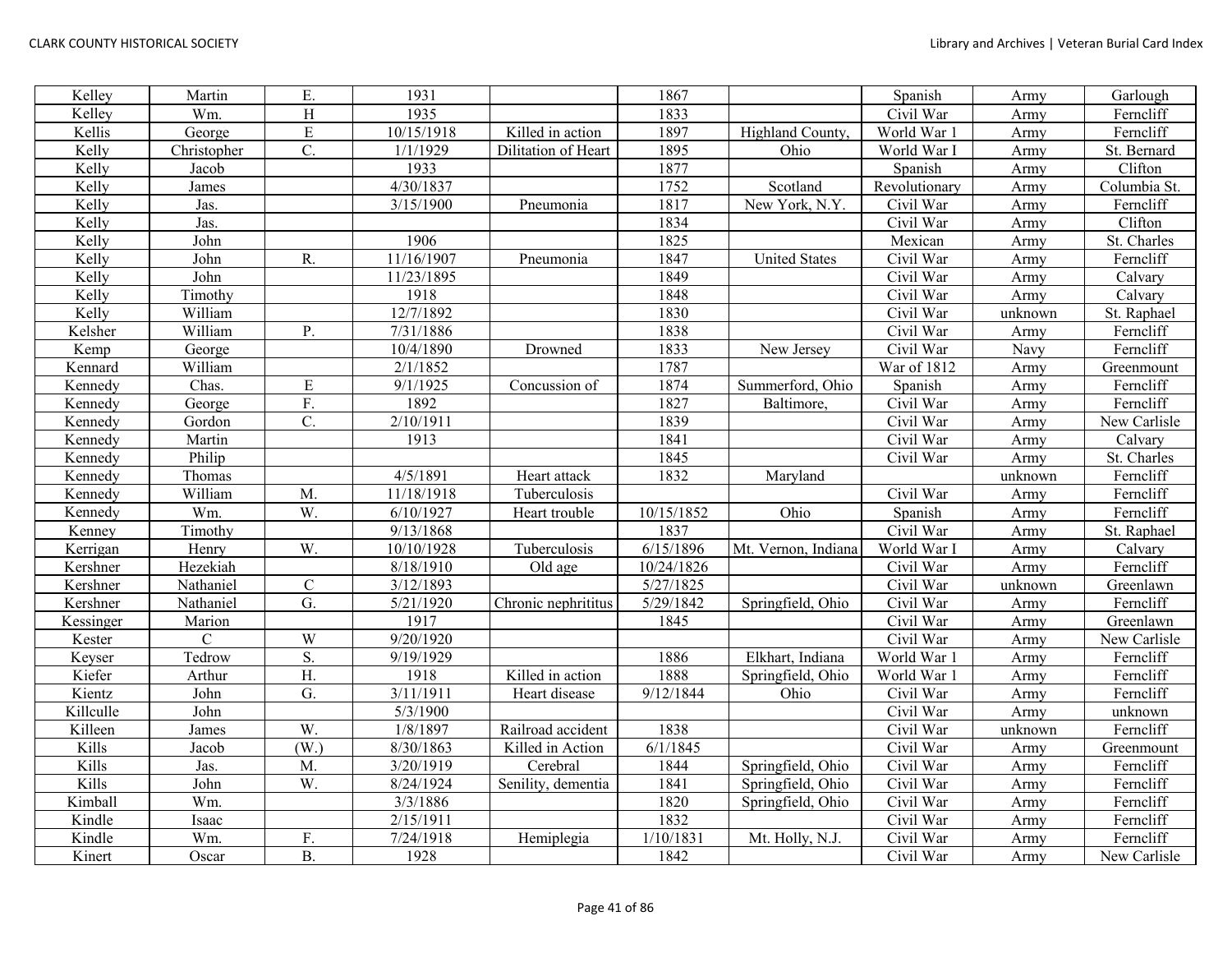| King              | Abram         |                | 1/14/1880  | Suicide                | 6/10/1836            | Xenia, Ohio          | Civil War   | Army    | Ferncliff      |
|-------------------|---------------|----------------|------------|------------------------|----------------------|----------------------|-------------|---------|----------------|
| King              | Daniel        | W.             | 11/2/1917  | old age                | 6/19/1838            |                      | Civil War   | Army    | Greenlawn      |
| King              | David         |                | 2/13/1917  |                        | 1841                 |                      | Civil War   | Army    | Plattsburg     |
| King              | David         |                | 10/3/1926  | Arterio sclerosis      | 9/11/1839            | Tarton Co, Mass.     | Civil War   | Army    | Ferncliff      |
| King              | Jas.          | Earl           | 1/28/1920  | Asphyxiation           | 1839                 | N.Y. State           | Civil War   | Army    | Ferncliff      |
| King              | John          | C.             | 8/18/1872  | Accident               | 1837                 | Urbana, Ohio         |             | unknown | Ferncliff      |
| King              | John          | A              | 3/20/1929  | Nephritis              | $\frac{1}{3}/3/1852$ |                      | Civil War   | unknown | Newcomers      |
| King              | Lester        |                | 7/17/1912  |                        | 1836                 |                      | Civil War   | Army    | Enon           |
| King              | Mich'l        |                | 8/23/1892  | Paralysis              |                      |                      | Civil War   | Army    | Ferncliff      |
| King              | Oliver        | H.             | 1/31/1895  |                        | 1836                 |                      | Civil War   | Army    | Ferncliff      |
| King              | Oliver        | J.             | 11/16/1918 | Pneumonia              | 1876                 | Springfield, Ohio    | Spanish     | Army    | Ferncliff      |
| King              | Spencer       |                | 2/19/1903  |                        | 1830                 |                      | Civil War   | Army    | New Carlisle   |
| King              | Thomas        | $\mathbf{P}$   | 9/6/1863   |                        | 1838                 |                      | Civil War   | Army    | Plattsburg     |
| Kingore           | Charles       | T.             | 1877       |                        | 1830                 |                      | Civil War   | Army    | Bethel         |
| Kingore           | Samuel        | <b>B.</b>      | 1911       |                        | 1833                 |                      | Civil War   | Army    | New            |
| Kinsella          | Mathew        |                |            |                        | 1874                 | Ohio                 | Spanish     | Army    | Calvary        |
| Kinsley (Knisely) | John          | W              | 5/10/1920  |                        | 1843                 |                      | Civil War   | Army    | So. Vienna     |
| Kirkham           | Ambrose       | W.             | 12/19/1893 | Lung fever             | 1829                 | New York             | Civil War   | Army    | Ferncliff      |
| Kirkpatrick       | James         | H.             | 1913       |                        | 1839                 |                      | Civil War   | Army    | Vale           |
| Kirkpatrick       | Samuel        |                | 11/11/1880 |                        | 8/16/1843            |                      | Civil War   | Army    | Vale           |
| Kisling           | John          |                | 11/6/1930  | Pneumonia              | 10/7/1843            | Dayton, Ohio         | Civil War   | Army    | Ferncliff      |
| Kissel,           | A.J.          |                | 1923       |                        | 1843                 |                      | Civil War   | Army    | Ferncliff      |
| Kissinger         | Benjamin      | F.             | 10/9/1869  |                        | 1/25/1840            |                      | Civil War   | Army    | New Carlisle   |
| Kitchen           | Erasmus       | $\mathbf{I}$   | 1905       |                        | 1836                 |                      | Civil War   | Army    | Pleasant Grove |
| Kitchen           | Henry         | W.             | 5/24/1928  | Cerebral               | 5/19/1845            | Hedgesville, W. Va.  |             | unknown | Ferncliff      |
| Kitchen           | Isaac         | N.             | 6/3/1896   |                        | 5/5/1834             |                      | Civil War   | Army    | Ferncliff      |
| Kitchen           | Jonathtan     | S.             | 9/11/1912  | Senility               | 11/7/1831            | Clark County, Ohio   | Civil War   | unknown | Ferncliff      |
| Kitchen           | Zade          | $\overline{E}$ | 2/2/1900   |                        | 12/25/1874           |                      | Spanish     | Army    | Pleasant Hill  |
| Kizer             | D.            | L.             | 10/22/1904 | <b>Brights Disease</b> | 1828                 | Clarke County,       | Civil War   | Army    | Greenmount     |
| Kizer             | Wash          |                |            |                        | 1840                 |                      | Civil War   | Army    | Ferncliff      |
| Klaeger           | Vincent       | А.             | 5/15/1926  | Electrocution          | 1/1/1890             | Springfield, Ohio    | World War I | Army    | St. Bernard    |
| Klein             | John          |                | 12/26/1894 | Heart disease          | 1838                 | Alsace, France       | Civil War   | Army    | Ferncliff      |
| Kleinknecht       | Thomas        |                | 4/18/1907  | Drowned                | 1850                 | Germany              | Spanish     | unknown | Ferncliff      |
| Klenk             | David         | J.             | 7/1/1913   | Liver trouble          | 3/12/1844            | Germany              | Civil War   | unknown | Ferncliff      |
| Kline             | Jacob         |                | 1912       |                        | 1840                 |                      | Civil War   | Army    | Enon           |
| Klinefelter       | J. (Jeremiah) |                | 8/7/1862   | Killed in Action       | 10/15/1819           | Pennsylvania         | Civil War   | Army    | Greenmount     |
| Klug              | Leon          | W.             | 10/15/1918 | Lobar pneumonia        | 3/2/1897             | Akron, Ohio          | World War 1 | Army    | Ferncliff      |
| Knaggs            | Williams      | H.             | 9/15/1918  |                        | 9/22/1842            |                      | Civil War   | Army    | Pleasant Grove |
| Knecht            | Walter        | P.             | 12/18/1936 | Carcinoma              | 1876                 | Ohio                 | Spanish     | Army    | Ferncliff      |
| Kneisley          | Aaron         | S.             | 6/7/1933   | Septicemia             | 10/2/1860            | Montgomery Co.,      | Spanish     | unknown | Ferncliff      |
| Knight            | <b>James</b>  |                | 7/26/1929  | Apoplexy               | 1891                 | East St. Louis, Ill. | World War 1 | Army    | Ferncliff      |
| Knobloch          | Jacob         | Sr.            | 6/12/1907  | Complications          | 1838                 | Germany              | Civil War   | Army    | Ferncliff      |
| Knobloch          | Jacob         | Jr.            | 11/22/1905 | Complications          | 1880                 | Ohio                 |             | unknown | Ferncliff      |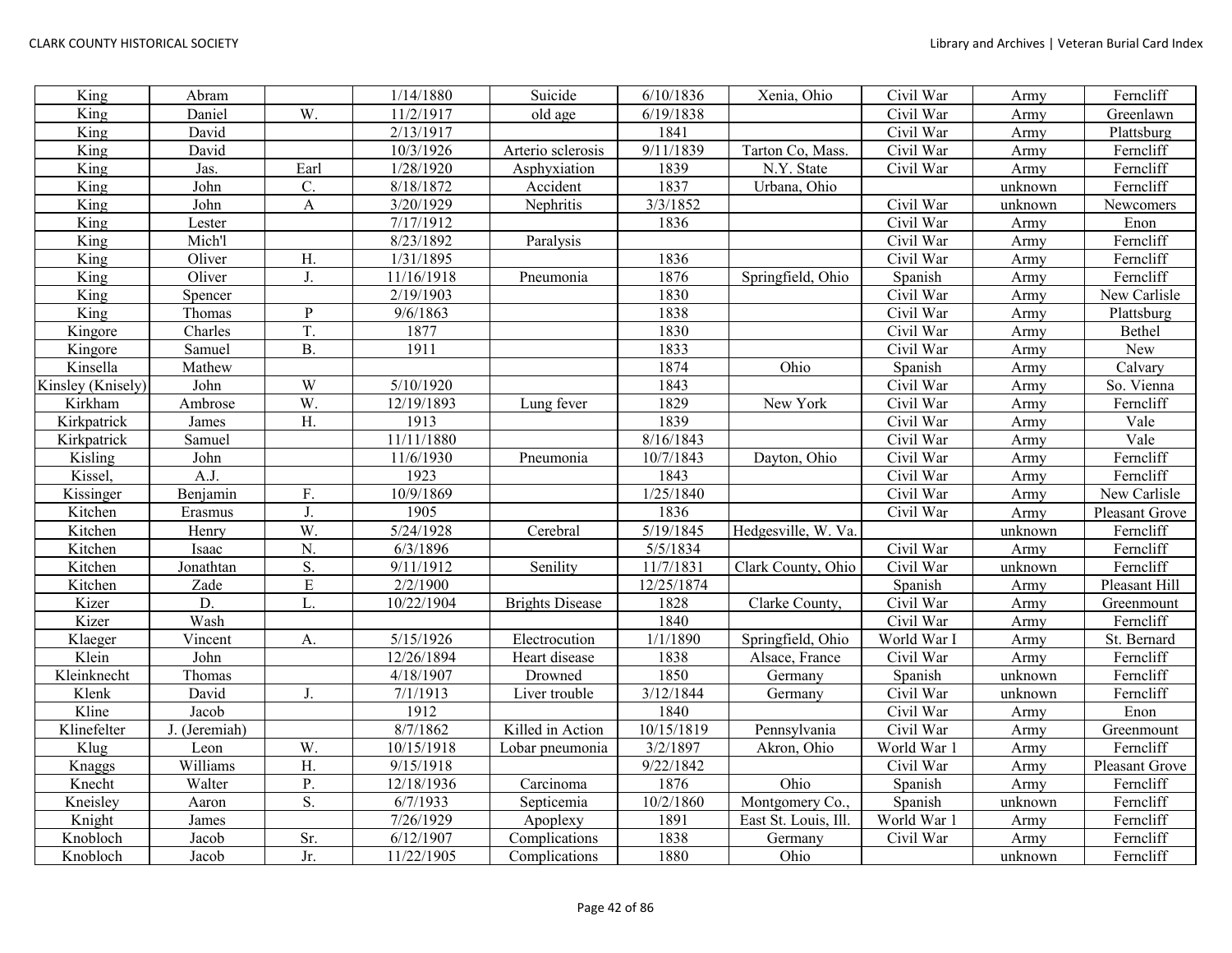| Knott           | John        | M.               | 1/23/1864  |                        | 9/12/1844  |                     | Civil War               | Army    | Clifton      |
|-----------------|-------------|------------------|------------|------------------------|------------|---------------------|-------------------------|---------|--------------|
| Knott           | Peter       |                  | 1907       |                        | 1843       |                     | Civil War               | Army    | Clifton      |
| Knott           | Samuel      | J.               | 6/18/1916  | Complications          | 1840       | Ohio                | Civil War               | Army    | Ferncliff    |
| Knox            | Selethiel   | H.               | 4/13/1913  | Operation              | 1/14/1832  | Cincinnati, Ohio    | Civil War               | Army    | Ferncliff    |
| Kochendoerfer   | Joseph      |                  | 1942       |                        | 8/20/1876  |                     |                         | Army    | Glen Haven   |
| Koenig          | Carl        |                  | 3/15/1891  | Apoplexy               | 1833       | Germany             |                         | unknown | Ferncliff    |
| Koontz          | Aaron       | F.               | 9/17/1908  |                        | 1832       |                     | Civil War               | Army    | Newcomers    |
| Kouse           | John        | W                | 5/28/1928  |                        | 8/16/1896  |                     | World War I             | Army    | New Carlisle |
| Kramer          | John        | Η.               | 3/4/1908   |                        | 1848       |                     | Civil War               | Army    | Ferncliff    |
| Kramer          | John        | A.               | 11/20/1916 | Complications          | 4/13/1843  | Penna               | Civil War               | Army    | Ferncliff    |
| Krapp           | George      |                  | 12/11/1923 | Nephritis              | 11/13/1833 | Germany             | Civil War               | unknown | Ferncliff    |
| Krapp           | Martin      |                  | 10/5/1936  | Pneumonia              | 1/7/1841   | Germany             |                         | unknown | Ferncliff    |
| Krauss          | Henry       |                  | 1/23/1878  |                        | 10/1/1800  |                     | Civil War               | unknown | Greenmount   |
| Kreps           | Wm.         | <b>B.</b>        | 12/12/1927 | Strangulation of       | 1888       | Springfield, Ohio   | World War 1             | Army    | Ferncliff    |
| Kretzer         | Kenneth     | L.               | 5/x/1940   |                        | 10/x/1899  | Greenfield, Ohio    | World War 1             | Army    | Ferncliff    |
| Krieider        | Henry       |                  | 10/17/1893 | <b>Brights Disease</b> | 4/1/1822   | Lancster Co., Pa.   | Civil War               | Army    | Ferncliff    |
| Kruft           | John        |                  | 10/6/1912  | Cerebral               | 1832       | Germany             | Civil War               | Army    | Ferncliff    |
| Kruschadt       | Charles     | Ε.               | 11/25/1932 | Chronic nephritis      | 10/14/1886 | Germany             | World War 1             | Army    | Ferncliff    |
| Kulp            | Levi        |                  | 2/15/1899  |                        |            |                     | Civil War               | Army    | Ferncliff    |
| Kulp (Culp)     | Abraham     |                  | 12/27/1896 |                        |            |                     | Civil War               | Navy    | Ferncliff    |
| Kurtis (Curtiss | Joseph      |                  | 1902       |                        | 1842       |                     | Civil War               | unknown | Ferncliff    |
| Kurtz           | Daniel      |                  | 11/30/1903 | <b>Bronchitis</b>      | 1823       | Germany             | Civil War               | Army    | Ferncliff    |
| Kurtz           | James       |                  | 2/19/1913  | Pneumonia              | 1840       |                     | Civil War               | Army    | Ferncliff    |
| Kurtz (Curtz)   | John        | N.               | 8/15/1852  | Dysentery              | 8/12/1792  |                     | War of 1812             | Army    | Ferncliff    |
| Laager          | Caspar      |                  | 11/8/1922  | Pneumonia              | 1862       | Switzerland         |                         | Army    | Ferncliff    |
| Lafferty        | Samuel      | J                | 12/11/1919 | Myocarditis            | 11/28/1846 | Clark County, Ohio  | Civil War               | Army    | Ferncliff    |
| Lafferty        | William     | L.               | 11/20/1910 | Pneumonia              | 1845       | Ohio                | Civil War               | Army    | Ferncliff    |
| Lally           | Edward      |                  | 7/31/1913  |                        |            |                     | Civil War               | Navy    | Calvary      |
| Lambing         | Jacob       |                  |            |                        | 1833       |                     | Civil War               | Army    | Greenlawn    |
| Lambing         | Ross        |                  | `1925      |                        | 11/1893    | Ohio                | World War I             | Army    | Greenlawn    |
| Lamborn         | Ezekiel     | $\overline{H}$ . | 12/20/1900 | Chronic diarrhoea      | 1828       | Wilmington, De      | Civil War               | Army    | Ferncliff    |
| Lamma           | William     |                  | 1828       |                        | 1778       |                     | War of 1812             | Army    | New Carlisle |
| Lamme           | James       | ${\bf G}$        | 1885       |                        | 1828       |                     | $\overline{C}$ ivil War | Army    | New Carlisle |
| Lamp (Lampe)    | Henry       |                  | 11/11/1916 | Complications          | 1846       | Germany             | Civil War               | Army    | Ferncliff    |
| Landaker        | $\mathbf D$ | J.               |            |                        | 1843       |                     | Civil War               | Army    | Greenlawn    |
| Landaker        | Isaac       |                  |            |                        | 1829       |                     | Civil War               | Army    | Greenlawn    |
| Lane            | George      |                  |            |                        |            |                     | Revolutionary           | unknown | Ferncliff    |
| Lane            | Robert      |                  |            |                        |            |                     | Revolutionary           | Army    | Ferncliff    |
| Lang            | Joseph      | A.               | 7/27/1924  | Cerebral               | 7/8/1847   | Elmer, NJ           | Civil War               | Army    | Ferncliff    |
| Lankenan        | John        | $\mathbf D$      | 4/25/1895  | Acute Nephrititus      | 2/23/1846  | Germany             | Civil War               | Army    | Ferncliff    |
| Lanthorn        | David       |                  | 1874       |                        | 1790       |                     | War of 1812             | Army    | Newcomers    |
| Lapsley         | John        | Ρ.               | 2/3/1927   | Pulmonary              | 1894       | Cambridge, MA       |                         | Navy    | Ferncliff    |
| Lasley          | Stewart     | A.               | 8/12/1884  | Paralysis              | 1803       | Gallia County, Ohio | Civil War               | unknown | Ferncliff    |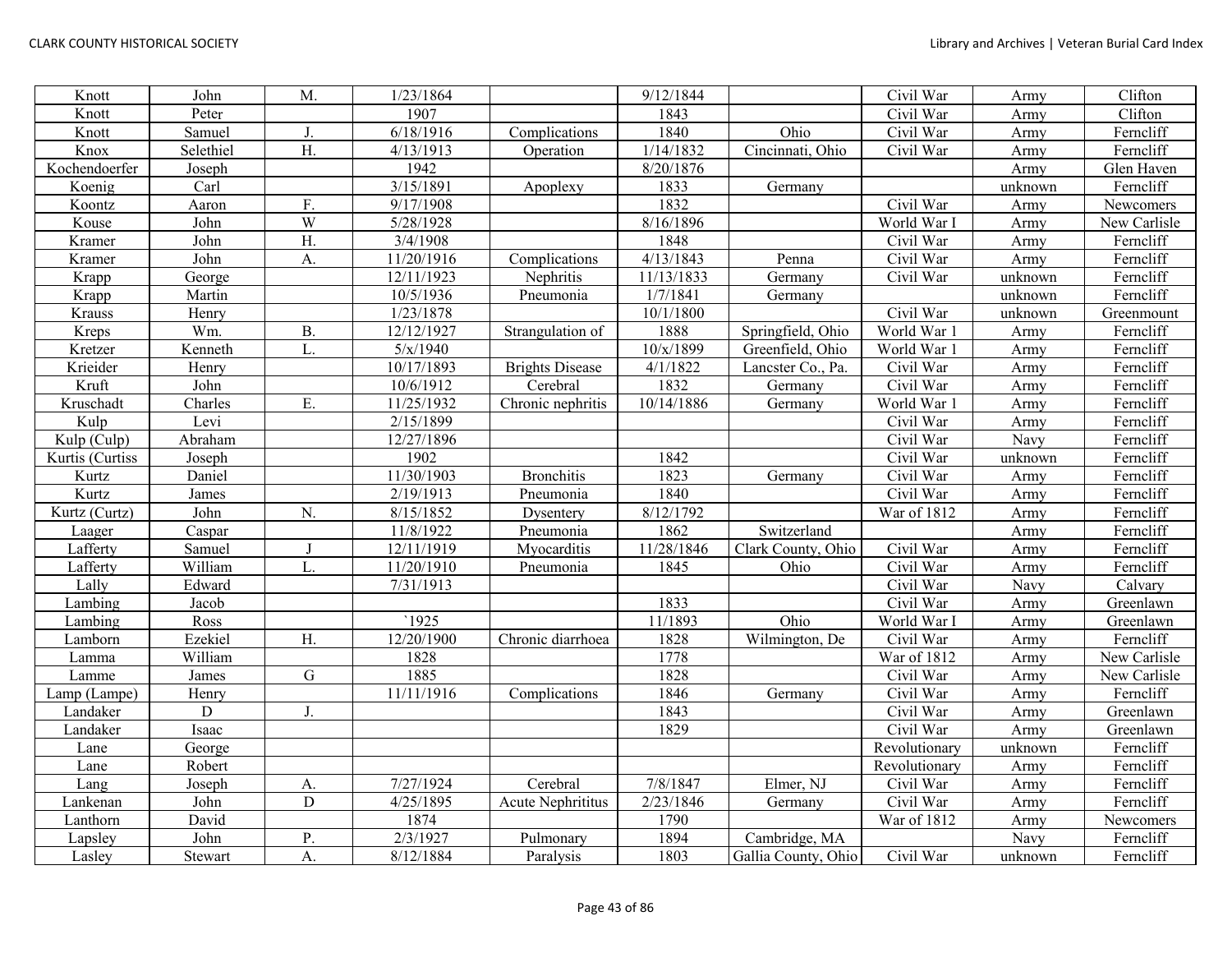| Latimer      | Samuel         |                  | $\frac{1}{3}/9/1916$ | Complications        | 11/20/1838 | Springfield, Ohio  | Civil War   | Army    | Ferncliff     |
|--------------|----------------|------------------|----------------------|----------------------|------------|--------------------|-------------|---------|---------------|
| Latourratte  | Robert         |                  | 1911                 |                      | 1835       |                    | Civil War   | Army    | New Carlisle  |
| Latt         | Thomas         | ${\bf E}$        | 1/20/1904            | Paralysis            | 9/29/1841  | Ohio               | Civil War   | Army    | Ferncliff     |
| Laudenslader | John           |                  |                      |                      |            |                    | Civil War   | Army    | Ferncliff     |
| Laughlin     | James          | R.               | 2/22/1933            |                      | 5/24/1844  |                    | Civil War   | Army    | Ream          |
| Lauver       | Lewis          | ${\bf E}$        | 12/24/1919           | Paralysis            | 1860       | Springfield, Ohio  | Spanish     | unknown | Ferncliff     |
| Lauver       | Orville        | <b>B.</b>        | 12/3/1937            | Coronary Sclerosis   | 1889       | Richfield, PA      | World War 1 | Army    | Ferncliff     |
| Lawler       | Martin         | A.               | 1930                 |                      | 1895       | Springfield, Ohio  | World War I | Army    | St. Bernard   |
| Lawrance     | D (Deluna)     | $\overline{C}$ . | 1910                 | Paralysis            | 1841       |                    | Civil War   | Army    | Ferncliff     |
| Lawrence     | Charles        | E                | 5/6/1938             |                      | 1872       |                    | Spanish     | Army    | Ferncliff     |
| Lawrence     | Roland         | W.               | 4/8/1911             | Heart disease        | 10/29/1842 | Springfield, Ohio  | Civil War   | Army    | Ferncliff     |
| Lawrence     | Wesley         | ${\bf D}$        | 10/25/1918           | Killed in action     | 1895       | Springfield, Ohio  | World War 1 | Army    | Ferncliff     |
| Laws         | Thomas         | R.               | 8/23/1937            | Broncho              | 8/18/1853  | West Virginia      | Spanish     | unknown | Ferncliff     |
| Lawson       | Marcelius      | Η.               | 1908                 |                      | 1838       |                    |             | unknown | Ferncliff     |
| Layborne     | Abraham (Abel) |                  | 12/20/1917           |                      |            |                    | Civil War   | Army    | Fletcher      |
| Layborne     | William        | H.               | 5/8/1907             | Cancer               | 18141      | Clark County, Ohio | Civil War   | Army    | Fletcher      |
| Laybourn     | David          | M.               | 1908                 |                      | 1848       |                    | Civil War   | Army    | Ferncliff     |
| Laybourn     | Lewis          | J.               | 7/26/1934            |                      | 9/15/1843  |                    | Civil War   | Navy    | Fletcher      |
| Laybourn     | Lewis          | J.               | 7/26/1934            |                      | 9/15/1843  |                    | Civil War   | Army    | Fletcher      |
| Laybourne    | Abraham (Abel) |                  | 12/20/1917           |                      |            |                    | Civil War   | Army    | Fletcher      |
| Laybourne    | William        | H.               | 5/8/1907             | Cancer               | 1841       | Clark County, Ohio | Civil War   | Army    | Fletcher      |
| Laycox       | Peter          |                  | 1860                 |                      | 1796       |                    | War of 1812 | Army    | Pleasant Hill |
| Laytham      | Lloyd          | L                | 1941                 |                      | 9/26/1893  |                    |             | Army    | Greenlawn     |
| Layton       | Ezra           | N.               | 11/14/1905           | <b>Heart Disease</b> | 1846       | Bethel Township,   | Civil War   | Army    | New           |
| Layton       |                | Ε.               |                      |                      |            |                    | Civil War   | Army    | Enon          |
| Layton       | Ohio (Orin)    |                  | 12/13/1917           | Dilitation           | 2/26/1846  | Clark County, Ohio | Civil War   | Army    | Ferncliff     |
| Leach        | Dock           |                  | 5/7/1929             | Senility             | 3/2/1836   | Kentucky           | Civil War   | Army    | Ferncliff     |
| Lecampt      | Charles        | H.               | 2/23/1900            |                      | 1819       | Delaware           | Civil War   | Army    | Ferncliff     |
| Lecrone      | Lewis          |                  | 11/12/1918           | Valvular heart       | 1832       | York, Pennsylvania | Civil War   | Army    | Ferncliff     |
| Lee          | Arthur         | M.               | 12/21/1918           | <b>Broncho</b>       | 8/15/1878  | Ohio               | Spanish     | Army    | St. Bernard   |
| Lee          | William        |                  | 1/21/1927            | Arterio sclerosis    | 9/10/1841  | Mason County,      | Civil War   | Navy    | Ferncliff     |
| Leedle       | Richard        |                  | 1906                 |                      | 1830       |                    | Civil War   | Army    | Ferncliff     |
| LeFevre      | Daniel         |                  | 2/15/1925            | Influenza            | 1842       | Williamsport,      | Civil War   | Army    | Ferncliff     |
| Leffel       | Andrew         | $\mathbf D$      | 1927                 |                      | 1846       |                    | Civil War   | Army    | New Carlisle  |
| Leffel       | Clarence       | $\mathbf O$      | 11/2/1918            | Killed in action     | 1892       | Springfield, Ohio  | World War 1 | Army    | Ferncliff     |
| Leffel       | Frederick      | G.               | 6/17/1868            | Epilepsy             | 12/17/1836 | Springfield, Ohio  |             | unknown | Ferncliff     |
| Leffel       | Henry          | H.               | 1903                 |                      | 1839       |                    | Civil War   | Army    | New Carlisle  |
| Leffel       | Henry          |                  | 4/14/1904            |                      | 10/27/1821 |                    | Civil War   | Army    | Ferncliff     |
| Leffel       |                | Martin           | 8/10/1903            |                      | 1828       |                    | Civil War   | Army    | Ferncliff     |
| Leffel       | Jacob          |                  | 1862                 |                      |            |                    | Civil War   | Army    | New           |
| Leffel       | James          |                  | 6/11/1866            | Consumption          | 1806       | Virginia           |             | unknown | Ferncliff     |
| Leffel       | James          | $\mathbf{M}$     | 4/26/1877            |                      | 1/30/1832  | Clark County, Ohio | Civil War   | Army    | Ferncliff     |
| Leffel       | Jeremiah       |                  | 6/26/1906            |                      | 6/6/1821   | Clark County, Ohio | Civil War   | Army    | Ferncliff     |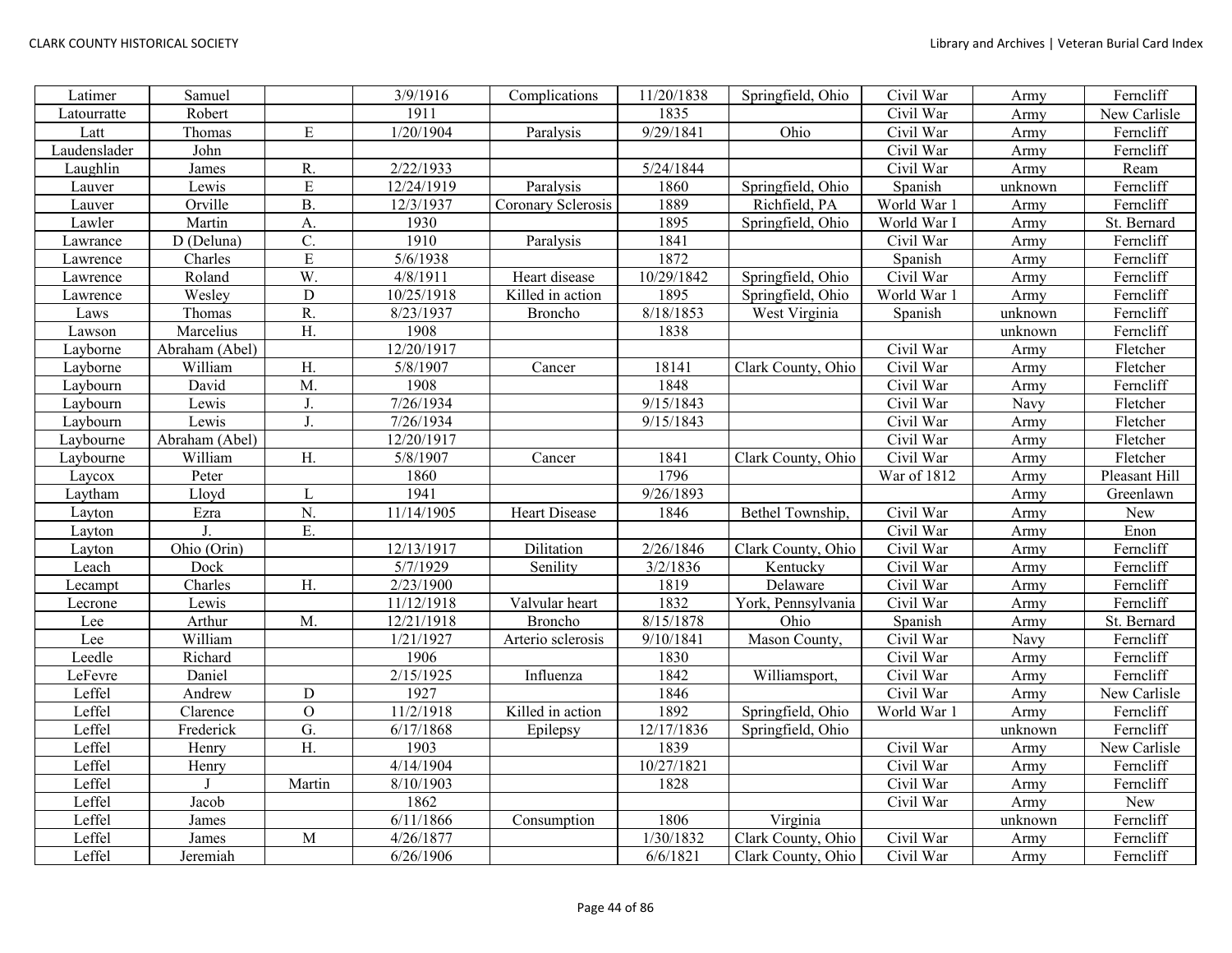| Leffel           | John           |                | 2/20/1900           | Old Age             | 1818       | Springfield, Ohio  | Civil War     | Army    | Ferncliff     |
|------------------|----------------|----------------|---------------------|---------------------|------------|--------------------|---------------|---------|---------------|
| Leffel           | Joseph         |                | 2/6/1917            | Dropsy              | 1834       |                    |               | unknown | Ferncliff     |
| Leffel           | Joseph         | $\overline{O}$ | 6/22/1909           | Cancer              | 1842       | Clark County, Ohio | Civil War     | Army    | Ferncliff     |
| Legge            | William        |                | 6/15/1900           |                     |            |                    | Civil War     | Army    | unknown       |
| Lehman           | Christian      |                | 8/26/1909           | Complications       | 1846       |                    | Civil War     | Army    | Ferncliff     |
| Leib (Lieb)      | John           |                | 8/31/1905           | Drowned             | 1842       | Germany            | Civil War     | Army    | Ferncliff     |
| Leidigh          | Michael        |                | 1891                |                     | 1818       |                    |               | unknown | Ferncliff     |
| Leigh            | Ivory          | P.             | 1/15/1934           | Hemorrhage          | 4/25/1894  | Chattanooga,       | World War 1   | Army    | Ferncliff     |
| Lemon            |                | Frank          | 8/20/1904           | Stomach trouble     | 1835       | Springfield, Ohio  |               | unknown | Ferncliff     |
| Lent             | Marcus         |                | 2/3/1909            |                     | 1838       |                    | Civil War     | Army    | Ferncliff     |
| Lenty            | George         |                | 9/12/1888           | Heart disease       | 1/8/1843   | Springfield, Ohio  | Civil War     | Army    | Ferncliff     |
| Leonard          | Alfred         |                | 6/30/1928           | Nephritis           | 1877       | Springfield, Ohio  | Spanish       | Army    | Ferncliff     |
| Leopold          | Michael        |                |                     |                     |            |                    | Civil War     | Army    | Ferncliff     |
| Lesher           | Thomas         | W.             | $\frac{9}{5}$ /1895 | Cancer of the       | 6/26/1840  | Beford County, PA  | Civil War     | Army    | Ferncliff     |
| Leslie           | Lewis          |                | 3/18/1931           | Cirrhosis of liver  | 10/18/1843 | Hocking County,    | Civil War     | Army    | Ferncliff     |
| Letts            | Nelson         |                | 3/12/1896           |                     |            |                    | Civil War     | Army    | Ferncliff     |
| Leuty            | Henry          | $\mathbf{J}$   | 12/21/1912          | Cystitis            | 2/1/1845   | Springfield, Ohio  |               | unknown | Ferncliff     |
| Leuty, Jr (Luty) | John           |                | 12/12/1864          | Consumption         | 3/31/1835  | Springfield, Ohio  | Civil War     | Army    | Ferncliff     |
| Leuty, Sr        | John           |                | 1888                | Erysipelas          | 1809       | England            |               | unknown | Ferncliff     |
| Levan            | Porter (Peter) |                | 9/15/1909           |                     | 1841       | Pennsylvania       | Civil War     | Army    | New Carlisle  |
| Lewis            | A              | <b>B.</b>      | 9/26/1879           | <b>Brain Fever</b>  | 1845       | Springfield, Ohio  | Civil War     | Army    | Ferncliff     |
| Lewis            | D              | G.             | 1/28/1929           | Valvular heart      | 10/22/1882 | Dayton, Ohio       |               | unknown | Ferncliff     |
| Lewis            | Frederick      |                | 1907                |                     | 1836       |                    | Civil War     | Army    | St. Raphael   |
| Lewis            | Tillman        |                |                     |                     |            |                    |               | unknown | Ferncliff     |
| Liddy            | John           | T.             | 4/4/1925            | Accidental          | 10/7/1894  | Dayton, Ohio       | World War I   | Army    | Calvary       |
| Linaweaver       | William        |                | 10/31/1920          | Arterio Sclerosis   | 10/16/1830 | Ohio               | Civil War     | Army    | Ferncliff     |
| Lindell          | John           |                | 5/21/1849           |                     | 1784       |                    |               | unknown | Greenmount    |
| Linden           | Henry          |                | 4/29/1918           | Mitral              | 1839       | Kentucky           | Civil War     | Army    | Ferncliff     |
| Lindner          | George         | Frank          | 3/2/1937            | Accident            | 5/13/1894  | Springfield, Ohio  | World War I   | Navy    | St. Bernard   |
| Lingle           | H              | Clay           | 1/18/1876           |                     | 11/25/1844 |                    | Civil War     | Army    | Thompson      |
| Linkenhoker      | David          | Ε.             | 1/27/1919           | Aortic Stenosis     | 3/24/1894  | Springfield, Ohio  | World War I   | Army    | Calvary       |
| Linn             | Jacob          | F.             | 7/13/1885           | Dropsy of the heart | 1830       | Adams Co.,         | Civil War     | unknown | Ferncliff     |
| Linn             | Michael        |                | 1/29/1912           | Dropsy              | 3/18/1831  | Pennsylvania       |               | unknown | Ferncliff     |
| Linn             | W              | R.             | 1/27/1890           | Heart disease       | 4/2/1830   | Pennsylvania       | Civil War     | Army    | Ferncliff     |
| Lippicott        | Darius         |                | 11/16/1866          |                     | 1826       |                    | Civil War     | Army    | North Hampton |
| Lippincott       | Sam            |                | 2/24/1853           |                     | 8/20/1758  |                    | Revolutionary | Army    | North Hampton |
| Little           | Joseph         | ${\bf D}$      | 1914                |                     | 1882       |                    | Spanish       | Navy    | Ferncliff     |
| Little           | Joel           | L.             | 2/25/1920           | Cerebral            | 12/20/1836 | Ohio               | Civil War     | Army    | Ferncliff     |
| Littler          |                | $\overline{R}$ |                     |                     |            |                    | Civil War     | Army    | Garlough      |
| Littler          | John           | H.             | $\sqrt{6}/8/1885$   | Paralysis           | 1821       | Winchester,        | Civil War     | Army    | Ferncliff     |
| Littler          | Nathan         | C.             | 1908                |                     | 1829       |                    | Civil War     | Army    | New Carlisle  |
| Littler (Litler) | John           | L.             | 3/24/1897           |                     | 1836       |                    | Civil War     | Army    | Ferncliff     |
| Littleton        | Vanburen       |                | 5/4/1914            |                     |            |                    | Civil War     | Army    | New Carlisle  |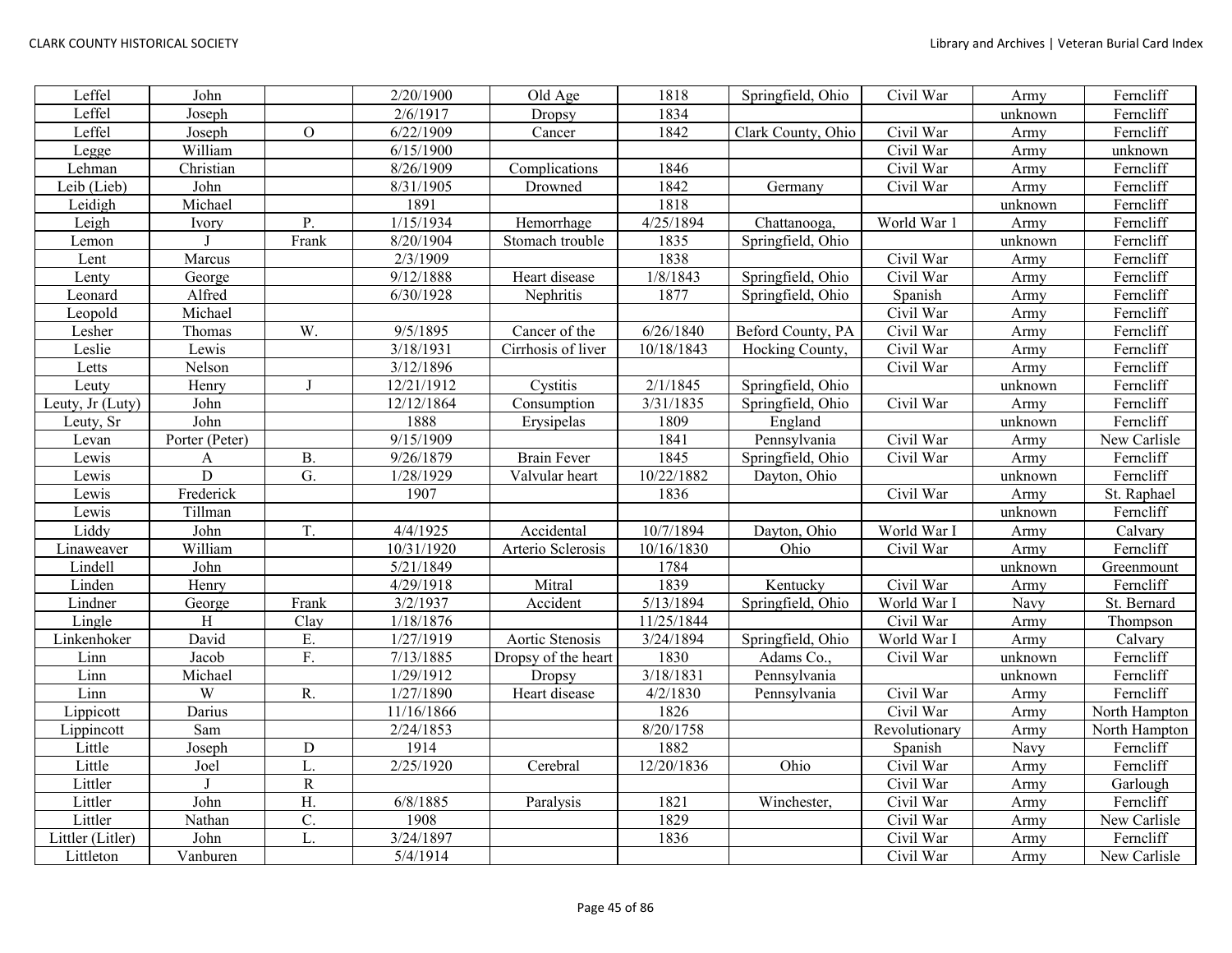| Liverpool     | Lincoln      |                  | 3/12/1914  | Apoplexy               | 2/25/1872             | Ohio               | Spanish                 | Army    | Ferncliff      |
|---------------|--------------|------------------|------------|------------------------|-----------------------|--------------------|-------------------------|---------|----------------|
| Lloyd         | James        | W.               | 2/24/1896  |                        | 1819                  |                    | Civil War               | Army    | Ashbury Chapel |
| Lloyd         | Nelson       |                  | 5/4/1869   |                        | 1787                  |                    |                         | unknown | Ashbury Chapel |
| Locke         | Frank        | W.               |            |                        | 6/2/1895              |                    |                         | Army    | Ashbury Chapel |
| Locke         | William      | $\overline{B}$ . | 9/4/1909   | Complications          | 1833                  |                    | Civil War               | Army    | Ferncliff      |
| Lockhart      | John         |                  | 1848       |                        | 1797                  |                    | War of 1812             | Army    | Vernon         |
| Locust        | William      |                  | 12/22/1922 | Chronic Nephritis      | 3/20/1843             | Logan County, Ohio | Civil War               | Army    | Ferncliff      |
| Logue         | ${\bf G}$    | А.               |            |                        |                       |                    | Civil War               | Army    | So. Vienna     |
| Lohnes        | John         | $\overline{P}$ . | 1909       |                        | 1840                  |                    | Civil War               | Army    | New            |
| Long          | James        | M.               | 1876       |                        | 1843                  |                    | Civil War               | Army    | So. Vienna     |
| Long          | James        | Earl             | 1943       |                        | 9/21/1893             |                    | World War 1             | Army    | Ferncliff      |
| Long          | John         | N.               | 2/11/1931  | Chronic                | 9/15/1892             | Springfield, Ohio  | World War 1             | Army    | Ferncliff      |
| Long          | Walter       | $\overline{C}$ . | 2/25/1935  | Tuberculosis           | 7/29/1904             | Springfield, Ohio  |                         | Navy    | Ferncliff      |
| Looney        | Charles      | ${\bf E}$        | 10/9/1917  | Suicide                | 10/4/1891             | Plattsburg, Ohio   | World War 1             | Army    | Ferncliff      |
| Lott          | James        | T.               | 4/17/1922  | Uremia                 | 1/11/1845             |                    | Civil War               | Army    | Garlough       |
| Lottridge     | George       | $\mathbf{M}$     | 2/27/1914  | Tuberculosis           | 9/30/1881             | Ohio               | Spanish                 | Army    | Ferncliff      |
| Lottridge     | McDonald     |                  | 7/9/1909   | Old Age                | 1838                  | Michigan           | Civil War               | Army    | Ferncliff      |
| Love          | George       | W.               | 10/26/1903 |                        | 1832                  | Kentucky           | Civil War               | Army    | Ferncliff      |
| Love          | Lester       | C.               | 11/30/1928 | Apoplexy               | 1891                  | Springfield, Ohio  | World War 1             | Army    | Ferncliff      |
| Low           | James        | W.               | 7/10/1871  |                        | $\overline{2/8}/1841$ |                    | Civil War               | Army    | Ferncliff      |
| Lowe          | Charles      |                  | 5/7/1924   | Mitral Insufficiency   | 1841                  | Urbana, Ohio       | Civil War               | Army    | Ferncliff      |
| Lowery, Sr    | David        |                  | 9/9/1859   | old age                | 1767                  | Pennsylvania       | Revolutionary           | Army    | Ferncliff      |
| Lowman        | Cyrus        |                  | 11/20/1894 |                        | 1822                  |                    | Civil War               | Army    | New Carlisle   |
| Lowman        | David        |                  |            |                        | 1929                  |                    | Civil War               | Army    | Ferncliff      |
| Lowry         | Basil        |                  | 1924       |                        | 1838                  |                    | Civil War               | unknown | Bethel         |
| Loy           | Martin       | <b>B.</b>        | 3/29/1893  |                        | 1/26/1814             | Lyesburg, PA       | Civil War               | unknown | Ferncliff      |
| Lucas         | William      |                  | 12/22/1923 |                        |                       |                    | Civil War               | Army    | Ferncliff      |
| Ludlow        | Charles      |                  | 5/2/1908   | Sclerosis of           | 1842                  |                    | Civil War               | Army    | Ferncliff      |
| Ludlow        | Cooper       |                  | 10/3/1906  | Uremic poisoning       | 1845                  | Ohio               | $\overline{C}$ ivil War | Army    | Ferncliff      |
| Ludlow        | George       |                  | 9/16/1886  | Consumption            | 1821                  | Springfield, Ohio  | Civil War               | Army    | Ferncliff      |
| Luger         | John         |                  | 11/16/1917 | Hemorrage              | 12/19/1844            | Austria            | Civil War               | unknown | Ferncliff      |
| Lugg          | John         | S                | 2/15/1902  | <b>Brights Disease</b> | 1842                  | England            | Civil War               | Army    | Ferncliff      |
| Luibel        | John         | Edward           | 1918       | Wounds                 | 1891                  |                    | World War I             | Army    | St. Bernard    |
| Luse          | John         | F.               | 4/28/1870  |                        | 12/28/1842            |                    | Civil War               | Army    | Clifton        |
| $\rm{Luse}$   | John         | $\overline{F}$   | 2/14/1874  |                        | 2/13/1799             |                    |                         | unknown | Ferncliff      |
| Lutz          | John         | W.               | 7/4/1936   |                        | 1868                  | Mt. Jackson, VA    | Spanish                 | Army    | Ferncliff      |
| Lynch         | Peter        | A.               | 12/23/1921 | Complications          | 1849                  |                    | Civil War               | unknown | Ferncliff      |
| Lyons         | Frank        | W.               | 4/4/1924   | Operation              | 10/4/1892             | Ohio               | World War I             | Army    | St. Bernard    |
| Lyons         | William      |                  |            |                        |                       |                    | Civil War               | unknown | Ferncliff      |
| Lyons (Lyon)  | James        |                  |            |                        | 1842                  |                    | Civil War               | Army    | Greenlawn      |
| Lytle         | F. (Francis) | <b>B.</b>        |            |                        | 1834                  |                    | Civil War               | Army    | Clifton        |
| Macay (McKay) | Josephus     |                  | 4/3/1877   | Consumption            | 9/1/1844              | Delaware County,   | Civil War               | Army    | Ferncliff      |
| MacBeth       | James        |                  | 1/21/1889  | Broken neck            | 1817                  | Clark County, Ohio | Civil War               | Army    | Ferncliff      |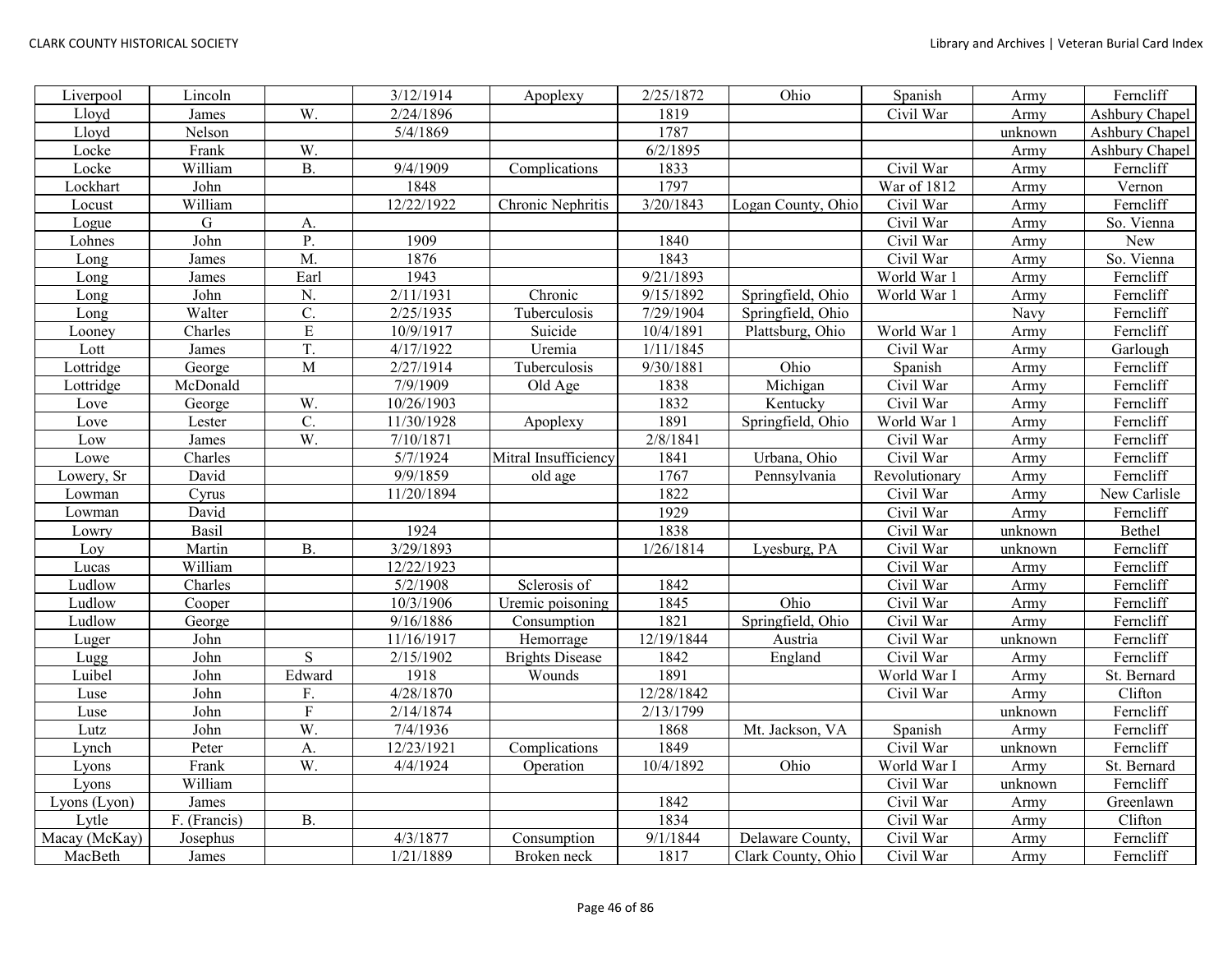| MacBeth       | James          | <b>B.</b>      | 12/19/1881         | Consumption        | 1843       | Urbana, Ohio         | Civil War   | Army    | Ferncliff           |
|---------------|----------------|----------------|--------------------|--------------------|------------|----------------------|-------------|---------|---------------------|
| MacConnell    | S              |                | 2/3/1874           |                    | 12/10/1837 |                      | Civil War   | Army    | Ferncliff           |
| Macry         | Nick           | $\mathbf D$    | 10/27/1925         | <b>Brain Tumor</b> | 1889       | Ternova-Macedonia    | World War 1 | Army    | Ferncliff           |
| Madison       | William        |                | 3/4/1910           | Paralysis          | 1859       | Ohio                 |             | unknown | Ferncliff           |
| Mahan         | William        | H.             | 1918               |                    | 1845       |                      | Civil War   | Army    | New Carlisle        |
| Mahar         | Martin         |                | 9/28/1881          |                    | 12/25/1838 |                      | Civil War   | Army    | Ashbury Chapel      |
| Mahlman       | Christian      |                | 2/10/1895          |                    | 1836       |                      | Civil War   | Army    | Greenmount          |
| Maine         | Frank          | H.             | 6/13/1928          | Seplacalmia        | 10/2/1890  | Tremont, Ohio        | World War 1 | Navy    | Ferncliff           |
| Maley         | John           | $\overline{M}$ | 11/1/1924          | Crushed Skull      | 1847       | Knox County, Ohio    | Civil War   | Army    | Ferncliff           |
| Malone        | Jacob          |                | 1/11/1916          | Chronic Nephritis  | 1847       | Ohio                 | Civil War   | Army    | Ferncliff           |
| Malowney      | Joseph         | R.             | 1924               |                    | 1882       | Springfield, Ohio    | World War I | Army    | St. Bernard         |
| Manley        | James          | M              | 5/11/1891          | Congestion of the  | 1836       | North Carolina       | Civil War   | Army    | Ferncliff           |
| Manning       | Thomas         | $B$ .          | 6/19/1903          |                    |            |                      | Civil War   | Army    | Ferncliff           |
| Markwood      | Thomas         | $\mathbf{I}$   | 2/5/1916           | Gangrene           | 1842       |                      | Civil War   | Army    | Ferncliff           |
| Marot         | William        |                | 4/9/1893           | Dropsy             |            | Dayton, Ohio         | Civil War   | Navy    | Ferncliff           |
| Marquart      | John           |                | 7/30/1858          |                    | 4/4/1798   |                      |             | unknown | Clifton             |
| Marrow (Mero) | Levi           | G.             | 4/10/1869          |                    | 4/10/1840  |                      | Civil War   | Army    | Ferncliff           |
| Marsh         | H.             | F.             | $\frac{1}{7}/1907$ | Chronic Nephritis  | 1829       | New York             | Civil War   | Army    | Ferncliff           |
| Marsh         | John           |                | 10/27/1870         |                    | 2/19/1843  | Clark County, Ohio   |             | unknown |                     |
| Marsh         | John           |                | 12/17/1883         | Cancer             | 4/15/1837  | Clark County, Ohio   | Civil War   | Army    | Ferncliff           |
| Marshall      | Charles        | T              | 2/26/1918          | Aterio Sclerosis   | 1/3/1845   | Maysville,           | Civil War   | Army    | Ferncliff           |
| Marshall      | Freeman        |                | 1/31/1911          |                    | 1826       |                      | Civil War   | Army    | Greenlawn           |
| Marshall      | Robert         | $\mathbf N$    | 3/31/1924          |                    | 1844       |                      | Civil War   | Army    | North Hampton       |
| Marshall      | Robert         | F.             | 1/6/1912           | Pneumonia          | 7/27/1827  | Ohio                 | Civil War   | Army    | Clifton             |
| Marshall      | Samuel         | ${\bf C}$      |                    |                    |            |                      | Civil War   | Army    | Selma M E           |
| Marshall      | Henry          | <b>B.</b>      | 9/21/1917          | Asthma             | 1834       |                      | Civil War   | Army    | Ferncliff           |
| Martin        | Abraham        |                | 3/16/1920          | Stenosis           | 10/23/1827 | Pennsylvania         | Civil War   | Army    | Ferncliff           |
| Martin        | David          |                | 9/21/1874          |                    | 10/9/1797  |                      | War of 1812 | Army    | <b>Emery Chapel</b> |
| Martin        | George         | R.             | 1/31/1863          |                    | 1/21/1839  |                      | Civil War   | Navy    | Ashbury Chapel      |
| Martin        | Hugh (William) | (H.)           | 4/12/1913          |                    | 1841       |                      | Civil War   | Army    | Calvary             |
| Martin        | John           | C.             | 12/9/1911          | Uremia             | 10/13/1839 | Maryland             | Civil War   | Army    | Ferncliff           |
| Martin        | John           | W.             | 9/8/1918           | Pneumonia          | 2/28/1840  | Clark County, Ohio   | Civil War   | Army    | Ferncliff           |
| Martin        | Joseph         | H.             | 6/3/1912           | <b>Dropsy</b>      | 3/28/1842  | Ohio                 | Civil War   | Army    | Ferncliff           |
| Martin        | Peter          | L.             | 1/30/1870          | Diabetes           | 1844       | Moorefield, Ohio     | Civil War   | Army    | Ferncliff           |
| Martin        | Phillip        |                | 5/19/1913          | Complications      | 4/20/1848  | Canada               | Civil War   | Army    | Ferncliff           |
| Martin        | Samuel         | <b>B.</b>      | 9/29/1864          |                    | 9/12/1828  |                      |             | unknown | <b>Emery Chapel</b> |
| Martin        | William        | ${\bf E}.$     | 1918               |                    | 1842       |                      | Civil War   | Navy    | Ashbury Chapel      |
| Martindell    | Joseph         | Ρ.             | 12/22/1926         | Senility           | 1845       | Oxford, Ohio         | Civil War   | Army    | Ferncliff           |
| Mason         | David          |                | 12/12/1908         | Kidney disease     | 1845       | Virginia             | Civil War   | Army    | Ferncliff           |
| Mason         | Edwin          |                | 4/30/1898          | Cerebral Embolism  | 5/31/1839  | <b>United States</b> | Civil War   | Army    | Ferncliff           |
| Mason         | G              | W.             |                    |                    | 1847       |                      | Civil War   | Army    | <b>Brighton</b>     |
| Mason         | John           | G.             | 5/10/1919          |                    | 1854       |                      | Civil War   | Army    | Ferncliff           |
| Massie        | Amos           |                | 5/11/1931          | auto accident      | 3/1884     | Lawrence County,     | World War I | Army    | Greenlawn           |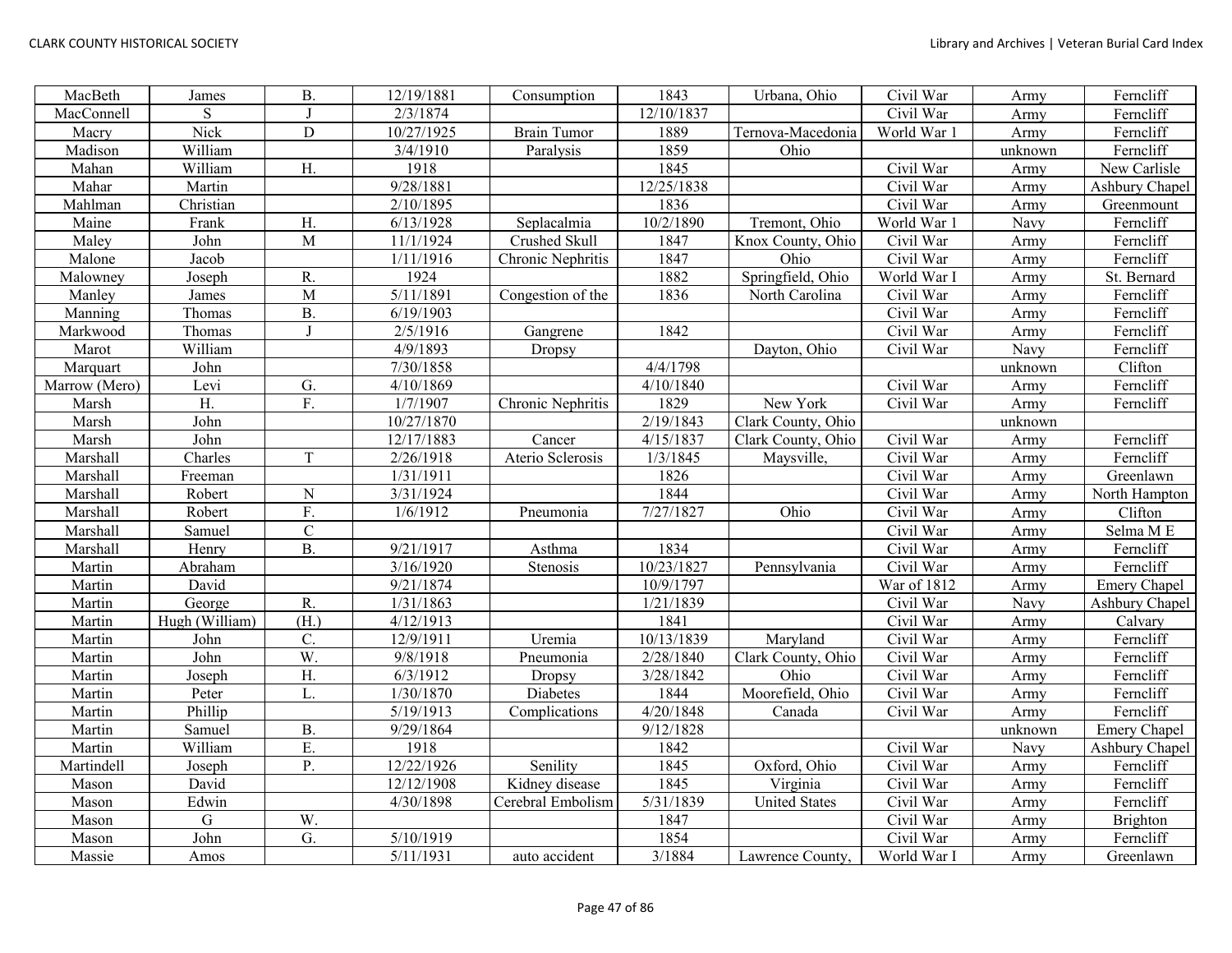| Massie           | Heber    | $\mathbf{F}$     | 1941       |                    | 9/8/1895   |                     |               | Army    | Ferncliff     |
|------------------|----------|------------------|------------|--------------------|------------|---------------------|---------------|---------|---------------|
| Massie           | William  |                  | 11/12/1881 | Killed by Railroad | 1824       |                     | Civil War     | Army    | Ferncliff     |
| Mast             | Peter    |                  | 5/21/1931  | <b>Bronchial</b>   | 3/13/1842  | Morgan County.      | Civil War     | Army    | Ferncliff     |
| Mathais (Mathis) | Charles  | R.               | 5/15/1911  | Anemia             | 1832       |                     | Civil War     | Army    | Ferncliff     |
| Mathews          | Charles  | $\overline{G}$ . | 2/23/1935  |                    |            |                     |               | unknown | Ferncliff     |
| Mathys           | John     |                  | 9/26/1892  | Consumption        | 1838       | Switzerland         | Civil War     | Army    | Ferncliff     |
| Mattinson        | Charles  |                  |            |                    | 1843       |                     | Civil War     | Army    | Greenlawn     |
| Mault            | James    | M                | 6/28/1881  |                    | 7/17/1829  | Virginia            | Civil War     | Army    | Ferncliff     |
| Maxey            | John     | N.               | 3/13/1915  | Apoplexy           | 10/9/1829  | Kentucky            | Civil War     | Army    | Ferncliff     |
| Maxwell          | Absalom  |                  | 8/24/1934  | Uremic poisoning   | 1845       | Clark County, Ohio  | Civil War     | Army    | Ferncliff     |
| Maxwell          | Gawn     |                  | 2/1/1858   |                    | 8/8/1791   |                     | Civil War     | unknown | Pleasant Hill |
| Maxwell          | John     | F                | 2/28/1869  | Consumption        | 1839       |                     | Civil War     | Army    | Ferncliff     |
| Maxwell          | Peter    |                  |            |                    | 1827       |                     | Civil War     | Army    | Pleasant Hill |
| Maxwell          | Robert   |                  | 6/7/1900   | Heart failure      | 1828       | Virginia            | Civil War     | Army    | Ferncliff     |
| May              | James    |                  | 1866       |                    | 1794       |                     | War of 1812   | Army    | Greenmount    |
| May              | John     | T                | 1898       |                    | 1827       |                     | Civil War     | Army    | Ferncliff     |
| Mayall (Mayhall) | George   | W                | 7/9/1864   | Killed in Action   | 7/2/1841   |                     | Civil War     | Army    | New Carlisle  |
| Mayers           | Joseph   |                  | 1907       |                    | 1827       |                     | Mexican       | Army    | St. Bernard   |
| Mayhugh          | William  | G.               | 6/29/1890  | Paralysis          | 1832       | Butler County, Ohio | Civil War     | Army    | Ferncliff     |
| Mayo             | Varnell  | W.               | 3/3/1900   |                    |            |                     | Civil War     | Army    | Ferncliff     |
| McAfee           | William  |                  | 6/7/1909   | Cerebral           | 1839       |                     | Civil War     | Army    | New Carlisle  |
| McBeth           | James    |                  | 1817       | <b>Broken Back</b> | 1/21/1889  | Clark County, Ohio  | Civil War     | Army    | Ferncliff     |
| McBeth           | James    | <b>B.</b>        | 1843       | Consumption        | 12/19/1881 | Urbana, Ohio        | Civil War     | Army    | Ferncliff     |
| McCafferty       | James    |                  | 7/7/1886   |                    | 1823       |                     | Civil War     | Army    | So. Vienna    |
| McCafferty       | Robert   | Η.               | 2/5/1904   |                    | 1841       |                     | Civil War     | Army    | So. Vienna    |
| McCain           | James    | M                | 1831       |                    |            | Miami County,       | Civil War     | Army    | Ferncliff     |
| McCampbell       | Frank    | L                | 10/27/1929 |                    | 5/15/1879  |                     |               | Army    | Glen Haven    |
| McCartney        | Harrison | $\overline{H}$ . | 1920       |                    | 1841       |                     | Civil War     | Army    | Fletcher      |
| McCartney        | Harrison | H.               | 1920       |                    | 1841       |                     | Civil War     | Army    | Fletcher      |
| McCartney        | James    | F.               | 1829       |                    | 1843       |                     | Civil War     | Army    | Fletcher      |
| McCartney        | James    | F.               | 1929       |                    | 1843       |                     | Civil War     | Army    | Fletcher      |
| McCarty          | Henry    |                  |            |                    | 1842       |                     | Civil War     | Army    | Clifton       |
| McCarty          | William  | $\mathbf D$      | 1841       | Consumption        | 5/16/1885  | Springfield         | Civil War     | Army    | Ferncliff     |
| McClary          | Eli      |                  | 3/15/1908  |                    | 1826       |                     | Civil War     | Army    | Fletcher      |
| McClary          | Henry    |                  | 1877       |                    | 1840       |                     | Civil War     | Army    | Greenmount    |
| McCleary         | Eli      |                  | 3/15/1908  |                    | 1826       |                     | Civil War     | Army    | Fletcher      |
| McCleary         | George   | $\mathbf{F}$     | 1846       | Pneumonia          | 1916       |                     | Civil War     | Army    | Ferncliff     |
| McCleave         | George   |                  | 1824       |                    |            | Maryland            | Revolutionary | Army    | Columbia St.  |
| McClellan        | Abram    |                  | 1834       |                    | 1911       |                     | Civil War     | Army    | Ferncliff     |
| McClellan        | Henry    |                  | 2/6/1863   |                    | 11/19/1837 |                     | Civil War     | Army    | Clifton       |
| McClellan        | Jacob    | L.               | 1821       | Heart failure      | 4/28/1892  |                     | Civil War     | Army    | Ferncliff     |
| McClintock       | John     | $\mathbf O$      | 8/25/1842  | Heart disease      | 1/13/1917  | Ohio                | Civil War     | Army    | Ferncliff     |
| McCluskey        | Joseph   |                  |            |                    | 1845       |                     | Civil War     | Army    | Clifton       |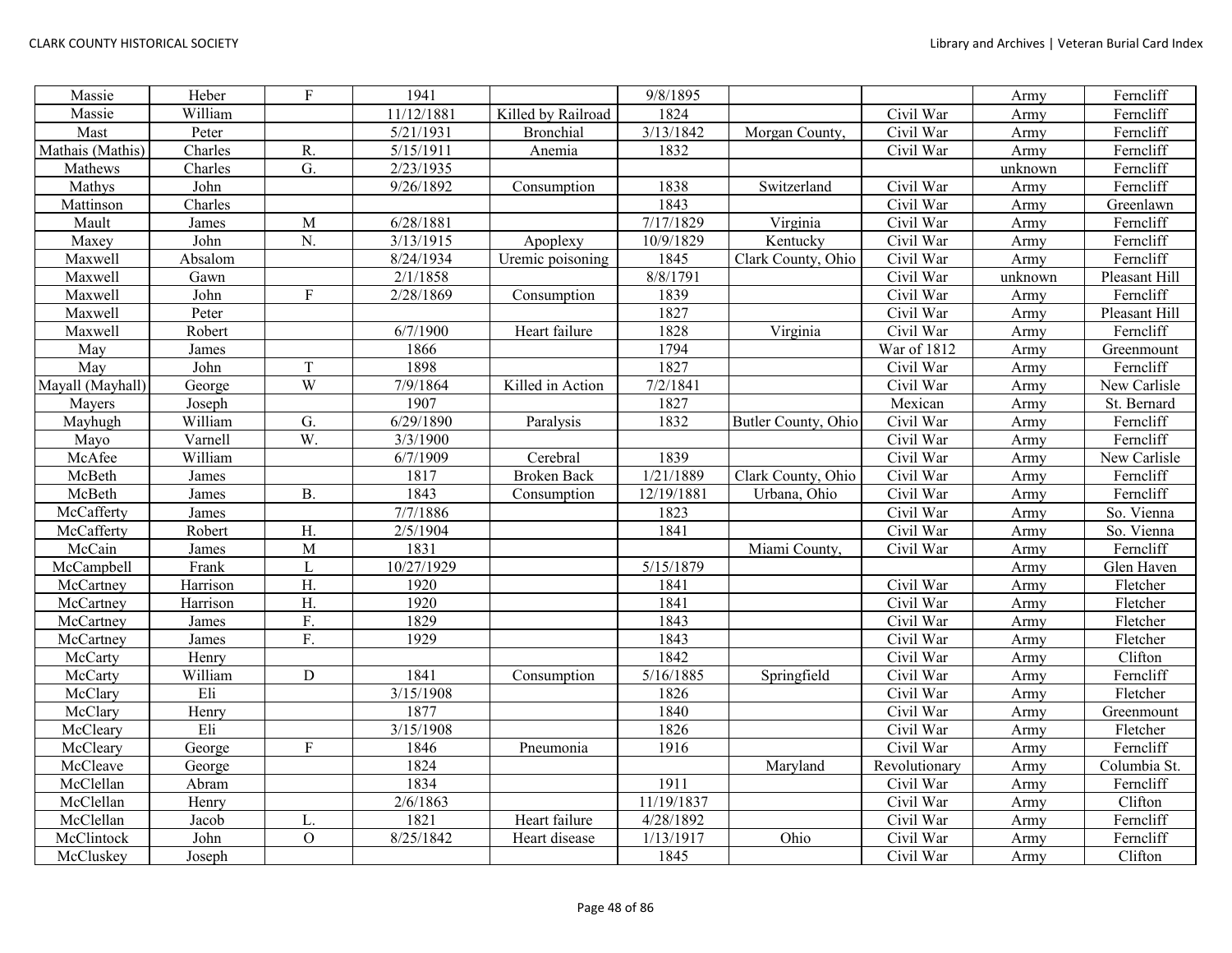| McCollough | Robert            |                  | 9/23/1893  |                                   | 9/8/1835   |                   | Civil War     | Army    | Emery Chapel   |
|------------|-------------------|------------------|------------|-----------------------------------|------------|-------------------|---------------|---------|----------------|
| McCollum   | Russell           | $\, {\bf B}$     | 1892       |                                   | 1827       |                   | Civil War     | Army    | Greenlawn      |
| McCollum   | Samuel            | L.               | 1835       | Complications                     | 6/15/1916  | So. Charlestion,  | Civil war     | Army    | Ferncliff      |
| McConnell  | John              | $B$ .            | 12/9/1844  | Hyperthophia                      | 12/21/1924 | Xenia, Ohio       | Civil War     | Army    | Ferncliff      |
| McCord     | Elias             |                  | 5/1/1813   | Paralysis                         | 4/20/1896  |                   |               | unknown | Ferncliff      |
| McCord     | John              |                  | 1845       | Arterio Sclerosis                 | 3/11/1936  | Urbana, Ohio      | Civil War     | Army    | Ferncliff      |
| McCormack  | William           |                  |            |                                   |            |                   | Civil War     | Army    | Plattsburg     |
| McCoy      | Frank             | C.               | 4/20/1892  | Carcinoma                         | 8/30/1932  | Springfield, Ohio | World War 1   | Army    | Ferncliff      |
| McCoy      | John              | $\overline{C}$ . | 1838       | Pneumonia                         | 2/19/1910  | Ohio              | Civil War     | Navy    | Ferncliff      |
| McCreary   | William           | ${\bf G}$        | 6/21/1845  | Complications                     | 3/21/1915  | Springfield, Ohio | Civil War     | Army    | Ferncliff      |
| McCulla    | Ovistes (Orestus) | A.               | 6/24/1920  |                                   | 1842       |                   | Civil War     | Army    | Ashbury Chapel |
| McDaniel   | John              |                  | 4/28/1863  | <b>DIS</b>                        | 1843       |                   | Civil War     | Army    | Plattsburg     |
| McDaniel   | Richard           |                  | 2/1/1863   | <b>DIS</b>                        | 1844       |                   | Civil War     | Army    | Plattsburg     |
| McDelong   | Isaac             |                  | 1828       |                                   |            |                   | Civil War     | Army    | Ferncliff      |
| McDermott  | John              | W.               | 1918       |                                   | 1845       |                   | Civil War     | Army    | St. Bernard    |
| McDermott  | Patrick           |                  | 11/2/1921  | Cancer                            | 1846       | Ireland           | Civil War     | Army    | Calvary        |
| McDonald   | Charles           |                  | 1842       |                                   | 1793       |                   | War of 1812   | Army    | Pleasant Hill  |
| McDoniel   | A                 | W.               |            |                                   |            |                   | Civil War     | Army    | Greenlawn      |
| McFarland  | James             |                  | 1845       |                                   | 1926       |                   | Civil War     | Army    | Ferncliff      |
| Mcfarland  | James             |                  | 1817       |                                   | 4/28/1880  | Washington, PA    |               | unknown | Ferncliff      |
| McFarland  | Joseph            | P.               | 8/4/1888   |                                   | 1841       |                   | Civil War     | Army    | Greenlawn      |
| McFarland  | William           | H.               |            |                                   |            |                   |               | unknown | Vale           |
| McGilton   | James             | F.               | 1923       |                                   | 1840       |                   | Civil War     | Army    | New Carlisle   |
| McGlone    | Joseph            | ${\bf E}$        | 11/27/1845 | Arterio Sclerosis                 | 12/18/1936 | Cartertown, Ky    | Civil War     | Army    | Ferncliff      |
| McGoun     | Joseph            |                  | 1817       |                                   | 3/31/1888  |                   | Civil War     | Army    | Ferncliff      |
| McGreevy   | $\overline{W}$    | $\mathbf G$      | 1845       | Abscess of Brain                  | 4/7/1887   | Toronto, Canada   | Civil War     | Army    | Ferncliff      |
| McGregory  | Francis           |                  | 1838       | Chronic                           | 1/11/1920  | England           | Civil War     | Army    | Ferncliff      |
| McHugh     | James (James)     | (J.)             | 1910       |                                   | 1875       |                   | Spanish       | Army    | Calvary        |
| McIntire   | Oliver            | <b>B.</b>        | 1840       |                                   | 11/14/1894 |                   | Civil War     | Army    | Ferncliff      |
| McIntire   | William           |                  | 1798       |                                   | 1760       | Scotland          | Revolutionary | Army    | Columbia St.   |
| McIsaac    | Alexander         |                  | 1844       | Pneumonia                         | 3/4/1922   | Urbana, Ohio      |               | unknown |                |
| McKaig     | John              |                  | 1/24/1841  |                                   | 2/14/1767  |                   | War of 1812   | Army    | New Carlisle   |
| McKanna    | Patrick           |                  | 1841       | Chronic diarrhoea                 | 10/5/1864  | Ireland           | Civil War     | Army    | Ferncliff      |
| McKarraw   | John              |                  | 1869       |                                   | 1811       |                   | Civil War     | unknown | St. Raphael    |
| McKay      | Josephus          |                  | 9/1/1844   | $\overline{\mathrm{Consumption}}$ | 4/3/1877   | Delaware County,  | Civil War     | Army    | Ferncliff      |
| McKee      | David             |                  |            |                                   | 1831       |                   | Civil War     | Army    | New Carlisle   |
| McKee      | Thomas            |                  | 1828       | Paralysis                         | 6/23/1895  |                   | Civil War     | Army    | Ferncliff      |
| McKeehan   | George            | L.               | 9/5/1861   |                                   | 1836       |                   | Civil War     | Army    | Clifton        |
| McKeehan   | James             | J.               | 4/6/1869   |                                   | 1843       |                   |               | unknown | Clifton        |
| McKenna    | Edwin             |                  | 3/24/1934  | Drowning                          | 6/22/1890  | Springfield, Ohio | World War I   | Army    | Calvary        |
| McKenna    | Paul              | L.               | 11/25/1928 |                                   | 6/22/1890  | Springfield, Ohio | World War I   | Army    | Calvary        |
| McKibben   | Louis             |                  | 1820       | Cerebral                          | 9/27/1897  |                   |               | unknown | Ferncliff      |
| McKinney   | Benjamin          |                  |            |                                   |            |                   |               | Army    | Clifton        |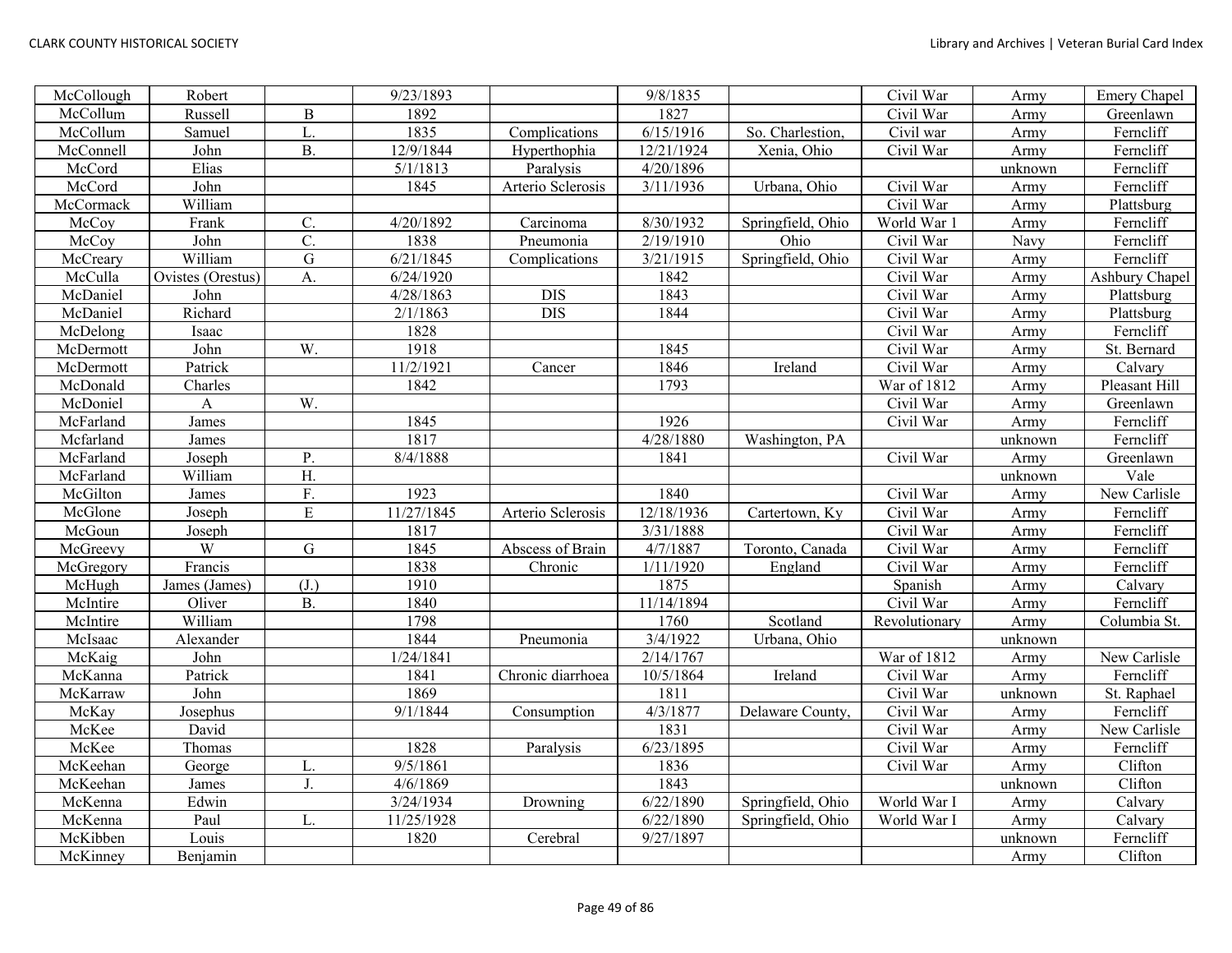| McKinney   | Harrison  |                |            |                        |            |                    | Civil War   | Army    | Plattsburg     |
|------------|-----------|----------------|------------|------------------------|------------|--------------------|-------------|---------|----------------|
| McKinney   | James     | L.             | 1913       |                        | 1839       |                    | Civil War   | Army    | Enon           |
| McKinney   | John      |                | 11/10/1853 |                        | 4/31/1786  |                    | War of 1812 | Army    | Pleasant Grove |
| McKinney   | Samuel    |                | 10/22/1836 |                        | 1/1/1781   |                    | War of 1812 | Army    | New Carlisle   |
| McKinney   | Thomas    | E              | 1835       | Nephritis              | 1/1/1912   |                    | Civil War   | Army    | Ferncliff      |
| McKinney   | William   | $\mathbf S$    | 7/14/1841  | Nephritis              | 7/28/1920  | Clark County, Ohio | Civil War   | Army    | Ferncliff      |
| McMahan    | Jacob     | M              | 1826       |                        | 12/18/1900 | Pennsylvania       | Civil War   | Army    | Ferncliff      |
| McMahon    | James     | T.             |            |                        | 1843       |                    | Civil War   | Army    | Fletcher       |
| McMahon    | James     | T.             |            |                        | 1843       |                    | Civil War   | Army    | Fletcher       |
| McManamay  | John      | W              | 8/19/1878  |                        | 1/31/1844  |                    | Civil War   | Army    | So. Vienna     |
| McManus    | John      | T.             | 12/26/1927 |                        | 6/1895     | Springfield, Ohio  | World War I | Army    | Calvary        |
| McMeen     | William   |                | 1817       | Dropsy                 | 11/30/1869 | Pennsylvania       | Civil War   | Army    | Ferncliff      |
| McMillein  | George    | O.             | 8/21/1864  |                        | 1830       |                    | Civil War   | Army    | Greenlawn      |
| McMillen   | Duncan    |                | 11/27/1898 |                        |            |                    | Civil War   | Army    | Enon           |
| McMillen   | John      | R.             | 1930       |                        | 1872       | Enon, Ohio         | World War I | Army    | Enon           |
| McNamara   | John      |                | 1833       | Suicide                | 7/2/1878   |                    | Civil War   | Army    | Ferncliff      |
| McNeal     | Frederick | $\, {\bf B}$   | 1910       |                        | 1840       |                    | Civil War   | Army    | New Carlisle   |
| McReynolds | C.        | S.             | 10/6/1874  |                        | 4/12/1840  |                    | Civil War   | Navy    | Enon           |
| McWhirt    | William   |                | 1912       |                        | 1841       |                    | Civil War   | Army    | Wilson Chapel  |
| Mead       | Alfred    | H.             | 2/12/1900  | Cirrhosis of liver     | 1846       | Clark County, Ohio | Civil War   | Army    | Ferncliff      |
| Mead       | William   | $\overline{O}$ | 1916       | Heart failure          | 1842       |                    | Civil War   | Army    | Ferncliff      |
| Meaux      | Dennis    |                | 8/8/1917   | Cerebral               | 1882       | London, Ohio       | Spanish     | Army    | Ferncliff      |
| Medaris    | Marcellus |                | 4/18/1903  | Heart trouble          | 1841       | Ohio               | Civil War   | Army    | Ferncliff      |
| Meehan     | Richard   | J.             | 1920       |                        | 3/18/1895  | Springfield, Ohio  | World War I | Army    | Calvary        |
| Meek       | Abner     |                | 1828       |                        | 1794       |                    | War of 1812 | Army    | New Carlisle   |
| Meek       | William   | H.             | 12/29/1861 | <b>DIS</b>             | 1939       |                    | Civil War   | Army    | Newcomers      |
| Meenach    | Joseph    | $\mathbf{J}$   | 5/5/1930   | Aterio Sclerosis       | 1844       | Clark County, Ohio | Civil War   | Army    | Ferncliff      |
| Meenach    | William   |                | 7/1/1865   |                        | 1842       |                    | Civil War   | Army    | Ferncliff      |
| Meisner    | Frederick |                | 12/4/1892  | <b>Brights Disease</b> | 1820       |                    | Civil War   | Army    | Ferncliff      |
| Melching   | F         | W.             | 4/18/1904  | Paralysis              | 1830       | Germany            | Civil War   | Army    | Ferncliff      |
| Mellinger  | Jacob     |                | 4/23/1888  | <b>Typhoid Fever</b>   | 1803       | Lancaster County,  |             | unknown | Ferncliff      |
| Mellinger  | John      | <b>B.</b>      | 7/27/1896  | Internal               | 7/24/1834  |                    | Civil War   | Army    | Ferncliff      |
| Melvin     | George    | W              | 5/31/1910  | Old Age                | 1835       | Kentucky           | Civil War   | Army    | Ferncliff      |
| Melvin     |           | W.             | 8/27/1895  |                        |            |                    |             | Army    | Ashbury Chapel |
| Mendenhall | James     | ${\bf E}$      | 12/7/1919  | Apoplexy               | 3/7/1846   | Bellbrook, Ohio    | Civil War   | Army    | Ferncliff      |
| Mendenhall | S.        |                |            |                        |            |                    | Florida     | Army    | Clifton        |
| Mentel     | Simon     | ${\bf N}.$     | 9/4/1924   | Heart disease          | 9/25/1845  | Dayton, Ohio       |             | unknown |                |
| Meradith   | William   |                |            |                        | 1835       |                    | Civil War   | Army    | New Carlisle   |
| Meranda    | Warder    | $\mathbf{J}$   | 1942       |                        | 10/22/1894 |                    |             | Army    | Ferncliff      |
| Meranda    | William   | S.             | 9/11/1863  |                        | 12/28/1836 |                    | Civil War   | Army    | Enon           |
| Meranda    | Jonathan  |                | 11/22/1861 |                        | 5/27/1784  |                    | Civil War   | unknown | North Hampton  |
| Meranda    | George    | W              | 5/2/1867   |                        | 1842       |                    | Civil War   | Army    | North Hampton  |
| Mercer     | Jason     |                |            |                        | 1843       |                    | Civil War   | Army    | Greenlawn      |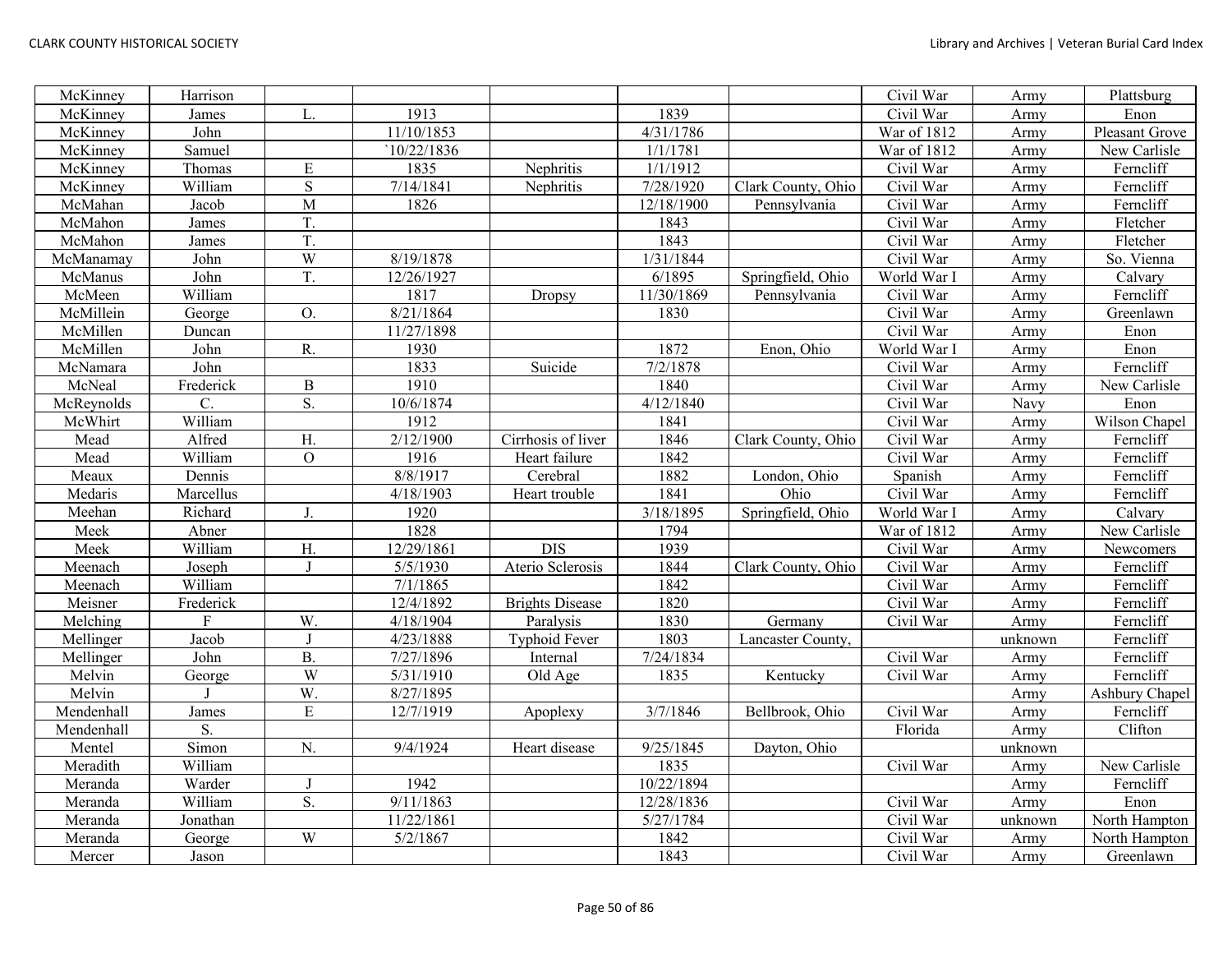| Merdian      | John      | G.               | 1921                |                        | 1884       |                    | World War 1   | Navy    | Ferncliff    |
|--------------|-----------|------------------|---------------------|------------------------|------------|--------------------|---------------|---------|--------------|
| Meredeth     | Thomas    |                  |                     |                        | 1837       |                    | Civil War     | Army    | New Carlisle |
| Meredith     | David     | $\mathbf{A}$     | 1911                |                        | 1831       |                    | Civil War     | Army    | New Carlisle |
| Merrell      | Villars   |                  | 3/1/1892            | Congestion of the      | 1839       | Auburn, New York   | Civil War     | Army    | Ferncliff    |
| Merrill      | George    |                  | 12/11/1893          |                        | 1841       |                    | Civil War     | Army    | So. Vienna   |
| Merriman     | Joshua    |                  | 9/3/1907            | Septicemia             | 1833       | U.S.               | Civil War     | Army    | Ferncliff    |
| Merritt      | George    |                  | 1893                |                        | 1844       |                    | Civil War     | Army    | So. Vienna   |
| Merritt      | Harry     | D.               | 3/24/1936           | Cardiac                | 3/21/1888  | So. Charlestion,   | World War 1   | Army    | Ferncliff    |
| Merritt      | Stephen   |                  | 3/6/1876            |                        | 9/22/1846  |                    | Civil War     | Army    | So. Vienna   |
| Merritt      | Thomas    |                  | 1/15/1898           |                        | 1818       |                    | Civil War     | Army    | So. Vienna   |
| Merriweather | Earl      |                  | 2/20/1920           | Broncho                | 12/25/1892 | Indiana            | World War 1   | Army    | Ferncliff    |
| Metcalf      | Francis   | M.               | 2/26/1910           | Paralysis              | 1846       | Ohio               | Civil War     | Army    | Ferncliff    |
| Metcalf      | Samuel    |                  | 8/18/1911           | Paralysis              | 3/1/1937   | Ohio               | Civil War     | Army    | Ferncliff    |
| Metzger      | Frederick |                  | 1889                |                        | 1834       |                    | Civil War     | Army    | Ferncliff    |
| Meyer        | August    | C.               | 5/19/1917           |                        | 1845       |                    | Civil War     | Army    | Ferncliff    |
| Meyers       | Aaron     |                  | 7/27/1902           |                        |            |                    | Civil War     | Army    | unknown      |
| Michael      | Harry     |                  | 1901                |                        | 1844       |                    |               | unknown | Ferncliff    |
| Michaels     | Jacob     | A.               | 7/17/1856           |                        | 1/17/1803  |                    |               | unknown | Davison      |
| Mickens      | Geo.      | R.               | 3/12/1894           |                        |            |                    | Civil         | Army    | Ferncliff    |
| Middleton    | E.        | G.               | 5/13/1883           | Gangrene               | 1818       | Philadelphia,      |               | unknown | Ferncliff    |
| Middleton    | Edward    | $\overline{C}$ . | 12/14/1908          |                        | 1849       | Springfield, Ohio  | Civil         | Army    | Ferncliff    |
| Middleton    | Jehu      | D.               | 12/10/1905          | Dilatation of Heart    | 1833       | Ohio               | Civil         | Army    | Ferncliff    |
| Middleton    | John      |                  | 8/30/1934           | Pheumonia              | 1896       | Stevenson, Ohio    | World War 1   | Army    | Ferncliff    |
| Miles        | John      | <b>B.</b>        | 12/21/1920          |                        | 1843       |                    | Civil         | Army    | Ferncliff    |
| Miles        | William   |                  | 1/10/1930           | Mitral Insufficiency   | 4/15/1886  | Springfield, Ohio  | World War 1   | Army    | Ferncliff    |
| Miles        | Wm.       |                  | 9/24/1914           | Complication           | 1/11/1844  | Ohio               | Civil         | Army    | Ferncliff    |
| Miller       | Albert    | T.               | 10/17/1871          |                        | 1840       | Clark County, Ohio | Civil         | Army    | Ferncliff    |
| Miller       | Andrew    |                  | 8/13/1890           | Tuberculosis           | 1842       | Millersburg,       | Civil         | Army    | Ferncliff    |
| Miller       | August    | $\mathsf{C}$     | 1946                |                        | 4/21/1897  |                    |               | unknown | Glen Haven   |
| Miller       | Charles   | L.               |                     |                        | 4/25/1887  |                    | World War I   | Army    | St. Bernard  |
| Miller       | Conrad    |                  | 2/1/1922            | Pneumonia              | 1944       | Switzerland        | Civil         | Army    | Ferncliff    |
| Miller       | Cornelius |                  | 1838                |                        | 1901       |                    | Civil         | Army    | Ferncliff    |
| Miller       | David     | ${\bf S}$        | 5/16/1844           | Consumption            | 11/4/1884  | Clark County, Ohio | Civil War     | Army    | Ferncliff    |
| Miller       | David     | $\overline{E}$   | 1840                |                        |            |                    | Civil         | Army    | Ferncliff    |
| Miller       | E.        | Calvin           | 1928                |                        | 1848       |                    | Civil War     | Army    | New Carlisle |
| Miller       | Earl      | ${\bf E}$        | 3/4/1897            | Peritonitis            | 6/16/1924  | Coshocton, Ohio    | World War 1   | Army    | Ferncliff    |
| Miller       | Ezra      | $\overline{B}$ . | 1921                |                        | 1844       |                    | Civil War     | Army    | Enon         |
| Miller       | G.        | W.               |                     |                        |            |                    | Civil War     | Army    | Ferncliff    |
| Miller       | Henry     |                  | 1866                |                        | 1791       |                    | War of 1812   | Army    | Bethel       |
| Miller       | Henry     | $\mathbf I$      | $\frac{9}{18}$ 1829 | Exhaustion             | 4/28/1906  |                    |               | unknown | Ferncliff    |
| Miller       | Henry     |                  | 10/12/1910          |                        | 6/29/1830  |                    | Civil War     | Army    | So. Vienna   |
| Miller       |           | M.               | 3/21/1814           |                        | 7/1759     |                    | Revolutionary | Army    | Enon         |
| Miller       | John      | C.               | 1834                | <b>Brights Disease</b> | 9/27/1900  | Springfield, Ohio  | Civil War     | Army    | Ferncliff    |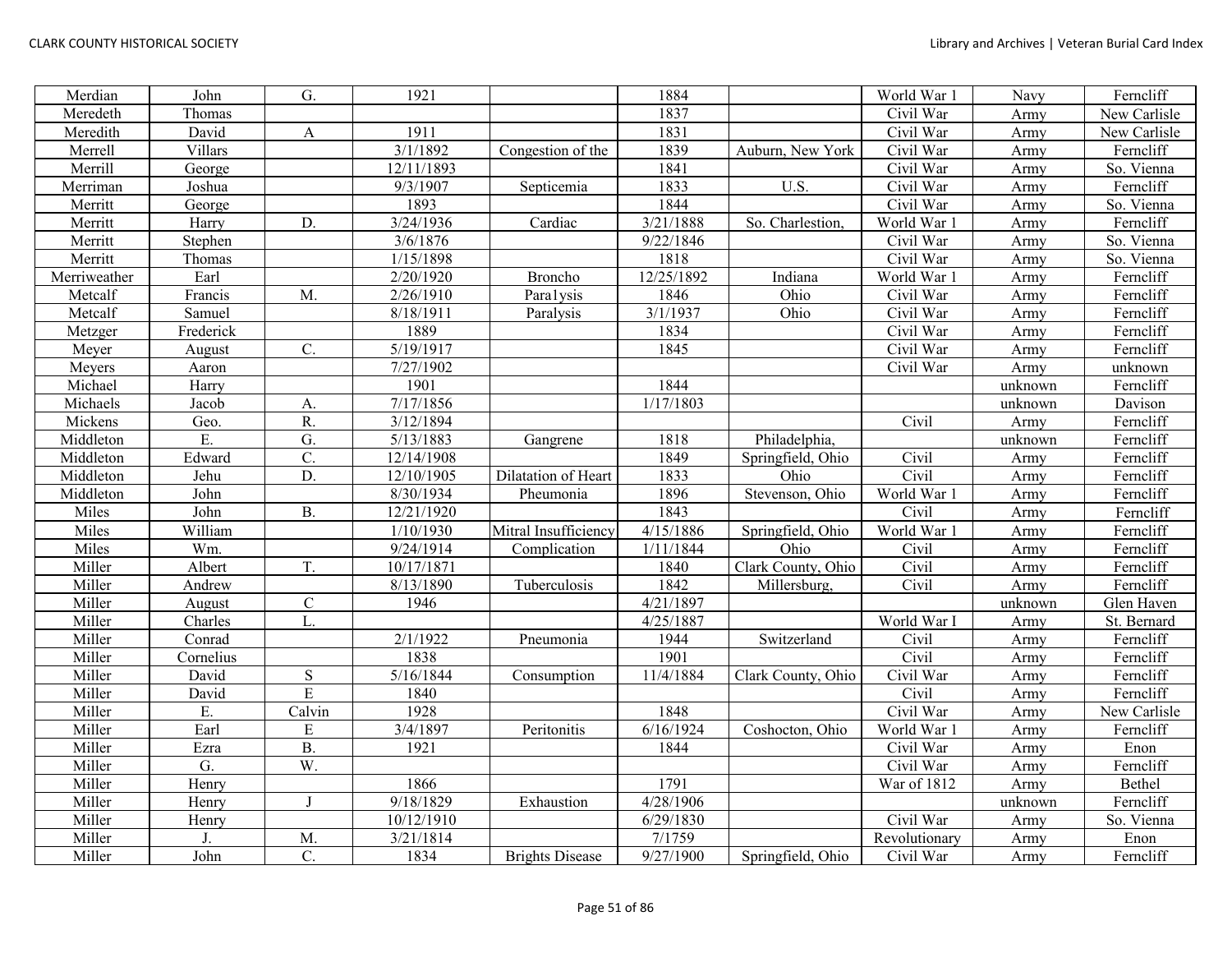| Miller         | John     | A.                      | 1832                   | Gangrene               | 8/15/1902              | Germany              | Civil War     | Army    | Ferncliff    |
|----------------|----------|-------------------------|------------------------|------------------------|------------------------|----------------------|---------------|---------|--------------|
| Miller         | John     |                         | 1871                   |                        | 1812                   |                      | Mexican       | Army    | Fletcher     |
| Miller         | John     |                         | 1871                   |                        | 1812                   |                      | Mexican       | Army    | Fletcher     |
| Miller         | John     | G.                      | 1822                   |                        | 10/24/1906             |                      | Civil War     | Army    | Ferncliff    |
| Miller         | John     | $\overline{M}$          | 1845                   | Mitral Insufficiency   | 7/14/1919              | West Virginia        |               | unknown | Ferncliff    |
| Miller         | John     | L.                      | 1894                   | Paralysis              | 12/4/1926              | Springfield, Ohio    | World War 1   | Army    | Ferncliff    |
| Miller         | John     |                         | 1814                   | Congestion of          | 1/7/1880               | Carlisle, Ohio       |               | unknown | Ferncliff    |
| Miller         | John     |                         | 3/17/1823              | Consumption            | 3/20/1878              | Germany              | Mexican       | Army    | Ferncliff    |
| Miller         | Joseph   |                         | 1844                   | Sarcoma of Thigh       | 7/25/1904              |                      | Civil War     | Army    | Ferncliff    |
| Miller         | Joseph   | P.                      | 2/3/1903               | <b>Brights Disease</b> | 1847                   | Chester County.      | Civil War     | Army    | Fletcher     |
| Miller         | Joseph   | P.                      | 2/3/1903               | <b>Brights Disease</b> | 1847                   | Chester County,      | Civil War     | Army    | Fletcher     |
| Miller         | Joseph   |                         | 12/16/1821             |                        | 2/8/1906               | Ohio                 | Civil War     | Army    | Ferncliff    |
| Miller         | Joseph   | ${\bf E}$               | 1843                   | Hemmorage of           | 8/26/1927              | Pickaway, Ohio       |               | unknown | Ferncliff    |
| Miller         | Joseph   | W.                      | 1/14/1923              | Appendicitis           | 7/5/1891               | Springfield, Ohio    | World War I   | Army    | St. Bernard  |
| Miller         | Robert   |                         | 6/3/1790               | Cholera                | 8/13/1851              | Martinsburg, WV      | War of 1812   | Army    | Ferncliff    |
| Miller         | Robert   | $\mathbf M$             | 1830                   | Pneumonia              | 8/19/1890              | Champaign County,    | Civil War     | Army    | Ferncliff    |
| Miller         | Samuel   | S                       | 1829                   |                        | 1829                   |                      | Civil War     | Army    | Ferncliff    |
| Miller         | Samuel   |                         | 1839                   | Advanced Age           | 2/5/1911               | Ohio                 | Civil War     | Army    | Ferncliff    |
| Miller         | Silas    |                         |                        |                        |                        |                      | Civil War     | Army    | Ferncliff    |
| Miller         | Simeon   |                         | 1827                   | old age                | 4/25/1908              | Ohio                 | Civil War     | Army    | Ferncliff    |
| Miller         | Stephen  |                         | 10/19/1846             | Organic heart          | 5/20/1922              | Ohio                 | Civil War     | Army    | Ferncliff    |
| Miller         | Vincent  | P.                      | 7/12/1892              | Broncho                | 6/6/1933               | Brighton, Ohio       | World War 1   | Army    | Ferncliff    |
| Miller         | William  |                         | 1835                   |                        | 1794                   |                      | War of 1812   | Army    | New Carlisle |
| Miller         | Willis   | Ε.                      | 10/29/1864             | Killed in Action       | 1836                   |                      | Civil War     | Army    | Bethel       |
| Miller         | John     | $\overline{M}$          | 11/7/1823              |                        | 4/15/1919              | Galen, Germany       | Civil War     | Army    | Ferncliff    |
| Millirons      | William  | S                       | 2/5/1891               |                        | 10/11/1938             | Waverly, Ohio        | World War 1   | Navy    | Ferncliff    |
| Mills          | Jacob    |                         | 5/30/1850              |                        | 3/22/1770              | Virginia             | Revolutionary | Army    | Clifton      |
| Mills          | Nathan   | W.                      | 1832                   | Heart failure          | 7/13/1900              | <b>United States</b> | Civil War     | Army    | Ferncliff    |
| Mills          | Samuel   | L.                      | 1840                   | Stomach trouble        | 7/30/1905              | Maryland             | Civil War     | Army    | Ferncliff    |
| Mills          | Thomas   | ${\bf D}$               | 2/5/1915               | Influenza              | 6/2/1845               |                      | Civil War     | Army    | Garlough     |
| Mills          | Walter   | $\overline{\text{K}}$   | 1840                   | Asthma                 | 8/23/1909              | Connecticut          |               | unknown | Ferncliff    |
| Mills          | William  | H.                      | 1832                   | Heart trouble          | 11/15/1904             | Canada               | Civil War     | Army    | Ferncliff    |
| Minick         | DeWitt   | $\overline{C}$ .        | 1843                   | Arterio Sclerosis      | 3/14/1936              | Clark County, Ohio   | Civil War     | Army    | Ferncliff    |
| Minnich        | Benjamin | $\overline{\mathbf{K}}$ | 1/2/1840               | Apoplexy               | 11/14/1911             | Lancaster County,    | Civil War     | Army    | Ferncliff    |
| Minnich        | Jno.     | $\overline{D}$ .        |                        |                        | 1838                   |                      | Civil War     | Army    | Enon         |
| Minnich        | John     |                         | 1836                   | <b>Typhoid Fever</b>   | $\frac{1}{9}$ /29/1903 |                      | Civil War     | Army    | Ferncliff    |
| Minnich        | John     | L.                      | $\frac{1}{4}$ /21/1916 |                        | 1844                   |                      | Civil War     | Army    | New          |
| Minnich        | Thomas   | <b>B.</b>               | 12/19/1837             | Nephritis              | 10/19/1918             | Ohio                 | Civil War     | unknown | Ferncliff    |
| Minnick        | George   |                         | 1843                   | Cancer                 | 1/27/1887              | Frederick County,    |               | unknown | Ferncliff    |
| Minser         | John     |                         | 4/26/1872              |                        | 1/12/1785              |                      | War of 1812   | Army    | Thompson     |
| Minsterman     | John     |                         | 1842                   | Nephritis              | 11/27/1919             | Germany              | Civil War     | Army    | Ferncliff    |
| Miranda        | T        | J.                      | 1930                   |                        | 1846                   |                      | Civil War     | Army    | New Carlisle |
| Mitch (Mitsch) | Charles  |                         | 1902                   |                        | 1843                   |                      | Civil War     | Army    | So. Vienna   |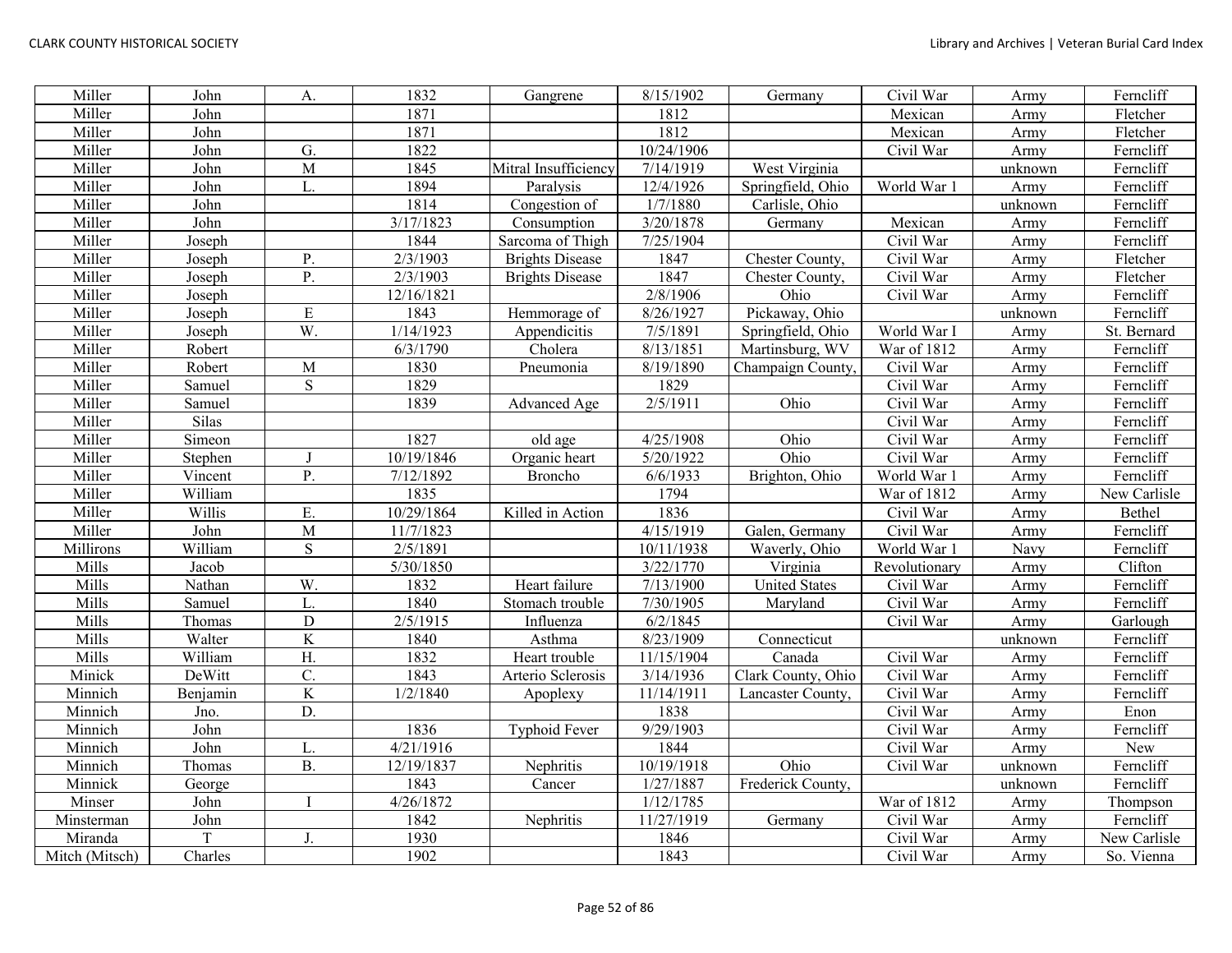| Mitchell         | John          |                  | 1838       |                        | 2/4/1902   |                   | Civil War               | Army    | Ferncliff          |
|------------------|---------------|------------------|------------|------------------------|------------|-------------------|-------------------------|---------|--------------------|
| Mitchell         | Α             | P.               |            |                        | 1839       |                   | Civil War               | Army    | New Carlisle       |
| Mitchell         | Archibald     |                  | 1/4/1873   |                        | 5/26/1796  |                   | War of 1812             | Army    | New Carlisle       |
| Mitchell         | Earl          | W.               | 4/15/1892  | Influenza              | 9/22/1918  | Springfield, Ohio | World War 1             | Navy    | Ferncliff          |
| Mitchell         | Hiram         |                  | 1857       | Cerebral               | 4/12/1911  | North Carolina    | Spanish                 | unknown | Ferncliff          |
| Mitchell         |               | ${\bf C}$        | 1883       |                        | 1826       |                   | Civil War               | Army    | New Carlisle       |
| Mitchell         | James         | $\overline{N}$ . | 1/27/1839  | Consumption            | 12/2/1866  | Springfield, Ohio | Civil War               | Army    | Ferncliff          |
| Mitchell         | John          |                  | 1902       |                        | 1876       |                   | Spanish                 | Army    | Calvary            |
| Mitchell         | John          | R.               | 5/1/1836   | Heart disease          | 7/25/1935  | Washington, PA    | Civil War               | unknown | Ferncliff          |
| Mitchell         | M             | $\mathbf G$      | 2/17/1901  |                        | 8/30/1845  |                   | $\overline{C}$ ivil War | Army    | New Carlisle       |
| Mitchell         | Samuel        |                  |            |                        | 1843       |                   | Civil War               | Army    | Clifton            |
| Mitsch (Mietsch) | George        |                  | 1/26/1879  | Suicide                | 1836       | Prussia           | Civil                   | Army    | Ferncliff          |
| Moch             | Ezrum (Earom) |                  | 1898       |                        | 1814       |                   | Civil War               | Army    | <b>Beech Grove</b> |
| Mock (Muck)      | Joseph        |                  |            |                        | 1832       |                   | Civil War               | Army    | St. Bernard        |
| Moffatt          | Bruce         |                  | 1838       | Complications          | 3/29/1916  | New York          | Civil War               | Army    | Ferncliff          |
| Moffett          | Harvey        |                  | 1842       |                        | 1918       |                   | Civil War               | Army    | Ferncliff          |
| Moffett          | Howard        | ${\bf E}$        | 1878       |                        | 10/2/1926  | Morristown, Ohio  | Spanish                 | Army    | Ferncliff          |
| Moffit           | William       |                  | 1830       |                        | 3/7/1898   |                   | Civil War               | Army    | Ferncliff          |
| Moler            |               | Douglas          | 1836       | Cancer                 | 11/19/1891 | Springfield, Ohio | Civil War               | Army    | Ferncliff          |
| Moller           | William       | <b>B.</b>        | 1832       | Pneumonia              | 6/1/1899   |                   |                         | unknown | Ferncliff          |
| Moncrief         | Moncellous    |                  | 1896       | General Paralysis      | 9/30/1931  | Georgia           | World War 1             | Army    | Ferncliff          |
| Monroe           | James         |                  | 1845       | Heart trouble          | 3/30/1891  | Springfield       | Civil War               | Army    | Ferncliff          |
| Monroe           | W.            | R.               | 10/7/1862  |                        | 11/1/1830  |                   | Civil War               | Army    | Greenmount         |
| Montgomery       | Knight        |                  | 6/5/1941   |                        | 5/29/1900  |                   |                         | Army    | unknown            |
| Montgomery       | Samuel        |                  | 4/2/1840   | Cerebral               | 8/1/1931   | Richmond, IN      | Civil War               | Army    | Ferncliff          |
| Montgomery       | Thos.         | J.               | 7/5/1921   |                        | 3/4/1847   |                   | Civil War               | Army    | Enon               |
| Montjoy          | Richard       |                  | 1834       |                        | 5/4/1874   | Springfield, Ohio | Civil War               | Army    | Ferncliff          |
| Moody            | William       | M                | 1874       |                        |            |                   | Spanish                 | Army    | Ferncliff          |
| Moon             | William       | $\overline{M}$   | 1831       |                        | 12/21/1885 | Clinton County,   | Civil War               | Army    | Ferncliff          |
| Mooney           | William       |                  |            |                        |            |                   | World War I             | unknown | Calvary            |
| Moore            | Anson         | E.               | 10/21/1888 |                        | 1/10/1834  |                   | Civil War               | Army    | Enon               |
| Moore            | Charles       | R.               | 4/22/1880  | Chronic                | 12/12/1931 | Hillsboro, Ohio   | Spanish                 | Army    | Ferncliff          |
| Moore            | Earl          | A.               | 1869       | Heart trouble          | 2/1/1907   |                   | Spanish                 | Army    | Ferncliff          |
| Moore            | George        |                  |            |                        | 1830       |                   | Civil War               | Army    | Greenmount         |
| Moore            | George        | W.               | 1833       | Diabetes Gangrene      | 12/1892    | Bellvue, OH       | Civil War               | Army    | Ferncliff          |
| Moore            | Henry         | $\mathbf{C}$ .   | 1825       | <b>Brights Disease</b> | 1893       | Springfield, Ohio | Civil War               | Army    | Ferncliff          |
| Moore            | John          | $\overline{C}$ . | 1841       |                        | 1899       |                   | Civil War               | Army    | Ferncliff          |
| Moore            | William       |                  | 1844       |                        | 2/24/1908  |                   | Civil War               | Army    | Ferncliff          |
| Moore            | William       |                  | 1847       | Cirrhosis of liver     | 2/25/1908  | Ohio              | Civil War               | Army    | Ferncliff          |
| Moore            | William       | H.               | 4/24/1846  | Cancer                 | 2/18/1917  | Urbana, Ohio      | Civil War               | Army    | Ferncliff          |
| Moore            | William       | D                | 11/17/1894 | Drowned                | 7/30/1920  | Council Bluff, IA | World War 1             | Army    | Ferncliff          |
| Moore            | William       |                  |            |                        |            |                   |                         | unknown |                    |
| Moorman          | John          | H.               | 1916       |                        | 1843       |                   | Civil War               | Army    | Greenlawn          |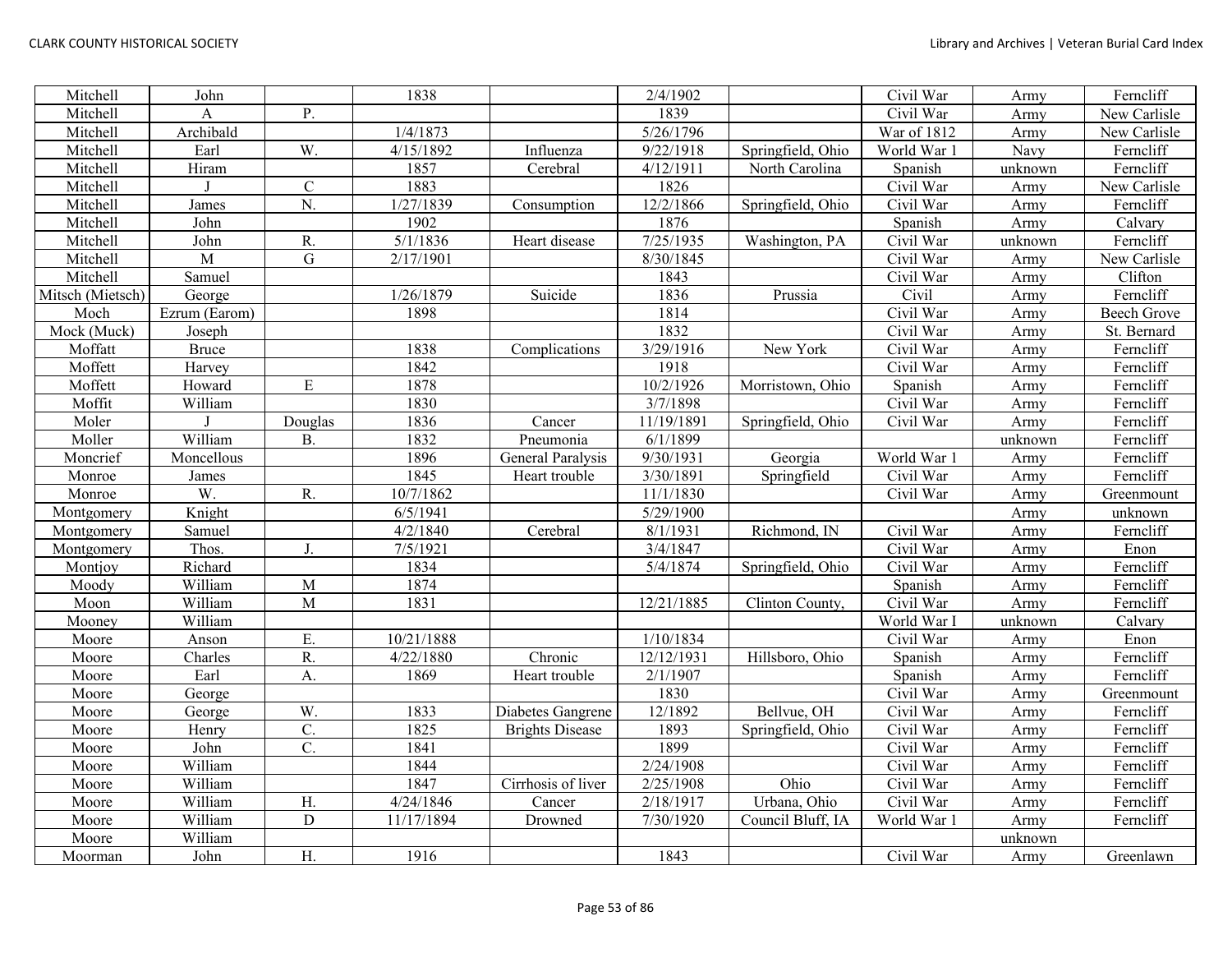| Moran            | Harry    |                  | 1824       |                        | 1/22/1866              |                   | Civil War   | Army    | Ferncliff    |
|------------------|----------|------------------|------------|------------------------|------------------------|-------------------|-------------|---------|--------------|
| Morgan           | John     |                  | 12/11/1847 | <b>Bronchical</b>      | 3/23/1931              | Baltimore,        | Civil War   | Army    | Ferncliff    |
| Morgan           | Thomas   | J                | 1845       | Neuralgia of heart     | 11/15/1892             | Sandusky, Ohio    | Civil War   | Army    | Ferncliff    |
| Moritz           | John     | <b>B.</b>        | 1886       |                        | 1841                   |                   | Civil War   | Army    | St. Raphael  |
| Mornijgstar      | Jacob    |                  | 1904       | $\boldsymbol{0}$       | 1821                   |                   | Civil War   | Army    | Fletcher     |
| Morningstar      | C.       | J.               | 1/23/1912  |                        | 1846                   |                   | Civil War   | Army    | Fletcher     |
| Morningstar      | C.       | J.               | 1/23/1912  |                        | 1846                   |                   | Civil War   | Army    | Fletcher     |
| Morningstar      | Jacob    |                  | 1904       |                        | 1821                   |                   | Civil War   | Army    | Fletcher     |
| Morningstar      | Phillip  |                  | 1897       |                        | 1833                   |                   | War of 1812 | Army    | Ream         |
| Morrett          | John     | H.               | 8/5/1844   | Pneumonia              | 1/14/1914              | Miami County,     | Civil War   | Army    | Ferncliff    |
| Morris           | Benjamin |                  |            |                        | $12 - 1 - 1785$        |                   | Civil War   | Army    | Sims         |
| Morris           | Benjamin | F.               | 4/5/1874   |                        | 3/26/1847              |                   | Civil War   | Army    | Plattsburg   |
| Morris           | George   | $\overline{W}$ . | 10/20/1864 |                        | 10/27/1845             |                   | Civil War   | Army    | Enon         |
| Morris           | Henry    |                  | 5/17/1855  | Brain Hemorrhage       | 7/17/1931              | Whitby, Ontario,  | Spanish     | Army    | Ferncliff    |
| Morris           | Isaac    |                  | 1833       | Kidney Trouble         | 7/17/1903              | Ohio              | Civil War   | Army    | Ferncliff    |
| Morris           | Jesse    |                  | 1889       | Double Pneumonia       | 4/7/1929               | Winchester,       | World War   | Army    | Ferncliff    |
| Morris           | T        | $\mathbf{P}$     | 11/16/1899 |                        | 1844                   |                   | Civil War   | Army    | Brighton     |
| Morris           | W        | H.               |            |                        | 1833                   |                   | Civil War   | Army    | Greenlawn    |
| Morris           | William  |                  | 1842       | Paralysis              | 1/6/1903               | England           | Civil War   | Army    | Ferncliff    |
| Morris           | William  | A.               | 1927       |                        | 1846                   |                   | Civil War   | Army    | New          |
| Morrison         | Samuel   |                  | 10/23/1869 |                        | 1827                   |                   | Civil War   | Army    | New Carlisle |
| Morrow           | Oscar    | C.               | 7/25/1899  |                        | 1832                   |                   | Civil War   | Army    | Greenmount   |
| Mort             | John     |                  | 2/11/1911  |                        | 1836                   |                   | Civil War   | Army    | Greenlawn    |
| Morton           | Thomas   | $B$ .            | 4/7/1841   | Cerebral               | 4/20/1922              | Hamilton, Ohio    | Civil War   | Army    | Ferncliff    |
| Mosemann         | Fred     | $\mathbf{J}$     | 5/22/1890  |                        | 7/22/1936              | Springfield, Ohio | World War 1 | Army    | Ferncliff    |
| <b>Moses</b>     | A        | ${\bf S}$        |            |                        |                        |                   |             | unknown |              |
| Moses            | Abraham  |                  | 6/15/1858  |                        | 3/28/1792              |                   |             | unknown | New Carlisle |
| Moses            | Thomas   | Benton           | 1/1/1863   | Killed in Action       | $\overline{9/16/1834}$ |                   | Civil War   | Army    | New Carlisle |
| Moss, Sr         | Jacob    |                  | 8/29/1870  |                        | 6/9/1786               |                   | War of 1812 | Army    | Botkin       |
| Mousel           | Elmer    |                  | 8/1/1922   |                        |                        |                   |             | unknown | unknown      |
| Mowbray          | John     | W.               | 1843       |                        | 6/2/1915               |                   | Civil War   | Army    | Ferncliff    |
| Mower            | Carl     | $\rm K$          | 1865       |                        | 3/30/1904              |                   | Spanish     | Army    | Ferncliff    |
| Moyer            | Aaron    | $\mathbf{J}$     | 1/25/1847  | Heart disease          | 10/23/1916             | Pennsylvania      | Civil War   | Army    | Ferncliff    |
| Mudd             | Karl     |                  | 1892       | Influenza              | 10/21/1918             | Springfield, Ohio | World War 1 | Army    | Ferncliff    |
| Mudd             | Peter    |                  | 1840       | Consumption            | 10/25/1902             | Kentucky          |             | Army    | Ferncliff    |
| Mueller          | Louis    | A.               | 10/28/1900 |                        | 1/1943                 |                   |             | Army    | Ferncliff    |
| Muffer (Niuffer) | John     | N.               | 1843       | <b>Brights Disease</b> | 10/22/1909             | Ohio              | Civil War   | Army    | Ferncliff    |
| Mulholland       | John     | $\overline{H}$   | 2/2/1836   | Accident               | 2/19/1903              |                   | Civil War   | Army    | Ferncliff    |
| Mull             | George   | L                |            |                        | 1840                   |                   | Civil War   | Army    | New Carlisle |
| Mull             | Jacob    |                  | 8/22/1893  |                        |                        |                   | Civil War   | Army    | New Carlisle |
| Muller           | E.       | X. (Xaver)       | 1885       |                        | 1836                   |                   | Civil War   | Army    | St. Raphael  |
| Muller           | Peter    |                  | 10/3/1836  | Apoplexy               | 3/14/1918              | Germany           | Civil War   | Cavalry | Ferncliff    |
| Mumma            | Fred     | ${\bf G}$        | 1934       |                        | 1894                   |                   | World War I | Army    | New Carlisle |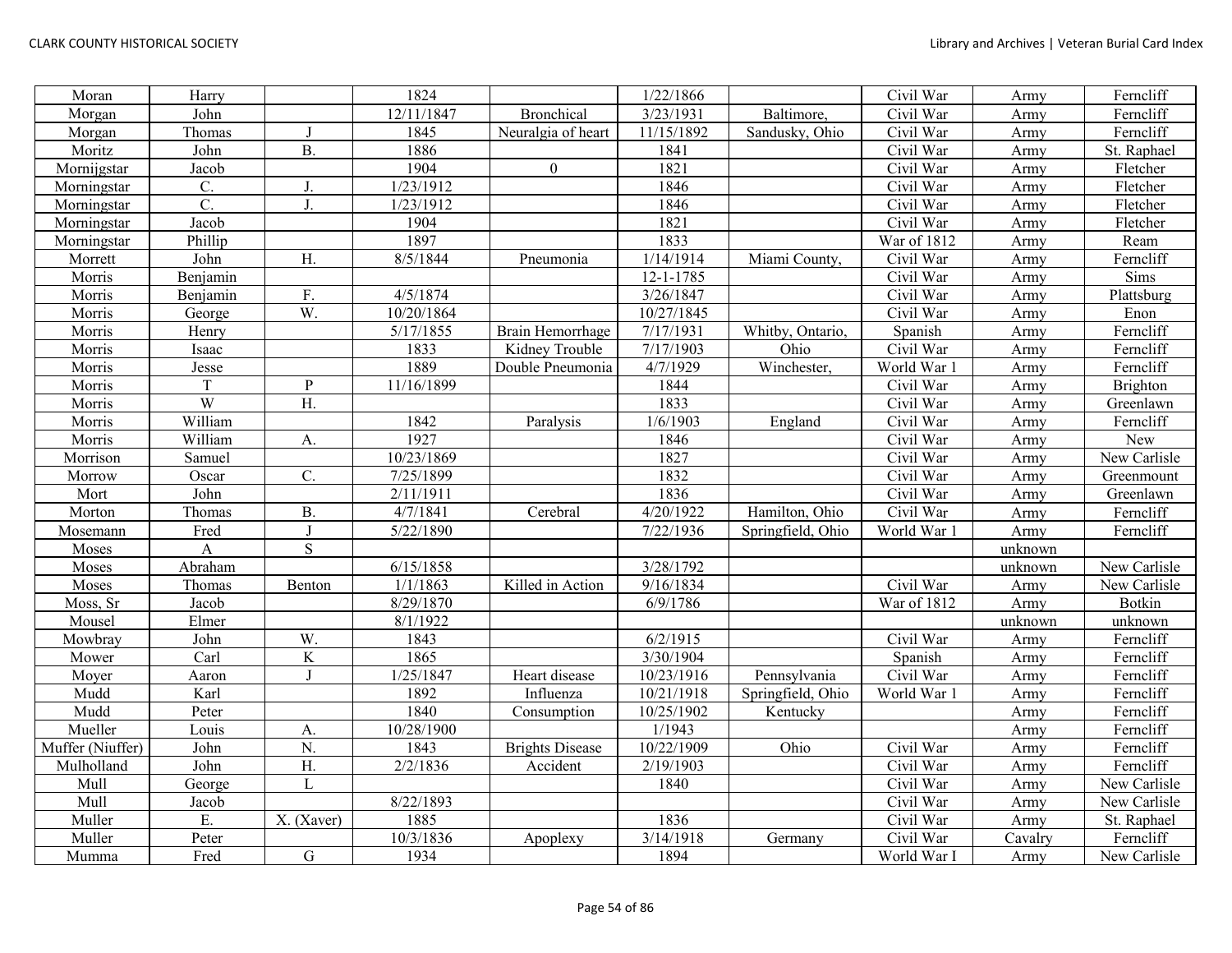| Mumma          | Jacob   | R.               | 7/17/1828  | Heart disease        | 1/26/1892  | Hagerstown,       | Civil War     | Army    | Ferncliff      |
|----------------|---------|------------------|------------|----------------------|------------|-------------------|---------------|---------|----------------|
| Mumma          | John    | $\overline{H}$ . | 2/22/1864  | Pneumonia            | 12/8/1936  | Dublin County, PA | Spanish       | unknown | Ferncliff      |
| Mundell        | Virgil  | L.               | 1896       | Accident             | 1924       | Gallipolis, Ohio  | World War 1   | Army    | Ferncliff      |
| Munroe         | Alfred  |                  | 1837       | Visceral Carcinoma   | 12/30/1909 | Virginia          | Civil War     | Army    | Ferncliff      |
| Munsey         | Rev. C  | $\mathbf D$      | 8/12/1843  | Hemorrhage           | 4/21/1928  | Tennessee         |               | unknown | Ferncliff      |
| Murphy         | John    |                  | 1932       |                      | 1842       |                   | Civil War     | Army    | St. Charles    |
| Murphy         | John    | Ρ.               | 4/1/1925   |                      | 8/17/1898  | Springfield, Ohio | World War I   | unknown | St. Raphael    |
| Murphy         | Michael |                  | 5/19/1874  |                      | 1814       |                   | Mexican       | unknown | St. Raphael    |
| Murphy         | Michael |                  | 1921       |                      | 1840       |                   | Civil War     | Army    | St. Bernard    |
| Murphy         | Patrick |                  | 1891       |                      | 1832       |                   | Civil War     | Army    | St. Raphael    |
| Murphy         | Peter   | H.               | 1821       | old age              | 7/23/1906  | Ireland           | Civil War     | Army    | Ferncliff      |
| Murphy         | Timothy |                  |            |                      | 1832       |                   | Civil War     | Army    | St. Raphael    |
| Murray         | James   | $\mathbf C$      | 1914       |                      | 1844       |                   | Civil War     | Army    | Greenlawn      |
| Murray         | John    | M                | 6/27/1923  |                      | 3/4/1843   |                   | Civil War     | Army    | Greenlawn      |
| Murray         | Laban   | H.               | 5/28/1929  |                      | 12/30/1881 |                   | World War I   | Army    | Greenlawn      |
| Murray         | Mungo   | P.               | 9/20/1863  |                      | 6/23/1838  |                   | Civil War     | Army    | Greenlawn      |
| Murray         | Richard |                  | 1903       |                      | 1828       |                   | Civil War     | Army    | St. Raphael    |
| Murray (Murry) | Theo    |                  | 1831       | Pleurisy             | 4/17/1901  | Ohio              | Civil War     | Army    | Ferncliff      |
| Myers          | Aaron   |                  |            |                      |            |                   | Civil War     | Army    | Greenlawn      |
| Myers          | Abram   | ${\bf S}$        | 5/27/1851  | Myocarditis          | 1/10/1923  | Pennsylvania      |               | unknown | Ferncliff      |
| Myers          | Charles | Η.               | 1845       | Gall Stones          | 11/29/1901 | Ohio              | Civil War     | Army    | Ferncliff      |
| Myers          | Charles | C.               | 12/29/1863 | Killed in Action     | 11/16/1842 |                   | Civil War     | Army    | Greenmount     |
| Myers          | Daniel  | $\mathcal{O}$    | 9/20/1833  | Heart disease        | 1/24/1913  | Pennsylvania      | Civil War     | Army    | Ferncliff      |
| Myers          | Edward  |                  | 1841       | Pheumonia            | 9/20/1906  | Ohio              | Civil War     | Army    | Ferncliff      |
| Myers          | Frank   |                  | 1847       |                      | 7/8/1928   | Baden, Germany    | Civil War     | Army    | Ferncliff      |
| Myers          | Lewis   | ${\bf E}$        | 1844       | Cancer               | 9/14/1919  | Champaign County, | Civil War     | Army    | Ferncliff      |
| Myers          | Moses   |                  | 5/9/1833   | Lung fever           | 12/23/1891 | Adams Co.,        | Civil War     | Army    | Ferncliff      |
| Myers          | Robert  | Lewis            | 10/2/1893  |                      | 5/26/1921  | Springfield, Ohio | World War 1   | Army    | Ferncliff      |
| Myers          | Samuel  | ${\bf F}$        | 1839       | Myocarditis          | 4/12/1923  | Montgomery Co.,   | Civil War     | Army    | Ferncliff      |
| Myers          | William | H.               | 1873       |                      | 3/12/1923  | North Hampton,    |               | unknown | Ferncliff      |
| Myers          | William | $\overline{H}$ . | 10/20/1836 | Heart disease        | 11/29/1923 | Maryland          | Civil War     | Army    | Ferncliff      |
| Nagle          | Clyde   | A.               | 11/4/1918  | Killed in Action     | 1897       | Mahoningtown,     | World War I   | Army    | St. Bernard    |
| Nagley         | Sampson | W                | 6/27/1906  |                      | 12/30/1838 |                   |               | unknown | Pleasant Grove |
| Nagley         | Simeon  | <b>B.</b>        | 4/26/1841  | Complications        | 12/28/1914 | Ohio              | Civil War     | Army    | Ferncliff      |
| Nance          | Gordon  | E.               | 4/2/1936   |                      | 3/3/1894   | Lucasville, Ohio  | World War I   | Army    | Clifton        |
| Nave           | Enoch   | $\overline{K}$   | 3/20/1917  | Pneumonia            | 8/24/1844  |                   | Civil War     | Army    | Pleasant Grove |
| Nave           | Jacob   |                  | 9/15/1812  |                      | 1784       |                   | War of 1812   | Army    | Garlough       |
| Nave           | Jacob   | H.               | 1/16/1865  | <b>WRIA</b>          | 10/22/1842 |                   | Civil War     | Army    | Garlough       |
| Nave           | John    | G.               | 5/28/1918  | Arterio Sclerosis    | 6/10/1838  |                   | Civil War     | Army    | Garlough       |
| Nawman         | Samuel  |                  | 1901       |                      | 1819       |                   | Civil War     | Army    | Vale           |
| Nawman         | Thomas  |                  | 1821       |                      | 1749       |                   | Revolutionary | Army    | Vale           |
| Neal           | Curtis  | W.               | 12/9/1836  | <b>Typhoid Fever</b> | 8/27/1909  | Ohio              | Civil War     | Army    | Ferncliff      |
| Neal           | John    | H.               | 1923       |                      | 1848       | Ohio              | Civil War     | Army    | New Carlisle   |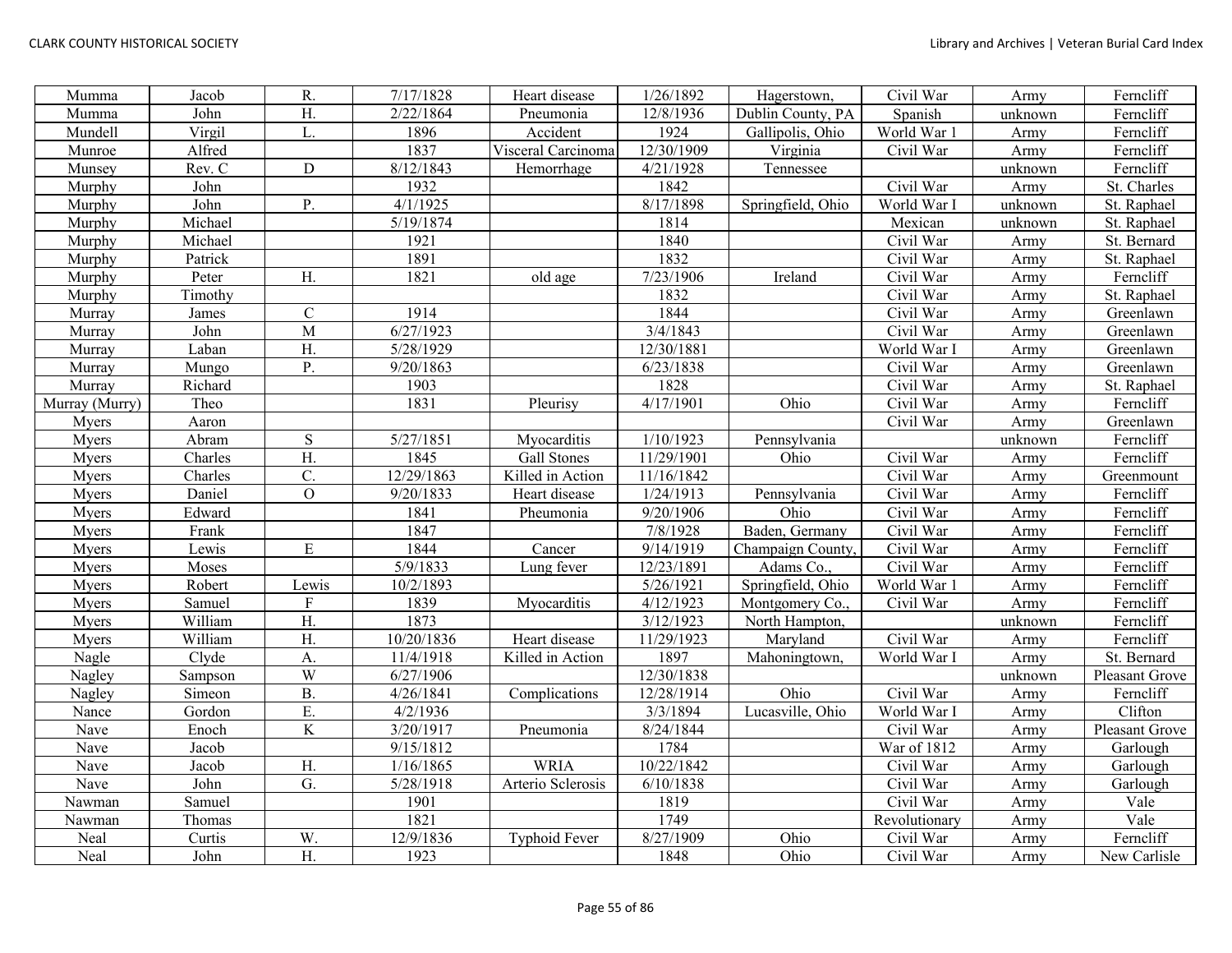| Neal           | William  | W.                        | 1826       |                        | 1894            |                   | Civil War   | Army          | Ferncliff      |
|----------------|----------|---------------------------|------------|------------------------|-----------------|-------------------|-------------|---------------|----------------|
| Near           | Mathew   |                           | 5/16/1905  | gun shot wound         | 8/13/1834       |                   | Civil War   | Army          | Ashbury Chapel |
| Needles        | William  | Chas.                     |            |                        |                 |                   | Civil War   | Army          | Ferncliff      |
| Neely          | James    | J.                        | 4/6/1892   | Cancer stomach         | 1827            | Ohio              | Civil War   | Army          | Ferncliff      |
| Neer           | Amos     |                           | 1843       |                        | 1787            |                   | War of 1812 | Army          | Vernon         |
| Neer           | Jonothan |                           | 1845       |                        | 1811            |                   | Civil War   | unknown       | Vernon         |
| Neer           | Joseph   | F.                        | 1/8/1898   |                        | 5/4/1819        |                   | Mexican     | Army          | Davison        |
| Neer           | Levi     |                           | 5/28/1869  |                        | 1846            |                   | Civil War   | Army          | Vernon         |
| Neer           | Nathan   |                           | 1865       |                        | 1784            |                   | Civil War   | unknown       | Vernon         |
| Neff           | Henry    |                           | 11/14/1884 | <b>Typhoid Fever</b>   | 1829            | Wrightsville,     | Civil War   | Army          | Ferncliff      |
| Neff           | Joseph   |                           | 3/4/1892   |                        | 11/24/1840      |                   | Civil War   | unknown       | Bethel         |
| Negley         | Henry    | C.                        | 5/11/1870  |                        | 3/11/1846       |                   | Civil War   | Army          | Fletcher       |
| Negley         | Henry    | $\mathbf{C}$ .            | 5/11/1870  |                        | $3 - 11 - 1846$ |                   | Civil War   | Army          | Fletcher       |
| Negus          | Albert   | $\mathbf C$               |            |                        | 1841            |                   | Civil War   | Army          | Greenlawn      |
| Neiffer        | William  | H.                        |            |                        | 1846            |                   | Civil War   | Army          | Ferncliff      |
| Neill          | Frank    | $\overline{W}$ .          |            |                        | 8/9/1858        |                   |             | Army          | Ferncliff      |
| Nelson         | James    |                           | 12/28/1898 | <b>Heart Disease</b>   | 1839            | American          | Civil War   | Army          | Ferncliff      |
| Nelson         | John     | W.                        | 5/17/1924  | Arterio Sclerosis      | 10/15/1845      | Lancaster County, | Civil War   | Army          | Ferncliff      |
| Nelson         | Joseph   | G.                        | 12/31/1893 |                        | 9/5/1845        | Lancaster County, |             | unknown       | Ferncliff      |
| Nelson         | R.       | $\overline{\mathrm{C}}$ . | 1/22/1906  | Croup                  | 1836            | Springfield, Ohio | Civil War   | Army          | Ferncliff      |
| Nelson         | Willaim  | $\overline{G}$            | 1908       |                        | 1833            |                   | Civil War   | Army          | Greenlawn      |
| Netts          | Louis    | V.                        | 1905       |                        | 1877            |                   | Spanish     | Army          | Ferncliff      |
| <b>Netts</b>   | Robert   | T                         | 10/6/1932  | Natural Causes         | 1878            | Springfield, Ohio | Spanish     | Army          | Ferncliff      |
| Neu            | Otto     |                           | 9/19/1932  | Septicemia             | 9/24/1894       | Springfield, Ohio | World War 1 | unknown       | Ferncliff      |
| Nevius (Nevis) | James    |                           | 9/7/1916   | Apoplexy               | 1838            | New Jersey        | Civil War   | Army          | Calvary        |
| Newlove        | Henry    | O.                        | 1931       |                        | 1844            |                   | Civil War   | Army          | Fletcher       |
| Newlove        | Henry    | O.                        | 1931       |                        | 1844            |                   | Cival War   | Army          | Fletcher       |
| Nicely         | John     | W                         | 5/10/1920  |                        | 12/7/1843       |                   | Civil War   | unknown       | So. Vienna     |
| Nicewarmer     | Frank    | S.                        | 2/24/1918  | Apoplexy               | 5/23/1849       | Jefferson County. | Civil War   | Army          | Ferncliff      |
| Nichols        | Clifton  | M.                        | 1903       | Exhaustion             | 1830            | Westfield, N.Y.   | Civil War   | Army          | Ferncliff      |
| Nichols        | Erasmus  | $\mathcal{C}$ .           | 3/6/1908   | Cancer                 | 1844            | Virginia          | Civil War   | Army          | Ferncliff      |
| Nichols        | John     | $\overline{D}$ .          | 1/20/1886  | Old age                | 9/3/1803        | Berkshire,        | Mexican     | unknown       | Ferncliff      |
| Nicholson      | Andrew   |                           | 2/19/1910  | insufficiency          | 2/8/1935        | Ohio              | Civil War   | Army          | Greenlawn      |
| Nicodemus      | Winfield |                           | 9/1/1913   | Complication           | 1849            |                   | Civil War   | Army          | Ferncliff      |
| Nigh           | Samuel   | J.                        | 1/10/1911  | Apoplexy               | 8/30/1836       | Pennsylvania      | Civil War   | Army          | Ferncliff      |
| Niuffer        | John     | M.                        | 10/22/1909 | <b>Brights Disease</b> | 1843            | Ohio              | Civil War   | Army          | Ferncliff      |
| Noble          | Jaques   |                           |            |                        |                 |                   |             | Penn Reserves | Ferncliff      |
| Normand        | Joseph   | M.                        | 12/24/1906 | Sclerosis              | 1844            | New York          | Civil War   | Army          | Ferncliff      |
| Norton         | Andrew   | W.H.                      | 7/26/1919  | Aortic                 | 1840            | Vermon            | Civil War   | Army          | Ferncliff      |
| Norton         | Mathew   | J.                        | 10/31/1928 | Pyo-Necrosis           | 5/23/1893       | Dewitt, Nebraska  | World War 1 | Army          | Ferncliff      |
| Notter         | Charles  | H.                        | 2/8/1936   | Apoplexy               | 9/18/1893       | Delois,           | World War 1 | Army          | Ferncliff      |
| Nunberger      | Wm.      | F.                        | 2/24/1923  | Myocarditis            |                 |                   | Civil War   | Army          | Ferncliff      |
| Nunnemaker     | Ephraim  |                           | 10-1896    |                        | 1831            |                   | Civil War   | Army          | Ferncliff      |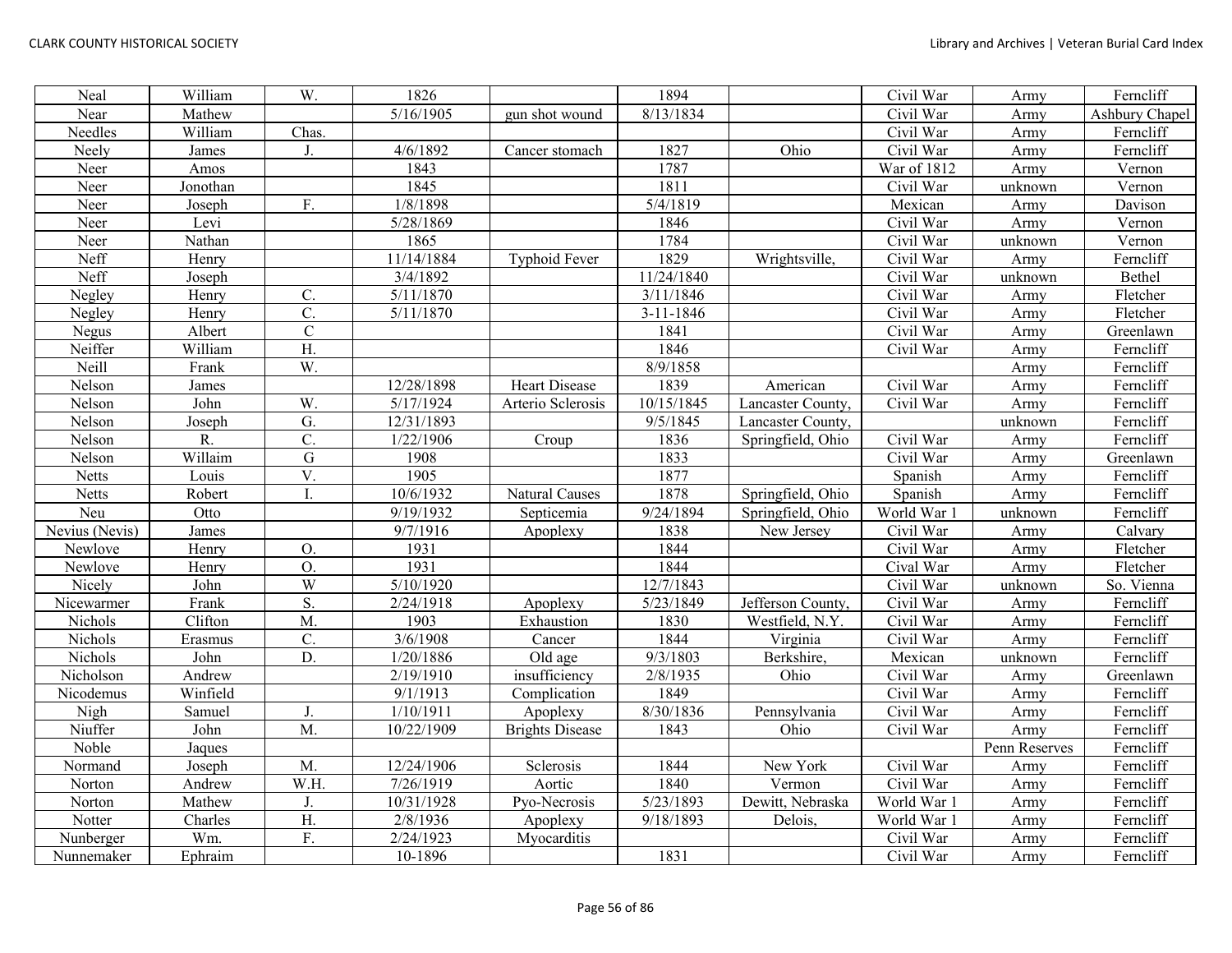| Nuther (Nutter)   | Abraham        |                  | 7/28/1901  | Dropsy                 | 1832       | Clark County, Ohio | Civil War   | Army    | Ferncliff     |
|-------------------|----------------|------------------|------------|------------------------|------------|--------------------|-------------|---------|---------------|
| Oats              | Richard        |                  | 2/23/1901  |                        | 1833       |                    | Civil War   | Army    | Fletcher      |
| Oats              | Richard        |                  | 2/23/1901  |                        | 1833       |                    | Cival War   | Army    | Fletcher      |
| Oblinger          | Wilson         |                  | 1/12/1919  |                        | 1841       | Lewisburg, Ohio    | Civil War   | Army    | Ferncliff     |
| O'Brien           | Michael        |                  | 1922       |                        | 1862       |                    |             | unknown | Calvary       |
| O'Brien           | Patrick        | E.               | 1927       |                        | 1863       |                    |             | unknown | Calvary       |
| O'Brien           | Raphael        | C.               | 6/7/1934   | Carcinoma              | 1/20/1891  | Dayton, Ohio       | World War I | Army    | Calvary       |
| O'Brien           | Thomas         | A.               | 7/27/1903  |                        | 1821       |                    | Civil War   | Army    | St. Raphael   |
| O'Brien           | Thomas         | $\overline{O}$ . | 1919       |                        | 1863       |                    |             | unknown | Calvary       |
| O'Connor          | Daniel         |                  | 8/13/1901  |                        | 1831       |                    |             | unknown | St. Raphael   |
| O'Connor          | Geo.           | W.               | 10/16/1918 |                        | 1880       |                    |             | Army    | Ferncliff     |
| Oettlin (Ottlier) | John           |                  | 10/17/1898 | Phtlisis Pulmonalis    | 1843       | Germany            | Civil War   | Army    | Ferncliff     |
| O'Hara            | Bernard        |                  | 1909       |                        | 1861       |                    | Spanish     | unknown | Calvary       |
| Ohmert (Omert)    | Jacob          |                  |            |                        | 1826       |                    | Civil War   | Army    | Enon          |
| O'Kane            | Norval         |                  | 3/31/1922  | Pneumonia              | 1889       | Evanston, Illinois | World War 1 | Army    | Ferncliff     |
| Oldhain           | John           | M.               | 4/17/1915  | Complications          | 5/5/1833   | Ohio               | Civil War   | Army    | Ferncliff     |
| Oldham            | J.             | C.               | 9/25/1925  |                        | 1846       | Cambridge, Ohio    | Civil War   | Army    | Ferncliff     |
| Olds              | C.             | L.               | 3/10/1885  | Apoplexy               | 1840       | Circleville, Ohio  | Civil War   | Army    | Ferncliff     |
| Olds              | L.             | F.               | 9-1906     |                        | 1838       |                    | Civil War   | Army    | Ferncliff     |
| Olds              | Lafayette      | H.               | 8/31/1898  | Old Age                | 1811       | Vermont            |             | Army    | Ferncliff     |
| Olewine           | Albert         |                  |            |                        |            |                    | Civil War   | Army    | Greenmount    |
| Omert (Ohmert)    | Jacob          |                  |            |                        | 1826       |                    | Civil War   | Army    | Enon          |
| O'Rourke          | John           |                  | 1903       |                        | 1842       |                    | Civil War   | unknown | St. Raphael   |
| Orr               | Chas.          |                  | 3/10/1916  | Heart disease          | 1844       | Kentucky           | Civil War   | Army    | Ferncliff     |
| $Ort$ (Rev)       | George         | $\bf{B}$         | 10/9/1871  |                        | 1823       |                    | Civil War   | Army    | New Carlisle  |
| Osborn            | Charles        | Rice             | 1901       |                        | 1876       |                    | Spanish     | Army    | Plattsburg    |
| Osborn            | Henry          | ${\bf C}$        | 1934       |                        | 1841       |                    | Civil War   | Army    | Plattsburg    |
| Osborn            | John           |                  | 8/31/1847  |                        | 1760       |                    | War of 1812 | Army    | Plattsburg    |
| Osborn            | John           |                  | 1/17/1918  | Cerebral               | 1843       | Ohio               | Civil War   | Army    | Ferncliff     |
| Osborn            | Joseph (M. D.) | H.               | 2/9/1888   |                        | 10/21/1818 |                    |             | unknown | Davison       |
| Osborn            | William        |                  | 10/17/1870 |                        | 3/30/1787  |                    | War of 1812 | Army    | Plattsburg    |
| Osmond            | Martin         | L.               | 4/28/186   |                        | 1833       |                    | Civil War   | Army    | Ferncliff     |
| O'Toole           | Patrick        |                  | 1901       |                        | 1838       |                    | Civil War   | Army    | St. Raphael   |
| Otstot            | Alfred         | W.               | 10/1/1888  | <b>Brights Disease</b> | 1828       | Columbia,          |             | unknown | Ferncliff     |
| Otstot            | Charles        |                  | 10/16/1908 | Dropsy                 | 1841       | Ohio               | Civil War   | Army    | Ferncliff     |
| Otstot            | $\mathbf{J}$ . | D.               | 8/20/1908  | Old Age                | 1822       | Pennsylvania       |             | unknown | Ferncliff     |
| Otstot            | Joseph         |                  | 10/17/1920 | Sclerosis              | 3/8/1844   | Clark County, Ohio | Civil War   | unknown | Ferncliff     |
| Otstot            | W.             | T.               | 11/18/1913 | Pneumonia              | 12/19/1837 | Clark County, Ohio | Civil War   | Army    | Ferncliff     |
| Ott               | Adam           | G.               | 7/15/1912  | Dropsy                 | 6/1/1839   | Springfield, Ohio  | Civil War   | Army    | Ferncliff     |
| Otto              | Fedinand       |                  | 2/9/1920   | Valvular Heart         | 9/12/1833  | Germany            |             | unknown | Ferncliff     |
| Overpack          | George         |                  | 1/9/1927   | Apoplexy               | 1839       | Clark County, Ohio | Civil War   | Army    | Ferncliff     |
| Overpack          | Matthew        |                  | 4/5/1865   | <b>WRIA</b>            | 1841       |                    | Civil War   | Army    | North Hampton |
| Overpack          | William        |                  | 1872       |                        | 1795       |                    | 1872        | Army    | Sims          |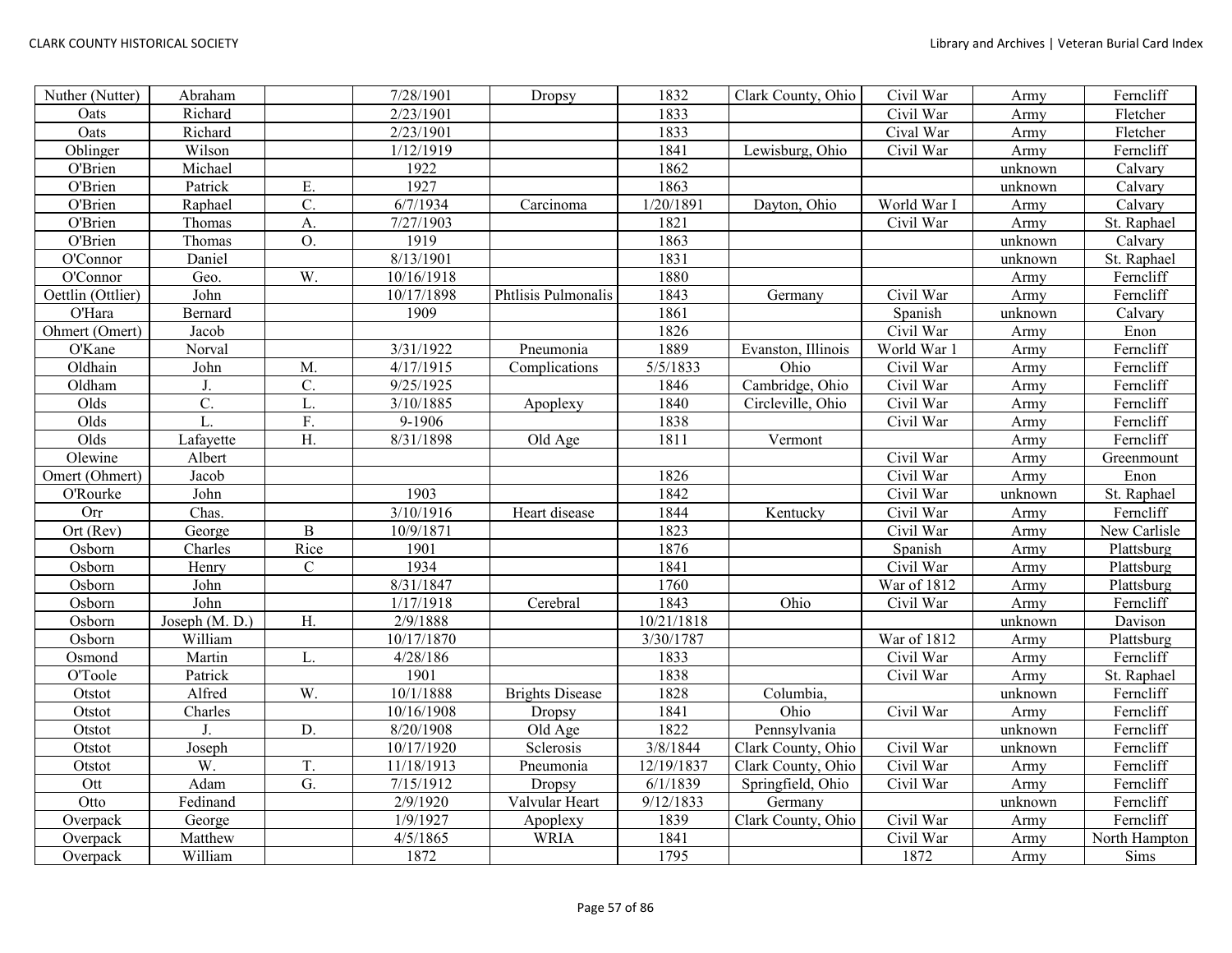| Owen              | $\overline{F}$ | J.               |                   |                        |            |                         |             | Army    | New Carlisle |
|-------------------|----------------|------------------|-------------------|------------------------|------------|-------------------------|-------------|---------|--------------|
| Owens             | Carl           |                  | 4/4/1912          | Tuberculosis           | 2/13/1882  |                         | Spanish     | unknown | So. Vienna   |
| Oyler             | Isaac          | (A.)             | 5/25/1927         |                        | 1869       |                         | Spanish     | Army    | Ferncliff    |
| Paden             | Harry          | Ross             | 1/23/1936         | Pulmonary              | 12/19/1893 | Oil City,               | World War 1 | Army    | Ferncliff    |
| Paden             | James          | J.               | 5/30/1916         | Apoplexy               | 1842       |                         | Civil War   | Army    | Ferncliff    |
| Paden             | Jas.           | R.               | 2/20/1915         | Paralysis              | 12/12/1855 | Clark County, Ohio      |             | unknown | Ferncliff    |
| Paden             | John           |                  | 12/18/1905        | Senility               | 1837       |                         | Civil War   | Army    | Ferncliff    |
| Pades             | W.             | <b>O.</b>        | 10/18/1910        | <b>Brights Disease</b> | 11/29/1848 | Ohio                    |             | unknown | Ferncliff    |
| Pagett            | W.             | F.               | 12/13/1883        | Old age                | 1809       | Frederick, Virginia     |             | unknown | Ferncliff    |
| Paige             | Gardner        |                  | 6/24/1892         |                        | 5/3/1827   |                         |             | unknown | Davison      |
| Paige             | Groge          | (B.)             | 11/25/1899        | Complications          | 1831       | U.S.                    | Civil War   | Army    | Ferncliff    |
| Paige             | Henry          | $C$ .            | 8/24/1906         |                        | 1827       |                         | Civil War   | Army    | Ferncliff    |
| Painter           | Emanuel        |                  | 2/26/1883         |                        | 1829       |                         | Civil War   | Army    | Garlough     |
| Painter           | Lewis (Louis)  | L                | 1/25/1912         | Pneumonia              | 5/5/1831   | Virginia                | Civil War   | Army    | Ferncliff or |
| Palmer            | Carles         |                  | 1909              | Nephritis              | 1844       |                         | Civil War   | Army    | Ferncliff    |
| Palmer            | Wash.          |                  | 7/23/1888         |                        | 1843       |                         | Civil War   | Army    | Ferncliff    |
| Pappert (Poppert) | Frank          |                  | 2/17/1931         | Mitral Stenosis        | 10/22/1845 | Springfield, Ohio       | Civil War   | Army    | Ferncliff    |
| Parcels           | Charles        | $\mathbf E$      | 11/23/1934        |                        | 1899       | Ohio                    | World War I | Army    | Vale         |
| Paris             | John           |                  | 3/30/1921         |                        | 1842       | Cedarville, Ohio        | Civil War   | Army    | Ferncliff    |
| Parker            | Adam           |                  | 7/14/1936         | Val. Heart Disease     | 1846       | Highland County,        | Civil War   | Army    | Ferncliff    |
| Parker            | Thomas         |                  | 12/31/1907        |                        | 1821       |                         | Civil War   | Navy    | Ferncliff    |
| Parkinson         | Henry          |                  | 12/10/1922        | Mitral Insufficiency   | 8/15/1842  | <b>Washington Court</b> | Civil War   | Army    | Ferncliff    |
| Parsons           | Geo.           | W.               | 12/8/1882         | Apoplexy of Brain      | 1833       |                         | Civil War   | Army    | Ferncliff    |
| Parsons           | John           | W.               | 12/17/1918        | Paralysis              | 7/25/1838  | Harpers Ferry,          | Civil War   | Army    | Ferncliff    |
| Paschahl          | James          | $M$ .            | 1915              |                        | 1837       |                         | Civil War   | Army    | Garlough     |
| Patric            | Rollin         | W.               | 4/13/1888         | Larengitis             | 1835       | Duchess County.         |             | unknown | Ferncliff    |
| Patterson         | James          |                  | 1918              |                        | 1845       |                         |             | unknown | Clifton      |
| Patterson         | James (Jas.)   | <b>Barnes</b>    | 5/10/1893         |                        | 1837       | Dayton, Ohio            | Civil War   | Army    | Ferncliff    |
| Patterson         | Malcolm        | H.               | 2/6/1886          | <b>Malarial Fever</b>  | 11/2/1839  | Dayton, Ohio            | Civil War   | Army    | Ferncliff    |
| Patterson         | Ray            | A.               | 10/1/1918         | Pneumonia              | 10/15/1890 | Broadway, Ohio          | World War 1 | Army    | Ferncliff    |
| Patterson         | William        |                  | 1902              |                        | 1823       |                         | Civil War   | Army    | Ferncliff    |
| Pattison          | Roy            | T.               | 10/13/1937        | Cardiac                | 5-1891     | North Hampton,          | World War 1 | Army    | Ferncliff    |
| Patton            | Alexander      | $\overline{C}$ . | 7/10/1899         | Heart Trouble          | 1838       | Bellaire, Ohio          | Civil War   | Army    | Ferncliff    |
| Patton            | Francis        | Ε.               | 8/21/1921         |                        | 2/7/1873   |                         | Spanish     | unknown | Calvary      |
| Patton            | John           |                  | 9/2/1913          |                        | 1833       |                         | Civil War   | Army    | Ferncliff    |
| Patton            | John           | <b>B.</b>        | 3/1/1918          | Mitral Insufficiency   | 1846       | Donnelsville, Ohio      | Civil War   | Army    | Ferncliff    |
| Patton            | Montgomery     |                  | 3/27/1914         | Broncho                | 11-1840    | Ohio                    |             | unknown | Ferncliff    |
| Patton            | Peter          | H.               | 8/20/1908         | Heart Failure          | 1839       | England                 | Civil War   | Army    | Ferncliff    |
| Patton            | Thomas         | $\mathbf{J}$ .   | 6/7/1905          |                        | 1821       |                         | Civil War   | Navy    | Ferncliff    |
| Paudlin           | Charles        |                  | 1917              | Complications          | 1842       |                         |             | unknown | Ferncliff    |
| Paul              | Christian      |                  | 10/20/1895 (1885) |                        | 1836       | Germany                 | Civil War   | Army    | St. Bernard  |
| Paul              | Howard         | L.               | 10/8/1918         | Killed in action       | 1882       | Springfield, Ohio       | World War 1 | Army    | Ferncliff    |
| Paul              | John           |                  | 1853              |                        | 1763       |                         | War of 1812 | Army    | New Carlisle |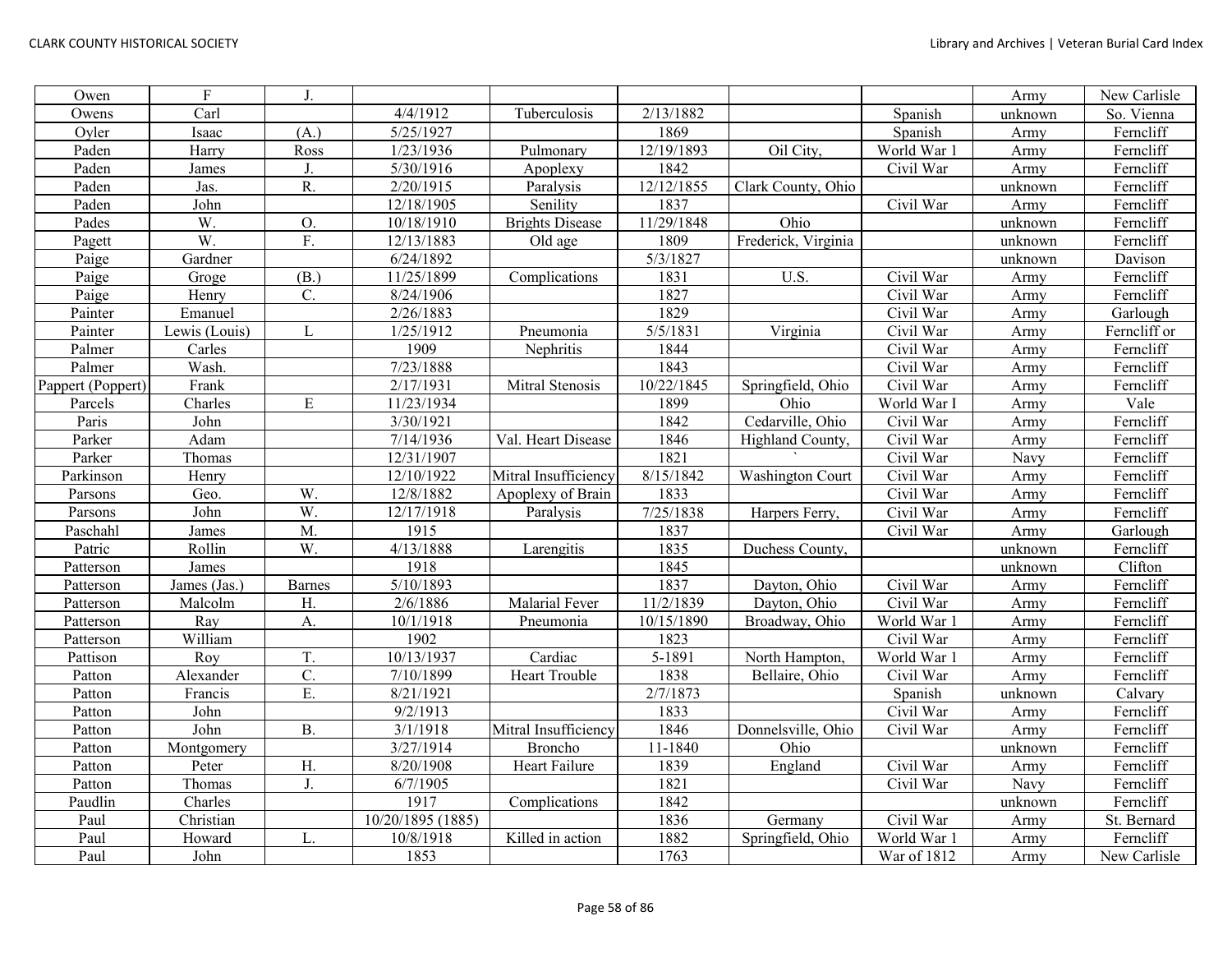| Paul              | Oscar          | J.                      | $\sqrt{7/19/1910}$ | Complications        | 1845       | Ohio               | Civil War   | Army    | Ferncliff      |
|-------------------|----------------|-------------------------|--------------------|----------------------|------------|--------------------|-------------|---------|----------------|
| Paulding          | Joseph         | $\overline{G}$ .        | 4/30/1875          | Neuralgia            | 9/19/1913  | New York State     | Civil War   | Army    | Ferncliff      |
| Paullin           | John           |                         | 1895               |                      | 1833       |                    |             | unknown | Ferncliff      |
| Paullin           | Joseph         |                         | 6/12/1875          |                      | 1795       | Kentucky           | War of 1812 | Army    | Ferncliff      |
| Payne             | Alexander      |                         | 8/27/1914          | Rheumatism           | 1852       | Fayette County,    | Civil War   | Army    | Ferncliff      |
| Payne             | Joseph         |                         | 4/24/1923          |                      | 1845       |                    | Civil War   | Army    | Vale           |
| Payton            | A.B.           |                         | 4/24/1906          | <b>Heart Disease</b> | 1839       | Indiana            | Civil War   | Army    | Ferncliff      |
| Peak (Pear)       | Newton         |                         | 9/20/1897          |                      | 1845       |                    | Civil War   | Army    | Ferncliff      |
| Pearson           | George         | L.                      | 2/14/1917          |                      | 1836       |                    | Civil War   | Army    | Ashbury Chapel |
| Pearson           | John           |                         | 3/3/1889           |                      | 7/23/1823  |                    |             | unknown | Ferncliff      |
| Pearson           | Joseph         |                         |                    |                      | 1837       |                    | Civil War   | Army    | Ashbury Chapel |
| Pearson           | Benjamin       | M.                      | 10-28-1898         |                      | 1834       |                    | Civil War   | Army    | Sims           |
| Pearson (Pierson) | Thomas         | $\overline{H}$ .        | 1928               |                      | 1840       |                    | Civl War    | Army    | Ashbury Chapel |
| Pebworth          | John           |                         | 12/12/1917         | Frozen to Death      | 1878       | Kentucky           | Civil War   | unknown | Ferncliff      |
| Peck              | <b>Baker</b>   | W.                      | 11/12/1872         |                      | 1791       | New Jersey         |             | unknown | Ferncliff      |
| Peck              | John           | O.                      | 5/26/1902          | Consumption          | 1846       | Delaware           | Civil War   | Army    | Ferncliff      |
| Pelton            | J J            |                         | 6/11/1895          | <b>Dropsy</b>        | 5/22/1822  |                    |             | unknown | Ferncliff      |
| Peltz (Pelts)     | David          |                         | 8/14/1895          |                      | 1839       |                    | Civil War   | Army    | Enon           |
| Pence             | James          | M.                      | 10/5/1903          | <b>Dropsy</b>        | 1841       |                    | Civil War   | Army    | Ferncliff      |
| Penfield          | Fletcher       | S.                      | 5/12/1913          | Apoplexy             | 12/6/1845  | Ohio               | Civil War   | Army    | Ferncliff      |
| Penquite          | Pearl          | L.                      | 5/4/1939           |                      | 1889       | Center Village,    | World War 1 | Army    | Ferncliff      |
| Pensinger         | David          | S.                      | 4/17/1928          | <b>Heart Disease</b> | 1848       | Hagerstown,        |             | Army    | Ferncliff      |
| Pensinger         | David          | S.                      | 4/18/1922          | Heart Disease        | 1867       | Pennsylvania       | Spanish     | Army    | Ferncliff      |
| Pensinger         | George         | W.                      | 10/17/1928         | Senility             | 2/22/1848  | Greencastle,       | Civil War   | Army    | Ferncliff      |
| Pentz             | William        |                         | 4/25/1928          | Larengitis           | 6/12/1848  | Champaign County,  | Civil War   | Army    | Ferncliff      |
| Peoppleman        | Henry          |                         | 3/12/1938          |                      | 11/25/1887 | Fort Loramie, Ohio | World War I | Army    | Calvary        |
| Perks             | James          |                         | 3/4/1898           | Asthma               | 1824       | England            | Civil War   | Army    | Ferncliff      |
| Perrin            | Robt.          |                         | 4/20/1882          | Consumption          | 1810       | Harrison County,   | Civil War   | Army    | Ferncliff      |
| Perrin            | William        |                         | 3/30/1890          | Paralysis            | 1815       | Springfield, Ohio  |             | unknown | Ferncliff      |
| Perrin            | William        | H.                      | 12/17/1907         |                      | 1830       |                    | Civil War   | Army    | Ferncliff      |
| Perrin            |                |                         |                    |                      |            |                    | Civil War   | unknown | Ferncliff      |
| Perrine (Berrine) | John           | $\mathbf V$             | 1905               |                      | 1838       |                    | Civil War   | Army    | New Carlisle   |
| Perry             | Dick           | E.                      | 1/29/1932          |                      | 3/3/1893   |                    |             | unknown | Clifton        |
| Perry             | Peter          |                         | 1/5/1922           | Double Pneumonia     | 1821       | Lewisburg, North   | Civil War   | Army    | Ferncliff      |
| Pershing          | Wm.            | L.                      | 3/1/1911           | Tuberculosis         | 1839       | Pennsylvania       | Civil War   | Army    | Ferncliff      |
| Petaford          | Richard        | E.                      | 10/13/1931         | Mitral Insufficiency | 8/1/1853   | Gallipolis, Ohio   | Civil War   | Army    | Ferncliff      |
| Peters            | George         |                         | 1903               |                      | 1826       |                    | Civil War   | Army    | Ferncliff      |
| Peters            |                | A.                      | 6/5/1899           | Sun Stroke           | 1847       | American           | Civil War   | Army    | Ferncliff      |
| Peters            | Mowry          | $\overline{S}$ .        | 1/14/1918          | <b>Heart Disease</b> | 1842       | Ohio               | Civil War   | Army    | Ferncliff      |
| Peters            | $\overline{O}$ | $\overline{\mathbf{K}}$ |                    |                      | 1840       |                    | Civil War   | Army    | Greenlawn      |
| Peters            | Samuel         | J.                      |                    |                      | 1821       |                    | Civil War   | Army    | Greenlawn      |
| Peterson          | John           | L.                      | 9/18/1927          | Accidental           | 11/30/1843 | Green County, Ohio | Civil War   | Army    | Ferncliff      |
| Pett              | Charles        |                         | 1942               |                      | 1893       |                    |             | Army    | Glen Haven     |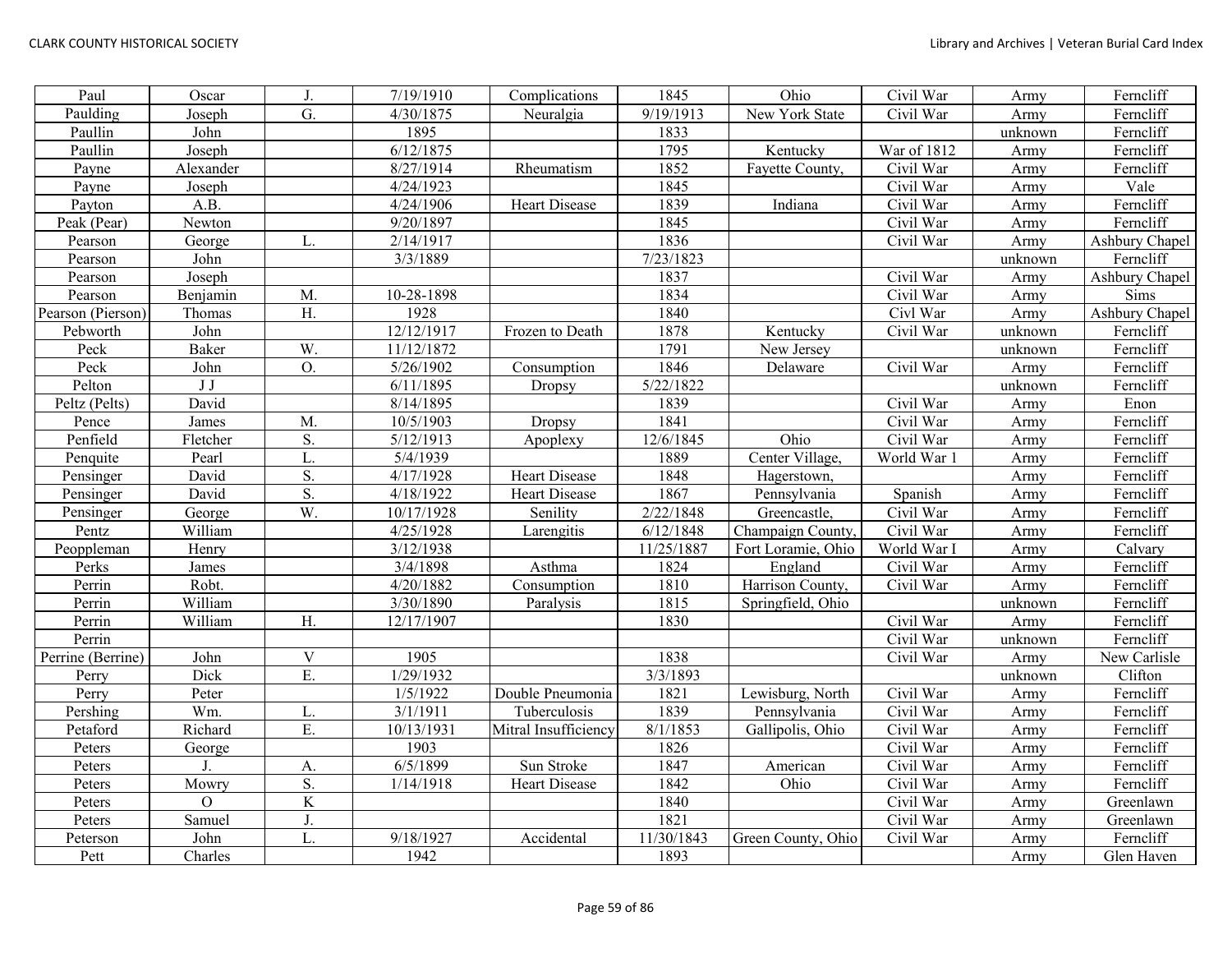| Petty           | Ε.             | $\overline{H}$ .  | 5/28/1900  |                        |                        |                   | Civil War     | Army    | Ferncliff     |
|-----------------|----------------|-------------------|------------|------------------------|------------------------|-------------------|---------------|---------|---------------|
| Pfeifer         | Michael        |                   | 1/27/1904  | Old age                | 1827                   | Germany           |               | unknown | Ferncliff     |
| Pfeiffer        | Adam           |                   | 12/3/1921  | Arterio Sclerosis      | 1839                   | Germany           | Civil War     | Army    | Ferncliff     |
| Pfeiffer        | John           | Adam              | 3/2/1920   | Angina Pectoris        | 6/10/1833              | Germany           |               | unknown | Ferncliff     |
| Pfleiger        | Geo.           | C.                |            | Consumption            | 1841                   |                   | Civil War     | Army    | Ferncliff     |
| Pheasant        | Harry          |                   | 7/5/1933   | Dilatation of Heart    | 1891                   | Broadway, Ohio    | World War 1   | Army    | Ferncliff     |
| Phillips        | C.J. (Charles) | (J.)              | 7/10/1881  | Sunstroke              | 8/3/1826               | Chillicothe, Ohio | Civil War     | Army    | Ferncliff     |
| Phillips        | E.             | R.                | 9/27/1877  | <b>Ulcer Stomach</b>   | 1843                   | Springfield, Ohio | Civil War     | Army    | Ferncliff     |
| Phillips        | Edwin          | $\overline{B}$    |            |                        | 1843                   |                   | Civil War     | Army    | New Carlisle  |
| Phillips        | Geo.           | T.                | 2/11/1927  | Paralysis              | 1883                   |                   |               | Army    | Ferncliff     |
| Phillips        | Jas.           | M.                | 1/4/1914   | Pneumonia              | 1835 (Roster           |                   | Civil War     | Army    | Ferncliff     |
| Phillips        | Jason (James)  | (W <sub>1</sub> ) | 9/8/1908   | <b>Brights Disease</b> | 1838                   | Ohio              | Civil War     | Army    | Ferncliff     |
| Phillips        | John           | F.                | 10/10/1936 | Poppeloma of           | 1893                   | Lawrence County,  | World War 1   | Army    | Ferncliff     |
| Phillips        | Lewis          |                   | 8/21/1915  | Heart Disease          | 9/19/1843              | Ohio              | Civil War     | Army    | Ferncliff     |
| Phillips        | Monroe         |                   | 3/27/1869  | Accident               | 1/14/1839              | Champaign County, | Civil War     | Army    | Ferncliff     |
| Phillips        | Ralph          | А.                | 5/27/1931  | Pulmonary              | 1888                   | Columbia City,    | World War 1   | Army    | Ferncliff     |
| Phillips        | William        |                   | 10/15/1888 | Heart disease          | 1814 (Roster           | Wilmington,       | Civil War     | Army    | Ferncliff     |
| Phillips        | Z.             | Barney            | 5/27/1879  | Consumption            | 1843                   | Cassidonia, N.Y.  | Civil War     | Army    | Ferncliff     |
| Phlegar         | Roy            | G.                | 5/16/1935  | Shock                  | 2/19/1895              | Salem, Virginia   | World War 1   | Army    | Ferncliff     |
| Pierce          | Charles        | H.                | 3/28/1918  | Angina Pectoris        | 4/13/1840              | Massachusetts     | Civil War     | Army    | Ferncliff     |
| Pierce          | Darlington     |                   | 3/3/1882   | Complications          | 8/8/1849               | South Charleston. | Civil War     | Army    | Greenlawn     |
| Pierce          | Darwin         |                   |            |                        | 1841                   |                   | Civil War     | Army    | Greenlawn     |
| Pierce          | George         | W                 |            |                        | 1841                   |                   | Civil War     | Army    | New Carlisle  |
| Pierce          |                | $\overline{L}$    | 9/25/1881  | Consumption            | 1807                   | Concord, New      |               | unknown | Ferncliff     |
| Pierce          | Jonothan       |                   | 1/31/1852  |                        | 1785                   |                   | War of 1812   | Army    | Greenlawn     |
| Pierce (Pearce) | James          | P.                | 12/22/1911 | <b>Bladder Trouble</b> | 1842                   |                   | Civil War     | Army    | Ferncliff     |
| Pierson         | Stephen        |                   | 1/28/1930  | Dilation of Heart      | $\overline{9/18/1842}$ | Westboro, Ohio    | Civil War     | Army    | Ferncliff     |
| Pierson         | W.             | Ι.                | 1/31/1902  | <b>Brights Disease</b> | 1833                   | Toronto, Canada   | Civil War     | Army    | Ferncliff     |
| Pierson         | William        |                   | 8/3/1901   |                        | 1/123/1833             |                   | Civil War     | Army    | Ferncliff     |
| Piles           | Zachariah      |                   | 9/28/1903  | Senility               | 1831                   | West Virginia     | Civil War     | Army    | Ferncliff     |
| Pinkerton       | John           | W.                | 11-11-1924 |                        | 1824                   |                   | Civil war     | Army    | SelmaME       |
| Pinneo          | Andrew         |                   |            |                        |                        |                   | Revolutionary | unknown | Garlough      |
| Pipes           | Wm.            |                   | 12/4/1893  |                        | 1840                   | Jackson County.   | Civil War     | Army    | Ferncliff     |
| Plummer         | James          |                   | 1841       |                        | 1790                   |                   | War of 1812   | Army    | Pleasant Hill |
| Plummer         | John           | W                 | 1920       |                        | 1845                   |                   | Civil War     | Army    | New Carlisle  |
| Poland          | Samuel         |                   | 4/24/1908  |                        | 1843                   |                   | Civil War     | Army    | Vernon        |
| Poling          | George         | W.                | 3/5/1916   |                        | 2/22/1834              |                   | Civil War     | Army    | Enon          |
| Poling          | John           | G.                | 7/19/1913  | <b>Brights Disease</b> | 3/1/1831               | West Virginia     | Civil War     | Army    | Ferncliff     |
| Polley          | Charles        | $\mathbf E$       | 1927       |                        | 1845                   |                   | Civil War     | Army    | New Carlisle  |
| Pommel          | William        |                   | 12/17/1911 |                        | 1845 (Roster)          |                   | Civil War     | Army    | Ferncliff     |
| Pool            | Oscar          |                   | 11/8/1882  | Tuberculosis           | 1840                   | Springfield, Ohio | Civil War     | Army    | Ferncliff     |
| Pool (Poole)    | William        |                   | 2/27/1854  |                        | 4/4/1766               | Springfield,      | Revolutionary | Army    | Fletcher      |
| Pool (Poole)    | William        |                   | 2/27/1854  |                        | $4 - 4 - 1766$         | Springfield, Ohio | Revolutionary | Army    | Fletcher      |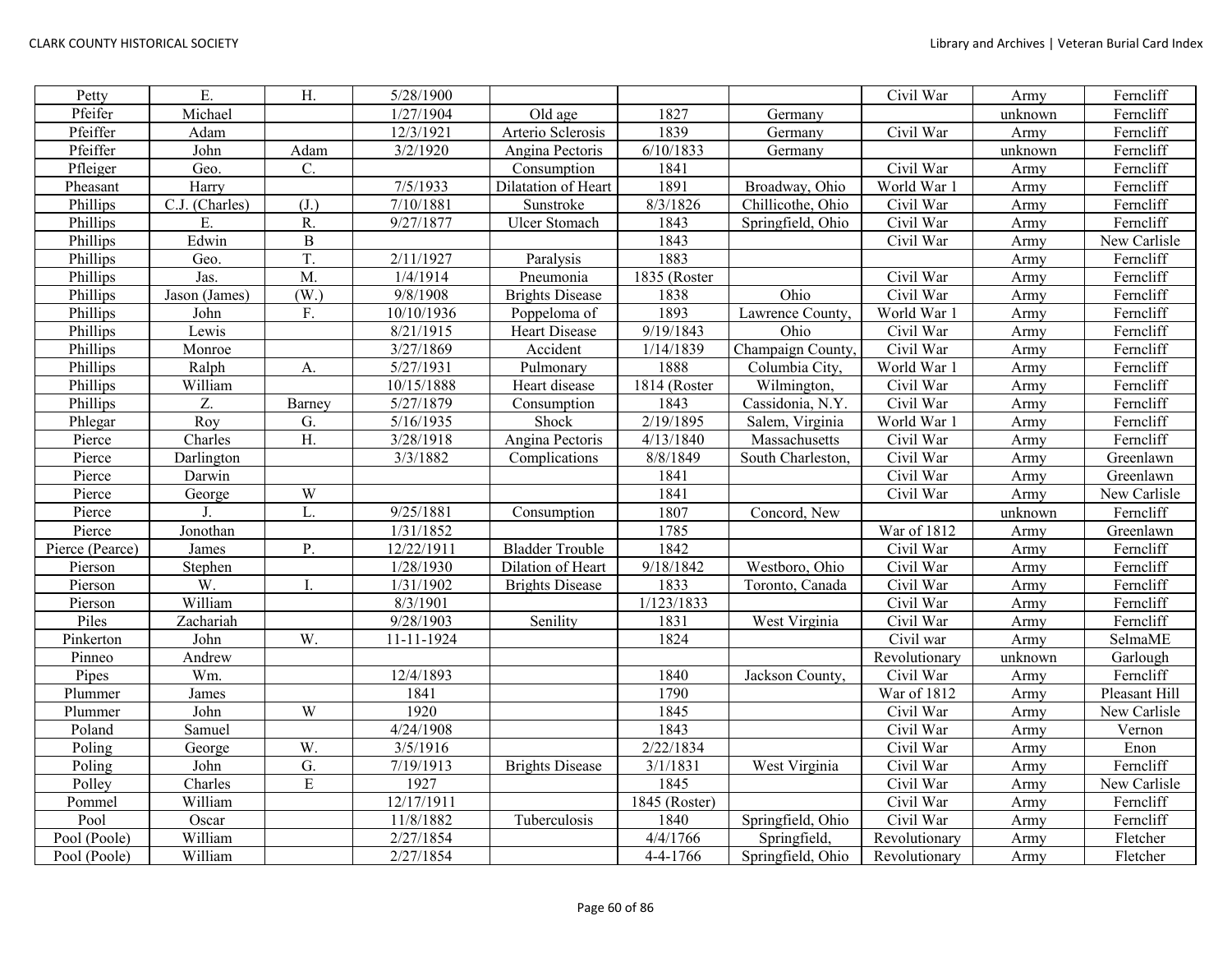| Poole    | R. (Jackson)    | Jackson        | 8/28/1873  | Premature Powder       | 1844          | Iowa                | Civil War               | Army    | Ferncliff      |
|----------|-----------------|----------------|------------|------------------------|---------------|---------------------|-------------------------|---------|----------------|
| Poole    | Stanley         | H.             |            |                        | 11/6/1893     |                     | World War 1             | Army    | Ferncliff      |
| Pope     | Little          | A.             | 11/3/1922  | Uremia                 | 7/19/1845     | Gallia County, Ohio | $\overline{C}$ ivil War | Army    | Ferncliff      |
| Pope     | Peter           | P.             | 11/30/1899 |                        | 1845          |                     | Civil War               | Army    | New            |
| Porter   | Alfred (Sr.)    |                |            |                        |               |                     | Civil War               | unknown | Ferncliff      |
| Porter   | Francis         | M.             | 3/28/1903  | Pneumonia              | 1840          | Ohio                | Civil War               | Army    | Ferncliff      |
| Porter   | Geo.            |                | 9/10/1900  | Dropsy                 | 1834          | Tennessee           | Civil War               | Army    | Ferncliff      |
| Porter   | Geo.            | C.             | 1/24/1923  | Obstruction of         | 1838          | Trowbridge,         | Civil War               | Army    | Ferncliff      |
| Porter   | Robert          |                | 2/29/1916  | Apoplexy               | 4/27/1835     | Ohio                | Civil War               | Army    | Garlough       |
| Porter   | William         | H.             | 6/18/1887  |                        | 1837          |                     | Civil War               | Army    | Garlough       |
| Porter   | James           |                | 9/4/1850   |                        | 3/12/1788     |                     | War of 1812             | Army    | Wilson Chapel  |
| Ports    | James           | S.             | 11/4/1911  | Pneumonia              | 3/22/1834     | Ohio                | Civil War               | Army    | Ferncliff      |
| Potter   | Chas.           | <b>B.</b>      | 10/29/1879 | Congestion of          | 1844          | New York            | Civil War               | Army    | Ferncliff      |
| Pottle   | William         | M.             | 9/9/1901   |                        | 1819          |                     | Civil War               | Army    | Enon           |
| Poulton  | James           | H.             | 1934       |                        | 5/1/1887      | Belmont Co., Ohio   | World War I             | Army    | St. Bernard    |
| Powell   | Allen           |                | 9/9/1887   | Accident               | 1839          | Chester, Ohio       |                         | unknown | Ferncliff      |
| Powell   | Edward          |                | 2/14/1898  | <b>Brights Disease</b> | 1842          |                     | Civil War               | Army    | Ferncliff      |
| Powell   | John            | D.P.           | 6/24/1873  |                        | 1846          |                     | Civil War               | Army    | Ferncliff      |
| Powell   | John            | M.             | 12/10/1938 | Uremia                 | 1873          |                     | Spanish                 | Army    | Ferncliff      |
| Powell   | John            | M.             | 9/27/1924  | Cerebral               | 11/14/1846    | Lawrence County,    | Civil War               | Army    | Ferncliff      |
| Powell   | W.              | Η.             | 8/3/1899   | Dropsy                 | 1839          | Springfield, Ohio   | Civil War               | Army    | Ferncliff      |
| Powell   | William         |                | 12/3/1885  |                        | 1838          |                     | Civil War               | Army    | Buffenbarger   |
| Power    | George          |                | 1864       |                        | 1826          |                     | Civil War               | Navy    | Emanuel        |
| Powers   | Frank           | H.             | 7/3/1918   | Tetanus                | 1898          | Ohio                | World War 1             | Navy    | Ferncliff      |
| Powers   | Joseph          | S.             |            |                        | 1829          |                     | Civil War               | Army    | Greenlawn      |
| Powers   |                 |                | 1/22/1849  |                        | 1784          |                     | War of 1812             | Army    | Greenmount     |
| Poysell  | Alfred          | F.             | 1/15/1903  | <b>Brain Trouble</b>   | 1836          | Ohio                |                         | unknown | Ferncliff      |
| Price    | James           |                | 1/13/1926  |                        | 1878          |                     | Spanish                 | Army    | unknown        |
| Price    | John            |                | 8/16/1890  |                        | 1816          | Harmony Township,   | Mexican                 | Army    | Fletcher       |
| Price    | John            |                | 8/16/1890  |                        | 1816          | Harmony Township,   | Mexican                 | Army    | Fletcher       |
| Prickett | Henry           |                | 12-3-1892  |                        | 1839          |                     | Civil War               | Army    | Sims           |
| Pringle  | James           | $\mathsf{C}$   | 1898       |                        | 1847          |                     | Civil War               | Army    | Greenlawn      |
| Pringle  | Thomas          | $\overline{Q}$ | 4/12/1921  |                        | 1845          |                     | Civil War               | Army    | Greenlawn      |
| Pringle  | Thomas          | J.             | 4/12/1903  | Apoplexy               | 3/18/1838     | Ohio                | Civil War               | unknown | Ferncliff      |
| Printz   | Ernest (Hanner) | Ε.             |            |                        | 1889          | Clifton, Ohio       | World War l             | Army    | Clifton        |
| Pritchet | Robert          |                |            |                        |               |                     |                         | Army    | Ashbury Chapel |
| Prothero | John            |                | 11/19/1892 |                        | 1838 (Roster) |                     | Civil War               | Army    | Ferncliff      |
| Protzman | Silas           |                | 10/16/1885 | Consumption            | 1842          | Montgomery Co.      | Civil War               | Army    | Ferncliff      |
| Prout    | Harold          | A. (Andrew)    | 7/37/1935  | Coronary               | 9/22/1892     | Sandusky, Ohio      | World War 1             | Army    | Ferncliff      |
| Provost  | J. (James)      | M.             |            |                        | 1819          |                     | Civil War               | Army    | Clifton        |
| Provost  | Samuel          |                |            |                        |               |                     | War of 1812             | Army    | Clifton        |
| Pumell   | William         | J.             | 1911       |                        | 1845          |                     | Civil War               | Army    | Glen Haven     |
| Pummell  | Frank           |                | 1/15/1895  | Paralysis              | 1817          | America             | Civil War               | Army    | Ferncliff      |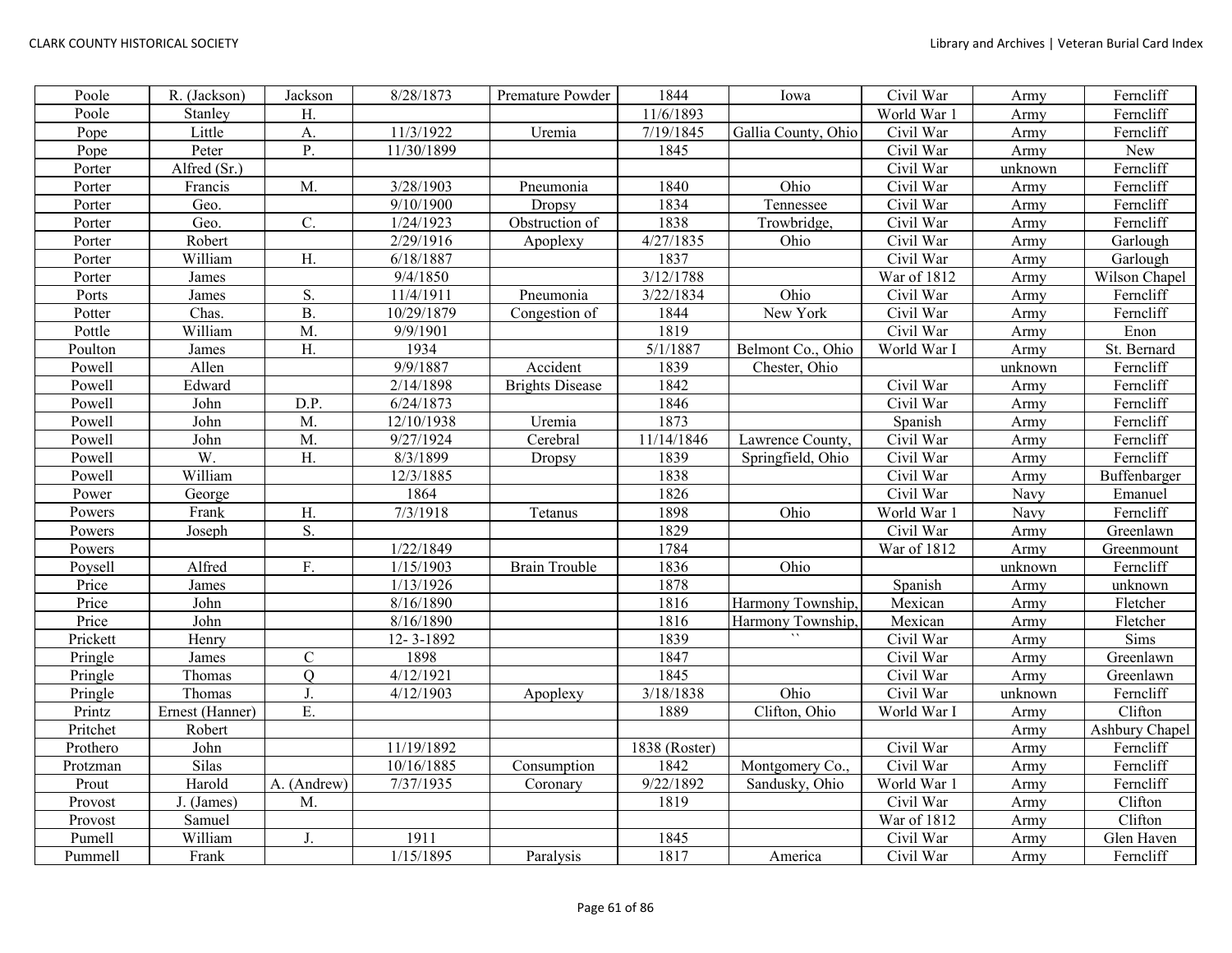| Pumphrey         | Joseph       | M.               |                     |                        | 1842         |                    | Civil War   | Army    | New Carlisle  |
|------------------|--------------|------------------|---------------------|------------------------|--------------|--------------------|-------------|---------|---------------|
| Pursell          | L. (Leefard) | H.               | 7/12/1908           | Heart Failure          | 1842         | New Jersey         | Civil War   | Army    | Ferncliff     |
| Purssell         | John         | $\mathbf V$      | 10/12/1889          | Consumption            | 1/22/1829    |                    | Civil War   | Army    | Bethel        |
| Putnam           | Daniel       | $\mathcal{C}$ .  | 6/18/1888           | Rheumatism             | 3/10/1844    | Fitchburg,         |             | Army    | Ferncliff     |
| Quentin          | Louis        |                  | 6/11/1921           | Prostatic Abscess      | 7/21/1876    | Brooklyn, N.Y.     |             | Navy    | Ferncliff     |
| Quick            | Jasper       | M.               |                     |                        | 1843         |                    | Civil War   | Army    | New Carlisle  |
| Quick            | Thomas       |                  |                     |                        | 1842         |                    | Civil War   | Army    | New Carlisle  |
| Rader            | Jeremiah     |                  | 6/20/1920           | Chronic                | 1844         | Dayton, Ohio       | Civil War   | Army    | Ferncliff     |
| Raffensperger    | Edwin (E.B.) | <b>B.</b>        | 5/1/1885            | Enlargement of         | 1/20/1824    |                    | Civil War   | Army    | Ferncliff     |
| Raffensperger    | John         | $\overline{B}$ . | 2/2/1882            | Consumption            | 1838 (Roster | North Hampton,     | Civil War   | Army    | Ferncliff     |
| Rairden          | Charles      | <b>B.</b>        | 11/30/1913          | Pneumonia              | 6/15/1849    | Ohio               |             | Army    | Ferncliff     |
| Rall             | Isiah        | $\overline{C}$   | 3/17/1862           | <b>DIS</b>             | 11/10/1844   |                    | Civil War   | Army    | New Carlisle  |
| Rall             | Jacob        |                  | 3/10/1910           |                        | 1831         |                    | Civil War   | Army    | New Carlisle  |
| Ramby            | Thomas       | <b>B.</b>        | 4/9/1920            | Heart Disease          | 10/1/1842    | Carroll Co.        | Civil War   | Army    | Pleasant Hill |
| Ramey            | Green        | Ρ.               |                     |                        | 1844         |                    | Civil War   | Army    | Garlough      |
| Ramsay           | Walter       | H.               | $\frac{1}{6}$ /1930 | <b>Heart Disease</b>   | 1895         | London, Ohio       | World War 1 | Army    | Ferncliff     |
| Ramsey           | William      |                  | 5/16/1922           | Pulmonary              | 1/12/1843    | Glasgow Scotland   | Civil War   | Army    | Ferncliff     |
| Ramsey           | William      | J.               | 2/17/1927           |                        | 9/7/1842     |                    | Civil War   | Army    | Greenlawn     |
| Randall          | Denshore     |                  | 6/29/1895           | Apoplexy               | 1825         | U.S.               | Civil War   | Army    | Ferncliff     |
| Randall          | John         | W.               | 11/27/1903          | Rheumatism             | 1844         | Clarke County      | Civil War   | Army    | Ferncliff     |
| Randall          | John         | $\overline{W}$ . | 5/16/1883           | Heart Disease          | 6/23/1823    | Baltimore,         |             | unknown | Ferncliff     |
| Randall          | W.           | S.B.             | 2/7/1903            | Cithels                | 1834         | Ohio               | Civil War   | Army    | Ferncliff     |
| Randolph         | Edwin        | L.               | 8/4/1863            | Wounded                | 6/24/1838    | Alabama            | Civil War   | Army    | Ferncliff     |
| Randolph         | George       | W                | 11/27/1919          |                        | 1834         |                    | Civil War   | Army    | So. Vienna    |
| Randolph         | Martin       |                  | 9/3/1937            | Gunshot Wound          | 1899         | Brighton, Ohio     | World War 1 | Army    | Ferncliff     |
| Rankin           | Charles      | F.               | 2/5/1929            | Heart Disease          | 8/17/1847    | Clark County, Ohio |             | unknown | Ferncliff     |
| Rankin           | John         |                  |                     |                        |              |                    | Civil War   | unknown | Greenlawn     |
| Rankin (Rankins) | Charles      | P.               | 5/22/1886           | <b>Brights Disease</b> | 1/28/1817    | Springfield, Ohio  | Civil War   | Army    | Greenmount    |
| Rathbun          | David        |                  | 12/20/1915          |                        | 1842         |                    | Civil War   | Army    | So. Vienna    |
| Rathbun          | George       | W                | 4/13/1887           |                        | 1841         |                    | Civil War   | Army    | Thompson      |
| Rathbun          | Thomas       |                  | 11/7/1900           |                        | 1840         |                    | Civil War   | Army    | Plattsburg    |
| Rathbun          | Rei          |                  | 6/23/1909           | <b>Heart Disease</b>   | 1849         |                    | Civil War   | Army    | Ferncliff     |
| Rauch            | John         |                  | 1903                |                        | 1824         |                    | Civil War   | Army    | St. Bernard   |
| Rawlins          | Charles      | F.               | 1/19/1863           | Pneumonia              | 1841         | Ross Couny, Ohio   | Civil War   | unknown | Ferncliff     |
| Rawlins          | George       | $\overline{C}$ . | 7/27/1921           | Arterio Sclerosis      | 1843         | Ross Couny, Ohio   | Civil War   | Army    | Ferncliff     |
| Ray              | H.           |                  | 8/14/1892           |                        |              |                    | Civil War   | Army    | Pleasant Hill |
| Ray              | Lewis        |                  | 1854                |                        | 1788         |                    | War of 1812 | Army    | North Hampton |
| Ray              | Merlin       | G.               | 3/2/1927            | Peritonitis            | 1893         | Dayton, Ohio       | World War 1 | Army    | Ferncliff     |
| Ray (Rea)        | Samuel       | $\overline{W}$ . | 2/2/1918            | Cancer                 | 3/10/1844    | South Charleston,  | Civil War   | Army    | Ferncliff     |
| Rayburn          | David        | $\mathcal{C}$ .  | 3/13/1906           | Complications          | 1840         |                    | Civil War   | Army    | Ferncliff     |
| Rayner           | Richard      |                  | 9/24/1912           | Diabetes               | 5/1/1846     | Ohio               | Civil War   | Army    | Ferncliff     |
| Rea              | William      |                  | 6/20/1901           | Stomach trouble        | 1838         | Ohio               | Civil War   | Army    | Ferncliff     |
| Read (Reed)      | George       | W.               | 9/3/1918            | Angina Pectoris        | 1/6/1845     | Brown County,      | Civil War   | Army    | Ferncliff     |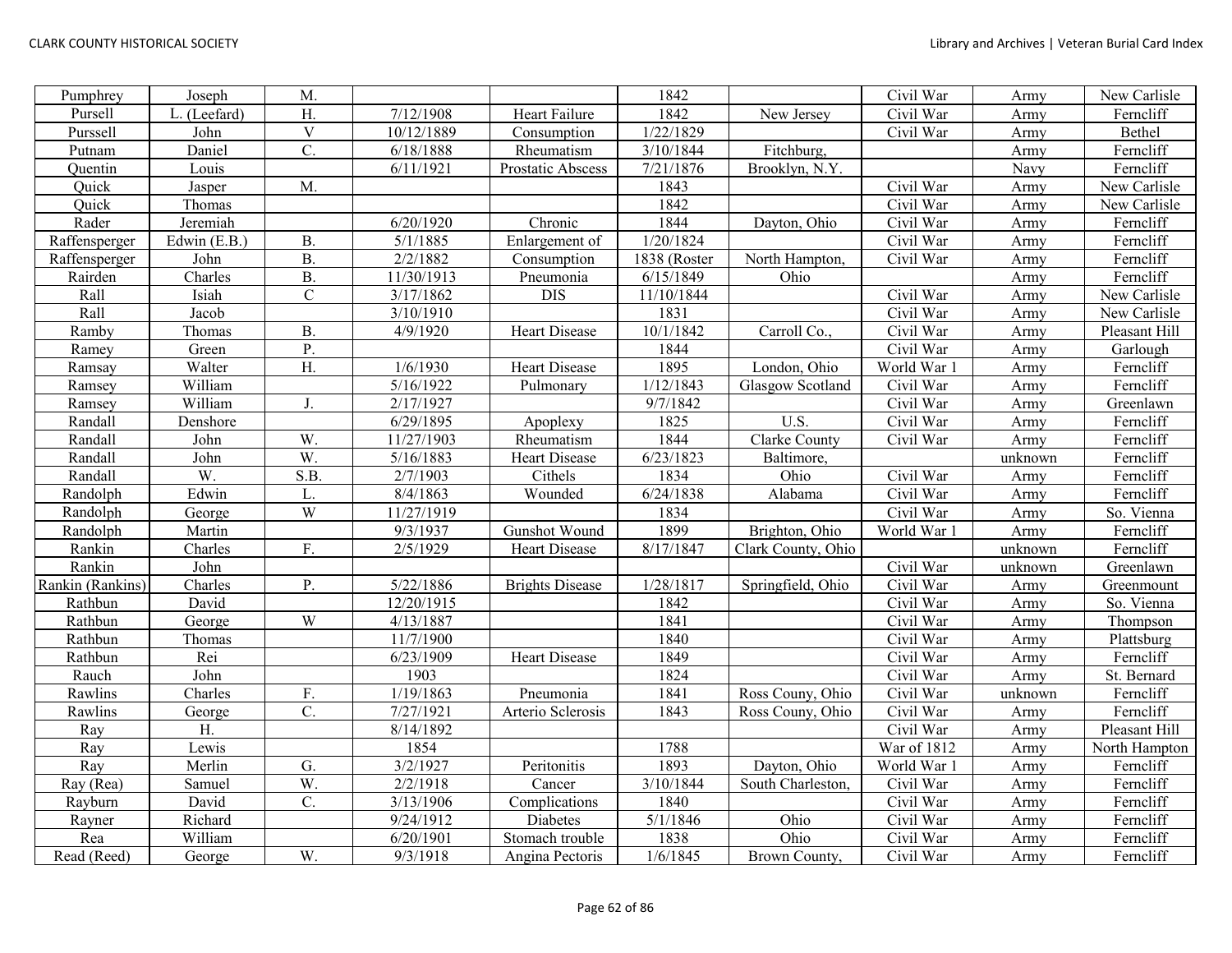| Ream        | Benjamin       |                | 2/26/1866  |                      | 9/6/1789      |                   |                         | Army    | Ream           |
|-------------|----------------|----------------|------------|----------------------|---------------|-------------------|-------------------------|---------|----------------|
| Ream        | Samuel         |                | 1870       |                      | 1824          |                   | Civil War               | Army    | North Hampton  |
| Ream        | William        |                | 1901       |                      | 1827          |                   | Civil War               | Army    | Ream           |
| Ream        | William        | H.             | 8/2/1913   |                      | 1839          |                   | Civil War               | Army    | Enon           |
| Reams       |                | W.             | 9/25/1909  |                      | 1849          |                   | Civil War               | Army    | Ferncliff      |
| Rector      | Conway         |                | 1879       |                      | 1795          |                   | War of 1812             | unknown | Gard           |
| Redd        | Benj.          | F.             | 10/8/1918  | Dilation of Heart    | 10/25/1845    | Ohio              | Civil War               | Army    | Ferncliff      |
| Reddy       | Leo (Clemmett) | C.             | 1/11/1934  |                      | 9/30/1890     | Springfield, Ohio | World War I             | Navy    | Calvary        |
| Reddy       | William Edward | (E.)           | 1/25/1934  | Tuberculosis         | 2/27/1893     | Springfield, Ohio | World War I             | Army    | Calvary        |
| Redmond     | Judson         |                | 6/23/1906  | Tuberculosis         | 1824          | New York          |                         | unknown | Ferncliff      |
| Redsback    | George         | M.             | 11/22/1927 | pneumonia            | 4/4/1839      |                   | Civil War               | Army    | New Carlisle   |
| Reed        | Benjamin       | A.             | 1912       | Complications        | 1840          |                   | Civil War               | Army    | Ferncliff      |
| Reed        | Geo.           |                | 1/29/1926  | Internal             | 7/7/1887      | Greene County,    | World War 1             | Army    | Ferncliff      |
| Reed        | Isaiah         |                | 6/23/1910  | Old age              | 1840          | Virginia          | Civil War               | Army    | Ferncliff      |
| Reed        | Joseph         |                | 4/16/1914  |                      | 1840          |                   | Civil War               | Army    | Greenlawn      |
| Reed        | William        | M.             |            |                      |               |                   | Civil War               | Army    | New            |
| Reeder      | Daniel         | H.             | 11/30/1898 |                      | 1/17/1827     |                   | Civil War               | Army    | New Carlisle   |
| Reeder      | Lewis          | J.             | 8/3/1864   | Wounds               | 1834          |                   | Civil War               | Army    | Greenlawn      |
| Rees (Kees) | Isaac          |                | 2/28/1925  |                      | 1874          |                   |                         | Army    | Ferncliff      |
| Reese       | David          | F.             | 6/4/1894   |                      | 8/25/1827     |                   |                         | unknown | Ferncliff      |
| Reese       | Isaiah         | $\mathbf C$    |            |                      | 1838          |                   | $\overline{C}$ ivil War | Army    | New Carlisle   |
| Reid        | Albert         | J <sub>r</sub> | 3/2/1921   | Pneumonia            | 5/2/1895      | Tennessee         | World War 1             | Army    | Ferncliff      |
| Reid        | James          |                | 1857       |                      | 1785          |                   | War of 1812             | Army    | Ferncliff      |
| Reid        | William        |                | 8/6/1862   | <b>Dropsy</b>        | 1809          | Ireland           |                         | unknown | Ferncliff      |
| Reid        | William        |                | 1897       |                      | 1822          |                   | Civil War               | Army    | Ferncliff      |
| Reinhardt   | Gideon         |                |            |                      | 1824          |                   | Civil War               | Army    | St. Raphael    |
| Reisig      | Gustav         |                | 6/18/1928  | Suicidal Gunshot     | 9/29/1878     | Germany, Prussia  | World War 1             | Army    | Ferncliff      |
| Rennard     | William        | K.             | 12/17/1864 |                      | 1833          |                   | Civil War               | Army    | Greenmount     |
| Renner      | Jonathan       |                | 8/9/1874   | <b>Typhoid Fever</b> | 1820          | Indiana           |                         | Army    | Ferncliff      |
| Retlaff     | Edw.           | M.             | 9/25/1933  | Strangulation by     | 1894          | Pittsburgh,       | World War 1             | Army    | Ferncliff      |
| Rewitzer    | Edward         | W.             | 1923       |                      | 5/26/1892     |                   | World War I             | Army    | St. Bernard    |
| Reynolds    | Grant          |                | 7/21/1910  | Tuberculosis         | 1880          | Ohio              | Spanish                 | Army    | Ferncliff      |
| Reynolds    | Jas.           | D.             |            |                      | 1841          |                   | Civil War               | Army    | Clifton        |
| Reynolds    | Lyman          | E.             | 3/24/1934  |                      | 1878          | Springfield, Ohio | Spanish                 | Army    | Ferncliff      |
| Reynolds    | William        |                | 1857       |                      | 1779          |                   | War of 1812             | Army    | Pleasant Grove |
| Rhinehart   | Zedekiah       |                | 10/2/1901  | Paralysis            | 1835          | Pennsylvania      | Civil War               | Army    | New            |
| Rhoades     | Russell        |                |            |                      | 1839          |                   | Civil War               | Army    | Clifton        |
| Rhoades     | Charles        | W. (H.)        | 8/19/1913  | Exhaustion           | 8/20/1840     | Ohio              | Civil War               | Army    | Ferncliff      |
| Rhoads      | . (Andrew)     | A. (L.)        |            |                      | 1842          |                   | Civil War               | Army    | Clifton        |
| Rhodes      | Henry          |                | 6/18/1897  | Heart Trouble        | 1821          | America           | Civil War               | Army    | Ferncliff      |
| Rhodes      | Hiram          | H.             | 7/22/1896  | Degeneration of      | 1844 (Roster) | Pennsylvania      | Civil War               | Army    | Ferncliff      |
| Rhodes      | Nicholas       |                | 1830       |                      | 1761          |                   | Revolutionary           | Army    | Clifton        |
| Rhodes      | Ralph          | $\, {\bf B}$   | 1921       |                      | 1893          |                   | World War I             | Army    | Greenlawn      |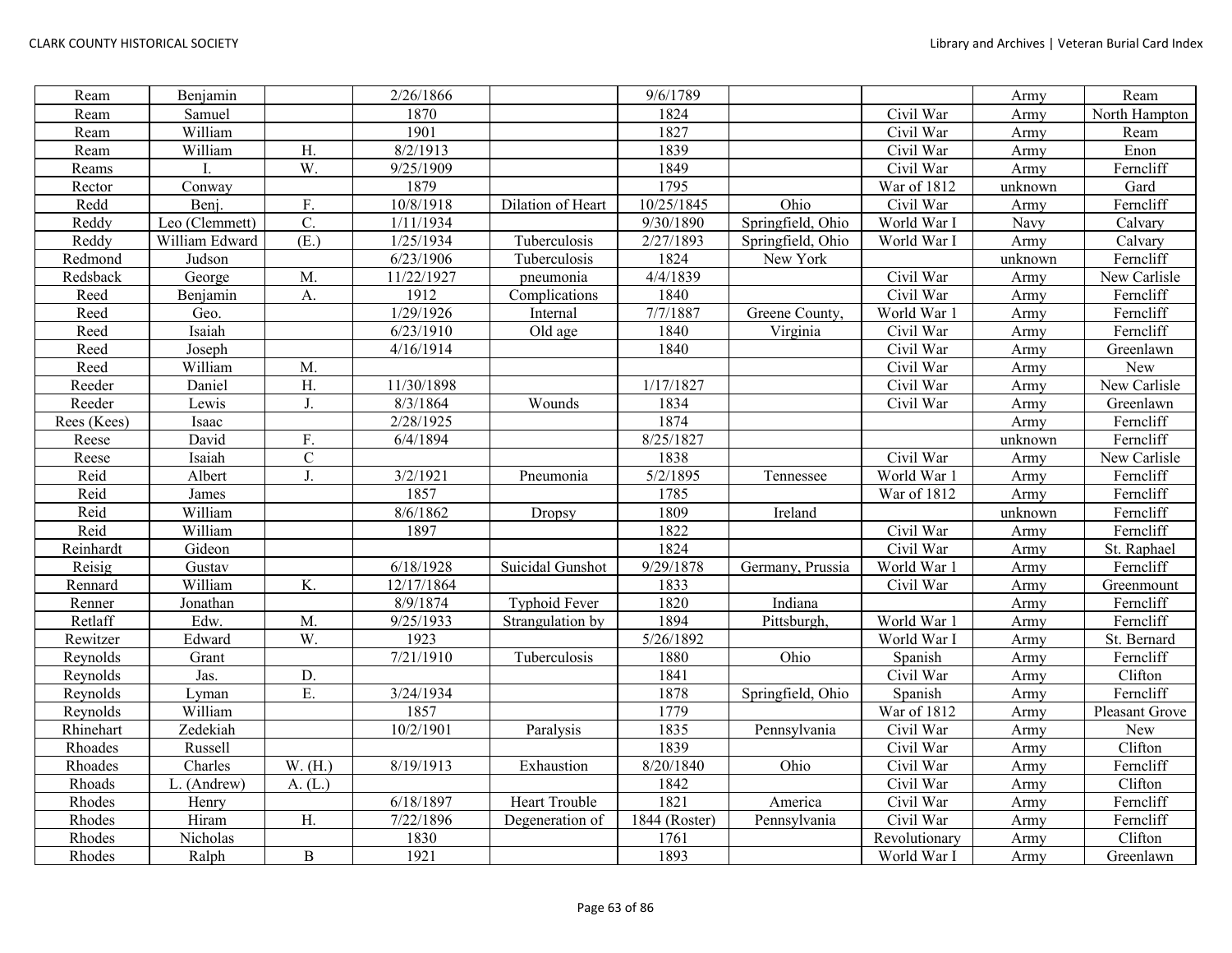| Rhodes             | Richard      | ${\bf E}$        | 1931                   |                      | 1891                   | Melmore, Ohio      | World War I | Army    | Greenlawn     |
|--------------------|--------------|------------------|------------------------|----------------------|------------------------|--------------------|-------------|---------|---------------|
| Rice               | A.           | L.               | 9/26/1915              | <b>Typhoid Fever</b> | 4/29/1848              | Ohio               |             | unknown | Ferncliff     |
| Rice               | <b>Bruce</b> |                  | 2/22/1834              | Peritonitis          | 5/12/1894              | Carlisle, Kentucky | World War 1 | Army    | Ferncliff     |
| Rice               | Fred         | E                | 1930                   |                      | 1/31/1893              | Lawrence County,   | World War I | Army    | Clifton       |
| Rice               | Harrison     | H.               | 12/6/1898              |                      | 1823                   |                    | Civil War   | Navy    | Ferncliff     |
| Rice               | James        | $\mathbf S$      | 1922                   |                      | 1843                   |                    | Civil War   | Army    | So. Vienna    |
| Richard            | Alfred       |                  | 12/13/1917             | Frozen to Death      | 1837                   | Kentucky           | Civil War   | Army    | Ferncliff     |
| Richards           | H. (Henry)   | A.               | 7/27/1891              | Consumption          | 1821                   | Virginia           | Civil War   | Army    | Ferncliff     |
| Richards           | Issac        |                  | 11/21/1922             | Aortic               | 1843                   | Pennsylvania       |             | Army    | Ferncliff     |
| Richardson         | Howard       |                  | 2/6/1899               | Peritonitis          | 1849                   | U.S.               | Civil War   | Army    | Ferncliff     |
| Richardson         |              | D.               | 8/2/1902               |                      | 1878                   |                    | Spanish     | Army    | Greenmount    |
| Rickard            | William      | K                | 1911                   |                      | 1843                   |                    | Civil War   | Army    | North Hampton |
| Ricketts (Rickett) | William      | H.               |                        |                      | 1846                   |                    | Civil War   | Army    | Clifton       |
| Riddle             | D.           | A.               | 2/14/1897              |                      | 1824                   | U.S.               | Civil War   | Army    | Ferncliff     |
| Riddle             | Stephen      | $\overline{W}$ . | 4/9/1891               |                      | 1844 (Record)          |                    | Civil War   | Army    | Ferncliff     |
| Ridenour           | Cyrus        | J                | 5/18/1917              | Complications        | 3/10/1843              | Frederick County.  | Civil War   | Army    | Ferncliff     |
| Ridenour           | Edward       | T.               | 6/18/1915              | Complications        | $\overline{2/18/1841}$ | Maryland           | Civil War   | Army    | Ferncliff     |
| Ridgeway           | Roscoe       |                  |                        |                      | 9/28/1888              |                    | World War I | Army    | Rose Hill     |
| Ridgley            | J.           | Tilghman         | 8/10/1911              | Paralysis            | 1/3/1831               | Maryland           |             | unknown | Ferncliff     |
| Riese              | Samuel       | F.               | 1893                   |                      | 1824                   |                    | Civil War   | Army    | Ferncliff     |
| Rigelman           | Frederick    |                  | $\overline{7/13/1875}$ |                      | 1814                   |                    |             | unknown | Ferncliff     |
| Riggs              | William      |                  |                        |                      | 5/2/1852               |                    |             | Army    | Calvary       |
| Riley              | James        |                  | 2/4/1909               | Pneumonia            | 1820                   | Ireland            | Civil War   | Army    | Ferncliff     |
| Rinehart           | Levi         | Monroe           | 2/13/1865              | Killed in action     | 8/9/1835               | Cambridge, Ohio    | Civil War   | Army    | Ferncliff     |
| Rinehart           | Zedekiah     |                  | 10/2/1901              | Paralysis            | 1835                   | Pennsylvania       | Civil War   | Army    | New           |
| Riordan            | Daniel       |                  | 2/26/1915              |                      | 1835                   | Ireland            | Civil War   | Army    | Calvary       |
| Ripper             | Jno.         |                  | 7/19/1890              |                      | 1833 (Roster)          | Union County, Ohio | Civil War   | Army    | Ferncliff     |
| Ritchey (Ritchie)  | Calvin       | T.               | 1913                   | <b>Heart Disease</b> | 1841                   |                    | Civil War   | Army    | Ferncliff     |
| Rittenhouse        | Harry        | G.               |                        |                      | 11/18/1899             |                    | World War 1 | Navy    | Ferncliff     |
| Robbins            | Chandler     |                  | 8/18/1921              | Thrombosis           | 1844                   | Springfield, Ohio  | Civil War   | Army    | Ferncliff     |
| Robbins            | David        | M.               | 1943                   |                      | 2/19/1846              |                    |             | Army    | So. Vienna    |
| Roberts            | Amos         |                  | 10/26/1897             | <b>Typhoid Fever</b> | 1846                   | America            | Civil War   | Army    | Ferncliff     |
| Roberts            | Charles      |                  | 12/25/1918             | Myocarditis          | 4/18/1845              | Miami County,      | Civil War   | Army    | Ferncliff     |
| Roberts            | John         | E.               | 2/7/1923               | Locomotor ataxia     | 3/28/1839              | Knox County, Ohio  | Civil War   | Army    | Ferncliff     |
| Roberts            | Merchant     |                  | 7/27/1921              | W.R.I.A.             | 1898                   | Cerning, Ohio      | World War 1 | Army    | Ferncliff     |
| Roberts            | Richard      |                  | 1/17/1902              |                      |                        |                    | Civil War   | Army    | Ferncliff     |
| Roberts            | Thomas       |                  | 2/7/1923               | Apoplexy             | 11/17/1844             | Gambier, Ohio      | Civil War   | Army    | Ferncliff     |
| Robey              | Presley      | M.               | 1906                   |                      | 1837                   |                    | Civil War   | Army    | Enon          |
| Robinson           | Barnery      | Alexander        | 11/21/1904             | Pneumonia            | 1840                   | Tennessee          | Civil War   | Army    | Ferncliff     |
| Robinson           | James        | H.               | 10/6/1889              | Diabetes/Heart       | 2/28/1828              | Wayne County,      | Civil War   | Army    | Ferncliff     |
| Robinson           | Samuel       |                  | 10/8/1893              |                      | 1829                   |                    | Civil War   | Army    | New Carlisle  |
| Robinson           | Thomas       | J.               | 1913                   | Complication         | 1860                   |                    |             | unknown | Ferncliff     |
| Robinson           | W.           | S.               |                        |                      |                        |                    |             | Army    | Ferncliff     |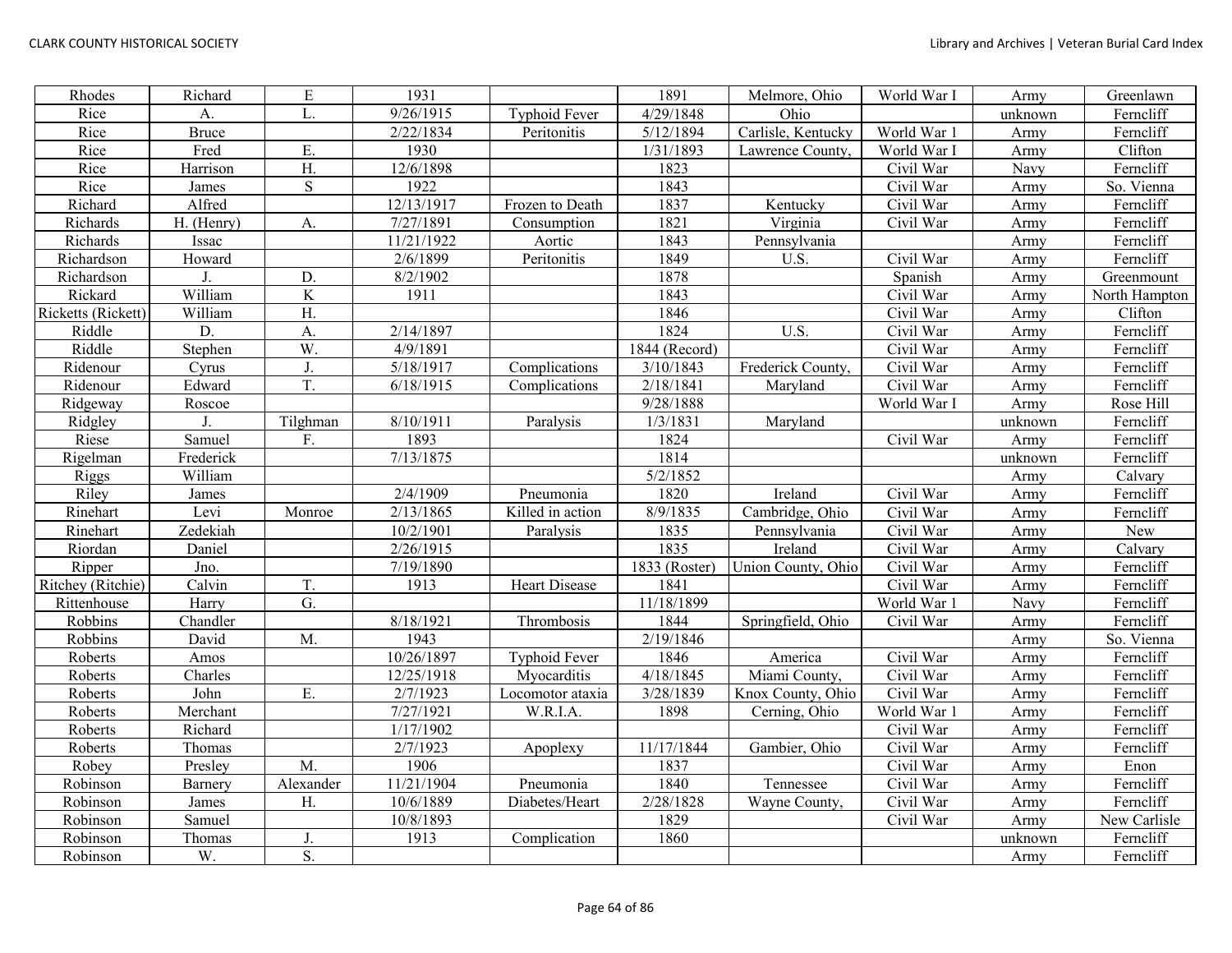| Robson           | Willis                      |                 | 12/11/1911 |                    | 1844       |                     |               | unknown | Ferncliff      |
|------------------|-----------------------------|-----------------|------------|--------------------|------------|---------------------|---------------|---------|----------------|
| Rockafield       | А.                          | C.              | 6/9/1915   | Uremia             | 11/27/1839 | Greene County,      | Civil War     | Army    | Ferncliff      |
| Rockfield        | H.                          | L.              | 11/1/1910  | <b>Gall Stones</b> | 1844       | Ohio                | Civil War     | unknown | Ferncliff      |
| Rodgers          | John                        | Η.              | 9/30/1908  | Uremia             | 1834       | Ohio                | Civil War     | Army    | Ferncliff      |
| Rodgers          | Thos.                       | J.              | 5/15/1921  | Perforation of     | 1859       | Kentucky            | Spanish       | Army    | Ferncliff      |
| Rodgers          | William                     |                 |            |                    | 1757       |                     | Revolutionary | Army    | Pleasant Hill  |
| Rodgers (Rogers) | Richard                     | H.              | 6/23/1909  |                    | 9/23/1836  |                     | Civil War     | Army    | Ferncliff      |
| Roe              | $\overline{\text{Charles}}$ | T.              | 1/2/1912   |                    | 1816       |                     | Civil War     | Army    | Greenlawn      |
| Roe              | James                       | J.              | 12/9/1925  | Chronic            | 1833       | Whilleyburg,        | Civil War     | Army    | Ferncliff      |
| Rogers           | John                        | $\mathbf B$     | 11/15/1867 |                    | 1839       |                     | Civil War     | Army    | New Carlisle   |
| Rogers           | Robert                      |                 | 2/24/1880  | Softening of Brain | 1807       | Cumberland          |               | unknown | Ferncliff      |
| Rogers           | Robert                      |                 | 6/11/1910  | Complications      | 1/4/1845   | Ohio                | Civil War     | Army    | Ferncliff      |
| Rohber           | John                        |                 |            |                    |            |                     | Civil War     | unknown | Greenmount     |
| Rohrer           | John                        | W.              | 8/23/1863  |                    | 1833       |                     | Civil War     | Army    | Greenmount     |
| Rolfes           | Frank                       | H.              | 2/21/1908  | Asthma             | 5/19/1830  | Germany             |               | unknown | Ferncliff      |
| Roller           | William                     |                 | 1904       |                    | 1/13/1828  | Springfield, Ohio   | Civil War     | Army    | Enon           |
| Roosa            | Alex                        | W.              | 9/18/1914  | Old age            | 1834       |                     | Civil War     | Army    | Ferncliff      |
| Ropp             | John                        | $\overline{W}$  | 1864       |                    | 1839       |                     | Civil War     | Army    | Vernon         |
| Ropp             | Wilbur                      | E.              | 10/22/1898 | Typhoid            | 7/21/1878  | U.S.                | Spanish       | Army    | Ferncliff      |
| Rose             | Silas                       | $\overline{H}$  | 12/21/1866 | Congestion of      |            |                     |               | unknown | Ferncliff      |
| Rosenberry       | Franklin                    |                 | 8/17/1924  | Cerebral           | 1/20/1837  | Faronetsburg,       | Civil War     | Army    | Ferncliff      |
| Ross             | Charles                     | $\mathcal{C}$ . | 5/26/1890  |                    | 1835       |                     | Civil War     | Army    | Calvary        |
| Ross             | David                       |                 |            |                    | 1841       |                     | Civil War     | Army    | New Carlisle   |
| Ross             | Joseph                      |                 |            |                    | 1836       |                     | Civil War     | Army    | New Carlisle   |
| Ross             | Pressley                    |                 | 1852       |                    | 1791       |                     | War of 1812   | Army    | Gard           |
| Roth             | Peter                       |                 | 6/15/1906  |                    | 1829       |                     | Civil War     | Army    | Ferncliff      |
| Roush            | John                        | M.              | 7/20/1897  | Spinal Paradligia  | 4/26/1827  |                     | Civil War     | Army    | Ferncliff      |
| Row              | John                        |                 | 11/1/1922  | Pulmonary          | 1873       | Springfield, Ohio   |               | unknown | Ferncliff      |
| Rowley           | J. (Jerome)                 | R.              | 8/17/1910  |                    | 2/16/1843  |                     | Civil War     | Army    | Calvary        |
| Rozell           | Joshua                      |                 | 5/27/1928  | Age, Cancer of the | 11/13/1844 | New Castle, Indiana | Civil War     | Army    | Ferncliff      |
| Rubort           | Isaac                       |                 | 11/17/1841 |                    | 11/9/1761  |                     |               | unknown | Davison        |
| Rucker           | Charles                     |                 | 8/14/1924  |                    | 1898       |                     | World War 1   | Army    | Ferncliff      |
| Rudd             | Benjamin                    | F.              | 12/17/1928 | Flu Pneumonia      | 9/14/1877  | Springfield, Ohio   | World War 1   | Army    | Ferncliff      |
| Rudd             | John                        | R.              | 1934       |                    | 1866       |                     | World War I   | Army    | St. Bernard    |
| Rudd             | Robert                      | R.              | 1/20/1930  | Cancer of Liver    | 7/25/1861  | Bloomfield,         | Spanish       | Army    | Ferncliff      |
| Rudduck          | Elgar                       | <b>B.</b>       | 10/31/1924 | Septicemia         | 7/8/1878   | Hillsboro, Ohio     | World War 1   | unknown | Ferncliff      |
| Rue              | Walter (Walton)             |                 | 1921       |                    | 1844       |                     | Civil War     | Army    | Enon           |
| Ruhl             | Christopher                 |                 | 5/4/1890   |                    | 1825       |                     | Civil War     | Army    | Ferncliff      |
| Runyan           | Abraham                     |                 | 1836       |                    | 1780       |                     | War of 1812   | Army    | Ashbury Chapel |
| Runyan           | Andres                      | $\, {\bf B}$    | 1/14/1898  |                    | 10/15/1821 |                     |               | unknown | Ashbury Chapel |
| Runyan           | George                      |                 | 12/12/1924 |                    | 1843       |                     | Civil War     | Army    | Ashbury Chapel |
| Runyan           | Issac                       | N.              | 2/24/1869  |                    | 1849       |                     | Civil War     | unknown | Ashbury Chapel |
| Runyan           | James                       | M               | 1918       |                    | 1841       |                     | Civil War     | Army    | Ashbury Chapel |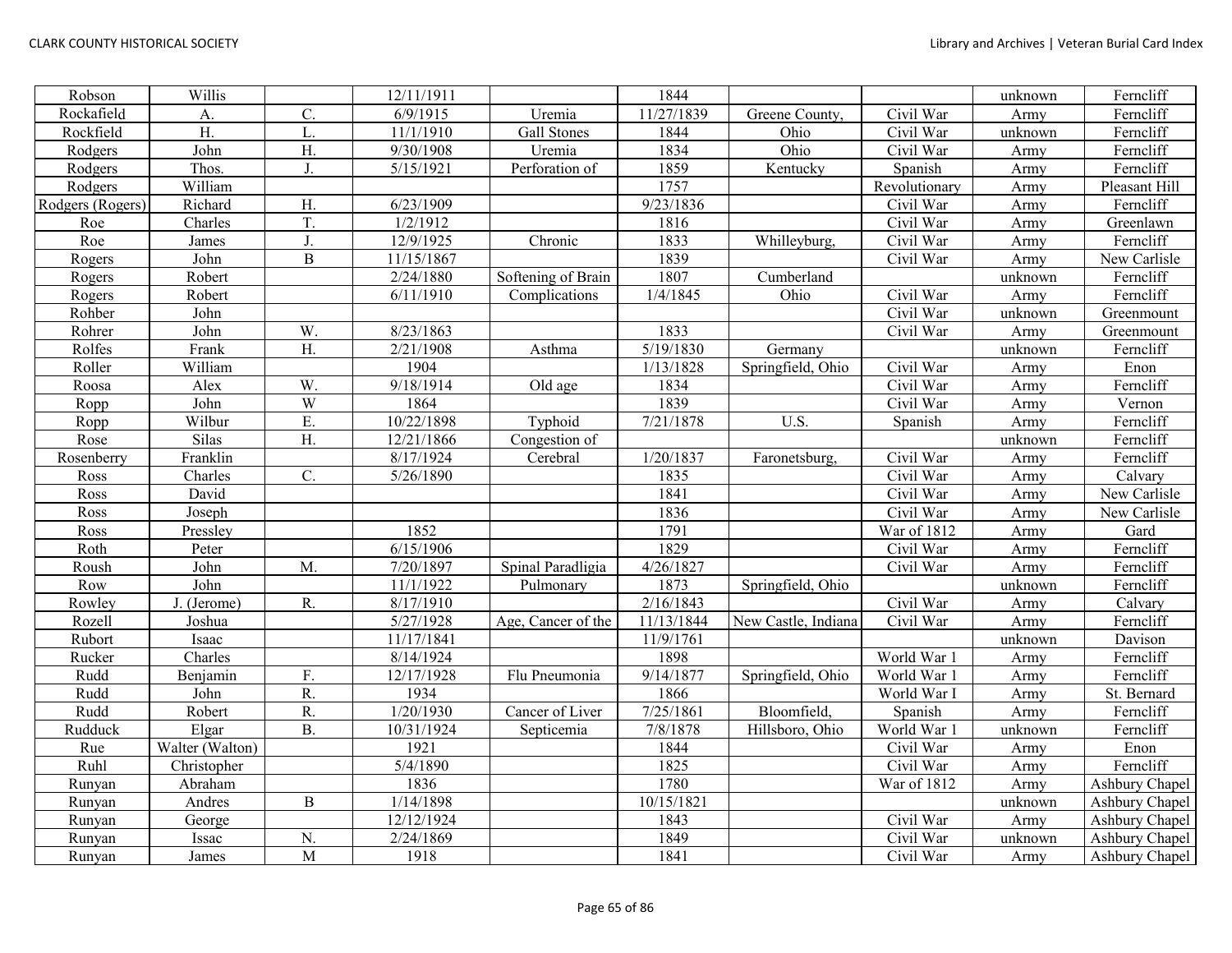| Runyan         | John      | W.               | 1896       |                        | 1836       |                    | Civil War   | Army    | Ashbury Chapel |
|----------------|-----------|------------------|------------|------------------------|------------|--------------------|-------------|---------|----------------|
| Runyan         | John      | W.               | 1936       |                        | 1849       |                    | Civil War   | Army    | Ashbury Chapel |
| Runyan         | Joseph    |                  | 8/3/1854   |                        | 3/3/1786   |                    | War of 1812 | Army    | Ashbury Chapel |
| Runyan         | William   |                  |            |                        | 1841       |                    | Civil War   | Army    | Ashbury Chapel |
| Runyan         | Benjamin  | F.               | 12/12/1864 | Killed in Action       | 1845       | Springfield, Ohio  | Civil War   | Army    | Ferncliff      |
| Rupert         | John      | A.               | 11/10/1902 | Heart Trouble          | 1831       | Pennsylvania       | Civil War   | Army    | Ferncliff      |
| Rush           | David     | Ε.               | 3/17/1919  | Chronic Nephritis      | 11/30/1835 | Clermont County.   | Civil War   | Army    | Ferncliff      |
| Russell        | Anthony   | $\overline{C}$ . | 7/26/1901  | Tuberculosis of        | 5/22/1845  | Scotland           | Civil War   | Army    | Ferncliff      |
| Russell        | Nimrod    |                  | 11/5/1881  |                        | 1843       |                    | Civil War   | Army    | Ferncliff      |
| Russell        | William   |                  |            |                        |            |                    |             | unknown | Ferncliff      |
| Rust           | James     | F.               | 2/17/1920  | Mitral Stenosis        | 1844       | Scotland           |             | unknown | Ferncliff      |
| Rust           | Nathaniel |                  | 9/27/1923  | Angina Pectoris        | 7/23/1842  | Ohio               | Civil War   | Army    | Ferncliff      |
| Ryan           | Cornelius |                  | 4/5/1907   | <b>Brights Disease</b> | 1843       | Ireland            | Civil War   | Army    | Ferncliff      |
| Ryan           | Frank     | M.               |            |                        | 10/25/1894 | Springfield, Ohio  | World War I | Army    | Calvary        |
| Ryan           | John      | J.               |            |                        | 9/29/1889  |                    | World War I | Army    | Calvary        |
| Ryan           | Martin    | W.               | 1943       |                        | 2/6/1876   |                    | World War I | Army    | Glen Haven     |
| Ryan           | William   |                  | 11/20/1889 |                        | 1833       |                    | Civil War   | Army    | St. Charles    |
| Safely (Safly) | Henry     |                  | 11/25/1892 |                        | 3/1/1831   |                    | Civil War   | Army    | Ashbury Chapel |
| Saller         | William   |                  | 12/30/1871 |                        | 1840       |                    | Civil War   | unknown |                |
| Sammons        | Frank     |                  | 6/12/1936  | Cerebral               | 4/20/1862  | Clairmont County,  | Spanish     | Army    | Ferncliff      |
| Sampson        | David     | Wilson           | 12/4/1926  | <b>Heart Disease</b>   | 2/7/1847   | West Jefferson,    | Civil War   | Army    | Ferncliff      |
| Sanders        | Pleasant  |                  | 5/7/1903   | Debility               | 1837       |                    | Civil War   | Army    | Ferncliff      |
| Sanderson      | Edward    | Albert           | 5/7/1936   | Lobar Pneumonia        | 7/11/1887  | New Carlisle, Ohio | World War 1 | Army    | Ferncliff      |
| Sanderson      | J.        | P.               | 10/14/1864 | Chronic Diarrhea       | 1818       | Lebanon,           | Civil War   | Army    | Ferncliff      |
| <b>Sattes</b>  | Emil      | R. G.            | 5/8/1893   |                        | 1841       | Charleston, West   | Civil War   | Army    | Ferncliff      |
| Saunders       | James     | H.               | 6/4/1904   | Diabetes               | 3/3/1838   | Virginia           | Civil War   | Army    | Ferncliff      |
| Saylor         | Charles   | H.               | 1915       |                        | 1866       |                    | Spanish     | Army    | New Carlisle   |
| Scarff         | John      | J.               | 1915       |                        | 1825       |                    | Civil War   | Army    | New Carlisle   |
| Scarff         | Kizziah   |                  | 6/21/1876  |                        | 1797       |                    | War of 1812 | unknown | New Carlisle   |
| Scarff         | William   | H.               | 1909       |                        | 1838       |                    | Civil War   | Army    | New Carlisle   |
| Schaeffer      | Michael   |                  | 12/21/1882 | <b>Heart Disease</b>   | 3/11/1840  | Germany            | Civil War   | Army    | Ferncliff      |
| Schaeffer      | S.        | N.               | 5/1/1884   | Apoplexy               | 6/10/1829  | Germantown, Ohio   | Civil War   | Army    | Ferncliff      |
| Schaeffer      | William   | N.               | 8/12/1887  | Softening of Brain     | 9/27/1805  | Millikin,          |             | unknown | Ferncliff      |
| Schart         | Frank     |                  | 10/29/1902 | Stomach Trouble        | 9/23/1848  | England            | Civil War   | Army    | Ferncliff      |
| Schawl (Shaul) | George    | W.               |            |                        | 1825       |                    | Civil War   | Army    | Ferncliff      |
| Scheetz        | Francis   | E.               |            |                        | 1838       |                    | Civil War   | Army    | St. Charles    |
| Scherschmidt   | Charles   |                  | 5/18/1931  | Fractured Skull        | 9/29/1878  | Springfield, Ohio  | Spanish     | Army    | Ferncliff      |
| Scherzinger    | Harry     | A.               | 6/4/1934   | Pulmonary TB           | 12/9/1899  | Springfield, Ohio  | World War I | unknown | St. Bernard    |
| Schmahl        | Frederick |                  | 8/5/1912   | Dysentery              | 3/18/1845  | Germany            | Civil War   | Army    | Ferncliff      |
| Schmid         | John      | G.               | 1894       |                        | 1809       |                    |             | unknown | Ferncliff      |
| Schmidt        | Charles   | V.               | 8/17/1884  | <b>Dropsy</b>          | 4/14/1825  | Obernkiechen,      | Civil War   | Army    | Ferncliff      |
| Schmidt        | George    |                  | 11/9/1922  | <b>Bronchitis</b>      | 1839       | Germany            | Civil War   | Army    | Ferncliff      |
| Schmidt        | John      |                  | 12/9/1891  | <b>Brights Disease</b> | 1833       | Germany            | Civil War   | Army    | Ferncliff      |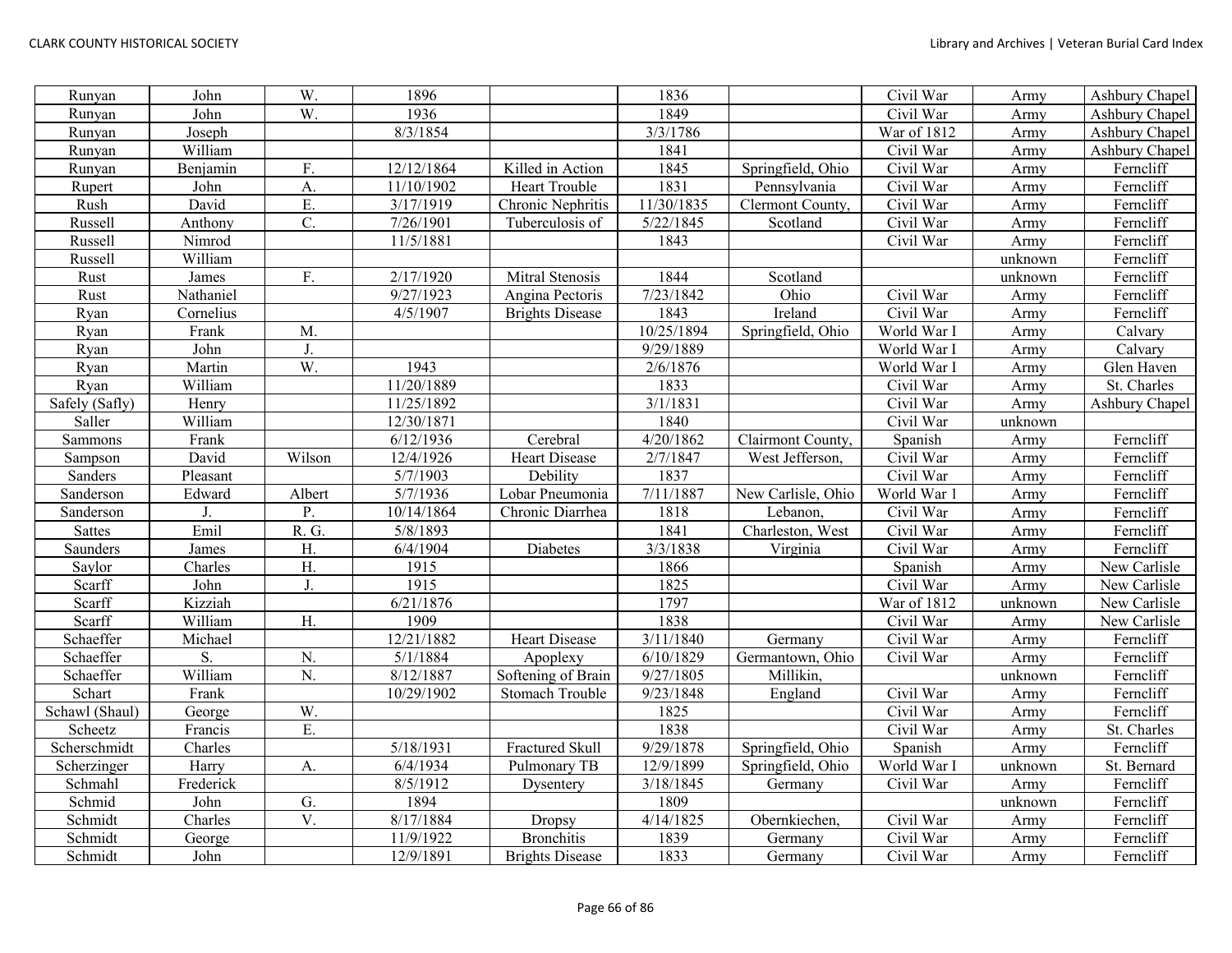| Schmidt         | Phillip        |                  | 1908       |                      | 1837       |                    | Civil War   | Army    | Ferncliff    |
|-----------------|----------------|------------------|------------|----------------------|------------|--------------------|-------------|---------|--------------|
| Schmitt         | Frederick      |                  | 3/11/1905  | Old Age              | 1822       | Germany            | Mexican     | Army    | Ferncliff    |
| Schmittauer     | Andrew         |                  | 2/13/1922  | <b>Burns</b>         | 1874       |                    | Spanish     | Army    | Ferncliff    |
| Schneider       | George         | ${\bf E}$        | 9/5/1934   |                      | 11/3/1895  |                    | World War I | Army    | Vale         |
| Schockley       | Harry          | $\overline{B}$ . | 2/15/1920  |                      | 1873       |                    | Spanish     | Army    | Ferncliff    |
| Schoenthal      | Alex           | J.               | 8/17/1934  | Coronary             | 2/8/1877   | Springfield, Ohio  | Spanish     | Army    | Ferncliff    |
| Schrader        | Jacob          | H.               | 4/4/1913   | Old Age              | 1828       | Pennsylvania       | Civil War   | Army    | Ferncliff    |
| Schrader        | Isaac          |                  | 6/9/1890   |                      | 1834       |                    | Civil War   | Army    | Ferncliff    |
| Schrodes        | George         | T.               | 5/18/1919  |                      | 1837       |                    | Civil War   | Army    | Ferncliff    |
| Schuchman       | Fredrick       |                  | 9/20/1885  | Consumption          | 5/20/1845  | Carlisle,          | Civil War   | unknown | Ferncliff    |
| Schultz         | Elmer          | C.               | 1902       |                      | 1878       |                    | Spanish     | Army    | Ferncliff    |
| Schuszler       | William        | J.               | 5/1/1908   | Cerebral             | 1833       | New York           | Civil War   | Army    | Ferncliff    |
| Schwartztrauber | Conrad         | S.               | 9/9/1884   |                      | 1837       |                    | Civil War   | Army    | Ferncliff    |
| Scorce          | William        |                  | 12/8/1864  | <b>DIS</b>           | 1825       |                    | Civil War   | Army    | New Carlisle |
| Scott           | John           |                  |            |                      |            |                    |             | unknown | Dear         |
| Scott           | Leonard        |                  | 10/30/1864 | <b>DIS</b>           | 1829       |                    | Civil War   | Army    | New Carlisle |
| Scott           | Michael (Sgt.) |                  | 5/10/1904  |                      | 1833       | Ireland            | Civil War   | Army    | St. Charles  |
| Scott           | Robert         |                  | 7/6/1887   | Murdered             | 1822       | Virginia           | Civil War   | Army    | Ferncliff    |
| Scott           | Rufus          |                  | 1942       |                      | 3/28/1899  |                    |             | Army    | unknown      |
| Scoville        | Lyman          | E.               | 6/13/1913  |                      | 1840       | Williamsport, Ohio | Civil War   | Army    | Greenlawn    |
| Scudder         | Lewis          | S.               | 5/29/1926  | Myocarditis          | 1843       | Fairfield, Ohio    | Civil War   | Army    | Ferncliff    |
| Sealock         | Robert         | W.               | 12/25/1910 | Gangrene             | 7/20/1830  | Noble County, Ohio | Civil War   | Army    | Ferncliff    |
| Secmond         | <b>B.</b>      | F.               |            |                      |            |                    |             | Army    | Clifton      |
| Seibert         | Samuel         |                  |            |                      |            |                    | Civil War   | Army    | New Carlisle |
| Seifers         | Reuben         |                  | 11/24/1921 | Senility             | 2/14/1833  | Virginia           |             | unknown | Ferncliff    |
| Self            | Thomas         |                  | 8/6/1908   | Complications        | 1842       | Kentucky           | Civil War   | Army    | Ferncliff    |
| Sellards        | Harry          | H.               | 11/2/1918  | Killed in Action     | 10/15/1894 | Oak Hill, Ohio     | World War 1 | Army    | Ferncliff    |
| Sellers         | John           | Hampden          | 10/22/1923 | Carcinoma            | 7/22/1845  | Ripley, Ohio       | Civil War   | Army    | Ferncliff    |
| Sellner         | Tilghman       |                  | 9/9/1899   |                      | 1835       |                    | Civil War   | Army    | Ferncliff    |
| Selzer          | John           | C.               | 10/2/1894  | Dropsy               | 1836       | Germany            | Civil War   | Army    | Ferncliff    |
| Senior          | Milton         | Penn             |            |                      | 5/10/1900  |                    | World War 1 | Army    | Ferncliff    |
| Sennett         | Garrett        |                  | 1918       |                      | 1855       |                    | Spanish     | unknown | Calvary      |
| Serviss         | William        | ${\bf G}$        | 3/2/1855   |                      | 1/17/1785  |                    | War of 1812 | Army    | New Carlisle |
| Sever           | James          | H.               | 12/31/1906 |                      | 2/22/1847  |                    | Civil War   | Army    | Ferncliff    |
| Severs          | James          |                  | 1928       |                      | 1844       |                    | Civil War   | Army    | Greenlawn    |
| Seys            | Clement        | T.               | 11/8/1886  | <b>Heart Disease</b> | 7/25/1844  | Wilkesbarre,       | Civil War   | Army    | Ferncliff    |
| Seys            | Henry          | H.               | 6/18/1904  | Complications        | 1830       | New York           | Civil War   | Army    | Ferncliff    |
| Shafer          | Charles        | H.               | 9/6/1918   |                      | 1841       |                    | Civil War   | Army    | Ferncliff    |
| Shafer          | David          | B.               | 3/15/1895  | Exhaustion           | 1813       |                    |             | unknown | Ferncliff    |
| Shafer          | James          | W.               |            |                      | 1843       |                    | Civil War   | Army    | Greenlawn    |
| Shafer          | Michael        | H.               | 9/10/1919  | Fractured Femur      | 1845       | Springfield, Ohio  | Civil War   | Army    | Ferncliff    |
| Shafer          | William        | H.               | 10/21/1923 |                      | 1845       |                    | Civil War   | Army    | Ferncliff    |
| Shaffer         | Berkeley       | $\overline{C}$ . | 1935       |                      | 1870       |                    | Spanish     | unknown | Calvary      |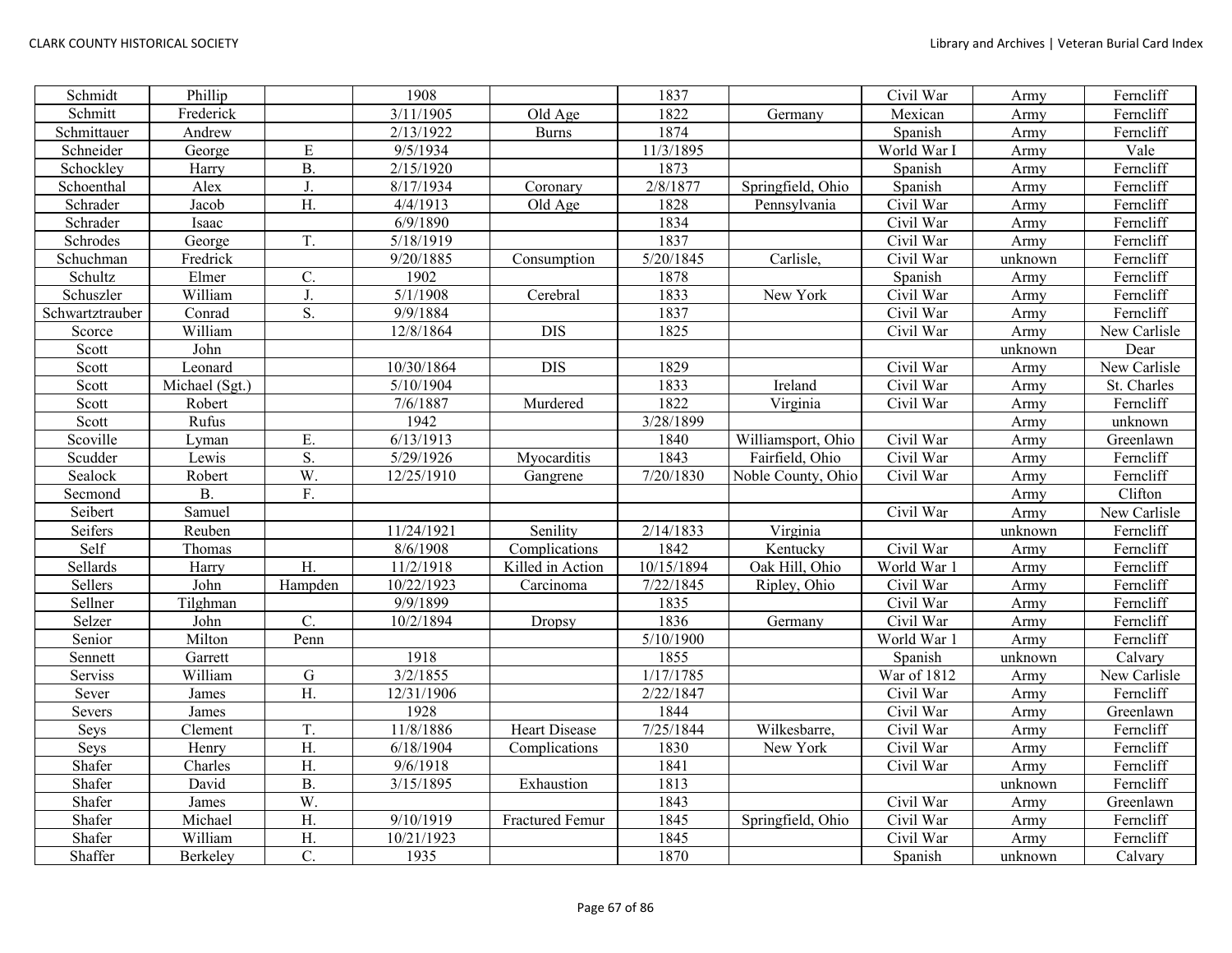| Shaffer          | Jeremiah  |                |            |                          |            |                    | Civil War               | Army    | Clifton      |
|------------------|-----------|----------------|------------|--------------------------|------------|--------------------|-------------------------|---------|--------------|
| Shaffer          | Samuel    |                | 6/12/1906  | Apoplexy                 | 1842       |                    | Civil War               | Army    | Ferncliff    |
| Shank            | Daniel    | <b>B.</b>      | 1/15/1864  |                          | 1843       |                    | Civil War               | Army    | Enon         |
| Shank            | George    | W.             | 8/1/1864   |                          | 9/3/1845   |                    |                         | unknown | Enon         |
| Shank            | William   | H.             | 6/29/1924  | Chronic                  | 1/20/1863  | Clear Springs,     | Spanish                 | Army    | Ferncliff    |
| Shannon          | George    | W.             | 5/9/1894   | Dropsy                   | 1844       | Ohio               | Civil War               | Army    | Ferncliff    |
| Shannon          | W         |                | 1922       |                          | 1838       |                    | Cival War               | Army    | Fletcher     |
| Shannon          | W.        |                | 1922       |                          | 1838       |                    | Civil War               | Army    | Fletcher     |
| Sharp            | Harry     | W.             | 11/20/1921 | Pulmonary                | 3/14/1893  |                    | World War 1             | Army    | Ferncliff    |
| Sharp            | John      |                | 1898       |                          | 1824       |                    | Civil War               | Army    | St. Raphael  |
| Shatzer          | John      | D.             | 1915       | Cancer                   | 11/14/1843 | Pennsylvania       | Civil War               | Army    | Ferncliff    |
| Shaw             | Edward    |                | 10/28/1926 | Nephritis                | 10/4/1868  | Stark County, Ohio | Spanish                 | Army    | Calvary      |
| Sheaff           | George    | W.             | 2/27/1921  | Arterio Sclerosis        | 9/3/1839   | New York           | Civil War               | Army    | Ferncliff    |
| Sheaff           | John      | A.             | 3/5/1864   |                          | 12/31/1845 |                    | Civil War               | unknown | Greenmount   |
| Shealer          | Morgan    | H.             | 12/20/1923 | Nephritis                | 2/1844     |                    | Civil War               | Army    | Ferncliff    |
| Sheeder          | John      |                | 1916       | Complications            | 1831       |                    |                         | unknown | Ferncliff    |
| Sheets           | David     |                |            |                          | 1839       |                    | $\overline{C}$ ivil War | Army    | Enon         |
| Sheets           | Harry     | E.             | 1920       |                          | 12/13/1894 | Enon, Ohio         | World War I             | Army    | Enon         |
| Sheets           | Henry     |                |            |                          |            |                    | Civil War               | Army    | Enon         |
| Sheets           | Jacob     | H.             | 1910       |                          | 1835       |                    | Civil War               | Army    | New Carlisle |
| Sheets           | James     | H.             |            |                          | 1830       |                    | Civil War               | Army    | New Carlisle |
| Sheets           | John      | P.             | 7/27/1910  | Peritonitis              | 1841       | Indiana            | Civil War               | Army    | Ferncliff    |
| Sheets           | John      | $\mathbf{O}$   |            |                          | 1843       |                    | Civil War               | Army    | New Carlisle |
| Sheets           | Joseph    |                | 12/6/1887  | Paralysis                | 3/20/1846  | New Carlisle, Ohio | Civil War               | Army    | Ferncliff    |
| Sheets           | Ruben     |                |            |                          |            |                    | Civil War               | Army    | New Carlisle |
| Sheets           | Samuel    |                | 1939       |                          | 1845       |                    | Civil War               | Army    | Enon         |
| Sheets           | William   | H.             |            |                          | 1830       |                    | Civil War               | Army    | New Carlisle |
| Sheets           | William   | $\mathcal{C}$  | 7/13/1864  | Gun Wounds               | 10/10/1844 |                    | Civil War               | Army    | New Carlisle |
| Sheetz           | Francis   |                | 2/2/1913   |                          | 1838       |                    | Civil War               | Army    | Greenlawn    |
| Sheetz           | Walter    |                | 8/2/1901   |                          | 7/24/1877  |                    | Spanish                 | unknown | Greenlawn    |
| Shellabarger     | Samuel    |                | 8/1896     | <b>Fatty Degradation</b> | 1817       | U.S.               | Civil War               | Army    | Ferncliff    |
| Shellabarger     | Samuel    |                | 3/4/1863   | <b>DIS</b>               | 1837       |                    | Civil War               | Army    | New Carlisle |
| Shelley          | John      |                | 8/18/902   |                          |            |                    | Civil War               | Army    | Calvary      |
| Shepard          | Andrew    | J.             | 9/5/1897   | Heart Disease            | 1848       | America            | Civil War               | Army    | Ferncliff    |
| Shepherd         | Harry     | T.             | 6/5/1862   |                          | 10/11/1838 |                    | Civil War               | Army    | Ferncliff    |
| Shepherd         | John      | $B$ .          | 6/5/1862   |                          | 10/11/1838 |                    | Civil War               | Army    | Ferncliff    |
| Sherman          | Lester    | $\mathbf{C}$ . | 4/22/1931  |                          | 1890       | Kentucky           | World War 1             | Army    | Ferncliff    |
| Shewalter        | John      | S.             | 4/17/1916  | Pneumonia                | 4/14/1838  | Ohio               | Civil War               | Army    | Ferncliff    |
| Shiers           | George    |                |            |                          | 1844       |                    | Civil War               | Army    | Ferncliff    |
| Shiery           | George    | E.             |            |                          | 1835       |                    | Civil War               | Army    | Enon         |
| Shiery (Shyrigh) | Michael   |                |            |                          | 1825       |                    | Civil War               | Army    | Greenlawn    |
| Shimfe (Sroufe)  | Sylvester |                | 2/13/1909  |                          | 1825       |                    | Civil War               | Army    | Enon         |
| Shimp            | J.        | L.             | 8/30/1911  |                          | 1/18/1911  |                    | Civil War               | Army    | Clifton      |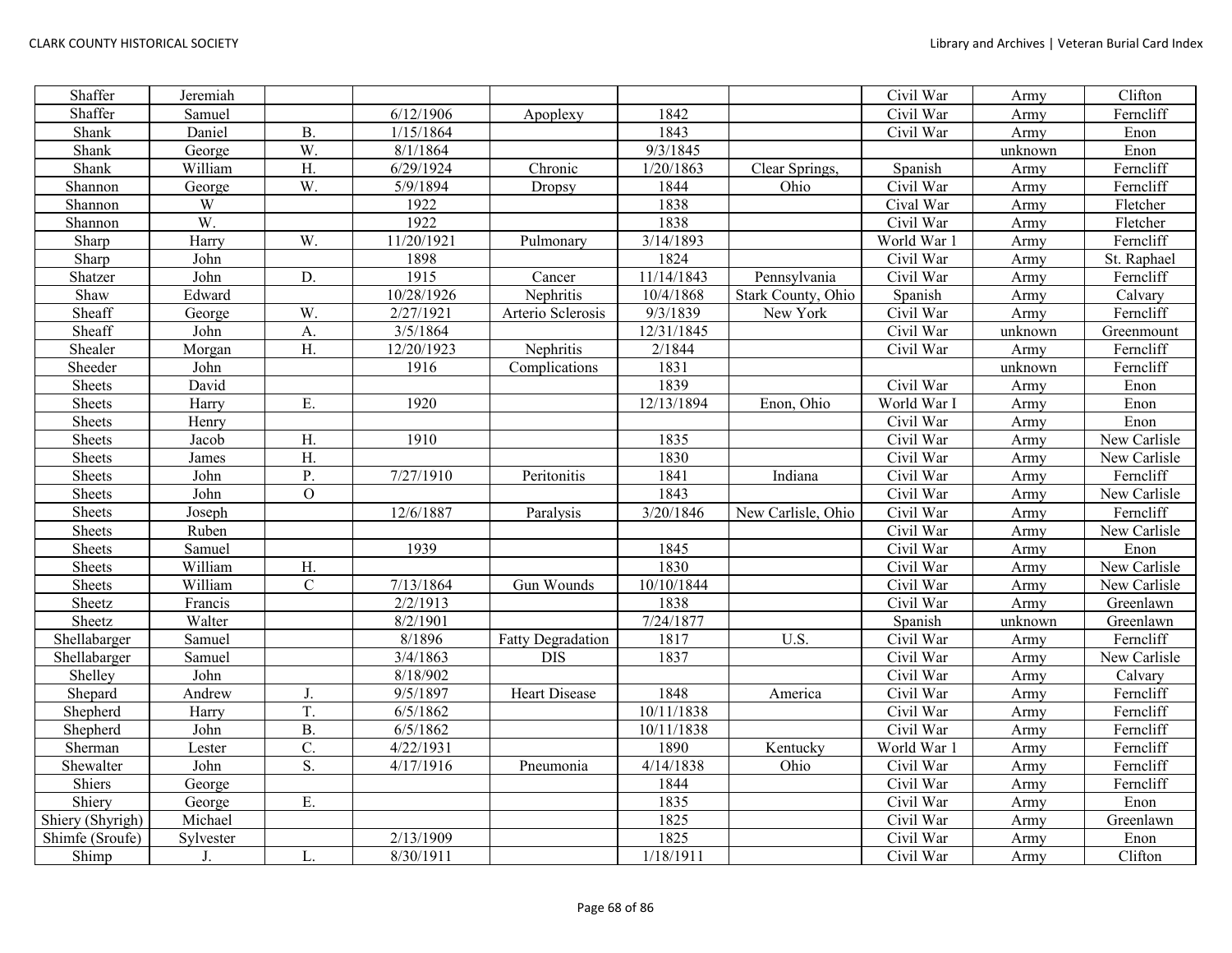| Shimp         | John        |                | 9/1/1911   |                           |                        |                    | Civil War   | Army    | Greenlawn      |
|---------------|-------------|----------------|------------|---------------------------|------------------------|--------------------|-------------|---------|----------------|
| Shingledecker | Miles       |                |            |                           | 1844                   |                    | Civil War   | Army    | Ferncliff      |
| Shipman       | Hampton     |                | 10/25/1865 | Lung Fever                | 1818                   | Springfield, Ohio  | Civil War   | Army    | Ferncliff      |
| Shipman       | John        | A.             | 6/2/1901   | <b>Brights Disease</b>    | 8/11/1829              | Springfield, Ohio  | Civil War   | Army    | Ferncliff      |
| Shobe         | Martin      |                | 12/26/1927 | Cancer                    | 11/20/1840             |                    | Civil War   | Army    | Garlough       |
| Shockey       | H. (Harvey) | $\overline{W}$ |            |                           | 1845                   |                    | Civil War   | Army    | New            |
| Shockey       | Jacob       | $\overline{M}$ |            |                           | 1840                   |                    | Civil War   | Army    | Ashbury Chapel |
| Shockley      | Harry       | <b>B.</b>      | 2/15/1920  |                           | 1873                   |                    | Spanish     | Army    | Ferncliff      |
| Shocknessy    | Michael     |                | 1903       |                           | 1844                   |                    | Civil War   | Army    | Clifton        |
| Shocknessy    | Thomas      |                | 6/2/1925   | <b>Acute Gas Ententis</b> | 1842                   | Ireland            | Civil War   | Army    | Ferncliff      |
| Shoemaker     | David       |                | 9/6/1855   |                           | 1794                   |                    | War of 1812 | Army    | North Hampton  |
| Shoemaker     | John        | J.             |            |                           |                        |                    | Civil War   | Army    | New Carlisle   |
| Short         | Abraham     |                | 11/6/1909  | Acute Gastritis           | 1823                   | Ohio               | Civil War   | Army    | Ferncliff      |
| Shough        | Newton      | H.             | 1928       |                           | 1898                   |                    |             | unknown | Greenlawn      |
| Shoup         | Henry       | $\, {\bf B}$   | 1913       |                           | 1835                   |                    | Civil War   | Army    | New Carlisle   |
| Shroyer       | Harrison    |                | 1884       |                           | 1837                   |                    | Civil War   | Army    | New Carlisle   |
| Shultis       | John        |                | 1933       |                           | 1889                   | Pittsburg,         | World War I | Army    | Enon           |
| Shultis       | William     | C.             | 9/6/1933   |                           | 1893                   | Pittsburgh,        | World War 1 | Army    | Ferncliff      |
| Shultz        | Elmer       | E.             |            |                           | 1877                   |                    | Spanish     | Army    | Ferncliff      |
| Shultz (Rev)  |             | P.             | 1900       |                           | 1833                   |                    | Civil War   | Army    | New Carlisle   |
| Shuman        | Joseph      | S.             | 12/15/1894 | Hepotitis - Coma          | 1841                   |                    | Civil War   | Army    | Ferncliff      |
| Shuman        | William     | A.             | 7/26/1890  | <b>Typhoid Fever</b>      | $\frac{1}{5}$ /19/1843 | America            | Civil War   | Army    | Ferncliff      |
| Shupp         | L. (Lemuel) | H. C.          |            |                           | 1843                   |                    | Civil War   | Army    | Clifton        |
| Sidenstick    |             | $N.$ (Newton)  | 10/26/1927 | Arterio Sclerosis         | 1847                   | Donnelsville, Ohio | Civil War   | Army    | Ferncliff      |
| Siegle        | Frank       |                | 1931       |                           | 1882                   |                    | Spanish     | unknown | Ferncliff      |
| Sigler        | Samuel      |                | 7/23/1910  | Old Age                   | 1/11/1833              | Maryland           |             | unknown | Ferncliff      |
| Simcox        | Charles     | C.             | 11/30/1926 | Cerebral                  | 1890                   | Butler, Indiana    | World War 1 | Army    | Ferncliff      |
| Simms         | Jeremiah    |                | 1/19/1824  |                           | 5/29/1777              |                    | War of 1812 | Army    | Callison       |
| Simons        | John        | S.             | 1899       |                           | 1840                   |                    |             | unknown | Calvary        |
| Simpson       | Charles     |                | 8/24/1884  | Consumption               | 4/24/1844              | Yorkshire, England | Civil War   | Army    | Ferncliff      |
| Simpson       | Edward      |                | 10/1/1912  | Paralysis                 | 1834                   |                    | Civil War   | Army    | Ferncliff      |
| Simpson       | Edward      | $\mathbf{P}$   | 2/3/1931   | Lobar Pneumonia           | 4/8/1844               | Springfield, Ohio  | Civil War   | Army    | Ferncliff      |
| Simpson       | George Jr.  |                | 11/15/1904 | Alcoholism                | 1849                   | Ohio               |             | unknown | Ferncliff      |
| Simpson       | George Sr.  |                | 11/27/1887 | <b>Diabetes</b>           | 1815                   | England            |             | unknown | Ferncliff      |
| Simpson       | Joseph      | H.             | 1/29/1916  | Pneumonia                 | 6/17/1843              | Ohio               | Civil War   | Army    | Ferncliff      |
| Simpson       | Thomas      | J.             | 3/10/1904  | Senile Asthma             | 1834                   | Ohio               | Civil War   | Army    | Ferncliff      |
| Siney         | William     | F.             | 7/5/1925   | Paralysis                 | 6/25/1895              | Ohio               | World War I | Army    | St. Bernard    |
| Singleton     | Archie      |                | 8/27/1914  | <b>Heart Disease</b>      | 1/5/1855               | East Virginia      | Spanish     | Army    | Ferncliff      |
| Sise          | Horace      | R.             | 7/25/1934  | Osteamelitis              | 1895                   | Springfield, Ohio  | World War 1 | Army    | Ferncliff      |
| Sise          | Martin      | L              | 1931       |                           | 1844                   |                    | Civil War   | Army    | Newcomers      |
| Sites         | John        | А.             | 8/28/1896  | Paralysis                 | 1843                   | U.S.               | Civil War   | Army    | Ferncliff      |
| Sizer         | Eugene      |                | 1901       |                           | 1880                   |                    | Spanish     | unknown | Ferncliff      |
| Skaggs        | Floyd       |                | 2/9/1933   | Dilitation of Heart       | 10/5/1882              | Johnson, Kentucky  |             | Army    | Ferncliff      |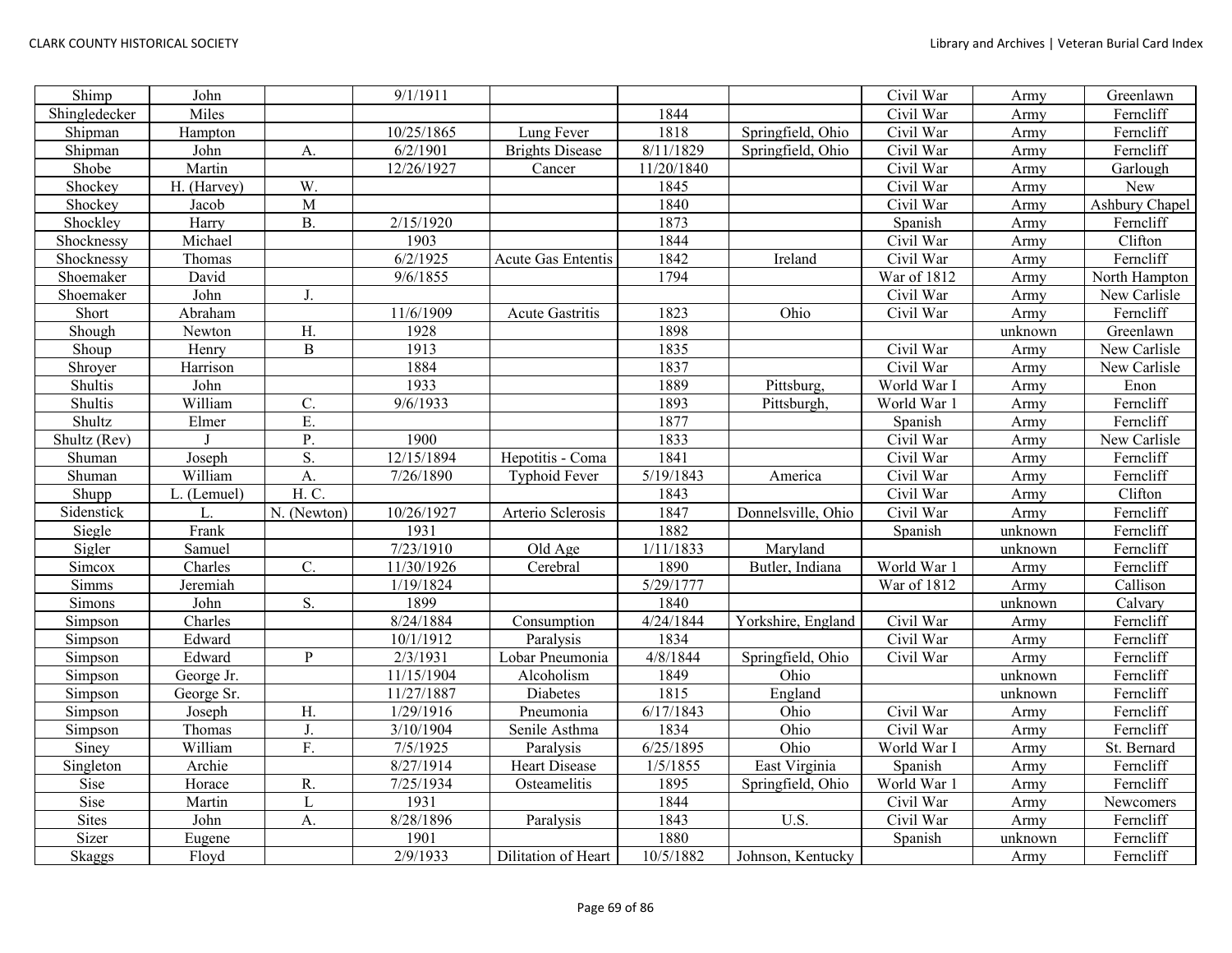| Slagle    | James          | ${\bf F}$        | 4/12/1927  |                   |            |                    | Civil War               | Army    | So. Vienna   |
|-----------|----------------|------------------|------------|-------------------|------------|--------------------|-------------------------|---------|--------------|
| Slaughter | George         | H.               | 6/13/1907  |                   |            |                    | Civil War               | Army    | Greenlawn    |
| Slaughter | John           |                  | 4/18/1880  |                   | 4/20/1818  |                    | $\overline{C}$ ivil War | Army    | Greenlawn    |
| Slaughter | Martin         | V.               | 6/7/1881   |                   | 1/30/1840  |                    | Civil War               | Army    | Greenlawn    |
| Slentz    | Henry          |                  | 1910       |                   | 1839       |                    | Civil War               | Army    | So. Vienna   |
| Sloan     | James          | ${\bf E}$        | 1916       |                   | 1838       |                    | Civil War               | Army    | New Carlisle |
| Sloat     | David          |                  |            |                   | 1847       |                    | Cival War               | Army    | Fletcher     |
| Sloat     | David (Dennis) |                  |            |                   | 1847       |                    | Civil War               | Army    | Fletcher     |
| Slough    | Abram          |                  | 9/30/1904  | Suicide           | 1833       | Pennsylvania       | Civil War               | Army    | Ferncliff    |
| Slough    | George         |                  | 3/9/1898   | Heart Failure     | 8/27/1821  | Pennsylvania       |                         | unknown | Ferncliff    |
| Slye      | George         | M.               | 1/19/1933  | Influenza         | 1844       | Cincinnati, Ohio   | Civil War               | Army    | Ferncliff    |
| Smalley   | John           | M.               | 12/12/1905 | Pneumonia         | 1836       | New York           | Civil War               | Army    | Ferncliff    |
| Smith     | Alfred         | K.               | 1895       |                   | 1837       |                    | Civil War               | Army    | Ferncliff    |
| Smith     | Andrew         | $\rm R$          | 1917       |                   | 1843       |                    | Civil War               | Army    | New Carlisle |
| Smith     | Arthur         | L.               | 6/22/1925  | Chronic Nephritis | 12/15/1844 | New Hampshire      | Civil War               | Army    | Ferncliff    |
| Smith     | Azel           | <b>B.</b>        | 10/20/1897 | <b>Dropsy</b>     | 1834       |                    | Civil War               | Army    | Ferncliff    |
| Smith     | Benjamin       |                  | 7/31/1911  | Nephritis         | 3/14/1847  | Kentucky           | Civil War               | Army    | Ferncliff    |
| Smith     | Charles        | W.               | 5/23/1863  | Consumption       | 1840       | Greenfield, Ohio   | Civil War               | Army    | Ferncliff    |
| Smith     | Charles        | A.               |            |                   |            |                    | Civil War               | Army    | Ferncliff    |
| Smith     | Clarence       | H.               | 8/9/1933   | Drowning          | 5/3/1895   | Clarke County,     |                         | unknown | Ferncliff    |
| Smith     | Conrad         |                  | 1906       |                   | 1811       |                    | Mexican                 | Army    | New Carlisle |
| Smith     | David          | J.               | 7/13/1873  |                   | 2/7/1795   |                    | War of 1812             | Army    | New Carlisle |
| Smith     | Earl           |                  | 5/2/1938   |                   | 6/10/1894  | Springfield, Ohio  | World War 1             | Army    | Ferncliff    |
| Smith     | Elias          | $\overline{C}$ . | 3/6/1912   | Heart Disease     | 12/25/1848 | Ohio               | Civil War               | Army    | Ferncliff    |
| Smith     | Elmer          | R.               | 12/9/1915  | Cancer of Liver   | 12/12/1866 | Ohio               | Spanish                 | unknown | Ferncliff    |
| Smith     | Elnathan       | $\mathbf C$      | 1902       |                   | 1841       |                    | Civil War               | Army    | New Carlisle |
| Smith     | Erwin          | L.               | 8/29/1918  | Int. Nephritis    | 11/5/1839  | Connecticut        | Civil War               | Army    | Ferncliff    |
| Smith     | Frank          | $\overline{P}$ . | 4/12/1917  | Accidental        | 2/28/1845  | Muskingum County.  | Civil War               | Navy    | Ferncliff    |
| Smith     | Frederick      |                  | 2/26/1933  |                   | 3/8/1845   | Germany - Baden    | Civil War               | Army    | Ferncliff    |
| Smith     | Gideon         |                  | 8/19/1880  | Carbuncle         | 1822       | Lancaster County,  | Civil War               | Army    | Ferncliff    |
| Smith     | Harry          | Ε.               | 10/19/1933 | Mitral Heart      | 1876       | Lewiston, Illinois | Spanish                 | Army    | Ferncliff    |
| Smith     | Henry          | D.               | 4/5/1932   | <b>Broncho</b>    | 1871       |                    | Spanish                 | Army    | Ferncliff    |
| Smith     | Hugh           |                  | 1900       |                   | 1833       |                    | Civil War               | Army    | St. Bernard  |
| Smith     | J. (James)     | M.               |            |                   | 1808       |                    | Civil War               | Army    | Clifton      |
| Smith     | Jacob          |                  | 1/26/1869  |                   | 1789       |                    |                         | unknown | So. Vienna   |
| Smith     | Jacob          | W.               |            |                   | 1836       |                    | $\overline{C}$ ivil War | Army    | Ferncliff    |
| Smith     | Jacob          |                  | 1910       |                   | 1843       |                    | Civil War               | Army    | So. Vienna   |
| Smith     | James          | W.               | 8/17/1935  | Chronic           | 1856       | New Market, Ohio   | Spanish                 | Army    | Ferncliff    |
| Smith     | Jeremiah       |                  | 6/7/1907   | Accidental        | 1829       |                    | Civil War               | Army    | Ferncliff    |
| Smith     | Jesse          |                  | 1847       |                   | 1811       |                    |                         | unknown | New Carlisle |
| Smith     | John           |                  | 1879       |                   | 1814       |                    | Mexican                 | Army    | Ferncliff    |
| Smith     | John           |                  | 1920       |                   | 1839       |                    | Civil War               | Army    | Ferncliff    |
| Smith     | John           |                  | 1934       |                   | 1856       |                    | Spanish                 | unknown | Calvary      |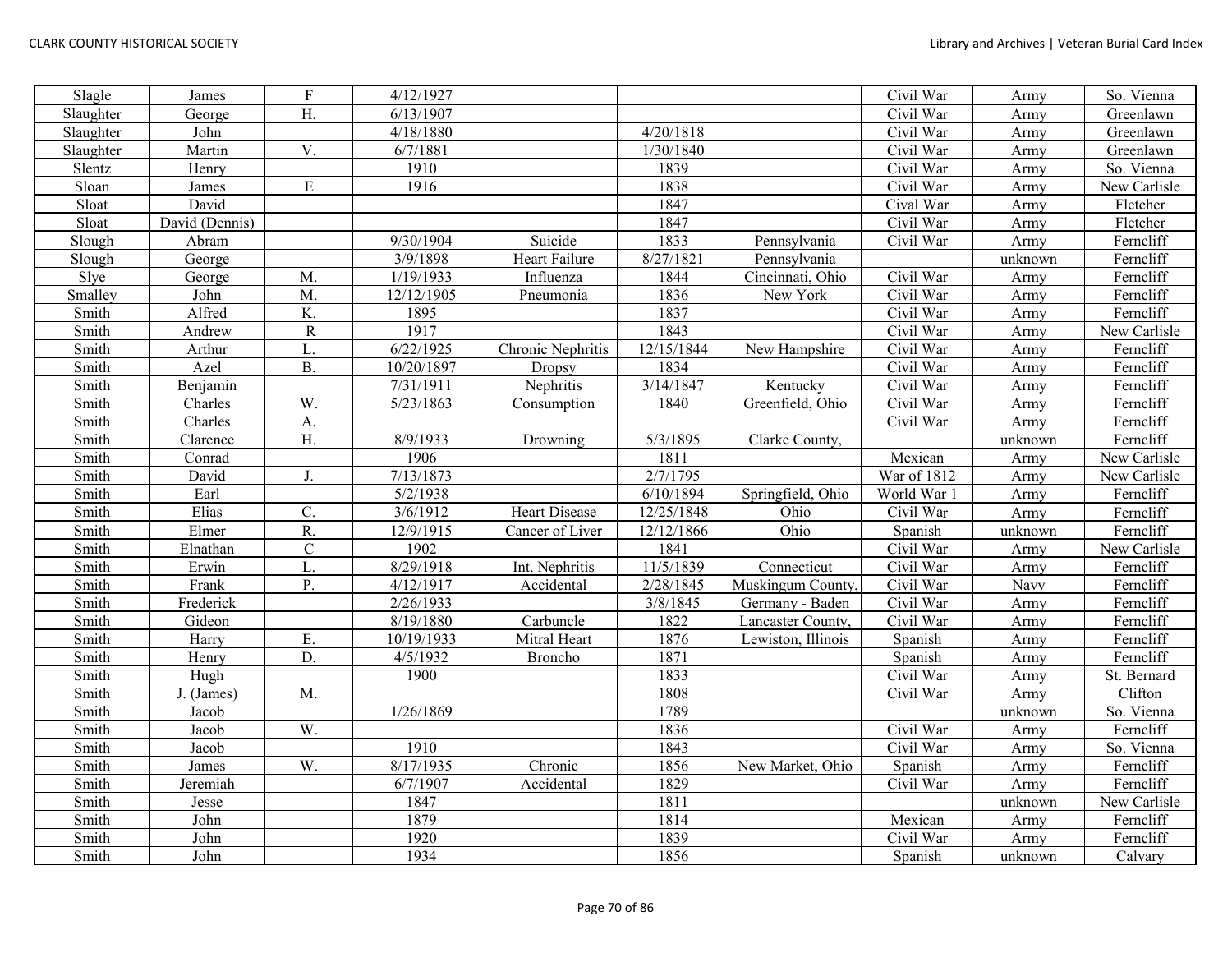| Smith     | John           | $\overline{H}$ . | 1908       |                         | 1874       |                          | Spanish       | Army    | Newcomers        |
|-----------|----------------|------------------|------------|-------------------------|------------|--------------------------|---------------|---------|------------------|
| Smith     | John           | Dennison         | 1/3/1884   | <b>Heart Disease</b>    | 12/6/1821  | Chillicothe, Ohio        | Civil War     | Army    | Ferncliff        |
| Smith     | John           | Quincy           | 2/22/1918  |                         | 4/5/1843   |                          | Civil War     | Army    | New Carlisle     |
| Smith     | Joseph         | H.               | 7/27/1892  | Pneumonia               | 1838       | Dayton, Ohio             | Civil War     | Army    | Ferncliff        |
| Smith     | Larkin         |                  | 1/25/1902  |                         | 1822       |                          | Civil War     | Army    | Ferncliff        |
| Smith     | Lewis          | F.               | 1915       |                         | 1837       |                          | Civil War     | Army    | Greenlawn        |
| Smith     | Louis          |                  | 10/8/1917  |                         | 1837       |                          | Civil War     | Army    | New Carlisle     |
| Smith     | Mark           |                  | 12/25/1905 | Asthma                  | 3/4/1823   | Bannockburk,             | Civil War     | Navy    | Ferncliff        |
| Smith     | Martin         |                  |            |                         |            |                          | Civil War     | Army    | Ferncliff        |
| Smith     | Martin (Rev.)  | L.               | 1918       |                         | 1850       | Hagerstown,              |               | unknown | Ferncliff        |
| Smith     | Mathais        |                  |            |                         | 1842       |                          | Civil War     | Army    | Greenlawn        |
| Smith     | Matthias       |                  | 1868       |                         | 1793       |                          |               | unknown | Plattsburg       |
| Smith     | Matthias       |                  | 11/14/1892 |                         | 11/16/1835 |                          | Civil War     | Army    | Plattsburg       |
| Smith     | Norman         |                  | 8/11/1900  |                         |            |                          | Civil War     | Army    | Vale             |
| Smith     | Peter (Rev.)   |                  | 12/31/1816 |                         | 2/6/1753   | Wales                    | Revolutionary | Army    | Old Donnelsville |
| Smith     | Ray            | M.               | 3/23/1936  |                         | 6/1893     | Springfield, Ohio        | World War I   | Army    | Calvary          |
| Smith     | Robert         |                  | 5/6/1900   | Hernaternisis           | 1822       | U.S.                     | Civil War     | Army    | Ferncliff        |
| Smith     | Robert         |                  |            |                         | 3/1898     | Pike County, Ohio        | World War I   | Army    | Greenlawn        |
| Smith     | Samuel         |                  | 8/12/1856  |                         | 1778       |                          | War of 1812   | Army    | Old Donnelsville |
| Smith     | Samuel         |                  | 6/18/1870  | <b>General Dibility</b> | 7/9/1793   | <b>Washington County</b> | 1812          | Army    | Ferncliff        |
| Smith     | Seth           | W.               | 9/22/1919  | Myocarditis             | 1843       | Clark County, Ohio       |               | unknown | Ferncliff        |
| Smith     | Thomas         | <b>B.</b>        | 12/15/1884 | Disease of Stomach      | 1830       | Adams County,            |               | unknown | Ferncliff        |
| Smith     | Walter (W.)    | C.               | 12/8/1921  | Cancer                  | 9/2/1836   | Ohio                     | Civil War     | Army    | Ferncliff        |
| Smith     | William        | $\overline{C}$ . | 3/7/1932   |                         | 1845       | Dayton, Ohio             | Civil War     | Army    | Ferncliff        |
| Smith     | William        |                  | 5/21/1920  | <b>Brights Disease</b>  | 1847       | Maryland                 |               | unknown | Ferncliff        |
| Smith     | William        | Alhanan          | 1919       |                         | 9/1891     | Springfield, Ohio        | World War 1   | Army    | Ferncliff        |
| Smith     | William (Hugh) | H.               | 4/12/1913  |                         | 1841       |                          | Civil War     | Army    | Calvary          |
| Smith     | Wilson         | Thomas           | 2/10/1918  | <b>Brights Disease</b>  | 1879       |                          |               | Army    | Ferncliff        |
| Snaufer   | Jacob          | P.               | 3/29/1917  | Heart Disease           | 9/23/1835  | Germany                  | Civil War     | Army    | Ferncliff        |
| Sneider   | Valentine      |                  | 3/23/1922  | Accidental              | 1844       |                          |               | Army    | Ferncliff        |
| Snoden    | Frederick      |                  | 1/13/1863  |                         | 1842       |                          | Civil War     | Army    | Greenmount       |
| Snodgrass | Andrew         | E.               | 9/28/1908  |                         | 1841       |                          | Civil War     | Army    | Fletcher         |
| Snodgrass | Andrew         | E.               | 9/28/1908  |                         | 1841       |                          | Cival War     | Army    | Fletcher         |
| Snowden   | Edward         |                  | 4/11/1887  |                         | 1813       |                          |               | unknown | Greenmount       |
| Snyder    | C.             | W.               | 11/4/1891  | Apoplexy                | 1847       | Baltimore,               | Civil War     | Army    | Ferncliff        |
| Snyder    | Francis        | M.               | 4/16/1891  |                         | 1841       |                          | Civil War     | Army    | New Carlisle     |
| Snyder    | Frank          | H.               | 1/30/1903  | Accident                | 1869       |                          |               | unknown | Ferncliff        |
| Snyder    | Henry Jr.      |                  | 11/15/1892 | Inflammation of         | 4/28/1823  | Pennsylvania             | Spanish       | Army    | Ferncliff        |
| Snyder    | Jacob          | $\mathbf{J}$     | 5/19/1924  | Cancer                  | 10/20/1850 | Crawford County,         |               | unknown | Ferncliff        |
| Snyder    | John           |                  | 6/24/1894  |                         | 1831       |                          | Civil War     | Army    | Emery Chapel     |
| Snyder    | John           |                  | 1/23/1851  |                         | 9/2/1783   |                          | War of 1812   | Army    | Old Donnelsville |
| Snyder    | Leslie         |                  | 5/21/1923  | Abscess                 | 1/5/1893   | Springfield, Ohio        | World War 1   | Army    | Ferncliff        |
| Snyder    | Zachariah      |                  | 12/19/1903 | Apoplexy                | 4/25/1829  | York County,             |               | unknown | Ferncliff        |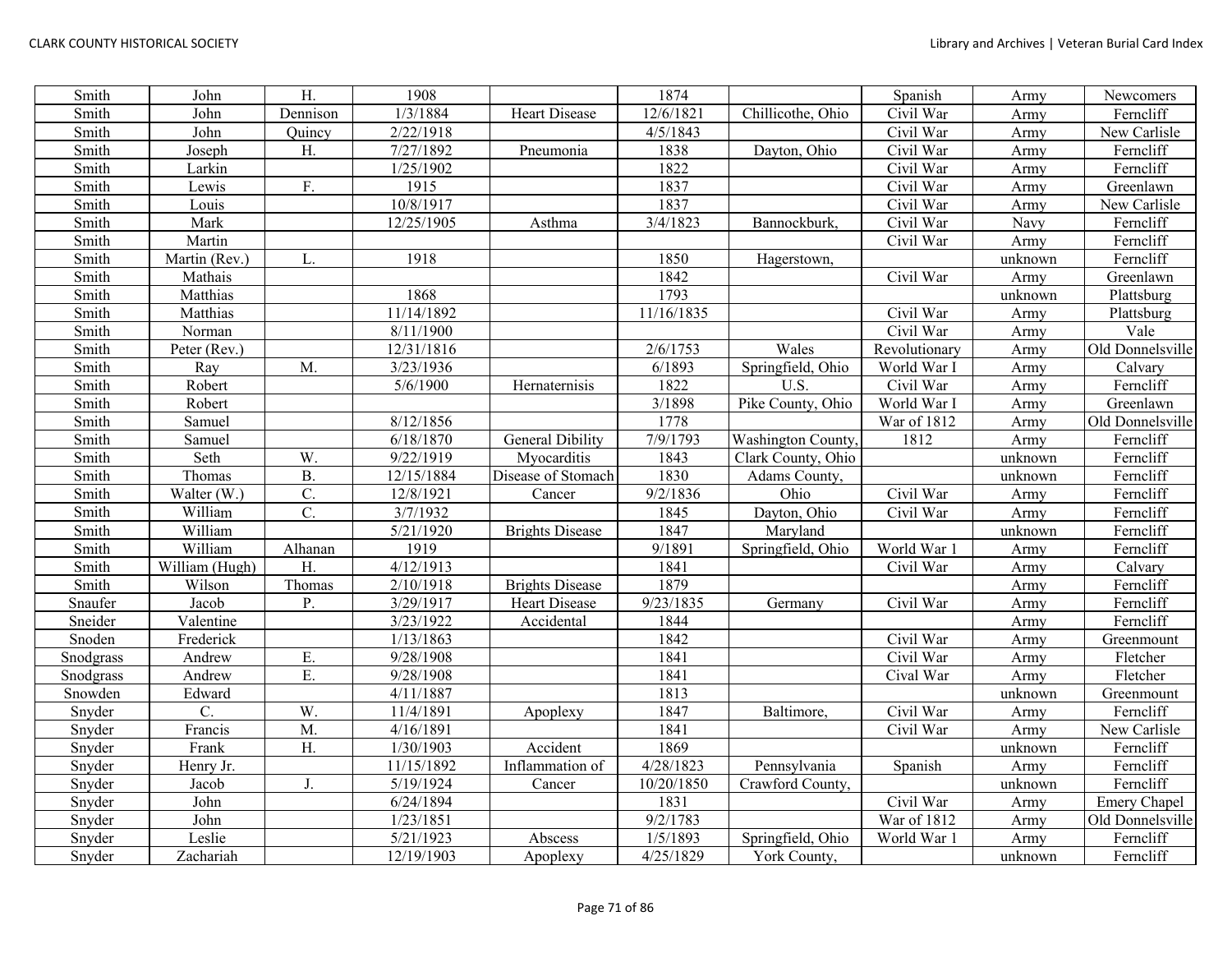| Somers             | Charles         | $P_{\cdot}$             | 9/17/1930  | Gleomata of Brain      | 6/15/1888  | Jeffersonville,    | World War I             | Army    | St. Bernard      |
|--------------------|-----------------|-------------------------|------------|------------------------|------------|--------------------|-------------------------|---------|------------------|
| Sommers            | Adolph          |                         | 1/27/1892  | Consumption            | 1827       | Germany            | Civil War               | Army    | Ferncliff        |
| Souders            | Alden           | H.                      |            |                        | 8/8/1914   |                    |                         | Army    | Ferncliff        |
| Southerland        | David           |                         | 1/3/1897   |                        | 1843       |                    | Civil War               | Army    | Ferncliff        |
| Sowers             | Peter           |                         | 2/20/1911  | Old Age                | 11/29/1829 | Clark County, Ohio |                         | unknown | Ferncliff        |
| Spangerberger      | John            |                         | 10/22/1898 |                        | 1844       |                    | Civil War               | Army    | St. Bernard      |
| Spangler           | Aaron           |                         | 1/25/1898  | <b>Brights Disease</b> | 1836       |                    | Civil War               | Army    | Ferncliff        |
| Spangler           | Michael         |                         | 10/17/1854 |                        | 3/2/1799   |                    |                         | unknown | Spangler         |
| Spargur            | Ruben           | W.                      | 1898       |                        | 1843       |                    |                         | unknown | Ferncliff        |
| <b>Sparks</b>      | Thomas          |                         | 12/23/1866 |                        | 1775       |                    | War of 1812             | Army    | Greenmount       |
| Sparrow            | Elisha          |                         | 9/10/1877  | Apoplexy               | 1830       | Clarke County,     | Civil War               | Army    | Ferncliff        |
| Sparrow            | Emery           |                         | 10/1/1913  | Old Age, Apoplexy      | 9/27/1833  | Ohio               | Civil War               | Army    | Ferncliff        |
| Sparrow            | J.              | <b>B.</b>               | 1902       |                        | 1829       |                    |                         | unknown | Emery Chapel     |
| Sparrow            | Lewis           | Carlton                 | 10/22/1923 |                        |            |                    |                         | Navy    | <b>Newcomers</b> |
| Sparrow            | Richard         |                         | 1931       |                        | 1844       |                    | Civil War               | Army    | Clifton          |
| Sparrow            | Samuel          |                         | 5/11/1925  | Meningitis             | 8/2/1839   | Ohio               | Civil War               | Army    | Ferncliff        |
| Speaker            | George          | $\ensuremath{\text{W}}$ | 9/19/1900  |                        |            |                    |                         | Army    | New Carlisle     |
| Speaks             | <b>Bradford</b> | O.                      | 2/11/1933  | General Paralysis      | 1889       | Springfield, Ohio  | World War 1             | Army    | Ferncliff        |
| <b>Spears</b>      | Frank           |                         | 5/1/1919   |                        |            |                    |                         | unknown | Newcomers        |
| Spears             | Samuel          |                         | 1/29/1897  | Accident               | 1840       |                    | Civil War               | Army    | Ferncliff        |
| Spence             | David           | D.                      | 2/6/1915   | Apoplexy               | 3/27/1852  | New York City,     |                         | unknown | Ferncliff        |
| Spence             | George          | W.                      | 2/6/1895   | Palsy                  | 1828       | England            | Civil War               | Army    | Ferncliff        |
| Spencer            | E.              | O.                      | 1/25/1907  | Chronic Prostatic      | 1831       | New York           |                         | unknown | Ferncliff        |
| Spencer            | G.              | W.                      | 1904       |                        | 1842       |                    | Civil War               | Army    | Ferncliff        |
| Spencer            | Josiah (Joseph) |                         | 12/12/1864 | Old Age                | 2/1781     | New Hartford,      | 1812                    | Army    | Ferncliff        |
| Spillman           | James           | A.                      | 6/29/1909  | Murdered               | 1880       |                    | Spanish                 | Army    | Ferncliff        |
| Spitler            | George          | W.                      | 4/24/1896  | Chronic Dysentery      | 1842       | Ohio               | Civil War               | Army    | Ferncliff        |
| Sroufe (Shimfe)    | Sylvester       |                         | 2/13/1909  |                        | 1825       |                    | Civil War               | Army    | Enon             |
| St. John           | Elmer           |                         | 5/28/1934  | Skull Fracture         | 12/15/1894 | Springfield, Ohio  | World War 1             | Marines | Ferncliff        |
| St. John           | Richard         |                         | 1/1912     | Paralysis              | 1843       |                    | Civil War               | Army    | Ferncliff        |
| Stafford           | George          |                         | 1846       |                        | 1769       |                    | War of 1812             | Army    | <b>Black</b>     |
| Stafford           | James           | $\mathsf{C}$            | 7/11/1914  |                        | 1842       |                    | $\overline{C}$ ivil War | Army    | New Carlisle     |
| Stafford           | Samuel          |                         | 1922       |                        | 1837       |                    | Civil War               | Army    | New Carlisle     |
| Stagg              | John            | W.                      | 5/15/1931  | Sclerosis              | 1876       | Boston,            | Spanish                 | unknown | Ferncliff        |
| Stagle             | James           | $\overline{F}$          | 1927       |                        | 1847       |                    | Civil War               | Army    | So. Vienna       |
| Stahesel           | John            | $\overline{H}$ .        | 11/13/1902 | Pulmonary              | 1834       | Germany            | Civil War               | Army    | Ferncliff        |
| Staley             | Henry           | H.                      | 11/26/1919 |                        | 1841       |                    | Civil War               | Army    | New Carlisle     |
| Starkey            | James $(J.)$    | A.                      | 2/15/1902  | Sclerosis              | 1842       | Pike County        | Civil War               | Army    | Ferncliff        |
| Starkey            | R.              | A.                      | 7/8/1905   | Spinal Meningitis      | 1836       | Ohio               | Civil War               | Army    | Ferncliff        |
| Startzman          | George          | W.                      |            |                        |            |                    |                         | Army    | Ferncliff        |
| Staup              | John            | ${\bf C}$               | 12/23/1913 | Pneumonia              | 4/14/1842  | Maryland           | Civil War               | Army    | New Carlisle     |
| Stebzell (Stitzel) | John            | H.                      | 11/6/1861  | <b>DIS</b>             |            |                    | Civil War               | Army    | New Carlisle     |
| Steele             | G.              | Whitfield               | 8/28/1863  |                        | 1836       | Caldwell, New      | Civil War               | unknown | Ferncliff        |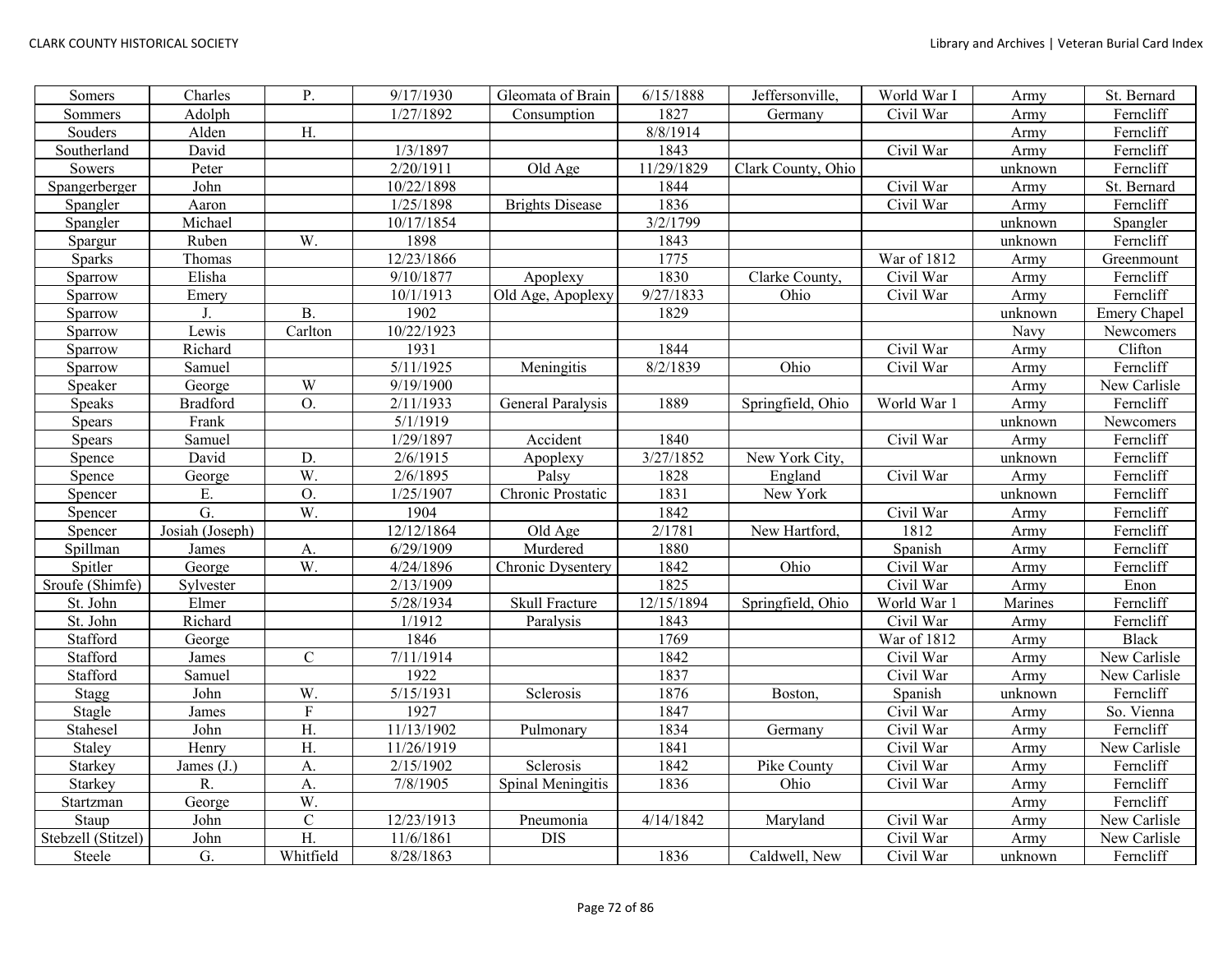| Steelman          | William      |           | 11-6-1905             | <b>Brights Disease</b> | 1832               | Ohio                |             | unknown | Ferncliff    |
|-------------------|--------------|-----------|-----------------------|------------------------|--------------------|---------------------|-------------|---------|--------------|
| Steggers          | William      |           | 6/6/1904              |                        |                    |                     | Civil War   | Army    | Ferncliff    |
| Stehle            | Joseph       | F.        |                       |                        | 10/13/1886         |                     |             | Army    | St. Bernard  |
| Stein             | John         |           | 10/21/1919            | <b>Bronchitis</b>      | 10/12/1830         | Centerville, Ohio   | Mexican     | Army    | Ferncliff    |
| Steinbarger       | George       | W.        | 9/3/1921              | General Paralysis      | 1840               | Ohio                | Civil War   | Army    | Ferncliff    |
| Steiner           | Jacob        |           | 7/25/1916             | Tuberculosis           | 4/23/1845          | Switzerland         | Civil War   | Army    | Ferncliff    |
| Steinkamp         | Edward       | Frederick | 10/7/1918             | Pneumonia              | 8/16/1892          | Springfield, Ohio   | World War 1 | Navy    | Ferncliff    |
| Steinman          | William      | J.        | 10/23/1917            | Chronic Nephritis      | 1/28/1844          | Hancock County,     |             | unknown | Ferncliff    |
| Stelzig           | Frank        |           |                       |                        | 1830               |                     | Civil War   | Army    | Ferncliff    |
| Stephan           | Henry Sr.    |           | 1885                  |                        | 1825               |                     | Civil War   | Army    | Ferncliff    |
| Stephens          | Charles      |           |                       |                        |                    | Springfield         | Civil War   | Army    | Ferncliff    |
| Stephenson        | Joseph       |           | 1904                  |                        | 1824               |                     | Civil War   | Army    | Sims         |
| Stephenson        | Robert       | А.        | 1/31/1924             | Chronic Nephritis      | 10/2/1843          | Sparta, Illinois    | Civil War   | Army    | Ferncliff    |
| Sterling          | Charles      | M.        | 1/29/1907             | Aorta Insufficiency    | 1830               | West Virginia       | Civil War   | Army    | Ferncliff    |
| Sterrett          | William      | H.        | 1931                  |                        | 1840               |                     | Civil War   | Army    | New Carlisle |
| Stetsel (Stitzel) | Lewis        |           | 1920                  |                        | 1836               |                     | Civil War   | Army    | New          |
| Stewart           | David        |           | 1914                  |                        | 1833               |                     | Civil War   | Army    | Clifton      |
| Stewart           | David        | W.        | 9/12/1929             | Cerebral               | 12/19/1848         | Clarke County,      | Civil War   | Army    | Ferncliff    |
| Stewart           | Ε.           | R.        | 11/19/1917            | Senility               | 1821               | Clark County, Ohio  |             | unknown | Ferncliff    |
| Stewart           | E. (J.)      | J. (E.)   | 3/15/1889             | Paralysis              | 1838               | Springfield, Ohio   | Civil War   | Army    | Ferncliff    |
| Stewart           | James        | D.        | 1908                  |                        | 1840               |                     | Civil War   | Army    | Ferncliff    |
| Stewart           | <b>James</b> | E.        | 3/3/1889              | <b>Brights Disease</b> | 1844               | Cincinnati, Ohio    | Civil War   | Army    | Ferncliff    |
| Stewart           | John         |           | 3/19/1857             |                        | 1782               |                     | War of 1812 | Army    | Greenmount   |
| Stewart           | John         | W.        | 2/23/1903             |                        | 1838               |                     | Civil War   | unknown | Ferncliff    |
| Stewart           | John         | M.        | 2/28/1902             | Jaundice               | 1841               | Springfield, Ohio   | Civil War   | Army    | Ferncliff    |
| Stewart           | John         | H.        | 12/14/1908            | Consumption            | 1843               | Ohio                | Civil War   | Army    | Ferncliff    |
| Stewart           | Joseph       |           |                       |                        |                    |                     | Civil War   | Army    | Enon         |
| Stewart           | Oscar        | ${\bf N}$ | 1913                  |                        | 1833               |                     | Civil War   | Army    | Plattsburg   |
| Stewart           | Perry        |           | $\frac{12}{20}$ /1906 | Exhaustion             | 1818               | Ohio                | Civil War   | Army    | Ferncliff    |
| Stewart           | Robert       | E.        | 11/3/1910             | <b>Blood Disease</b>   | 12/26/1845         | Springfield, Ohio   | Civil War   | Army    | Ferncliff    |
| Stewart           | Samuel       |           | 7/2/1857              |                        | $\frac{1}{8}/1775$ |                     | War of 1812 | Army    | Clifton      |
| Stewart           | Stephen      | W.        | 3/29/1920             | Intestinal             | 7/20/1896          | Springfield, Clarke | World War 1 | Army    | Ferncliff    |
| Stewart           | Thos.        | E.        | 1903                  |                        | 1830               |                     | Civil War   | Army    | Clifton      |
| Stewart           | William      |           | 4/11/1913             | Nephritis              | 1/7/1851           | Ohio                |             | unknown | Ferncliff    |
| Stewart           | Wilson       |           | 1910                  |                        | 1841               |                     | Civil War   | Army    | Ferncliff    |
| Stickel           | Benjamin     |           | 2/14/1896             |                        | 1841               |                     | Civil War   | Army    | New Carlisle |
| Stickle           | Henry        |           | 5/17/1893             | cancer                 | 1843               | Lancaster Co,       | Civil War   | Army    | New Carlisle |
| Stickney          | John         |           | 3/1850                |                        | 1779               |                     |             | unknown | Fletcher     |
| <b>Stiles</b>     | Thomas       | Benton    | 8/6/1894              |                        | 1834               |                     | Civil War   | Army    | Ferncliff    |
| Stillman          | Andrew       |           | 11/30/1936            | Lobar Pneumonia        | 1892               | Holland             | World War 1 | Army    | Ferncliff    |
| Stilwell          | John         |           | 4/4/1888              | Pneumonia              | 1830               | Virginia            | Civil War   | Army    | Ferncliff    |
| Stine             | Christopher  | C.        | 7/20/1895             | <b>Brights Disease</b> | 12/24/1824         | Germany             | Civil War   | Army    | Ferncliff    |
| <b>Stites</b>     | Thomas       |           |                       |                        | 1843               |                     | Civil War   | Army    | So. Vienna   |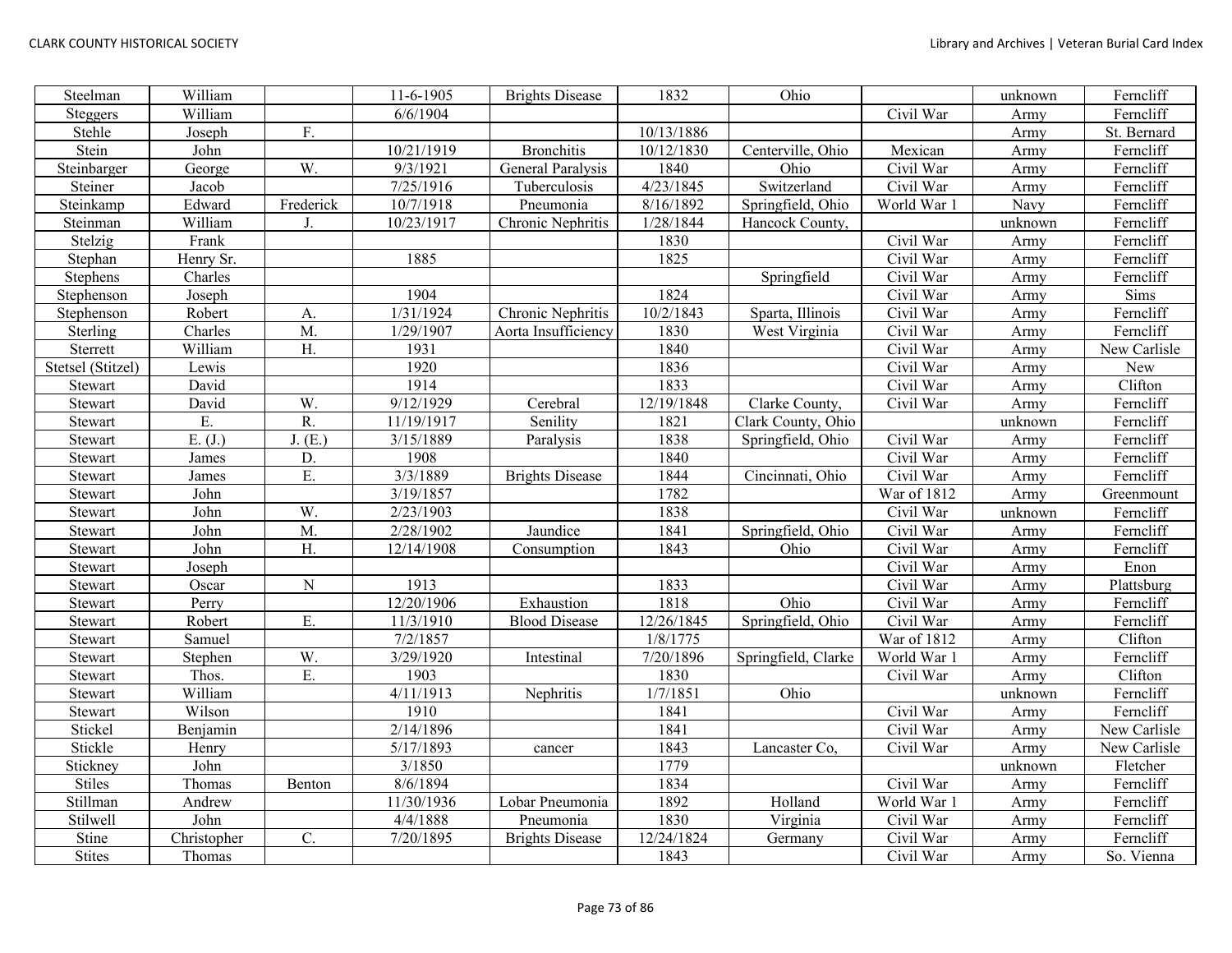| <b>Stites</b>      | Thomas      |                  |            |                        |            |                   | 1812        | Army    | Ferncliff     |
|--------------------|-------------|------------------|------------|------------------------|------------|-------------------|-------------|---------|---------------|
| Stitzel (Stetsel)  | Lewis       |                  | 1920       |                        | 1836       |                   | Civil War   | Army    | New           |
| Stitzel (Stitzell) | Asher       |                  | 1926       |                        | 1844       |                   | Civil War   | Army    | New Carlisle  |
| Stockstill (Dr)    |             | M.               | 1892       |                        | 1815       |                   | Mexican     | unknown | New Carlisle  |
| Stoess             | Godfrey     |                  | 8/27/1902  | Pneumonia              | 1828       | Germany           |             | unknown | Ferncliff     |
| <b>Stokes</b>      | Archibald   |                  | 12/24/1936 | Terminal               | 1891       | Urbana, Ohio      | World War   | Army    | Ferncliff     |
| Stoler             | Jacob       |                  | 1898       | Uremia                 | 1820       | Pennsylvania      | Civil War   | Army    | Ferncliff     |
| Stoner             | D. (David)  | G.               | 8/25/1904  | Paralysis of Throat    | 1825       | Lancaster,        | Civil War   | Army    | Ferncliff     |
| Stoner             | David       | $\overline{G}$ . | 1899       | Typhoid                | 1844       |                   | Civil War   | Navy    | Ferncliff     |
| Stoner             | John        |                  | 1858       |                        | 1777       |                   | War of 1812 | Army    | New Carlisle  |
| Stoner             | LaBynetus   |                  | 12/15/1909 |                        | 1842       |                   | Civil War   | Army    | Ferncliff     |
| Stoner             | Levi        | ${\bf E}$        | 2/5/1913   | Gangrene               | 8/22/1837  | Ohio              | Civil War   | unknown | New Carlisle  |
| Stonesifer         | Elias       |                  | 9/25/1927  |                        | 1844       | Maryland          | Civil War   | unknown | Ferncliff     |
| Storm              | Garfield    | A.               |            |                        | 1882       | Watseka, Illinois | World War 1 | Army    | Ferncliff     |
| Story              | John        |                  | 6/29/1882  | Apoplexy               | 1843       | Dunrdas, Canada   | Civil War   | Army    | Ferncliff     |
| Stout              | Charles     |                  | 7/13/1910  | Diabetes Melletis      | 1/14/1836  | Ohio              | Civil War   | unknown | Ferncliff     |
| Strain             | Harvey      |                  | 8/3/1914   | Apoplexy               | 1836       | Ohio              | Civil War   | Army    | Ferncliff     |
| Stratton           | Leslie      |                  | 1911       | <b>Blood Poisoning</b> | 1845       |                   |             | unknown | Ferncliff     |
| <b>Strauss</b>     | Clifford    |                  | 11/16/1933 | Lobar Pneumonia        | 1899       | Springfield, Ohio | World War 1 | Army    | Ferncliff     |
| Strawsburg         | Benjamin    |                  | 3/27/1911  | Apoplexy               | 11/26/1817 | Maryland          | Civil War   | unknown | Ferncliff     |
| Strayer            | Edward      | L.               | 10/12/1906 | Dropsy                 | 1826       |                   | Civil War   | Army    | Ferncliff     |
| Strayer            | John        | F.               | 2/28/1918  | <b>Heart Disease</b>   | 1845       |                   | Civil War   | Army    | Ferncliff     |
| Stretcher          | Vivian      | $\overline{C}$ . | 10/5/1929  |                        | 2/24/1896  | Springfield, Ohio | World War 1 | Army    | Ferncliff     |
| Strickland         | Wade        | $\overline{H}$ . | 1/22/1929  | Lobar Pneumonia        | 1890       | Banks County,     | World War   | Army    | Ferncliff     |
| <b>Strock</b>      | David       |                  | 1/27/1908  | <b>Bladder Trouble</b> | 1843       | Ohio              | Civil War   | Army    | Ferncliff     |
| Strome             | Henry       |                  | 1923       |                        | 1841       |                   | Civil War   | Army    | New Carlisle  |
| Strong             | C.          | R.               | 12/30/1897 | <b>Heart Disease</b>   | 1836       |                   | Civil War   | Army    | Ferncliff     |
| Strong             | John        | H.               | 5/2/1932   | Odema                  | 1858       | Greene County,    |             | unknown | Ferncliff     |
| Sttickney          | John        |                  | 3/1850     |                        | 1779       |                   |             | unknown | Fletcher      |
| Stuart             | William     | J.               | 12/28/1914 | Cerebral               | 1/23/1846  | Ohio              | Civil War   | Army    | Ferncliff     |
| Stubbs             | William     |                  | 1875       |                        | 1834       |                   | Civil War   | Army    | Ferncliff     |
| Stumbaugh          | John        |                  | 1936       |                        | 1845       |                   | Civil War   | Army    | Fletcher      |
| Stumbaugh          | John        |                  | 1936       |                        | 1845       |                   | Civil War   | Army    | Fletcher      |
| Sudduth            | Clarence    | Ε.               | 1/4/1937   | Airplane Crash         | 1901       |                   | World War 1 | Army    | Ferncliff     |
| Sulken             | Fred (John) | Frederick        |            |                        | 5/6/1899   | Springfield, Ohio | World War I | Marines | St. Bernard   |
| Sullivan           | Dennis      |                  | 12/14/1927 | Cancer                 | 11/25/1842 | Toledo, Ohio      | Civil War   | Army    | Ferncliff     |
| Sultzbach          | John        |                  | 11/21/1934 | Sclerosis              | 9/11/1840  | York County,      | Civil War   | Army    | Ferncliff     |
| Summerville        | William     |                  | 2/3/1885   | Chronic Bronchitis     | 2/22/1826  | Lawrence County,  | Civil War   | Army    | Ferncliff     |
| Sutherland         | W.          |                  |            |                        |            |                   | Civil War   | Army    | Ferncliff     |
| Sutton             | Amos        |                  | 2/8/1876   |                        | 10/17/1789 |                   | War of 1812 | Army    | North Hampton |
| Sutton             | William     | ${\bf R}$        | 1925       |                        | 1863       |                   | Spanish     | unknown | New Carlisle  |
| <b>Suttons</b>     | William     | H. (Heath)       |            |                        |            |                   | War of 1812 | Army    | Greenlawn     |
| Swallow            | Joseph      | W                | 5/5/1907   |                        | 1834       |                   | Civil War   | Army    | New Carlisle  |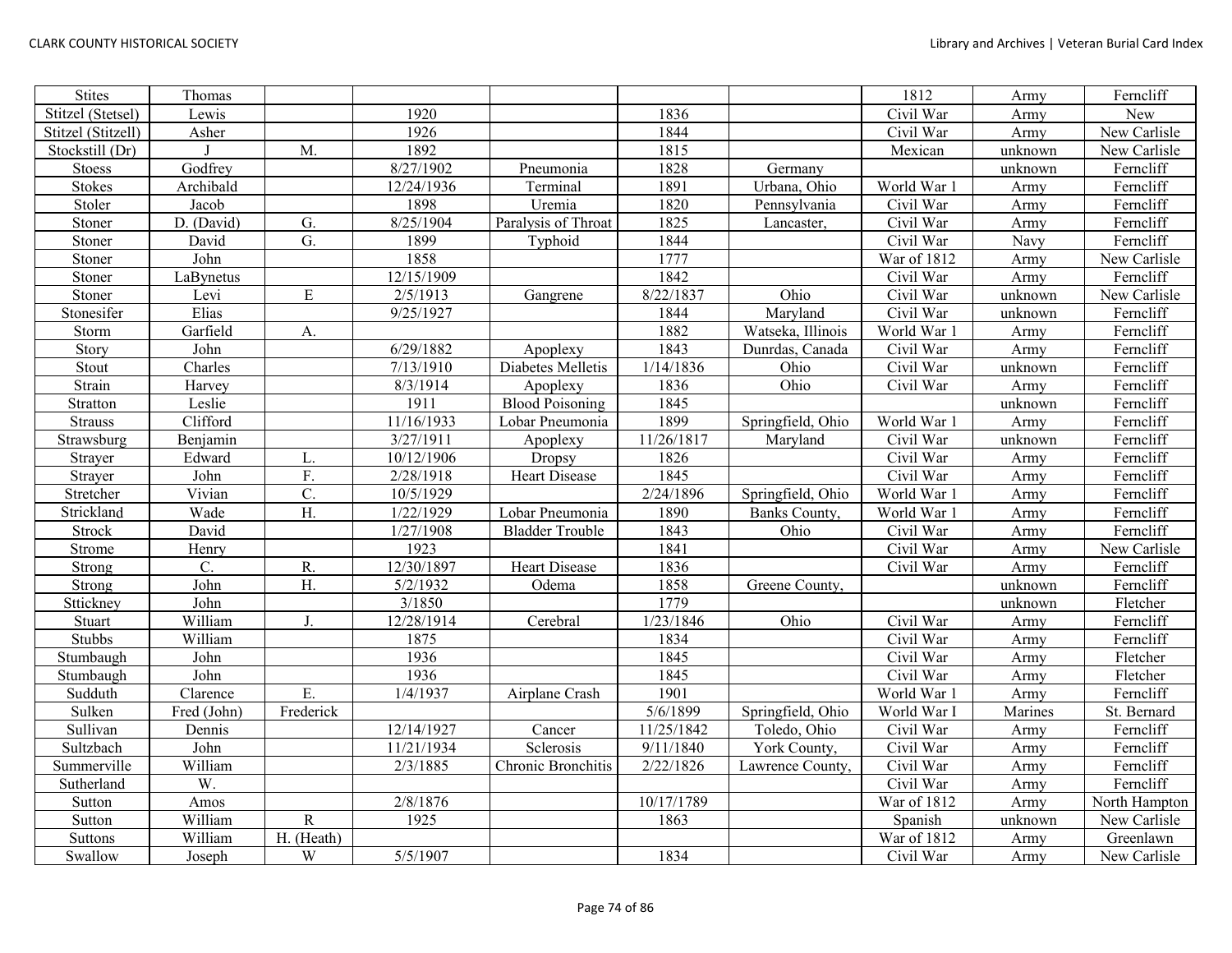| Swallow        | William       | <b>B.</b>        | 7/14/1923  | Cerebral             | 11/17/1845 | Cadiz, Ohio        | Civil War   | Army    | Ferncliff      |
|----------------|---------------|------------------|------------|----------------------|------------|--------------------|-------------|---------|----------------|
| Swanger        | Thomas        |                  |            |                      |            |                    | Civil War   | Army    | New Carlisle   |
| Swanton        | James         | H.               | 8/31/1932  | Pneumonia            | 12/7/1875  | Springfield, Ohio  |             | Army    | Ferncliff      |
| Swartz         | Charles       | August           | 1942       |                      | 1873       |                    |             | Army    | unknown        |
| Swartzbaugh    | Cassius       | E.               |            |                      | 11/6/1896  | Clark County, Ohio | World War I | Army    | Enon           |
| Sweet          | Alpheus       |                  | 1881       |                      | 1798       |                    |             | unknown | Plattsburg     |
| Sweet          | <b>Bynner</b> | <b>B.</b>        |            |                      | 1840       |                    | Civil War   | Army    | Greenlawn      |
| Sweet          | Robert        | R.               | 12/22/1914 |                      | 8/22/1833  |                    | Civil War   | Army    | Greenlawn      |
| Swonger        | Joseph        | $\overline{S}$ . | 2/24/1913  | Apoplexy             | 1838       |                    | Civil War   | Army    | Ferncliff      |
| Swope          | Benjamin      | Edward           | 2/19/1919  | Septicemia           | 3/16/1893  | Springfield, Ohio  | World War 1 | Navy    | Ferncliff      |
| Swope          | Charles       | C. F.            | 4/24/1909  | <b>Heart Disease</b> | 7/10/1845  | Ohio               | Civil War   | Army    | Ferncliff      |
| Swope          | William       | T.               | 8/9/1925   | Cardiac Valve        | 1842       | Hagerstown,        | Civil War   | Army    | Ferncliff      |
| Sykes          | William       |                  | 3/27/1929  | Ulcer of Stomach     | 1841       |                    | Civil War   | Army    | Ferncliff      |
| Symons         | John          |                  | 6/18/1899  |                      |            |                    | Civil War   | Marines | Calvary        |
| Syons (Syorrs) | William       |                  | 3/4/1898   |                      |            |                    | Civil War   | Army    | Ferncliff      |
| Taborn         | Henry         |                  | 1894       |                      | 1847       |                    |             | unknown | Clifton        |
| Taborn         | Jesse         | L                | 4/14/1936  |                      | 7/19/1889  |                    | World War I | Army    | Glen Haven     |
| Talbert        | Joe           | H.               | 10/27/1927 |                      |            |                    | World War 1 | Army    | Ferncliff      |
| Tanneyhill     | Eli           | M.               |            |                      | 1840       |                    | Civil War   | Army    | New Carlisle   |
| Tannreuther    | William       | P.               | 6/30/1919  | Tuberculosis         | 1892       | Springfield, Ohio  | World War 1 | Army    | Ferncliff      |
| Tarbutton      | Eli           |                  | 7/17/1899  | Gastritis            | 1848       | Ohio               | Civil War   | Army    | Ferncliff      |
| Tarbutton      | Jesse         |                  | 1923       |                      | 1844       |                    | Civil War   | Army    | Ashbury Chapel |
| Tarbutton      | John          | ${\bf E}$        | 4/11/1865  |                      | 2/3/1839   |                    | Civil War   | Army    | Vernon         |
| Taylor         | Abraham       |                  |            |                      | 1845       |                    | Civil War   | Army    | Greenlawn      |
| Taylor         | D.            | R.               | 1914       |                      | 1835       |                    | Civil War   | Army    | Ream           |
| Taylor         | Elmer         |                  | 8/1/1922   | Accidental           | 8/23/1887  | Springfield, Ohio  |             | unknown | Ferncliff      |
| Taylor         | Horace        | M.               | 1904       |                      | 1847       |                    | Civil War   | Army    | New Carlisle   |
| Taylor         | James         |                  | 4/21/1849  |                      | 1788       |                    | 1812        | Army    | Ferncliff      |
| Taylor         | James         | W.               | 1/15/1915  | Cerebral             | 1839       |                    | Civil War   | Army    | Ferncliff      |
| Taylor         | James         |                  | 12/29/1933 |                      |            |                    | World War 1 | Army    | Ferncliff      |
| Taylor         | Jerry         |                  | 8/10/1903  | Heart Disease        | 1836       |                    | Civil War   | Army    | Ferncliff      |
| Taylor         | Joel          |                  | 4/21/1915  | Dropsy               | 3/25/1843  | Kentucky           | Civil War   | Army    | Ferncliff      |
| Taylor         | Jogn          |                  | 12/16/1889 |                      | 8/9/1808   |                    | Mexican War | Army    | Ferncliff      |
| Taylor         | John          |                  | 1857       |                      | 1774       |                    | War of 1812 | Army    | New Carlisle   |
| Taylor         | John          | A                |            |                      | 1846       |                    | Civil War   | Army    | New Carlisle   |
| Taylor         | John          | $\, {\bf B}$     | 6/15/1941  |                      | 2/12/1893  |                    |             | Army    | New Carlisle   |
| Taylor         | Lewellyn      |                  | 3/6/1910   | Gastritis            | 3/5/1825   | Ohio               | Civil War   | unknown | Enon           |
| Taylor         | Milton        |                  | 3/19/1894  | Consumption          | 1846       |                    | Civil War   | Army    | Ferncliff      |
| Taylor         | Morrison      |                  |            |                      | 1843       |                    | Civil War   | Army    | New Carlisle   |
| Taylor         | Nathan        | K.               | 10/31/1906 |                      | 1843       |                    | Civil War   | Army    | Ferncliff      |
| Taylor         | Richard       |                  | 9/3/1888   | <b>Dropsy</b>        | 1825       | Scotland           | Civil War   | Army    | Ferncliff      |
| Taylor         | Richard       |                  | 4/27/1903  |                      |            |                    | Civil War   | Army    | Greenmount     |
| Taylor         | Samuel        | S.               | 10/22/1930 | <b>Heart Disease</b> | 2/5/1837   | Boonsboro,         | Civil War   | Army    | Ferncliff      |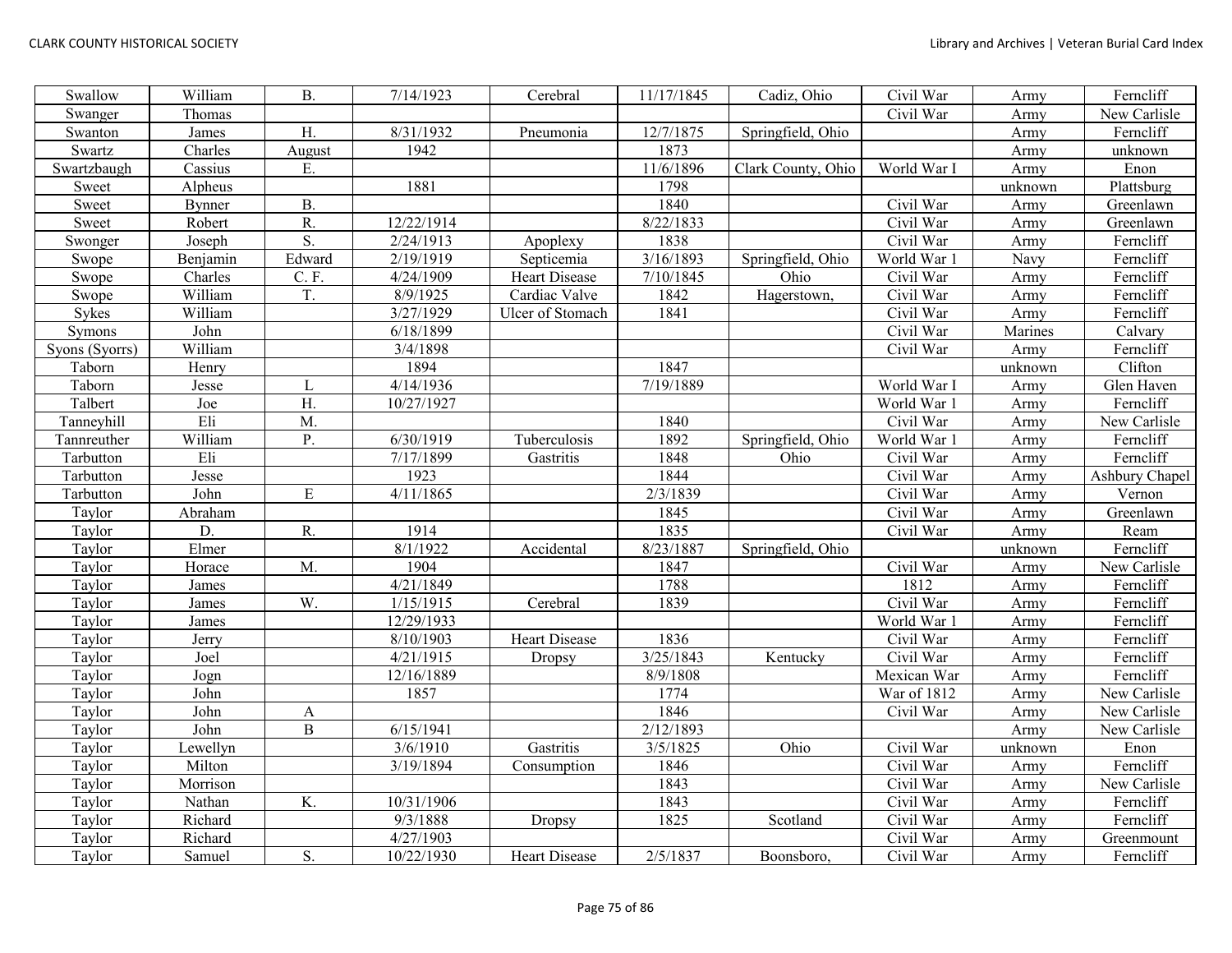| Taylor             | Thomas         | L.               | 12/19/1912 | Pneumonia              | 1847       |                     |             | unknown | Ferncliff     |
|--------------------|----------------|------------------|------------|------------------------|------------|---------------------|-------------|---------|---------------|
| Teach              | Elijah         |                  | 6/29/1924  | Myocarditis            | 1848       | Chester, Maryland   | Civil War   | Army    | Ferncliff     |
| Teister            | Geo.           | W.               |            |                        | 1838       |                     | Civil War   | Army    | Ferncliff     |
| Temple             | Cassius        | M.               | 5/17/1922  | Myocarditis            | 1845       | Springfield, Ohio   | Civil War   | Army    | Ferncliff     |
| Templeton          | Levi (Louis)   | W.               | 1904       |                        | 1824       |                     | Mexican War | Army    | Ferncliff     |
| Tetrick            | Earl           | $\overline{C}$ . |            |                        | 6/14/1866  |                     | World War 1 | Army    | Ferncliff     |
| Tetrick (Tettrick) | William        | U.               | 6/6/1908   |                        | 1841       |                     |             | Army    | Ferncliff     |
| Tettrick (Tetrick) | William        | U.               | 6/6/1908   |                        | 1841       |                     | Civil War   | Army    | Ferncliff     |
| Thalls             | Matthias       | K.               | 11/17/1863 | <b>Urinary Deposit</b> | 9/16/1823  | Preble County, Ohio | Civil War   | Army    | Ferncliff     |
| Thatcher           | John           | L.               | 2/25/1865  |                        | 12/4/1838  |                     | Civil War   | Army    | Pleasant Hill |
| Theis              | Albert         | R.               | 1936       |                        | 1891       | Dayton, Ohio        | World War 1 | Army    | Ferncliff     |
| Thomas             | Charles        | E.               | 1/1/1921   | Senility               | 3/1844     | Maryland            |             | unknown | Ferncliff     |
| Thomas             | Erasmus        | T.               | 7/31/1909  | Cancer of Liver        | 12/17/1846 |                     | Civil War   | Army    | Ferncliff     |
| Thomas             | Geo.           |                  | 4/16/1882  | Suicide                | 1834       | London, England     | Civil War   | Army    | Ferncliff     |
| Thomas             | George         |                  | 7/31/1938  |                        |            |                     |             | Army    | Ferncliff     |
| Thomas             | Gorman         |                  | 1911       |                        | 5/26/1845  | Ireland             | Civil War   | Navy    | St. Raphael   |
| Thomas             | Henry          |                  |            |                        | 11/10/1833 |                     | Civil War   | Army    | Ferncliff     |
| Thomas             | Oliver         |                  | 12/26/1919 | Cerebral               | 5/10/1844  | Philadelphia,       | Civil War   | Army    | Ferncliff     |
| Thomas             | Omer           |                  | 10/4/1918  | Pneumonia              | 5/19/1896  | Springfield, Clarke | World War 1 | Army    | Ferncliff     |
| Thomas             | Newton         | N.               | 4/2/1902   | Dropsy                 | 1844       | Ohio                | Civil War   | Army    | Ferncliff     |
| Thomas             | Oscar          |                  | 7/24/1907  | Cardiac                | 1822       | Ohio                | Civil War   | Army    | Ferncliff     |
| Thompson           | Frank          | ${\bf E}$        | 1935       |                        | 1865       |                     | Spanish     | Army    | New Carlisle  |
| Thompson           | Harrison       |                  | 2/6/1918   | Acute Cardiac          | 12/9/1843  | Ohio                | Civil War   | Army    | New Carlisle  |
| Thompson           | John           | F.               | 11/4/1914  | Cancer                 | 8/2/1844   | Springfield, Ohio   | Civil War   | Army    | Ferncliff     |
| Thompson           | Philip         |                  | 10/29/1919 | Tuberculosis           | 2/20/1847  | Kentucky            | Civil War   | Army    | Ferncliff     |
| Thompson           | Robert         |                  | 1/28/1935  | Hypertrophy            | 1863       | Paris, Kentucky     | Spanish     | unknown | Ferncliff     |
| Thompson           | Thomas         |                  | 1898       |                        | 1844       |                     | Civil War   | Army    | Ferncliff     |
| Thompson           | William        |                  | 1923       |                        | 1834       |                     | Civil War   | Army    | New Carlisle  |
| Thompson           | William        | Scott            | 2/14/1905  | Complications          | 9/25/1832  | Ohio                |             | unknown | Ferncliff     |
| Thompson           | Wm.            | (H.)             | 12/26/1920 |                        | 1845       | Maryland            | Civil War   | Navy    | Ferncliff     |
| Thompson           | Albert         | R.               | 2/1/1909   | Accident               | 1840       |                     | Civil War   | Army    | Ferncliff     |
| Thompson           | Daniel         |                  | 7/5/1926   | Arterio Sclerosis      | 11/20/1836 | Mt. Zion, Ohio      |             | unknown | Ferncliff     |
| Thompson           | Edwin (Edward) | A.               | 2/26/1923  | Influenza              | 7/1843     |                     | Civil War   | Army    | Ferncliff     |
| Thornburg          | Edward         | W.               | 4/9/1903   | Pneumonia              | 1852       | Ohio                |             | unknown | Ferncliff     |
| Thornburg          | Everett        | L.               | 1/24/1924  | Tuberculosis           | 7/11/1890  | Fayette County,     | World War 1 | Army    | Ferncliff     |
| Thrasher           | Charles        | $\mathbf N$      |            |                        |            |                     |             | Army    | Newcomers     |
| Thrasher           | Joseph         |                  | 3/2/1903   | Accident               | 1876       | Springfield, Ohio   | Spanish     | Army    | Ferncliff     |
| Tibbetts           | Winfield       | S.               | 7/31/1930  | Apoplexy               | 2/18/1849  | Miami, Ohio         | Civil War   | unknown | Ferncliff     |
| Tiffany            | Geo.           | W                | 2/12/1911  | Old Age                | 1830       | Ohio                | Civil War   | Army    | Ferncliff     |
| Tigart             | John           |                  | 5/16/1862  | <b>DIS</b>             | 1/11/1843  |                     | Civil War   | Army    | New Carlisle  |
| Tillinghast        | Francis        | M.               | 11/17/1914 | Apoplexy               | 7/6/1840   | Ohio                | Civil War   | Army    | Ferncliff     |
| Tilman             | Louis          |                  | 2/27/1926  | Apoplexy               | 1844       |                     | Civil War   | Army    | Ferncliff     |
| Timmons            | Lindsay        |                  | 1901       |                        | 1834       |                     | Civil War   | Army    | New Carlisle  |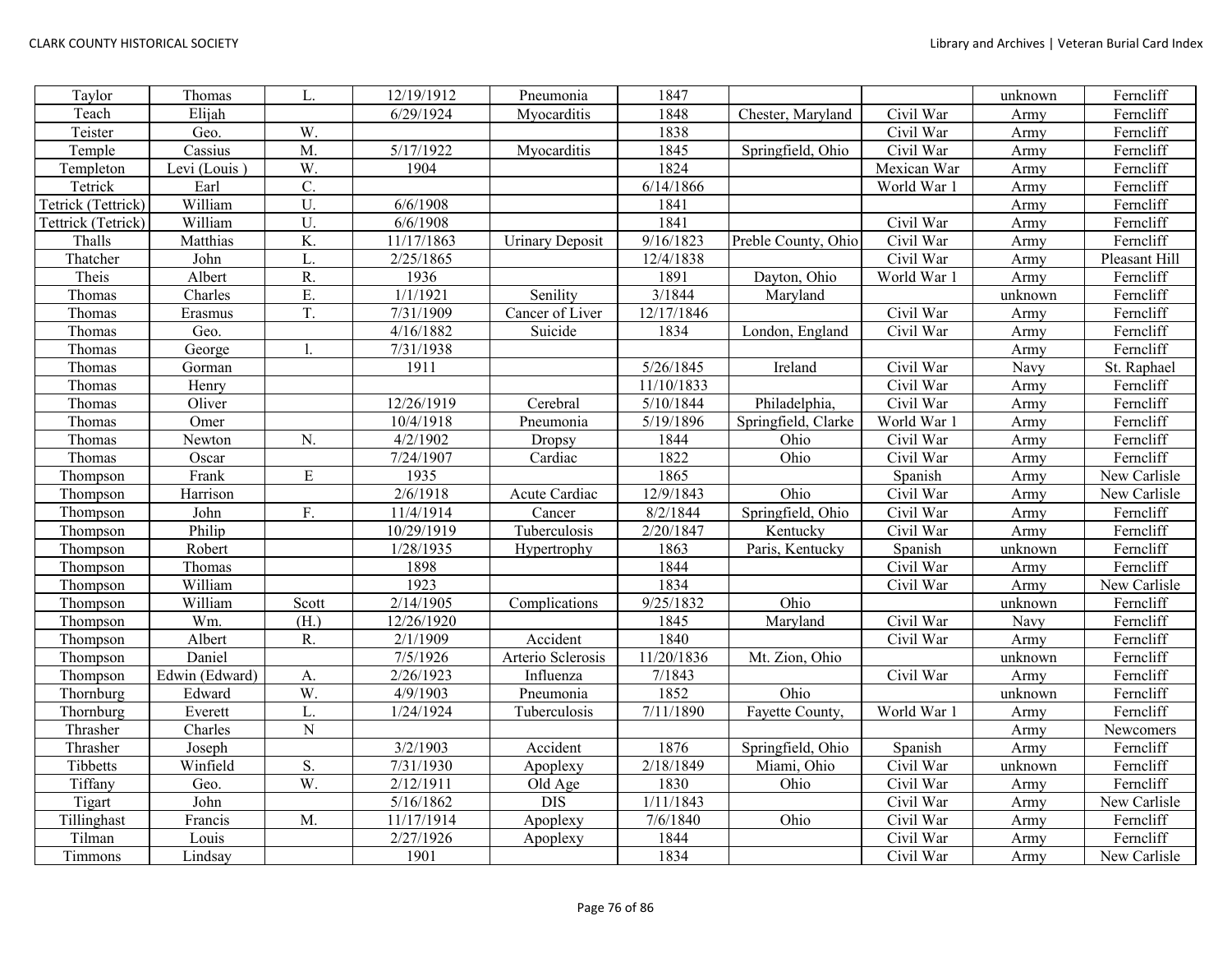| Timmons          | Thomas       |                  | 8/2/1865   |                    | 11/26/1820 |                   |               | unknown | North Hampton |
|------------------|--------------|------------------|------------|--------------------|------------|-------------------|---------------|---------|---------------|
| Titer            | Henry        |                  | 1901       |                    | 1814       |                   |               | unknown | St. Raphael   |
| <b>Titus</b>     | Cloud        | M.               |            |                    | 1839       |                   | Civil War     | Army    | So. Vienna    |
| <b>Titus</b>     | Harlan       | E.               | 3/9/1934   | Cerebral           | 8/10/1843  | Morrow County.    | Civil War     | Army    | Ferncliff     |
| <b>Titus</b>     | Harold       | Carpenter        |            |                    | 7/17/1899  |                   |               | Army    | Ferncliff     |
| Titus            | $\mathbf{I}$ | Carpenter        | 1908       |                    | 1836       |                   | Civil War     | Army    | Fletcher      |
| <b>Titus</b>     | J. (John)    | C.               | 1908       |                    | 1836       |                   | Civil War     | Army    | Fletcher      |
| <b>Titus</b>     | Karl         | Ε.               | 4/26/1901  |                    | 1873       |                   | Spanish       | Army    | Ferncliff     |
| Titus            | Malcolm      | H.               | 5/3/1939   |                    | 10/20/1895 | Springfield, Ohio | World War 1   | Army    | Ferncliff     |
| Todd             | James        | M.               | 11/7/1928  | Chronic Bronchitis | 1848       | Clarke County,    | Civil War     | Army    | Ferncliff     |
| Todd             | James        |                  | 12/29/1863 |                    | 10/22/1796 |                   | War of 1812   | Army    | Garlough      |
| Todd             | James        |                  | 4/1/1928   | <b>Bronchial</b>   | 5/23/1843  | Pitchin, Ohio     | Civil War     | Army    | Ferncliff     |
| Todd             | James        | J.               | 5/1/1864   |                    | 1824       |                   | Civil War     | Army    | Garlough      |
| Todd             | John         |                  | 1/16/1832  |                    | 1782       |                   | War of 1812   | Army    | Garlough      |
| Todd             | Reuben       |                  | 8/15/1925  |                    | 1846       |                   | Civil War     | Army    | Ferncliff     |
| Todd             | S.           | A.               | 12/19/1898 | Apoplexy           | 1836       | United States     | Civil War     | Army    | Ferncliff     |
| Todd             | William      | <b>B.</b>        |            |                    | 1838       |                   | Civil War     | Army    | Clifton       |
| Toland           | Cornelius    |                  |            |                    |            |                   |               | unknown | Greenmount    |
| Toland           | David        |                  | 9/21/1898  |                    | 1833       |                   | Civil War     | Army    | Greenmount    |
| Toland           | Owen         | N.               | 12/30/1915 | Cancer (Stomach)   | 4/16/1844  | Clarke County,    | Civil War     | Army    | Ferncliff     |
| Tolland (Tollen) | Cornelius    |                  | 8/1/1835   |                    |            | County Derry,     | Revolutionary | Army    | Columbia St.  |
| Tollen (Tolland) | Cornelius    |                  | 8/1/1835   |                    |            | County Derry,     | Revolutionary | Army    | Columbia St.  |
| Toops            | Harry        | M.               | 10/1/1935  | Accident           | 7/10/1891  | Denver, Ohio      | World War 1   | Army    | Ferncliff     |
| Torbert          | James Jr.    | L                | 10/15/1871 | Consumption        | 1831       | Springfield, Ohio |               | unknown | Ferncliff     |
| Torrence         | William      | $\overline{W}$ . | 1881       |                    | 1845       |                   | Civil War     | Army    | Ferncliff     |
| Tougher          | Patrick      |                  | 1902       |                    | 1833       |                   | Civil War     | unknown | St. Raphael   |
| Townsley         | Thomas       |                  | 1841       |                    | 1755       | Pennsylvania      | Revolutionary | Army    | Clifton       |
| Townsly          | William      |                  | 1825       |                    | 1783       |                   | War of 1812   | Army    | Clifton       |
| Tracey           | A            |                  | 9/9/1874   |                    | 1815       |                   | Civil War     | unknown | St. Raphael   |
| Trainer          | George       | W                | 1942       |                    | 10/11/1889 |                   |               | Army    | So. Vienna    |
| Triab            | William      | E.               | 1928       |                    | 1896       | Springfield, Ohio | World War I   | Navy    | St. Bernard   |
| Trimmer          | David        | S.               | 10/27/1920 | Cerebral           | 1845       | Springfield, Ohio | Civil War     | Army    | Ferncliff     |
| Trostel          | Jacob        | $\mathbf{A}$     | 1924       |                    | 1845       |                   | Civil War     | Army    | New Carlisle  |
| Trousdale        | James        |                  | 1/8/1905   |                    | 1829       |                   | Civil War     | Army    | Pitchen       |
| Truitt           | George       | P.               | 7/27/1864  | D.W.               | 1841       |                   | Civil War     | Army    | Greenlawn     |
| Trumbo           | Levi         | M.               | 12/27/1862 |                    | 9/18/1844  |                   | Civil War     | Army    | New           |
| Trumbo           | William      | M.               | 10/19/1895 |                    | 10/10/1835 |                   |               | unknown | New           |
| Tucker           | Albert       |                  |            |                    | 9/15/1893  |                   |               | Army    | Ferncliff     |
| Tucker           | George       | R.               | 2/7/1917   |                    | 1842       |                   | Civil War     | Army    | Ferncliff     |
| Tummell          | Frank        |                  | 1/15/1895  |                    |            |                   | Civil War     | Army    | Ferncliff     |
| Turnbull         | Alonzo       | E.               | 1913       |                    | 1844       | Ohio              | Civil War     | Army    | Ferncliff     |
| Turner           | Charles      |                  | 4/25/1937  |                    | 1855       |                   | Spanish       | Army    | Ferncliff     |
| Turner           | Cyrus        | <b>B.</b>        | 5/8/1929   | Chronic Nephritis  | 1843       | Richmond,         | Civil War     | Army    | Ferncliff     |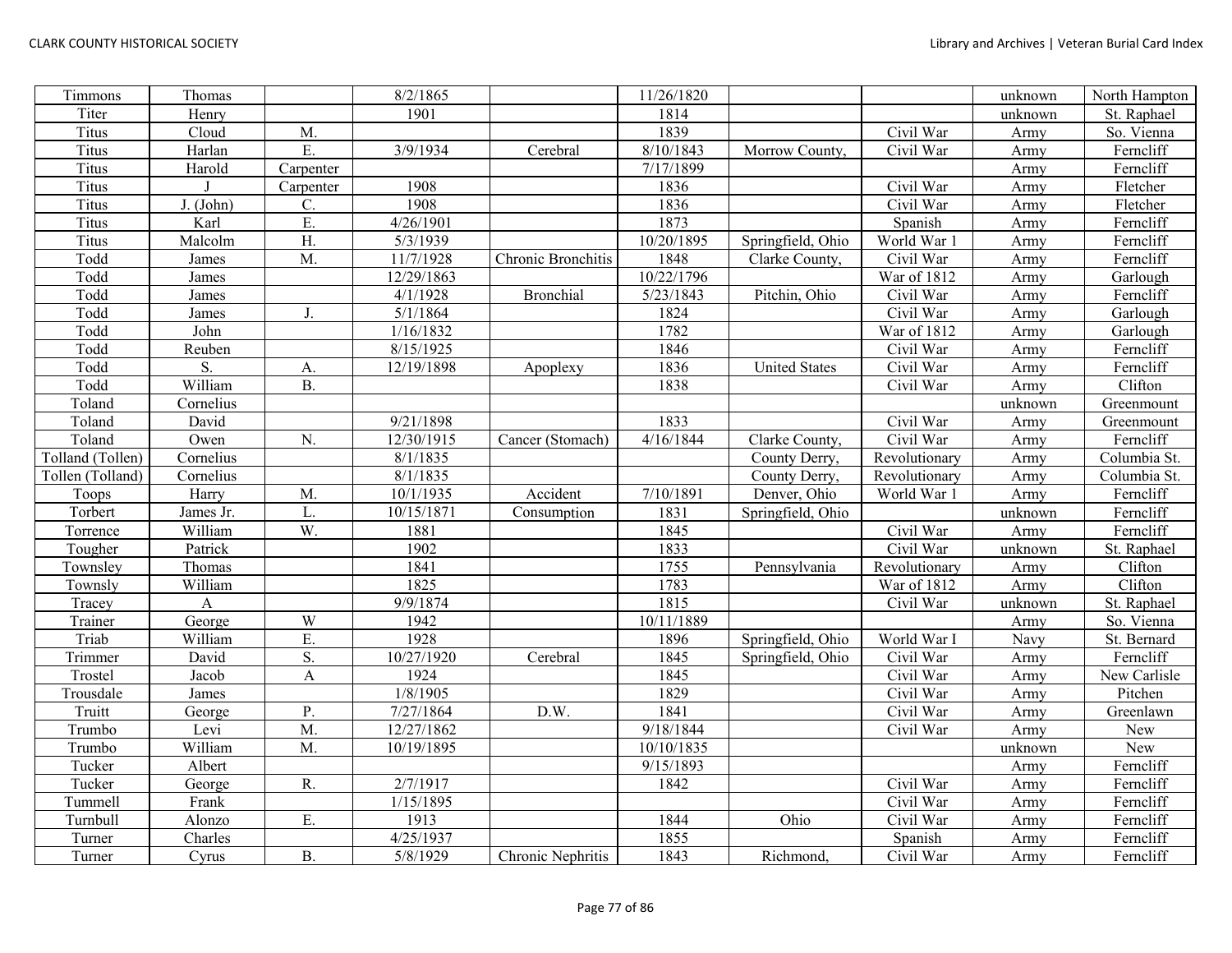| Turner    | George         | D.               | 8/9/1912   | Gastritis            | 12/12/1833 | Ohio              | Civil War     | Army    | Ferncliff       |
|-----------|----------------|------------------|------------|----------------------|------------|-------------------|---------------|---------|-----------------|
| Turner    | John           |                  | 2/24/1911  | Pneumonia            | 3/14/1843  | Ohio              | Civil War     | Army    | Ferncliff       |
| Turner    | Milton         | A.               | 6/3/1907   | Paralysis            | 1848       |                   | Civil War     | Army    | Ferncliff       |
| Turner    | Oscar          |                  | 3/9/1893   | Typhoid              | 1831       | Alabama           | Civil War     | Army    | Ferncliff       |
| Turner    | Robert         | W.               | 2/23/1929  | Aortic Aneriseu      | 1879       | Springfield, Ohio | Spanish       | Army    | Ferncliff       |
| Turner    | Thos.          | N.               | 6/10/1914  | Old Age              | 1840       | Maryland          | Civil War     | Army    | Ferncliff       |
| Tuttle    | Albert         |                  | 4/30/1903  | <b>Heart Disease</b> | 1840       | Ohio              | Civil War     | Army    | Ferncliff       |
| Tuttle    | David          |                  | 1874       |                      | 1836       |                   | Civil War     | Army    | Garlough        |
| Tuttle    | Isaac          |                  | 7/5/1921   | Nephritis            | 1/15/1840  |                   | Civil War     | Army    | Garlough        |
| Tuttle    | John           |                  | 6/7/1849   |                      | 2/8/1794   |                   | War of 1812   | Army    | Garlough        |
| Tuttle    | Minor          | C.               | 8/28/1901  | Heart Disease        | 1835       | Ohio              | Civil War     | Army    | Ferncliff       |
| Tuttle    | Rev. Harvey    | Η.               | 6/14/1913  | Sarcoma              | 9/20/1842  | Ohio              | Civil War     | Army    | Ferncliff       |
| Tuttle    | Sylvanus       |                  | 6/1/1843   |                      |            |                   | Revolutionary | Army    | Tuttle          |
| Tuttle    | William        | H.               | 3/8/1885   | Consumption          | 8/2/1838   | Clarke Co. Ohio   | Civil War     | Army    | Ferncliff       |
| Twomey    | Dennis         |                  | 10/28/1887 |                      | 1817       | Anchina County,   | Civil War     | Army    | Calvary         |
| Tyler     | Harmon         | H.               | 5/21/1900  | Apoplexy             | 1842       | Indiana           | Civil War     | Army    | Ferncliff       |
| Tyler     | Jacob          |                  | 7/16/1896  |                      |            |                   | Civil War     | Army    | Ferncliff       |
| Tyler     | William        | H.               | 11/10/1920 | Apoplexy             | 1840       | Springfield, Ohio | Civil War     | Army    | Ferncliff       |
| Tyree     | William        |                  | 4/16/1901  |                      | 5/19/1846  |                   | Civil War     | unknown | Bethel          |
| Uhl       | Silas          | Jerome           | 4/12/1916  | Complications        | 1841       | Ohio              | Civil War     | Army    | Ferncliff       |
| Uhle      | Carl           | Ε.               | 12/30/1921 |                      | 1877       | Caroline, Ohio    | Spanish       | Army    | Ferncliff       |
| Ulrick    | John           |                  | 5/9/1899   | La Grippe            | 2/10/1818  |                   |               | unknown | Ferncliff       |
| Ummelmann | Henry          |                  | 4/14/1915  |                      | 1835       |                   | Civil War     | Army    | Ferncliff       |
| Underwood | Dr. Walter     |                  | 1/9/1913   | Old Age              | 8/12/1833  | London, England   |               | unknown | Ferncliff       |
| Underwood | Joseph         |                  | 8/2/1930   | Crushed Skull        | 5/1/1890   | Keysburg, Ky      |               | unknown | Ferncliff       |
| Underwood | Thaddeus       | F.               |            |                      | 1838       |                   | Civil War     | Army    | New Carlisle    |
| Underwood | William        |                  | 1910       | Instestinal          | 1840       |                   | Civil War     | Army    | Ferncliff       |
| Unglaub   | John           |                  | 1935       |                      |            |                   | Civil War     | Army    | Ferncliff       |
| Unknown   |                |                  |            |                      |            |                   | Civil War     | unknown | Asbury Chapel   |
| Unknown   |                |                  |            |                      |            |                   | Civil War     | unknown | Asbury Chapel   |
| Unknown   |                |                  |            |                      |            |                   | Civil War     | unknown | Asbury Chapel   |
| Unknown   |                |                  |            |                      |            |                   | Civil War     | unknown | Ferncliff       |
| Unknown   |                |                  |            |                      |            |                   |               | unknown | Fletcher Chapel |
| Unknown   |                |                  |            |                      |            |                   |               | unknown | Garlough        |
| Unknown   |                |                  |            |                      |            |                   |               | unknown | Greenlawn       |
| Unknown   |                |                  |            |                      |            |                   |               | unknown | Pleasant Hill   |
| Unknown   |                |                  |            |                      |            |                   |               | unknown | Pleasant Hill   |
| Unknown   |                |                  |            |                      |            |                   |               | unknown | St Bernard      |
| Urner     | $\overline{W}$ | $\overline{C}$ . | 5/19/1886  | Nervous Prostration  | 1843       | Cincinnati, Ohio  | Civil War     | Army    | Ferncliff       |
| Urquart   | George         | O.               | 5/27/1910  | Paralysis            | 1832       | Ohio              | Civil War     | Army    | Ferncliff       |
| Vale      | Peter          |                  | 1894       |                      | 1832       |                   | Civil War     | Army    | New Carlisle    |
| Valentine | Louis          | Ε.               | 11/30/1917 |                      | 1893       | Akron, Ohio       | World War 1   | Army    | Ferncliff       |
| Vananda   | J.             | C.               |            |                      | 1823       |                   | Civil War     | Army    | Greenmount      |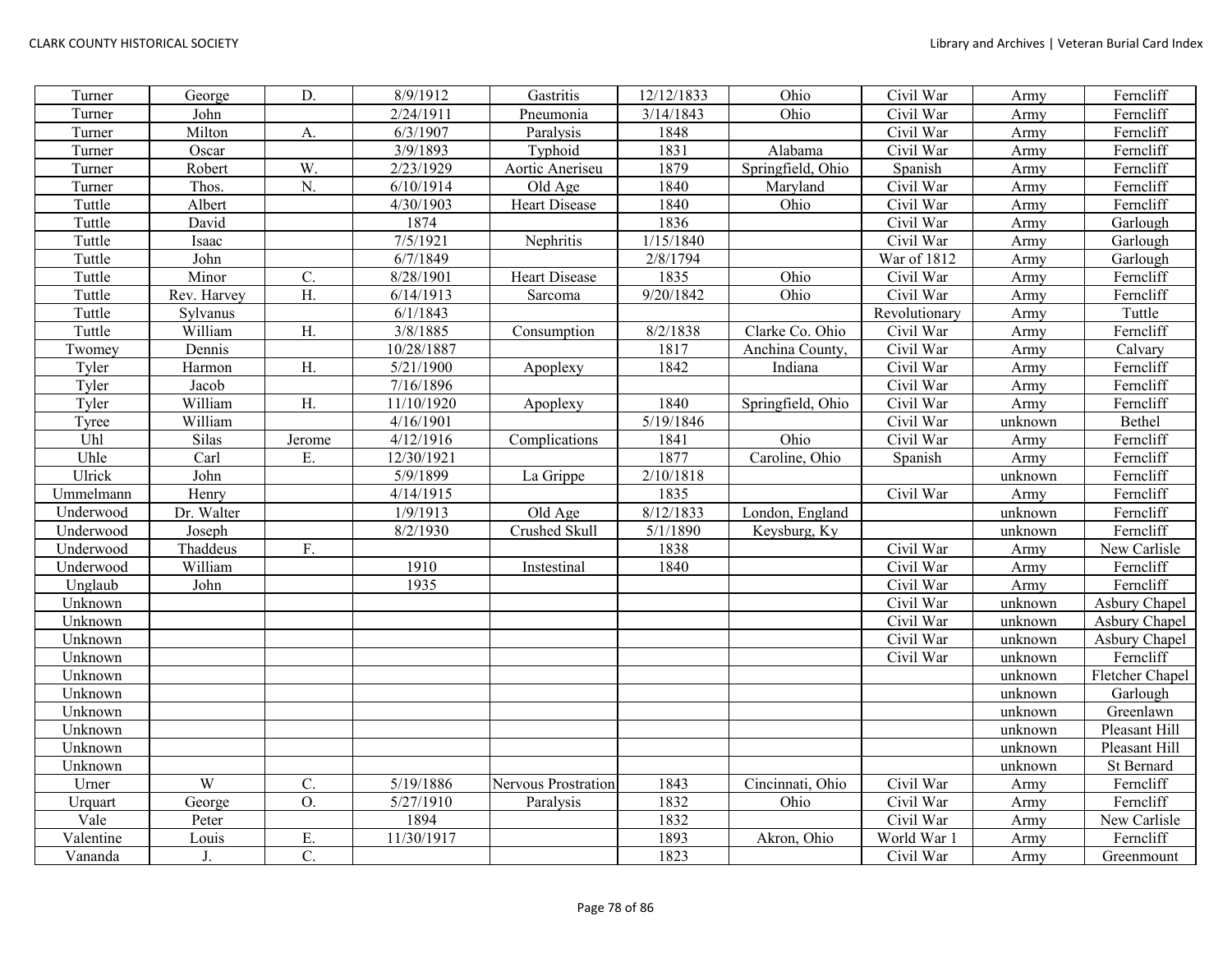| Vance       | John           |                  | 1852       |                      | 1792       |                      | War of 1812             | Army    | Columbia St. |
|-------------|----------------|------------------|------------|----------------------|------------|----------------------|-------------------------|---------|--------------|
| Vanhorn     | Leroy          | N.               | 2/9/1907   | Pneumonia            | 1843       | Ohio                 | Civil War               | Army    | Ferncliff    |
| VanSickle   | Roy            | S.               | 10/13/1932 | Ruptured             | 1880       |                      |                         | unknown | Ferncliff    |
| VanZandt    | James          | F.               | 9/7/1917   | Acute Colitis        | 5/22/1865  | West Virginia        |                         | unknown | Ferncliff    |
| Varner      | Abraham        |                  | 1887       |                      | 1809       |                      |                         | unknown | New Carlisle |
| Varvel      | Jacob          | M.               | 10/6/1913  | Cancer               | 11/11/1834 | Ohio                 | $\overline{C}$ ivil War | Army    | Ferncliff    |
| Vay (Way)   | Michael        |                  | 1883       |                      | 1824       |                      | Civil War               | Army    | Greenlawn    |
| Verdiar     | Adam           |                  | 5/13/1846  |                      | 1778       |                      | War of 1812             | Army    | <b>Black</b> |
| Vermillion  | John           |                  | 11/26/1921 |                      | 1840       | Ironton, Ohio        | Civil War               | Army    | Ferncliff    |
| Vicory      | Merrifield     |                  | 3/1840     |                      | 1762       | Bennington,          | Revolutionary           | Army    | Greenmount   |
| Vinal       | George         | Η.               | 12/10/1878 | Consumption          | 1846       | Springfield, Ohio    | Civil War               | Army    | Ferncliff    |
| Vince       | David          |                  | 10/8/1916  | Complications        | 3/1845     | Ohio                 | Civil War               | Army    | Ferncliff    |
| Vince       | John           | R.               | 10/13/1919 | Catarrh              | 1843       | Ohio                 | Civil War               | Army    | Ferncliff    |
| Vincent     | James          | $\overline{H}$ . | 1/12/1931  | Tuberculosis         | 1900       | Alabama              | Peace Time              | Marines | New Carlisle |
| Visscher    | Alfred         | D.               | 1/24/1916  | Paralysis            | 3/29/1843  | Clifton Park, NY     |                         | Army    | Ferncliff    |
| Vivion      | William        | $\overline{H}$ . | 2/23/1919  | Pneumonia            | 2/14/1845  | Winchester,          |                         | unknown | Ferncliff    |
| Vogelsberg  | Augustus       | $\mathcal{C}$ .  | 9/17/1922  | Acute Dementia       | 4/10/1840  | Germany              | Civil War               | Army    | Ferncliff    |
| Vollmer     | George         |                  | 10/2/1864  | <b>Typhpid Fever</b> | 12/8/1837  | Muskingum County     |                         | unknown | Ferncliff    |
| Vollmer     | John           |                  | 3/10/1914  | Paralysis            | 7/24/1833  | Reading, PA          | Civil War               | Army    | Ferncliff    |
| Voris       | James          | O.               | 10/8/1939  |                      | 10/27/1879 |                      | Spanish                 | Army    | Glen Haven   |
| Waddell     | William        | U.               | 11/21/1934 | Prostatis Abcess     | 1846       | Springfield, Ohio    | Civil War               | Army    | Ferncliff    |
| Wagner      | Joseph         |                  | 1904       |                      | 1863       |                      | Spanish                 | Army    | St. Bernard  |
| Wakenight   | George         | $\mathbf U$      | 2/14/1909  | Odema                | 5/2/1949   | Ohio                 | Civil War               | unknown | New Carlisle |
| Walden      | William        | D.               | 9/6/1891   | Cholera Morbus       | 1835       | New Richmond,        | Civil War               | Army    | Ferncliff    |
| Waldron     | Abraham        |                  | 7/2/1872   |                      | 4/19/1848  |                      | Civil War               | Army    | Thompson     |
| Waldron     | Robert         |                  | 4/1/1887   |                      | 1835       |                      | Civil War               | Army    | Ferncliff    |
| Walker      | Charles        | R.               | 4/29/1936  | Cerebral             | 3/3/1895   | Springfield, Ohio    | World War 1             | Army    | Ferncliff    |
| Walker      | George         |                  | 10/27/1897 | <b>Brain Disease</b> | 1822       | Virginia             | Civil War               | Army    | Ferncliff    |
| Walker      | George         | J.               | 11/27/1903 | Odema of Lungs       | 1828       | Germany              |                         | unknown | Ferncliff    |
| Walker      | Huston         |                  | 11/4/1904  |                      | 1843       |                      | Civil War               | Army    | Ferncliff    |
| Walker      | $\mathbf{J}$ . | H.               | 6/11/1902  | <b>Heart Trouble</b> | 1837       | Virginia             | Civil War               | Army    | Ferncliff    |
| Walker      | James          | $\mathcal{C}$ .  | 4/8/1923   | Influenza            | 11/30/1843 | Ohio                 | Civil War               | Army    | Ferncliff    |
| Walker      | James          |                  |            |                      |            |                      |                         | Army    | Greenlawn    |
| Walker      | Jesse          | T.               | 12/1/1867  | Consumption          | 1843       | Clarke Co. Ohio      | Civil War               | Army    | Ferncliff    |
| Walker      | John           | $\overline{G}$   | 1873       |                      | 1827       |                      | Mexican                 | Army    | Callison     |
| Walker      | John           | $\overline{C}$ . |            |                      | 1843       |                      | Civil War               | Army    | St. Bernard  |
| Walker      | Robert         | P.               | 1907       |                      | 1844       |                      | Civil War               | Army    | Greenlawn    |
| Walker      | William        | I                | 9/1/1899   | Found dead in bed    | 1836       | <b>United States</b> | Civil War               | Army    | Ferncliff    |
| <b>Wall</b> | Robin, Sergt.  |                  | 11/12/1904 | Consumption          | 1835       | Kentucky             | Civil War               | Army    | Ferncliff    |
| Wallace     | Hugh           | M.               | 2/3/1894   | Dropsy & Brights     | 1838       | Clarke Co. Ohio      | Civil War               | Army    | Ferncliff    |
| Wallace     | Hugh           | M                | 2/15/1864  |                      | 8/14/1779  |                      | War of 1812             | Army    | Bethel       |
| Wallace     | Ira            | W.               | 2/12/1915  | Uremic poison        | 11/6/1844  | Ohio                 | Civil War               | Army    | Ferncliff    |
| Wallace     | James          | H.               | 1931       |                      | 1831       |                      | Civil War               | unknown | New Carlisle |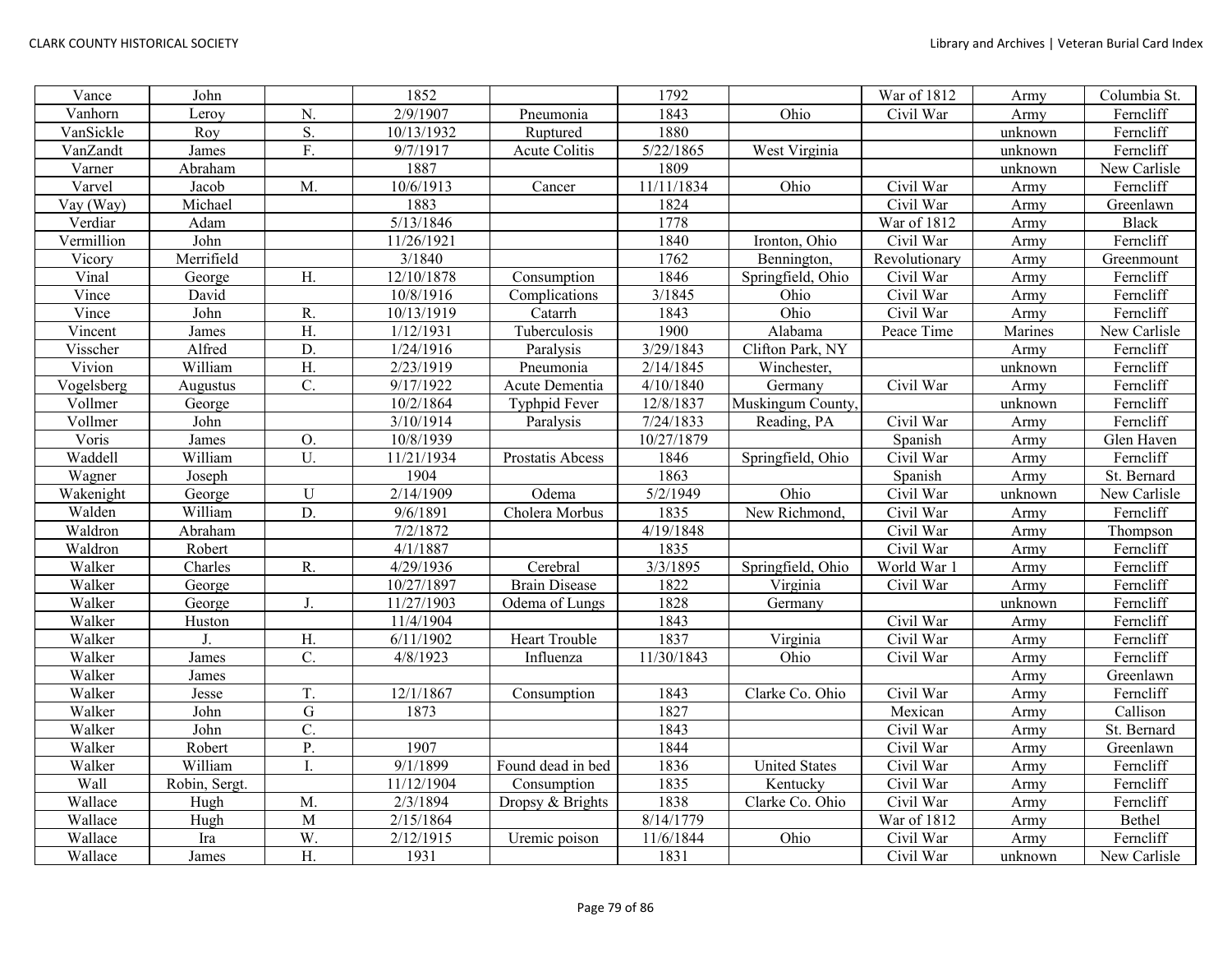| Wallace          | John           |                  | 1857       |                    | 1782       |                   | War of 1812   | Army    | New Carlisle   |
|------------------|----------------|------------------|------------|--------------------|------------|-------------------|---------------|---------|----------------|
| Wallace          | John           | H.               | 1890       |                    | 1826       |                   | Civil War     | Army    | New Carlisle   |
| Wallace          | John           | $\bf{B}$         | 1928       |                    | 1842       |                   | Civil War     | Army    | Newcomers      |
| Wallace          | Joseph         | S.               | 10/14/1876 | Pneumonia          | 1797       | Waylick, Ky       | Civil War     | Army    | Ferncliff      |
| Wallace          | Joseph         |                  | 1927       |                    | 1828       |                   | Civil War     | Army    | New Carlisle   |
| Wallace          | Ruben          | W                | 11/23/1861 | <b>DIS</b>         | 1839       |                   | Civil War     | Army    | New Carlisle   |
| Wallace          | William        |                  | 2/5/1903   |                    |            |                   | Civil War     | Army    | Enon           |
| Wallace          | Moses          |                  | 1868       |                    | 1785       |                   | War of 1812   | Army    | New Carlisle   |
| Wallen           | Daniel         |                  |            |                    | 1746       |                   | Revolutionary | Army    | unknown        |
| Waller           | Noble          |                  | 1/16/1931  | Acute Gastric      | 1896       | Springfield, Ohio | World War 1   | Army    | Ferncliff      |
| Walsh            | Edward         |                  | 9/5/1894   |                    |            |                   | Civil War     | Army    | Calvary        |
| Walsh            | Patrick        |                  | 2/10/1893  |                    | 1826       |                   | Civil War     | Army    | St. Raphael    |
| Walters          | Benjamin       | F.               | 10/16/1924 | Valvular Heart     | 3/9/1839   | Orange Co. PA     | Civil War     | Army    | Ferncliff      |
| Waltman          | John           | W.               | 1926       |                    | 1840       |                   | Civil War     | Army    | Ashbury Chapel |
| Walton           | Frederick      | C.               | 1897       |                    | 1829       |                   | Civil War     | Army    | Ferncliff      |
| Ward             | Charles        |                  | 8/10/1848  | Typhoid Fever      | 7/7/1795   | Washington, KY    | 1812          | Army    | Ferncliff      |
| Ward             | Daniel         |                  | 1851       |                    | 1779       |                   | War of 1812   | Army    | Vernon         |
| Ward             | Edward         | Yates            | 2/7/1916   | Interal Hemorrhage | 12/5/1830  | England           |               | unknown | Ferncliff      |
| Ward             | Harry          | Ε.               | 10/21/1918 | <b>Broncho</b>     | 1/14/1895  | South Charleston, | World War I   | Army    | Greenlawn      |
| Ward             | Isaac          |                  | 4/3/1863   | Consumption        | 10/2/1796  | Scoioto, Co. Ohio |               | unknown | Ferncliff      |
| Ward             | James          |                  | 1917       |                    | 1830       |                   | Civil War     | Army    | Calvary        |
| Ward             | James          | Ε.               | 1931       |                    | 1873       |                   | Spanish       | Army    | Rose Hill      |
| Ward             | James          |                  |            |                    |            |                   | War of 1812   | Army    | Ward           |
| Ward             | John           |                  | 12/23/1896 | Consumption        | 1846       | America           | Civil War     | Army    | Ferncliff      |
| Ward             | John           | A.               | 9/8/1878   | Cancer of stomach  | 12/1/1835  | Ohio              | Civil War     | Army    | Ferncliff      |
| Ward             | Timothy        |                  | 1924       |                    | 1843       |                   | Civil War     | Army    | Calvary        |
| Ward             | William        |                  | 12/24/1822 |                    | 12/24/1752 | Greenbrier Co,    | Revolutionary | unknown | Ward           |
| Warden           | William        | D.               | 9/6/1891   |                    |            |                   |               | Army    | Ferncliff      |
| Ware             | Dennis         |                  | 2/17/1906  | Nephritis          | 1848       | Kentucky          | Civil War     | Army    | Ferncliff      |
| Ware             | James          | Ε.               | 3/17/1904  |                    | 6/1827     |                   | Civil War     | Army    | Ferncliff      |
| Warmuth          | Andrew         | 1.               | 11/28/1936 |                    | 1888       | Springfield, Ohio | World War 1   | Navy    | Ferncliff      |
| Warner           | Franklin       |                  | 10/19/1904 | Heart Trouble      | 1832       | Ohio              | Civil War     | Army    | Ferncliff      |
| Warner           | John           | G.               | 1914       |                    | 1840       |                   | Civil War     | Army    | Greenlawn      |
| Warner           | Levi           | D.               | 5/5/1894   | Accident           | 1894       | Ohio              | Civil War     | Army    | Ferncliff      |
| Warner           | Lewis          |                  | 6/25/1902  |                    | 1835       |                   | Civil War     | Army    | Greenlawn      |
| Warner           | Robert         |                  | 1911       | Tumor of Brain     | 1886       |                   |               | Navy    | Ferncliff      |
| Warrel (Worrell) | Sam'l (Samuel) |                  | 12/31/1916 | Paralysis          | 1844       |                   | Civil War     | Army    | Ferncliff      |
| Warren           | Corpl. Joseph  | H.               | 7/12/1899  | Dropsy             | 1828       | Penna             | Civil War     | Army    | Ferncliff      |
| Warren           | G.             | $\overline{M}$ . | 1898       |                    | 1837       |                   | Civil War     | unknown | Greenlawn      |
| Warren           | James          |                  | 1852       |                    | 1777       |                   | War of 1812   | Army    | Thompson       |
| Warren           | John           | F.               | 10/17/1914 | Apoplexy           | 9/10/1841  | Kentucky          | Civil War     | Army    | Ferncliff      |
| Warren           | Thomas         |                  | 1914       | Kidney Trouble     | 1840       |                   | Civil War     | Army    | Ferncliff      |
| Warrick          | John           |                  | 1/26/1923  |                    | 1844       | Virginia          | Civil War     | Army    | Ferncliff      |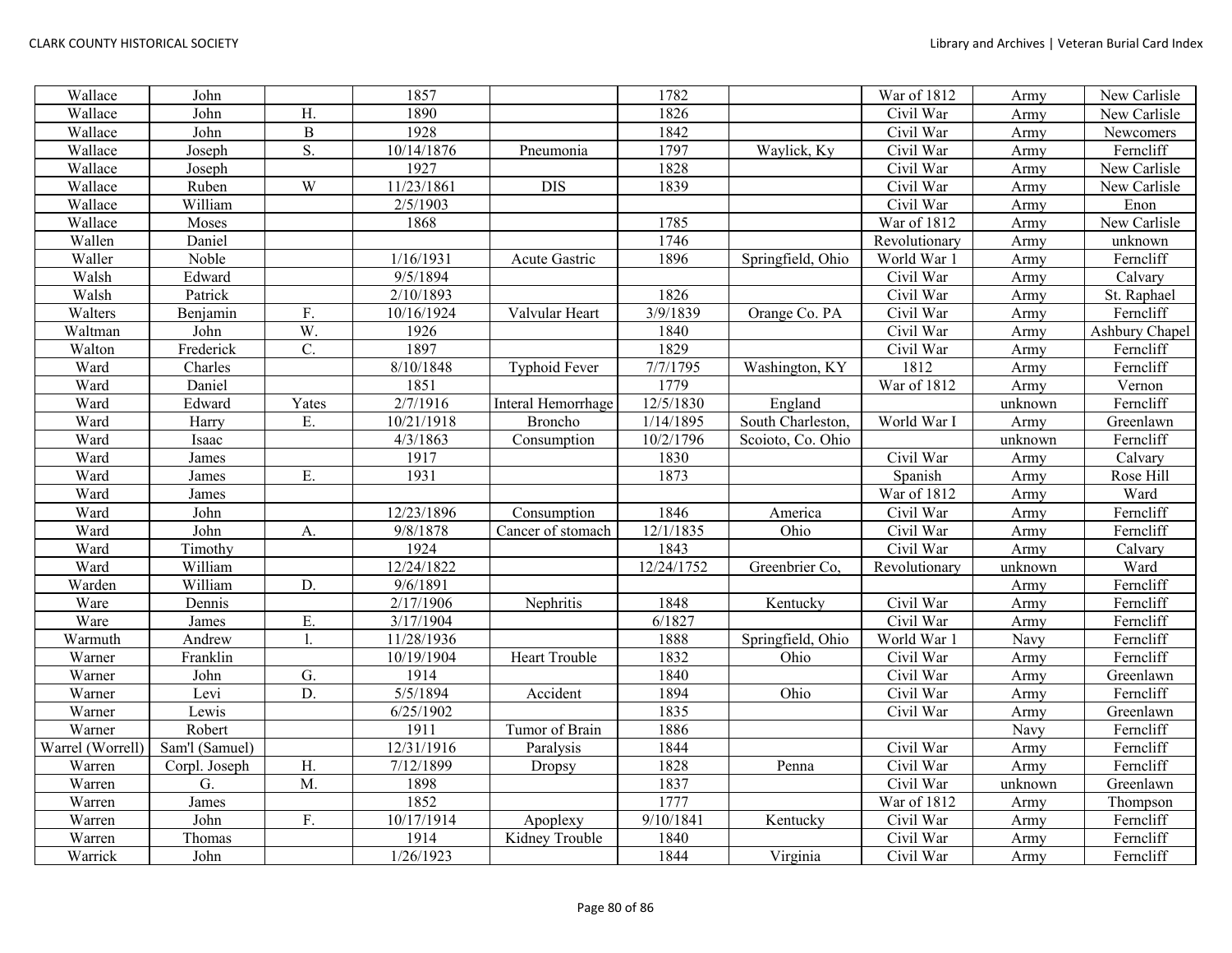| Wartenbee     | Nine          |                   | 5/22/1899              | Chronic diarrhoea    | 1840      | U.S.                | Civil War   | Army    | Ferncliff     |
|---------------|---------------|-------------------|------------------------|----------------------|-----------|---------------------|-------------|---------|---------------|
| Warwick       | Reuben        |                   | 6/11/1898              | Cerebral             | 1837      |                     | Civil War   | Army    | Ferncliff     |
| Washington    | Alex          |                   | 11/8/1907              | Complications        | 1843      | Kentucky            | Civil War   | Army    | Ferncliff     |
| Washington    | Edward        |                   | 7/25/1890              | Apoplexy             | 1836      | Toledo, Ohio        | Civil War   | Army    | Ferncliff     |
| Washington    | George        |                   | 1/28/1897              |                      | 1829      |                     | Civil War   | Army    | New Carlisle  |
| Watson        | Andrew        | W.J.              | 4/25/1914              | Suicide by           | 1848      | Springfield, Ohio   | Civil War   | Army    | Ferncliff     |
| Watson        | Clarence      | H.                | 4/5/1923               | Asthma               | 8/29/1888 | Springfield, Ohio   | World War 1 | Army    | Ferncliff     |
| Watson        | George        |                   | 8/9/1899               |                      | 1839      | America             | Civil War   | Army    | Ferncliff     |
| Watson        | William       |                   | 5/28/1912              | Old Age              | 1834      | Ohio                | Civil War   | Army    | Ferncliff     |
| Watt          | Andrew        |                   | 12/2/1892              | Lung Fever           | 1839      | Cincinnati, Ohio    | Civil War   | Army    | Ferncliff     |
| Way           | David         | <b>B.</b>         | 1/31/1918              | Hemoplegia           | 1/7/1840  | Springfield, Ohio   | Civil War   | Army    | Ferncliff     |
| Way           | Thomas        | R.                | 5/29/1905              | Consumption          | 1828      | Ohio                |             | Army    | Ferncliff     |
| Weaber        | Levi          | S.                | 6/2/1888               | Heart Disease        | 1834      | Fredericksburg, PA. |             | unknown | Ferncliff     |
| Weathershine  | Samuel        | T.                | 4/16/1918              |                      | 1845      | Clarke Co. Ohio     | Civil War   | Army    | Ferncliff     |
| Weatherstone  | William       |                   | 4/22/1921              | Paralysis            | 2/1/1844  | Ohio                | Civil War   | unknown | Ferncliff     |
| Weaver        | David         | G.                | 9/5/1906               | Apoplexy             | 1837      | Indiana             | Civil War   | Army    | Ferncliff     |
| Weaver        | Henry         | C.                | 10/15/1901             | Kidney Trouble       | 1828      | Ohio                |             | unknown | Ferncliff     |
| Weaver        | John          |                   | 1896                   |                      | 1829      |                     | Civil war   | Army    | Vale          |
| Weaver        | John          | S.                | 12/12/1912             | <b>Heart Disease</b> | 9/25/1846 | Ohio                | Civil War   | Army    | Ferncliff     |
| Webb          | Finley        | M.                | 8/23/1919              | Myocarditis          | 1843      | Ohio                | Civil War   | Army    | Greenlawn     |
| Webb          | Harry         | J.                | 12/6/1937              | Coranny              | 1869      | Springfield, Ohio   | Spanish     | Army    | Ferncliff     |
| Webb          | Isaac         |                   | 1915                   |                      | 1840      |                     | Civil War   | Army    | Greenlawn     |
| Webb          | James         |                   | 1843                   |                      | 4/28/1790 | Conococheague       |             | unknown | Ferncliff     |
| Webb          | Joseph        | W.                | 2/12/1880              | Consumption          | 1839      | England             |             | unknown | Ferncliff     |
| Webb          | Max           |                   | 5/25/1918              | Arsenic Brooning     | 1891      | Clarke Co. Ohio     | World War 1 | Army    | Ferncliff     |
| Webb          | Thomas        |                   | 12/24/1906             | <b>Heart Disease</b> | 1844      | Kentucky            | Civil War   | Army    | Ferncliff     |
| Webb          | William       |                   | 5/12/1892              | Old Age              | 1846      | New Jersey          | Civil War   | Army    | Ferncliff     |
| Weber         | Christian     | P.                | 4/4/1907               | Nephritis            | 1846      | Pennsylvania        | Civil War   | Army    | Ferncliff     |
| Weber         | William       | H.                | $\overline{5/15/1930}$ | Mitral disease       | 1876      |                     | Spanish     | Army    | Ferncliff     |
| Webster       | Hugh          | J.                | 8/23/1921              | Erysipelas           | 1839      | Clark               | Civil War   | Army    | Ferncliff     |
| Weeber        | William       | $\overline{P}$ .  | 7/12/1884              |                      | 1/17/1849 |                     | Civil War   | Army    | Ferncliff     |
| Weeks         | Charles       | E.                | 6/17/1899              | Disease of Heart     | 1829      | $\overline{U.S.}$   | Civil War   | Army    | Ferncliff     |
| Weigel        | Β.            | F.                | 1910                   |                      | 1842      |                     | Civil War   | Army    | Pleasant Hill |
| Weigel        | John          | L.                | 1937                   |                      | 1845      |                     | Civil War   | unknown | Enon          |
| Weimer        | Jacob         |                   | 1881                   |                      | 1841      |                     | Civil War   | Army    | Enon          |
| Weir          | Horace        | Garner            | 3/31/1918              | Meningitis           | 1883      | Springfield, Ohio   | World War 1 | Army    | Ferncliff     |
| Welch         | Michael       |                   | 11/5/1933              | Cerebral             | 9/11/1845 | County Mayo,        | Civil War   | Army    | Calvary       |
| Welch         | Pat (Patrick) | K.                |                        |                      | 1830      |                     | Civil War   | Army    | Greenlawn     |
| Welch (Welsh) | Clarence      | (W <sub>1</sub> ) | 10/12/1918             | Brocho Pneumonia     | 9/11/1894 | Springfield, Ohio   | World War I | Army    | Calvary       |
| Welch (Welsh) | Walter        | V.                | 3/22/1926              |                      | 3/14/1888 | Springfield, Ohio   | World War I | Navy    | Calvary       |
| Weller        | John          | (B.)              | 1911                   |                      | 1817      |                     | Mexican     | Army    | Clifton       |
| Wells         | John          |                   | 7/17/1905              |                      | 1831      |                     | Civil War   | Army    | Ferncliff     |
| Welsh         | C.            | A.                | 4/4/1914               | Hardening of the     | 3/26/1832 | Maryland            | Civil War   | Army    | Ferncliff     |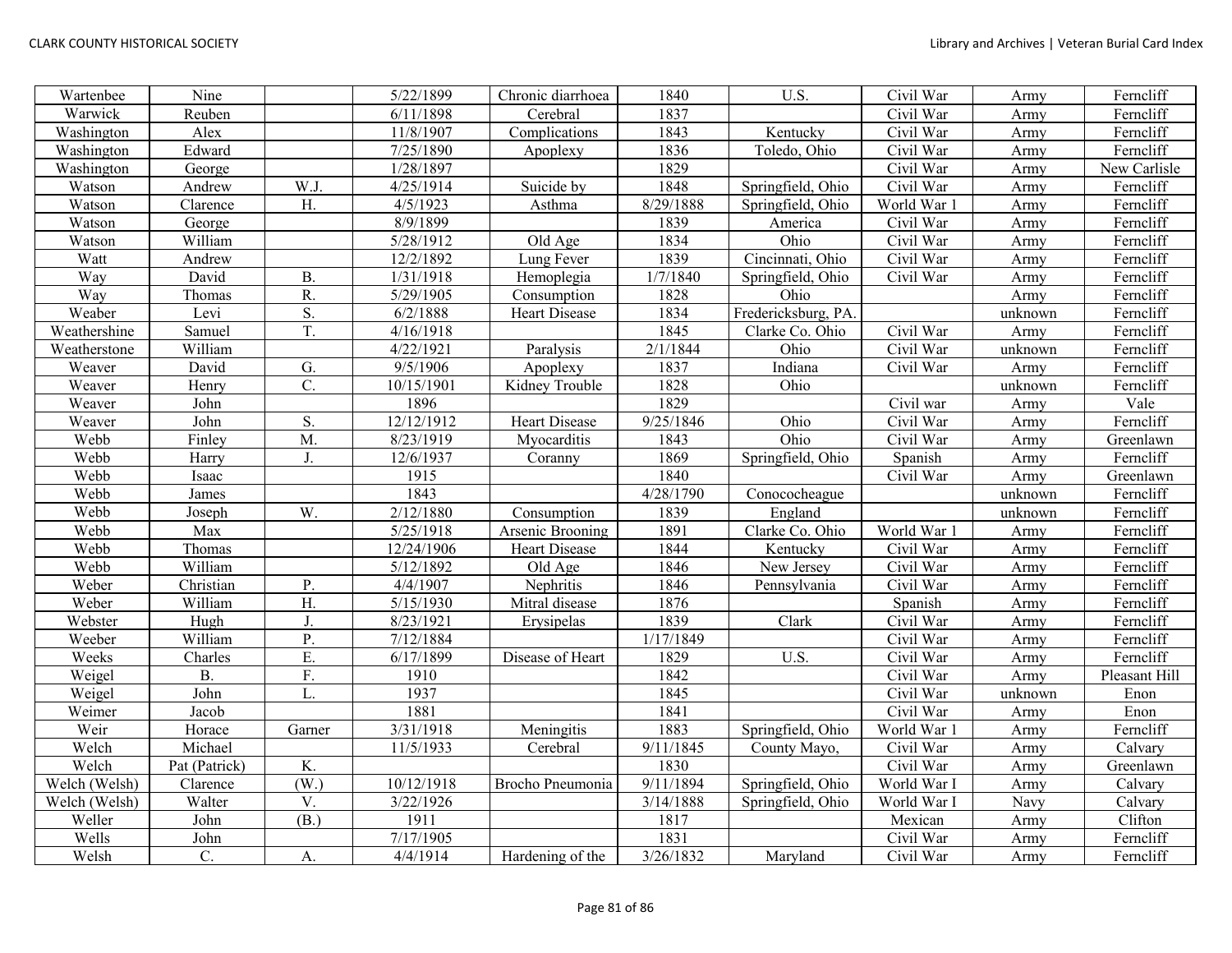| Welsh      | William  | S.               | 3/2/1919   |                        | 8/14/1845 |                     | Civil War               | Army    | Ferncliff      |
|------------|----------|------------------|------------|------------------------|-----------|---------------------|-------------------------|---------|----------------|
| Wentz      |          |                  |            |                        | 1840      |                     | Civil War               | Army    | Greenlawn      |
| Wert       | George   | W.               | 12/26/1901 | Paralysis              | 1843      | Ohio                | Civil War               | Army    | Ferncliff      |
| Wertz      | Charles  | H.               | 1916       |                        | 1843      |                     | Civil War               | Army    | Ferncliff      |
| West       | Charles  | <b>B.</b>        | 1/8/1896   | Dropsy                 | 1847      | America             |                         | unknown | Ferncliff      |
| West       | James    |                  | 2/7/1911   |                        | 1833      |                     | Civil War               | Army    | Ferncliff      |
| West       | James    | A.               |            |                        | 4/5/1892  |                     | World War 1             | unknown | Ferncliff      |
| West       | Samuel   |                  | 9/22/1922  |                        | 9/6/1845  |                     | Civil War               | Army    | Davison        |
| Whalen     | Ward     | P.               | 6/3/1925   |                        | 6/12/1893 | Clifton, Ohio       | World War I             | Army    | Clifton        |
| Whalen     | William  |                  |            |                        | 1846      |                     | Civil War               | Army    | Clifton        |
| Wheeler    | Elliot   | D.               | 2/8/1921   | Obstruction of         | 1846      | Clarke County Co.   | Civil War               | Army    | Ferncliff      |
| Wheeler    | Oliver   | C.               | 11/19/1916 | Odema of lungs         | 1842      |                     | Civil War               | Army    | Ferncliff      |
| Wheeler    | Oscar    | N.               | 1905       |                        | 1844      | Ohio                | Civil War               | Army    | Ferncliff      |
| Wheldon    | Ralph    |                  | 3/17/1935  | Auto Accident          | 1887      | Springfield, Ohio   | World War 1             | Army    | Ferncliff      |
| Whetsel    | W.       | O.               |            |                        |           |                     |                         | Army    | Ferncliff      |
| Whetzell   | C.       | W.               |            |                        | 1842      |                     | Civil War               | Army    | Ferncliff      |
| Whitacre   | Caleb    | D.               | 12/5/1902  | R.R. Accident          | 1846      | Springfield Ohio    | Civil War               | Army    | Ferncliff      |
| Whitaker   | Harrison |                  | 4/9/1863   | <b>DIS</b>             | 1839      |                     | Civil War               | Army    | Wilson Chapel  |
| White      | Benjamin |                  | 3/6/1846   |                        | 1790      |                     | War of 1812             | Army    | Wragg          |
| White      | Isaac    |                  | 5/17/1903  |                        | 1836      |                     | $\overline{C}$ ivil War | Army    | Enon           |
| White      | James    | M.               | 3/19/1929  | Hypertrophy of         | 1850      | Buckenham, VA       | Spanish                 | Army    | Ferncliff      |
| White      | John     |                  | 9/8/1903   | Old Age                | 1832      | West Virginia       | Civil War               | Army    | Ferncliff      |
| White      | John     | S.               | 4/15/1899  | Heart and Kidney       | 1841      | England             | Civil War               | Army    | Pleasant Hill  |
| White      | John     | Ε.               | 8/25/1933  | <b>Bronchial</b>       | 1876      | Creston, Iowa       | Spanish                 | Army    | Ferncliff      |
| White      | Josiah   |                  | 12/2/1865  |                        | 1835      |                     | Civil War               | Army    | Ferncliff      |
| White      | W        | J                |            |                        | 4/11/1844 |                     | Civil War               | Army    | unknown        |
| White      | William  | $\overline{H}$ . | 3/15/1895  | Phithisis              | 1846      |                     | Civil War               | Army    | Ferncliff      |
| White      | William  |                  | 3/12/1883  | <b>Brights Disease</b> | 1/28/1832 | England             | Civil War               | Army    | Ferncliff      |
| Whitelay   | Clay     |                  | 10/28/1924 | Cancer of stomach      | 1844      | Clarke Co. Ohio     | Civil War               | Army    | Ferncliff      |
| Whiteley   | Clark    |                  | 10/4/1890  |                        | 1843      | Harmony Township,   | Civil War               | Army    | Fletcher       |
| Whiteley   | Clark    |                  | 10/4/1890  |                        | 1843      | Harmony Township,   | Civil War               | Army    | Fletcher       |
| Whiteley   | John     |                  | 1/13/1862  |                        | 3/3/1844  |                     | Civil War               | Army    | Fletcher       |
| Whiteley   | John     |                  | 1/13/1862  |                        | 3/3/1844  | Harmony Township,   | Civil War               | Army    | Fletcher       |
| Whitely    | James    | R.               | 1887       |                        | 1850      |                     | Civil War               | Navy    | Ferncliff      |
| Whiteman   | Benjamin |                  | 7/30/1852  |                        | 3/6/1759  |                     | Revolutionary           | Army    | Clifton        |
| Whiting    | Junius   | F.               | 1/4/1931   | Cerebral               | 1/4/1845  | Mich                | Civil War               | Army    | Ferncliff      |
| Whitman    | Errett   |                  | 9/30/1925  | Pulm. Tuberculosis     | 1/12/1893 | Bellefontaine, Ohio | World War 1             | Army    | Ferncliff      |
| Wibley     | William  | L                | 1/6/1920   |                        | 1892      | London, Ohio        | World War 1             | Army    | Ferncliff      |
| Wicker     | William  |                  | 1907       |                        |           |                     | Civil War               | Army    | Ashbury Chapel |
| Widdicombe | John     | A.               | 1932       |                        | 1843      |                     | Civil War               | Army    | Greenlawn      |
| Wiet       | Michael  |                  | 9/25/1863  |                        | 2/8/1828  |                     | Civil War               | unknown | Ashbury Chapel |
| Wiggins    |          |                  | 9/11/1902  | Paralysis              | 1837      | Kentucky            | Civil War               | Army    | Ferncliff      |
| Wikoff     | John     |                  | 3/7/1907   |                        | 1839      | Ohio                | Civil War               | Army    | Ferncliff      |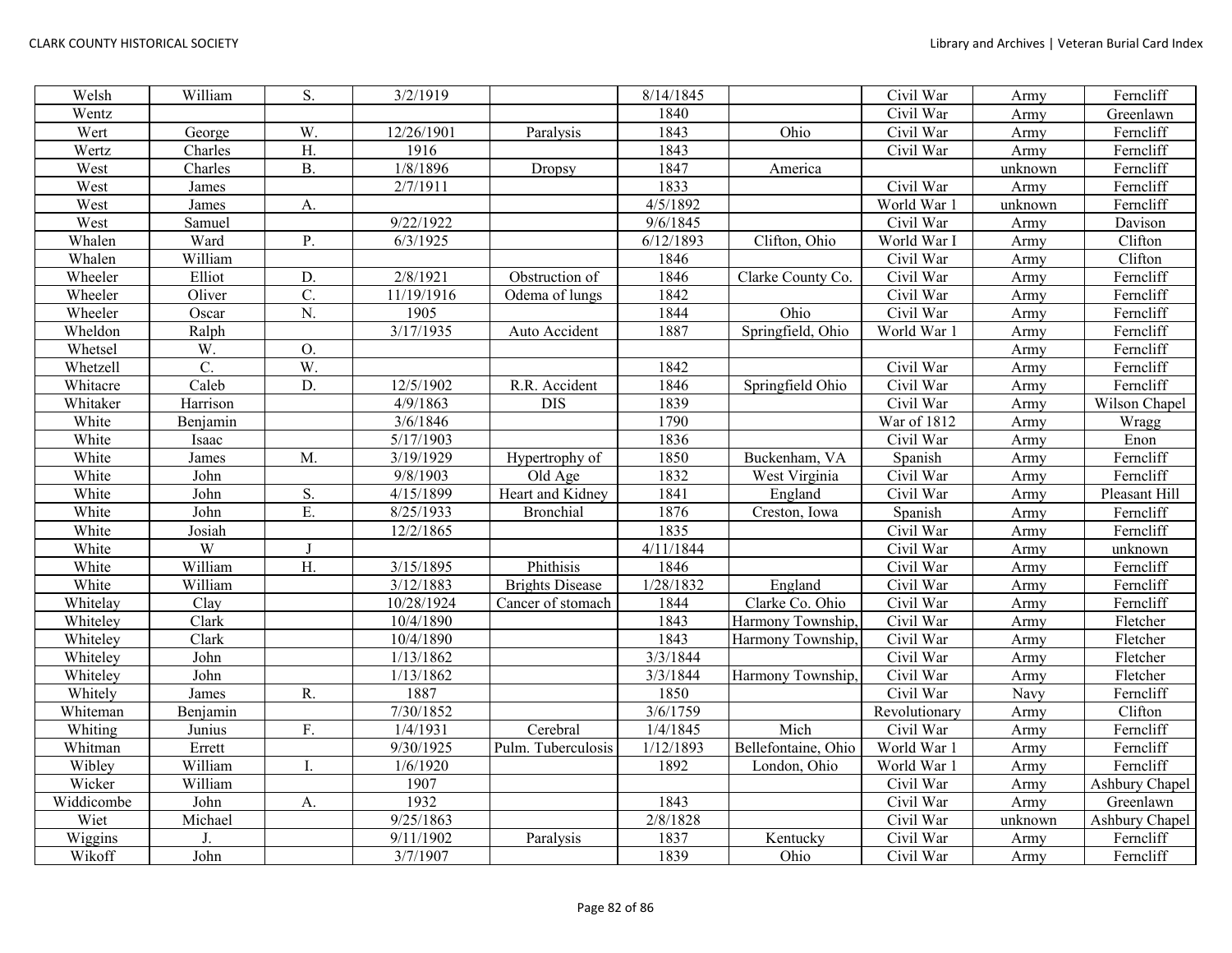| Wilbert    | Conrad        | J.               | 1876       |                        | 1836       |                    |             | unknown | New           |
|------------|---------------|------------------|------------|------------------------|------------|--------------------|-------------|---------|---------------|
| Wildasin   | Ezra (Errone) |                  |            |                        | 1841       |                    | Civil War   | Army    | New Carlisle  |
| Wildasin   | John          | <b>B.</b>        | 11/9/1929  | Mitral Insufficiency   | 1845       | Clarke County Co.  | Civil War   | Army    | Ferncliff     |
| Wilds      | Isaiah        |                  | 5/3/1934   | Skull Fracture         | 1901       | Virginia           | World War 1 | Army    | Ferncliff     |
| Wile       | Tacumseh      |                  | 10/1/1924  | Mitral-Stenosis        | 1880       | Greandale, Ohio    | Spanish     | Army    | Ferncliff     |
| Wiles      | Jas.          | H.               | 9/23/1910  | <b>Stomach Trouble</b> | 1875       |                    | Spanish     | Army    | Ferncliff     |
| Wiley      | Joseph        |                  | 1931       |                        | 1843       |                    | Civil War   | Army    | New Carlisle  |
| Wilkins    | James         | Crew             | 3/8/1905   | Cancer of liver        | 1844       | Ohio               | Civil War   | Army    | Ferncliff     |
| Willcher   | Anderson      |                  | 6/1/1917   | Dropsy                 | 1846       | Atlanta, Georgia   | Civil War   | Army    | Ferncliff     |
| Willhide   | Thomas        | $\mathcal{C}$ .  |            |                        | 1841       |                    | Civil War   | Army    | Greenlawn     |
| Williams   | A.            | P.               | 12/15/1882 | <b>Typhoid Fever</b>   | 1850       | Albany, New York   |             | Army    | Ferncliff     |
| Williams   | Abraham       |                  | 3/2/1896   | <b>Heart Disease</b>   | 1821       | U.S.               | Civil War   | Army    | Ferncliff     |
| Williams   | Adam          | C.               | 2/4/1883   |                        | 3/24/1834  |                    |             | unknown | Clifton       |
| Williams   | Bob           |                  | 6/8/1917   | <b>Acute Nephritis</b> | 1847       | Kentucky           | Civil War   | Army    | Ferncliff     |
| Williams   | Charles       |                  | 10/28/1933 | Trauatic               | 1898       | Springfield, Ohio  | World War 1 | Army    | Ferncliff     |
| Williams   | Daniel        |                  | 3/5/1889   | Dropsy of Heart        | 1829       | Pennsylvania       | Civil War   | Army    | Ferncliff     |
| Williams   | Edward        |                  | 12/16/1925 | Internal               | 1869       | Kentucky           | Spanish     | unknown | Ferncliff     |
| Williams   | Gurdon        |                  | 3/3/1881   |                        | 1/30/1832  | Groton, Conn       |             | unknown | Ferncliff     |
| Williams   | Η.            | K.               |            |                        | 1841       |                    | Civil War   | Army    | Greenlawn     |
| Williams   | Harvey        | R.               | 3/9/1913   |                        |            |                    | Civil War   | Army    | Ferncliff     |
| Williams   | Ira           | T.               | 1/23/1919  | Organic heart          | 1843       | New York           | Civil War   | Army    | Ferncliff     |
| Williams   | Isaac         | W                | 11/11/1875 |                        | 1843       |                    | Civil War   | Army    | New Carlisle  |
| Williams   | John          | $\mathbf C$      | 1913       |                        | 1837       |                    | Civil War   | Army    | New Carlisle  |
| Williams   | Leroy         |                  | 11/15/1930 | Internal               | 1886       | Springfield, Ohio  | World War 1 | Army    | Ferncliff     |
| Williams   | Lewis         |                  | 9/13/1890  | Asthma                 |            | Kentucky           | Civil War   | Army    | Ferncliff     |
| Williams   | Lewis         | J.               |            |                        |            |                    | Civil War   | Army    | Greenlawn     |
| Williams   | William       | H.               |            |                        | 1843       |                    | Civil War   | Army    | New Carlisle  |
| Williamson | Anderson      |                  | 6/12/1860  | Typhoid Fever          | 12/16/1819 | Harrisonburg,      |             | Army    | Ferncliff     |
| Williamson | James         | W.               | 3/1/1936   | Apoplexy               | 1874       | Ross Couny, Ohio   | Spanish     | Army    | Ferncliff     |
| Willis     | John          | $\overline{G}$ . | 7/3/1892   | Lung Fever             | 1845       |                    | Civil War   | Army    | Ferncliff     |
| Willis     | William       | H.               | 8/15/1931  | Arterio Sclerosis      | 1845       | Bournville, Ohio   | Civil War   | Army    | Ferncliff     |
| Willison   | Webb          | C.               |            |                        |            |                    |             | unknown | Ferncliff     |
| Wills      | Henderson     |                  | 1917       | Old Age                | 5/17/1837  | New York           | Civil War   | Army    | Ferncliff     |
| Wilson     | Albert        |                  | 10/26/1915 |                        |            |                    | Civil War   | Army    | Ferncliff     |
| Wilson     | Alexander     | $\overline{B}$ . | 3/20/1921  |                        | 1847       | Kentucky           | Civil War   | Army    | Ferncliff     |
| Wilson     | Capt. William | S.               | 3/2/1916   | Complications          | 8/18/1836  | Clark County, Ohio | civ         | Army    | Ferncliff     |
| Wilson     | Chas          | H.               | 4/7/1915   |                        | 1825       |                    | Civil War   | Army    | Ferncliff     |
| Wilson     | Clarence      | K.               | 7/6/1920   | Tuberculosis           | 1893       | Springfield, Ohio  | World War 1 | Army    | Ferncliff     |
| Wilson     | Edward        |                  | 8/18/1935  | Pneumonia              | 2/26/1857  | Nichols County,    |             | unknown | Ferncliff     |
| Wilson     | George        |                  | 11/27/1930 | Exposure               | 7/10/1888  | Springfield, Ohio  | World War 1 | Army    | Ferncliff     |
| Wilson     | Harrison      |                  | 1913       |                        | 1841       |                    | Civil War   | Army    | Wilson Chapel |
| Wilson     | Harry         |                  | 11/2/1901  | <b>Typhoid Fever</b>   | 1875       | Ohio               | Spanish     | Army    | Ferncliff     |
| Wilson     | Harry         |                  | 5/18/1933  |                        | 1889       | Newport, Kentucky  | World War 1 | Army    | Ferncliff     |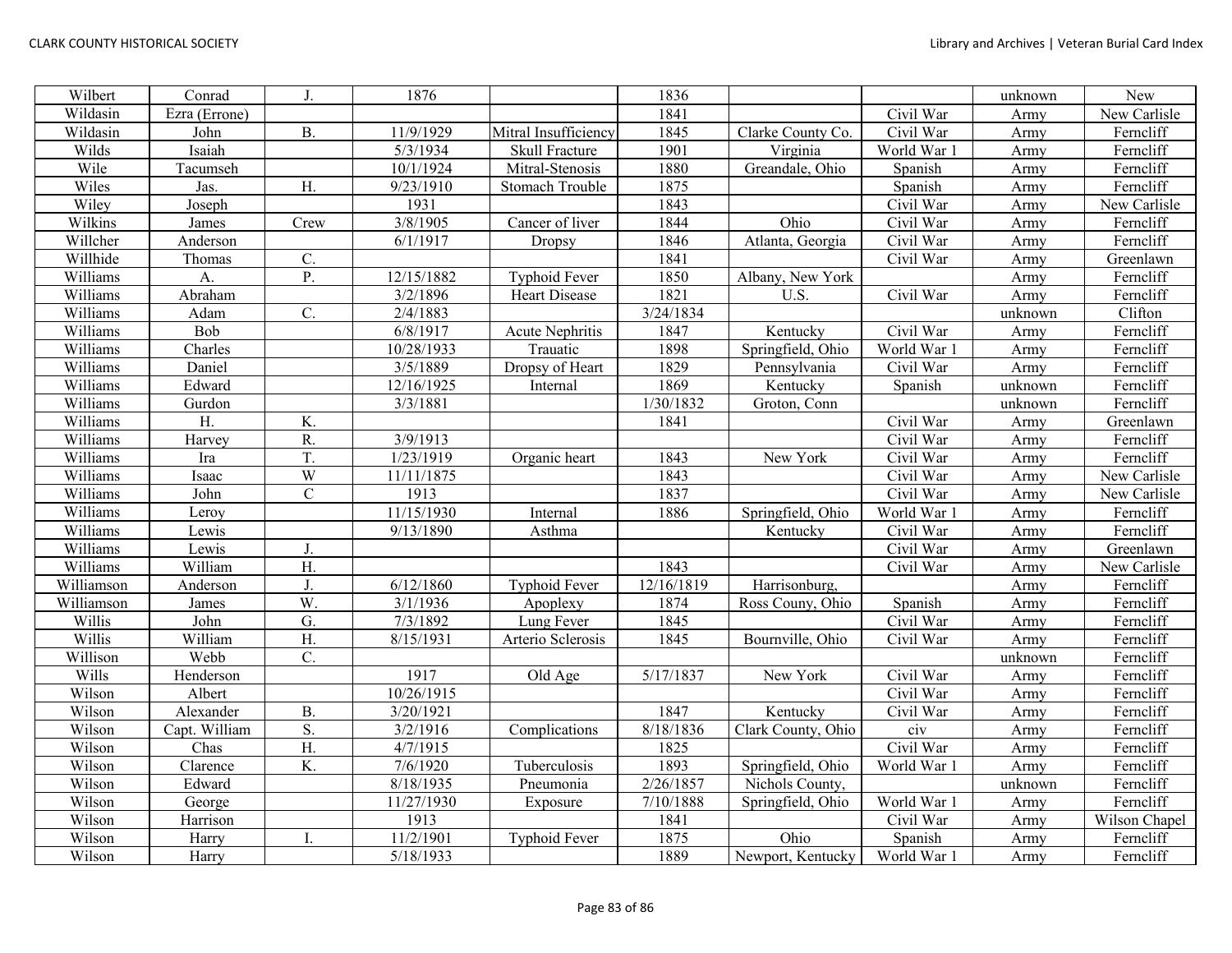| Wilson    | Jasper    | ${\bf N}$   | 9/25/1893  |                   | 12/31/1835 |                   | Civil War   | Army    | Wilson Chapel  |
|-----------|-----------|-------------|------------|-------------------|------------|-------------------|-------------|---------|----------------|
| Wilson    | Jefferson |             | 9/20/1863  | Killed in Action  | 1841       |                   | Civil War   | Army    | Wilson Chapel  |
| Wilson    | John      |             | 1859       |                   | 1825       |                   | Mexican     | Army    | Wilson Chapel  |
| Wilson    | John      |             | 2/18/1924  | Arterio Sclerosis | 1845       |                   |             | unknown | Ferncliff      |
| Wilson    | John      |             | 10/21/1911 |                   | 7/14/1843  |                   | Civil War   | Army    | Ferncliff      |
| Wilson    | Johnson   | M.          | 1911       |                   | 1843       |                   | Civil War   | Army    | Wilson Chapel  |
| Wilson    | Lewis     |             | 1/10/1916  | Old Age           | 1843       |                   | Civil War   | Army    | Ferncliff      |
| Wilson    | Moses     | S.          | 3/8/1909   | Heart Failure     | 1839       | Ohio              | Civil War   | Army    | Ferncliff      |
| Wilson    | Peter     |             | 7/2/1920   | Angena Pectoris   | 7/31/1848  | New York          |             | unknown | Ferncliff      |
| Wilson    | Samuel    | W.          | 1931       |                   | 1838       |                   | Civil War   | Army    | Clifton        |
| Wilson    | Spencer   |             | 1/6/1879   | Heart Disease     | 1842       | U.S.              | Civil War   | Army    | Ferncliff      |
| Wilson    | Timothy   |             | 1932       |                   | 1840       |                   | Civil War   | Army    | Greenlawn      |
| Wilson    | W.        | L.          | 11/18/1922 | Cystitis          | 1841       |                   | Civil War   | Army    | Ferncliff      |
| Wilt      | George    | W           |            |                   | 1832       |                   | Civil War   | Army    | Wilson Chapel  |
| Windon    | John      | R.          | 1/16/1927  | Apoplexy          | 1/13/1844  | Charleston, West  | Civil War   | Army    | Ferncliff      |
| Winger    | Amaziah   |             | 8/15/1907  | Uremia            | 1835       | Pennsylvania      | Civil War   | Army    | Ferncliff      |
| Winger    | Benjamin  | F.          | 1862       |                   | 1841       |                   | Civil War   | Army    | Greenmount     |
| Winger    | George    | W.          | 10/8/1935  | Pneumonia         | 2/22/1844  | Springfield, Ohio | Civil War   | Army    | Ferncliff      |
| Winger    | Granville |             | 2/24/1912  | Exhaustion        | 2/26/1844  | Ohio              | Civil War   | Army    | Ferncliff      |
| Winger    | Hezekiah  |             | 2/9/1866   | disease of head   | 1839       | Springfield, Ohio | Civil War   | Army    | Ferncliff      |
| Winget    | Archibald |             | 1920       |                   | 1843       |                   | Civil War   | Army    | Enon           |
| Winget    | Daniel    |             | 1909       |                   | 1837       |                   | Civil War   | Navy    | Enon           |
| Winget    | William   | H.          |            |                   | 1820       |                   | Civil War   | Army    | Enon           |
| Wingfield | Felix     |             | 1904       |                   | 1834       |                   | Civil War   | Army    | Vernon         |
| Wingfield | John      |             | 8/16/1844  |                   | 3/11/1808  |                   |             | unknown | Vernon         |
| Wingfield | Robert    |             |            |                   | 1829       |                   | Civil War   | Army    | Ashbury Chapel |
| Wingfield | Veary     | $\mathbf C$ | 4/27/1931  | Pulmanary         | 6/11/1898  | Bucyrus, Ohio     | <b>WWII</b> | Army    | Ferncliff      |
| Winkey    | Wm.       |             | 3/16/1925  | Mitral            | 3/16/1925  | Paris, IL         | Spanish     | Army    | Ferncliff      |
| Winnecke  | Frederick |             | 12/9/1907  | Heart Disease     | 1835       | Germany           | Civil War   | Army    | Ferncliff      |
| Winslow   | Henry     |             |            |                   |            |                   | Civil War   | Army    | Greenlawn      |
| Winters   | John      |             | 11/1/1898  | $i$ ll            | 1821       | unk               | Civil War   | Navy    | Ferncliff      |
| Winwood   | George    | M.          | 7/26/1921  | Cerebral Apoplexy | 2/2/1843   | Springfield, Ohio | Civil War   | Army    | Ferncliff      |
| Wirick    | Martin    | $\mathbf V$ | 2/22/1915  | Complications     | 1839       | unk               | Cival War   | Army    | Ferncliff      |
| Wirick    | Wilson    | P.          | 1886       | unk               | 1886       | unk               | Cival Wara  | Army    | Ferncliff      |
| Wise      | Issac     |             | 1/11/1027  | Cardiac           | 1816       | Virginia          | Civil War   | Army    | Ferncliff      |
| Wise      | Michael   |             | 1899       | unk               | 1839       | unk               | Civil War   | Army    | Ferncliff      |
| Wise      | Russell   | W.          |            |                   | 12/25/1893 |                   |             | Army    | Fletcher       |
| Wise      | Russell   | W.          |            |                   | 12/25/1893 | R.#6 Springfield  |             | Army    | Fletcher       |
| Wise      | Solomon   |             | 1888       | unk               | 1845       | unk               | Civil War   | Army    | Ferncliff      |
| Wise      | William   | Leonard     | 1870       |                   | 1841       |                   | Civil War   | Army    | New Carlisle   |
| Wise      | William   |             | 3/12/1923  |                   | 12/1/1840  |                   | Civil War   | Army    | New Carlisle   |
| Wise      |           |             | 6/13/1915  |                   | 12/6/1874  |                   | Spanish     | unknown | New Carlisle   |
| Wiseman   | Alex      | T.          | 1897       | unk               | 1837       | unk               | Civil War   | Army    | Ferncliff      |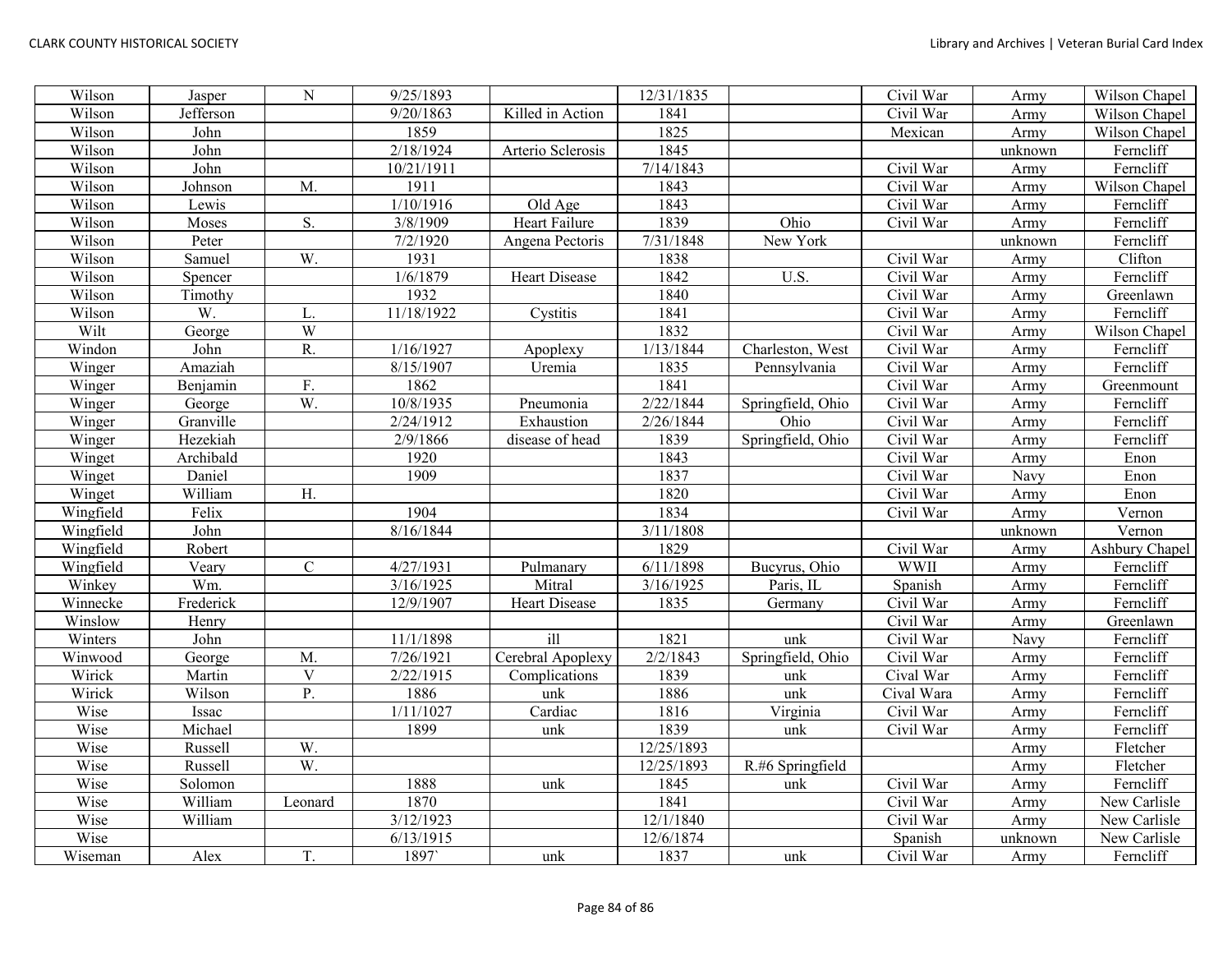| Wissinger   | John       | W.               | 1/13/1918  | Cancer of Stomach        | 2/5/1844   | Springfield, Ohio  | Civil War   | Army    | Ferncliff      |
|-------------|------------|------------------|------------|--------------------------|------------|--------------------|-------------|---------|----------------|
| Wolf        | David      | R.               | 2/10/1864  |                          | 1844       |                    | Civil War   | Army    | Greenmount     |
| Wolf        | Jacob      |                  | 1/3/1853   |                          | 1791       |                    | War of 1812 | Army    | Greenmount     |
| Wolf        | Ottis      | Ε.               | 9/28/1917  | Mitral Heart             | 3/13/1875  | Iowa               | Civil War   | Army    | Ferncliff      |
| Wolf        | Samuel     | T.               | 4/6/1919   | Angina Pectoris          | 2/13/1845  | Marietta, Ohio     | Civil War   | Army    | Ferncliff      |
| Wolf        | William    | $\, {\bf B}$     | 1/11/1902  | cancer                   | 1841       | unk                | Civil War   | Army    | Ferncliff      |
| Wolfe       | Henson     |                  | 1898       |                          | 1843       |                    | Civil War   | Army    | New Carlisle   |
| Wolfe       | Mich'l'    | H.               | 5/9/1912   | unk                      | 1831       | unk                | Civil War   | Army    | Ferncliff      |
| Wolff       | Barney     | A.               | 7/10/1908  | unk                      | 4/7/1848   | unk                | Civil War   | unknown | Ferncliff      |
| Won'        | Cornelious | $\overline{C}$ . | 1901       | unk                      | 1841       | unk                | Civil War   | Army    | Ferncliff      |
| Wones       | Edward     |                  | 12/21/1904 | Paralysis                | 1842       |                    | Civil War   | Army    | North Hampton  |
| Wones       | Edward     | S.               | 1909       |                          | 1843       |                    | Civil War   | Army    | Pleasant Hill  |
| Wood        | Frank      | M.               | 11/7/1924  | arterio Sclerosis        | 1847       | Maysville,         | Civil War   | Army    | Ferncliff      |
| Wood        | George     | M.               | 4/2/1906   | Phthisis                 | 1874       |                    | Spanish     | Army    | Ferncliff      |
| Wood        | Joseph     | D.               | 8/25/1896  | Kidney Disease           | 11/23/1819 | Springfield, Ohio  | Civil War   | Army    | Fletcher       |
| Wood        | Joseph     | $\overline{D}$ . | 8/25/1896  | Kidney Disease           | 11/23/1819 | Springfield, Ohio  | Civil War   | Army    | Fletcher       |
| Wood        | Robert     | $\mathbf{I}$     | 12/1/1880  | Paralysis                | 1828       | New Jersey         | Civil War   | Army    | Ferncliff      |
| Wood        | Samuel     | R.               | 2/12/1896  | Typhoid Fever            | 1828       |                    |             | unknown | Ferncliff      |
| Wood        | W          | J.               | 3/25/1891  | accident                 | 1832       | Virginia           | Civil War   | Army    | Ferncliff      |
| Woodrow     | David      | N.               | 3/24/1911  | old age                  | 6/15/1832  |                    | Civil War   | Army    | Ferncliff      |
| Woodrow     | John       |                  | 3/26/1894  |                          | 1805       | Fla                |             | Army    | Ferncliff      |
| Woodrow     | William    | W.               | 12/18/1869 | tuberculosis             | 1838       | Springfield, Ohio  | Civil War   | Army    | Ferncliff      |
| Woodruff    | William    | F.               | 3/2/1909   | Pneumonia                | 1830       |                    | Civil War   | Army    | Ferncliff      |
| Worthington | James      | G. (C.)          | 11/22/1882 |                          | 3/20/1840  |                    | Civil War   | Army    | Greenmount     |
| Worthington | John       | N.               | 10/25/1914 | old Age                  | 7/31/1835  | Ohio               | Civil War   | Army    | Ferncliff      |
| Wragg       | William    | H.               |            |                          | 1838       |                    | Civil War   | Army    | Plattsburg     |
| Wright      | Benjamin   | F.               | 7/20/1894  | Paralysis                | 1827       |                    | Civil War   | Army    | Ferncliff      |
| Wright      | Charles    | $\overline{H}$ . | 6/2/1861   |                          | 2/24/1839  |                    | Civil War   | unknown | Thompson       |
| Wright      | Dennis     |                  |            |                          | 1874       |                    | Spanish     | Army    | Enon           |
| Wright      | James      | F.               | 4/18/1924  |                          | 1848       |                    | Civil War   | Army    | Ferncliff      |
| Wright      | Louis      | E.               | 12/7/1918  | <b>Diabetes Mellites</b> | 4/16/1896  | Covington, Indiana | World War 1 | Army    | Ferncliff      |
| Wright      | Silas      | J.               | 3/18/1863  | <b>DIS</b>               | 7/15/1842  |                    | Civil War   | Army    | Ashbury Chapel |
| Wright      | Wilson     |                  |            |                          | 1836       |                    | Civil War   | Army    | So. Vienna     |
| Yarnell     | David      | L.               | 11/3/1921  | Nephritis                | 5/30/1843  | Selma, Ohio        | Civil War   | Army    | Ferncliff      |
| Yates       | Douglas    | $\overline{R}$ . | 5/12/1935  |                          | 1898       | Cleveland, Ohio    | World War 1 | Army    | Ferncliff      |
| Yauch       | Jacob      | Η.               | 8/15/1878  |                          | 3/22/1841  |                    | Civil War   | unknown | New Carlisle   |
| Yeazell     | Charles    | C.               |            |                          |            |                    | Spanish     | unknown | Pleasant Hill  |
| Yeazell     | Francis    | M                | 1929       |                          | 1847       |                    | Civil War   | Army    | Ashbury Chapel |
| Yeazell     | Henry      |                  | 5/3/1929   | Chronic                  | 7/12/1945  | Clark County, Ohio | Civil War   | Army    | Ferncliff      |
| Yeazell     | James      | H.               | 1881       |                          | 1834       |                    | Civil War   | Army    | Ashbury Chapel |
| Yeazell     | Jeremiah   |                  | 1902       |                          | 1832       |                    | Civil War   | Army    | Plattsburg     |
| Yeazell     | Joseph     | M                |            |                          | 1847       |                    | Civil War   | Army    | Ashbury Chapel |
| Yeazell     | Thomas     | $\mathbf C$      | 1870       |                          | 1850       |                    | Civil War   | unknown | Ashbury Chapel |